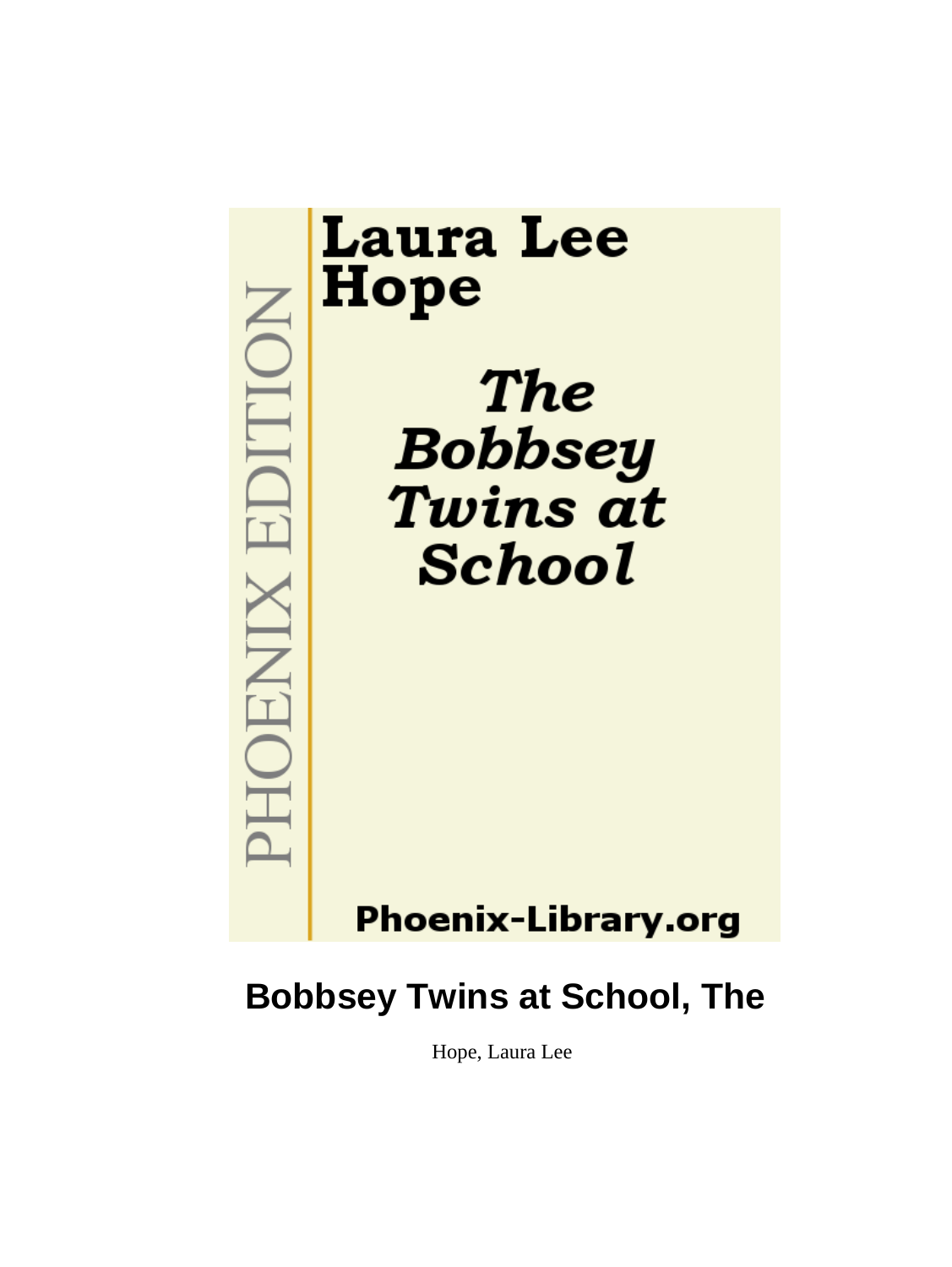[Table Of Content](#page-113-0) [About Phoenix−Edition](#page-115-0) **[Copyright](#page-116-0)**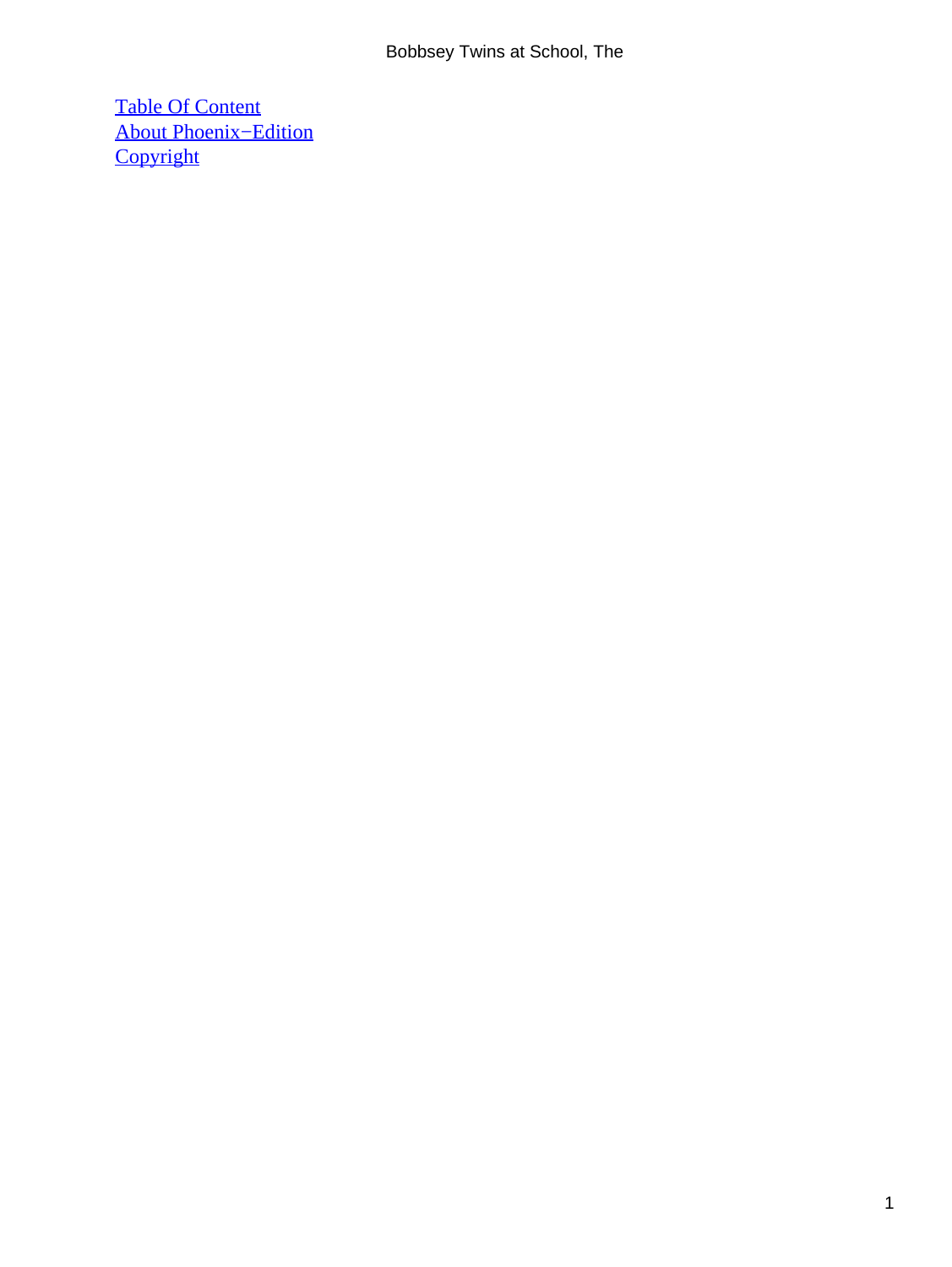*T*he Bobbsey Twins at School

### **LAURA LEE HOPE**

**CONTENTS** chapter page I. **A CIRCUS TRAIN .** . . . . . . . 1 II. **SNOOP IS GONE .** . . . . . . . 16 III. **A QUEER DOG .** . . . . . . . 27 IV. **HOME IN AN AUTO .** . . . . . . 36 V. **SNAP DOES TRICKS .** . . . . . 48 VI. **DANNY RUGG IS MEAN .** . . . . 57 VII. AT **SCHOOL .** . . . . . . . . . 66 **VIII. BERT SEES SOMETHING .** . . . 78 IX. **OFF TO THE WOODS .** . . . . . 87 X. **A SCARE .** . . . . . . . . . . 99 XI. DANNY'S **TRICK .** . . . . . . .1O9 XII. THE CHILDREN'S **PARTY .** . . .121 **XIII. AN UNPLEASANT SURPRISE .** . 129 XIV. **A COAT BUTTON .** . . . . . . 138 XV. **THANKSGIVING .** . . . . . . . 152 XVI. MR. TETLOW **ASKS QUESTIONS.** .161 **XVII. THE FIRST SNOW .** . . . . . 169 **XVIII. A NIGHT ALARM .** . . . . . 178 XIX. **WHO WAS SMOKING? .** 187 XX. **A CONFESSION .** . . . . . . 195 XXI. THE FAT LADY'S **LETTER .** . . 202 XII. SNAP **AND SNOOP .** . . . . . . 209

THE **BOBBSEY TWINS AT SCHOOL**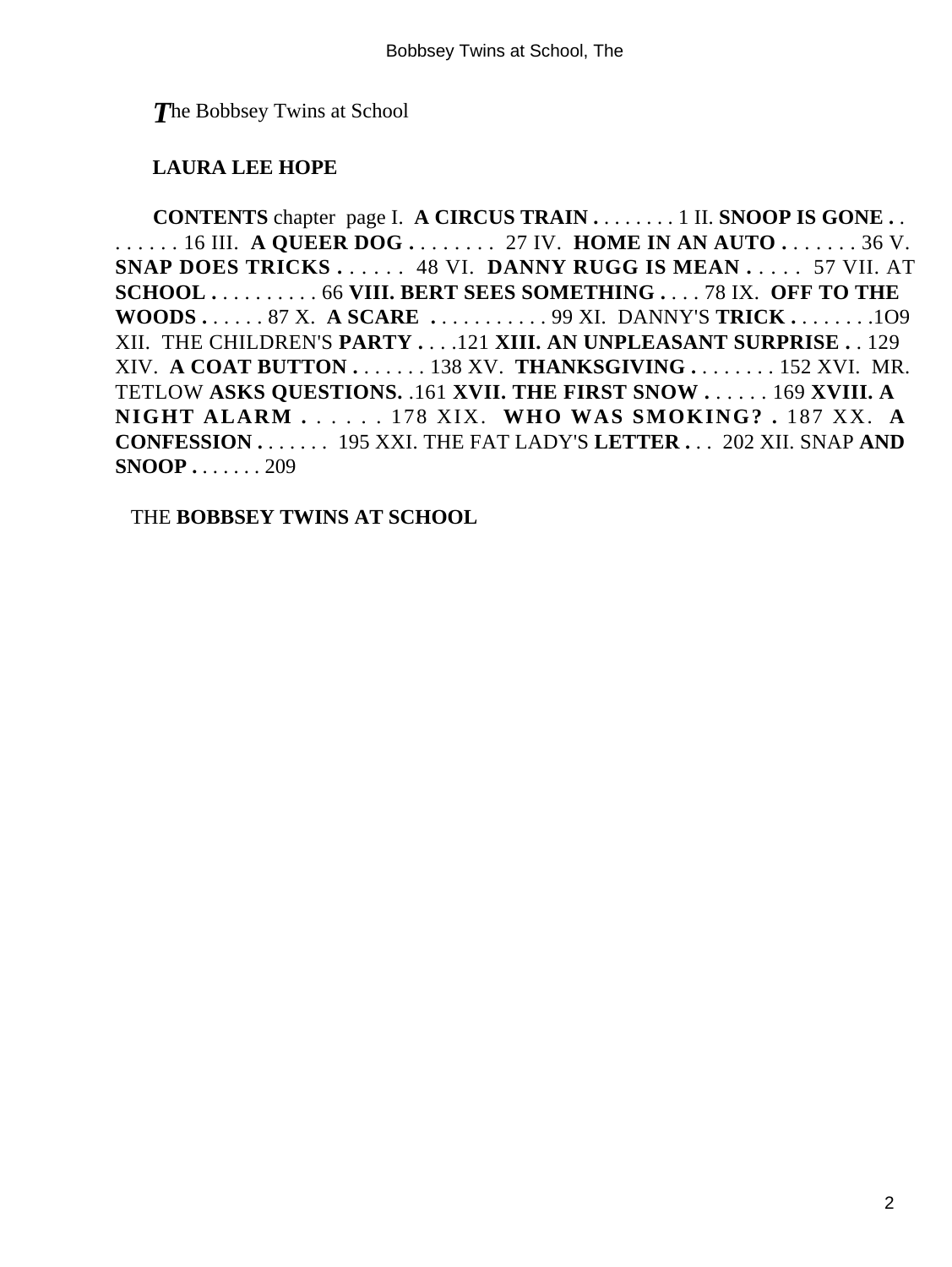## **[CHAPTER I − A CIRCUS TRAIN](#page-113-0)**

*«M*AMMA, how much longer have we got to ride?» asked Nan Bobbsey, turning in her seat in the railroad car, to look at her parents, who sat behind her.

 «Are you getting tired?» asked Nan's brother Bert. «If you are I'll sit next to the window, and watch the telegraph poles and trees go by. Maybe that's what tires you, Nan,» he added, and his father smiled, for he saw that Bert had two thoughts for himself, and one for his sister.

 «No, I'm not tired of the scenery,» answered the brownhaired and browneyed girl, «but you may sit next the window, Bert, if you like.»

«Thanks!» he exclaimed as he scrambled over to the place his sister gave up.

 «Are you tired, dearie?» asked Mrs. Bobbsey, leaning forward and smoothing out her daughter's hair with her hand. «If you would like to sit with me and put your head in my lap, papa can go to another seat and −»

 «Oh, no, mamma, I'm not as tired as that,» and Nan laughed. «I was just wondering how soon we'd be home.»

 «I'd rather be back at the seashore,» said Bert, not turning his gaze from the window, for the train was passing along some fields just then, and in one a boy was driving home some cows to be milked, as evening was coming on. Bert was wondering if one of the cows might not chase the boy. Bert didn't really want to see the boy hurt by a cow, of course, but he thought that if the cow was going to take after the boy, anyhow, he might just as well see it. But the cows were very well−behaved, and went along slowly.

 «Yes, the seashore was nice,» murmured Nan, as she leaned her head back on the cushioned seat, «but I'm glad to be going home again. I want to see some of the girls, and −»

 «Yes, and I'll be looking for some of the boys, too,» put in Bert. «But school will soon begin, and that's no fun!»

 Mr. and Mrs. Bobbsey smiled at each other, and Mr. Bobbsey, taking out a timetable, looked to see how much longer they would be on the train.

 «It's about an hour yet,» he said to Nan, and she sighed. Really she was more tired than she cared to let her mother know.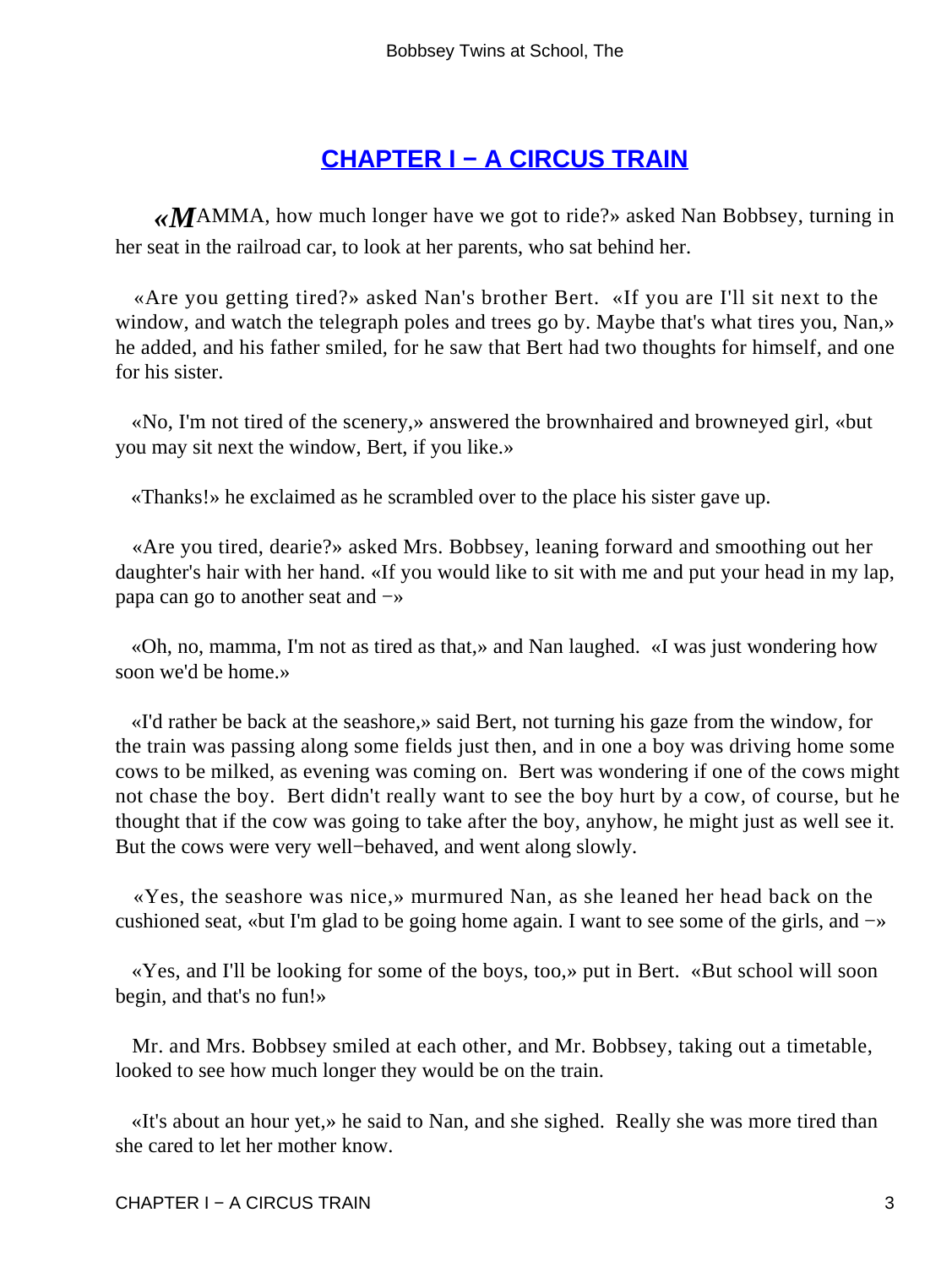Just ahead of the two Bobbsey children were another set of them. I say «set» for the Bobbsey children came «in sets.»

 There were two pairs of twins, Bert and Nan, nearly nine years of age, and Flossie and Freddie, almost five. And, whereas the two older children were rather tall and slim, with dark brown hair and eyes, the littler twins were short and fat, and had light hair and blue eyes. The two pairs of twins were quite a contrast, and many persons stopped to look at them as they passed along the street together.

 «No, sir,» went on Bert musingly, «school's no fun, and it starts about a week after we get home. No chance to have a good time!»

«We've had fun all summer,» replied his sister. «I rather like school.»

 «Mamma, are we going to school this year?» asked Flossie, as she looked back with a quick turning of her head that set her yellow curls to dancing.

 «If we are, I'm going to sit with Flossie − can't I?» asked Freddie, kneeling in the seat so that he could face back to his father and mother.

 Indeed his request was not strange, since the two younger twins were always together even more so than their brother and sister.

 «Yes, I think you and Freddie will start school regularly this term,» said Mrs. Bobbsey, «and, if it can be arranged, you may sit together. We'll see about that. Be careful, Freddie, don't put your head out of the window,» she cautioned quickly, for the little chap had turned in his seat again, and was leaning forward to see a horse galloping about a field, kicking up its heels at the sound of the puffing engine.

«It's my turn to sit by the window, anyhow,» said Flossie.

«It is not! We haven't passed a station yet,» disputed Freddie.

 «Oh, we have so!» cried his little sister. «Freddie Bobbsey!» and she pointed her finger at him.

«Children − children,» said Mrs. Bobbsey, reprovingly.

 «Are you two taking turns?» asked Bert, smiling with an older brother's superior wisdom.

 «Yes,» answered Flossie, «he was to have the seat next to the window until we came to a station, and then it's to be my turn until we pass another station, and we have passed one,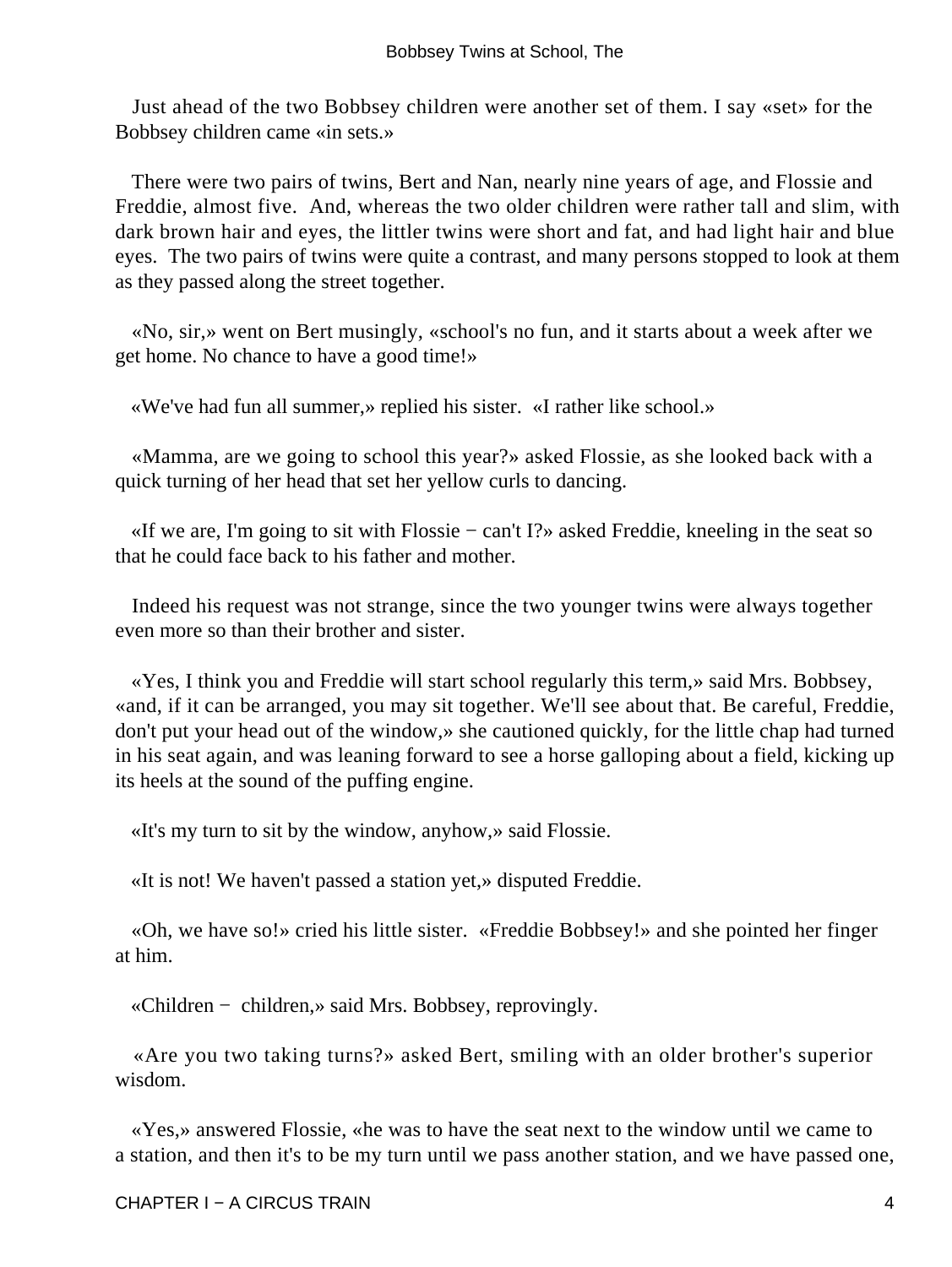but he won't change over.»

 «Well, it was only a little station, anyhow,» asserted Freddie, «and it came awful quick after the last one. It isn't fair!»

 «There's a seat up ahead for you, Bert,» suggested Mr. Bobbsey, as a gentleman got up, when the train approached a station.« You can sit there, and let Flossie or Freddie take your place.»

«All right,» answered Bert goodnaturedly, as he got up.

 The train rolled on, the two younger twins each having a window now, and Nan occupying the seat with her little brother. For a time there was quietness, until Mrs. Bobbsey said to her husband:

 «Hadn't you better get some of the satchels together, Richard, and tell Dinah what she is to carry?»

 «I think I will,» he answered, as he went up the car aisle a little way to where a very fat colored woman sat. She was Dinah, the Bobbsey cook, and they took her with them always when going away for the summer. Now they were on their way to their city house, and of course Dinah came back, too.

«Mamma, I'm thirsty,» said Flossie, after a bit. «Please may I get a drink?»

 «I want one, too,» said Freddie quicky. «Come on, Flossie, we'll both go down to the end of the car where the water cooler is.»

«There's no cup,» Nan said. «I went a little while ago, but a lady let me take her glass.»

 «And if there was a cup, I would rather they didn't use it,» said Mrs. Bobbsey. «One never knows who has last handled a public cup.»

 «But I want a drink,» insisted Flossie, a bit fretfully, for she was tired from the long journey.

 «I know it, dear,» said her mamma gently, «and I'm getting out the silver cup for you. Only you must be very careful of it, and not drop it, for it is solid silver and will dent, or mar, easily.» She was searching in her bag, and presently took out a very valuable drinking cup, gold lined and with much engraving on it. The cup had been presented to Flossie and Freddie on their first birthday, and bore each of their names. They were very proud of it.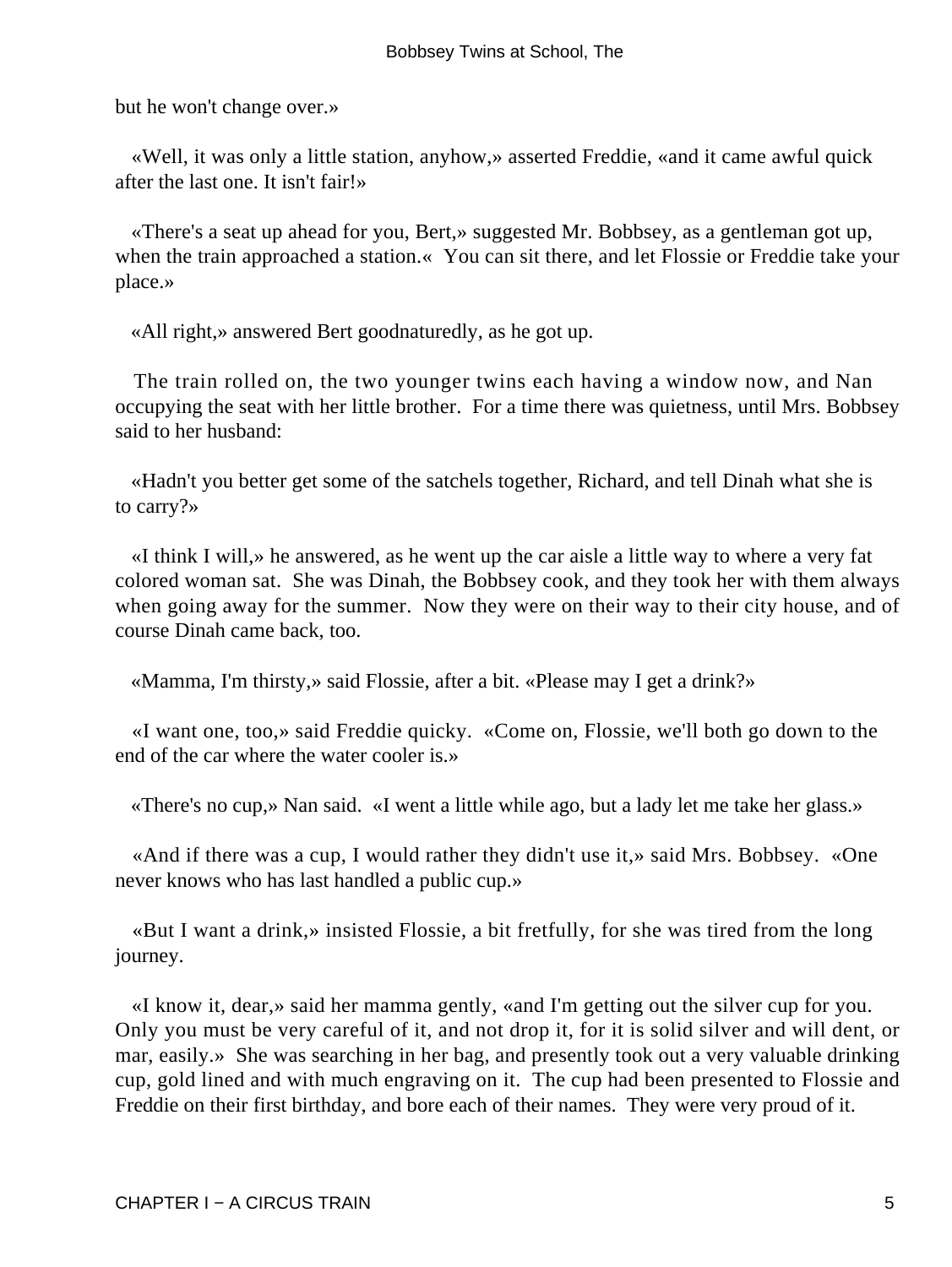«Now be careful,» warned Mrs. Bobbsey, as she held out the cup. «Hold on to the seats as you walk along.»

«I'll carry the cup,» said Freddie. «I'm the biggest.»

«You are not!» declared his sister quickly. «I'm just as big.»

 «Well, anyhow, I'm a boy,» went on Freddie, and Flossie could not deny this. «And boys always carries things,» her brother went on. «I'll carry the cup.»

 «Very well, but be careful of it,» said his mother with a smile, as she handed it to him. The two children went down the aisle of the car. They stopped for a moment at the seat where Dinah was.

 «Is Snoop all right?» asked Freddie, peering into a box that was made of slats, with spaces between them for air.

 «'Deed an' he am, honey,» said Dinah with a smile, laughing so that she shook all over her big, fleshy body.

 «I 'specs he's lonesome; aren't you, Snoop?» asked Flossie, poking her finger in one of the cracks, to caress, as well as she could, a fat, black cat. The cat, like Dinah the cook, went with the Bobbseys on all their summer outings.

 «Well, maybe he am lonesome,» admitted Dinah, with another laugh, «but he's been real good. He hadn't yowled once − not once!»

 «He'll soon be out of his cage; won't you, Snoop?» said Freddie, and then he and his sister went on to the water cooler. Near it they saw something else to look at. This was the sight of a very, very fat lady who occupied nearly all of one seat in the end of the car. She was so large that only a very little baby could have found room beside her.

 «Look − look at her,» whispered Flossie to Freddie, as they paused. The fat woman's back was toward them, and she seemed to be much interested in looking out of the window.

«She is fat,» admitted Freddie. «Did you ever see one so big before?»

«Only in a circus,» said Flossie.

«She'd make make two of Dinah,» went on her brother.

 «She would not,» contradicted Flossie quickly. «'Cause Dinah's black, and this lady is white.»

CHAPTER I − A CIRCUS TRAIN 6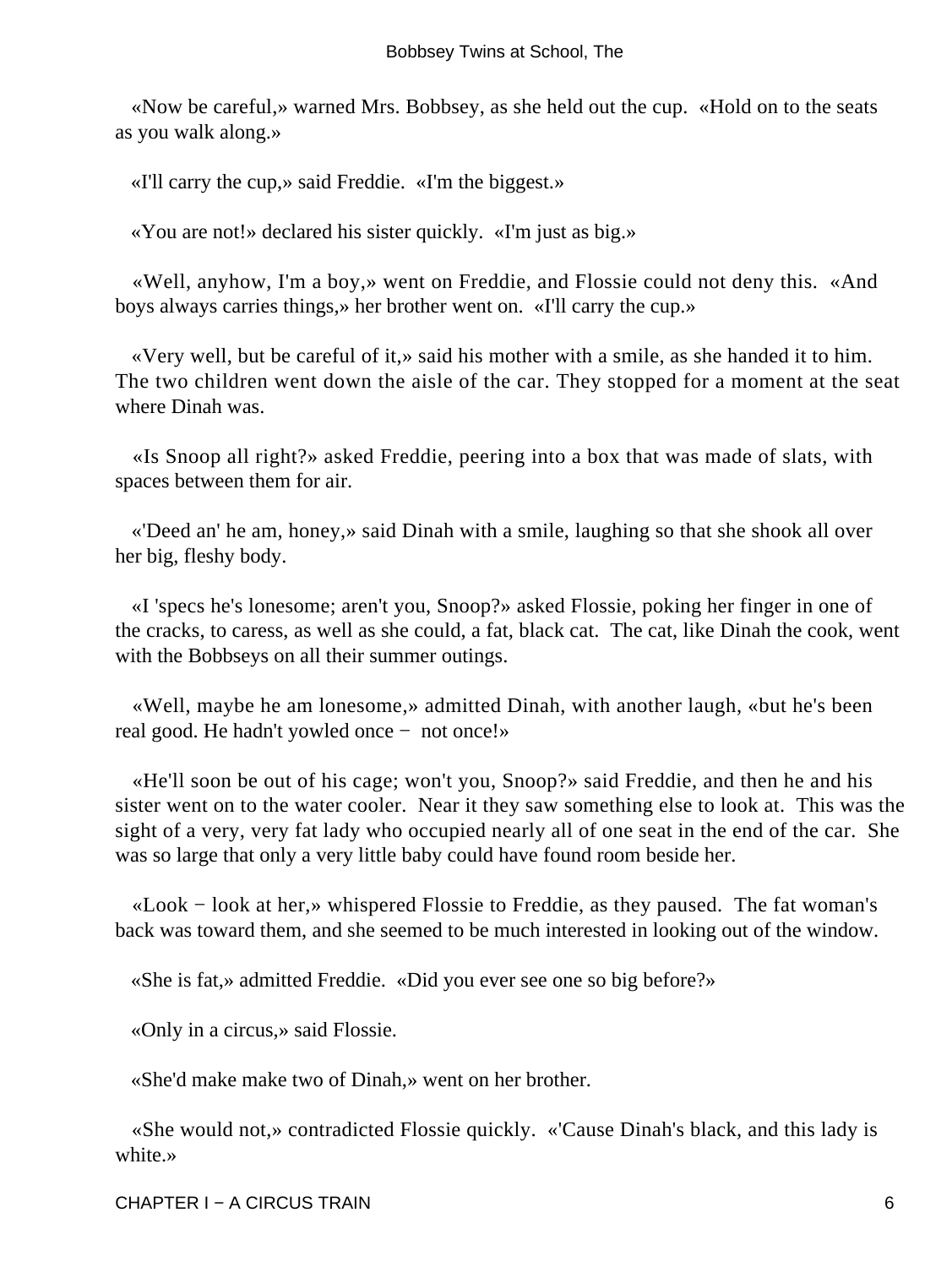«That's so,» admitted Freddie, with smile. «I didn't think of that.»

A sway of the train nearly made Flossic fall, and she caught quickly at her brother.

«Look out!» he cried. «You 'mos knocked the cup down.»

 «I didn't mean to,» spoke Flossie. «Oh, there goes my hat! Get it, Freddie, before someone steps on it!»

 Her brother managed to get the hat just as it was sliding under the seat where the fat lady sat.

 After some confusion the hat was placed on Flossie's head, and once more she and her brother moved on toward the water cooler. It was getting dusk now, and some of the lamps in the car had been lighted.

 Freddie, carrying the cup, filled it with water at the little faucet, and, very politely, offered it to his sister first. Freddie was no better than most boys of his age, but he did not forget some of the little polite ways his mamma was continually teaching him. One of these was «ladies first,» though Freddie did not always carry it out, especially when he was in a hurry.

«Do you want any more?» he asked, before he would get himself a drink.

«Just a little,» said Flossie. «The silver cup doesn't hold much.»

 «No, I guess it's 'cause there's so much silver in it,» replied her brother. «It's worth a lot of money, mamma said.»

«Yes, and it's all ours. When I grow up I'm going to have my half made into a bracelet.»

 «You are?» said Freddie slowly. «If you do there won't be enough left for me to drink out of.»

«Well, you can have your share of it made into a watch, and drink out of a glass.»

 «That's so,» agreed Freddie, his face brightening. He gave his sister more water, and then took some himself. As he drank his eyes were constantly looking at the very fat lady who filled so much of her seat. She turned from the window and looked at the two children, smiling broadly. Freddie was somewhat confused, and looked down quickly. Just then the train gave another lurch and Freddie suddenly spilled some of the water on his coat.

«Oh, look what you did!» cried Flossie. «And that's your best coat!»

CHAPTER I − A CIRCUS TRAIN 7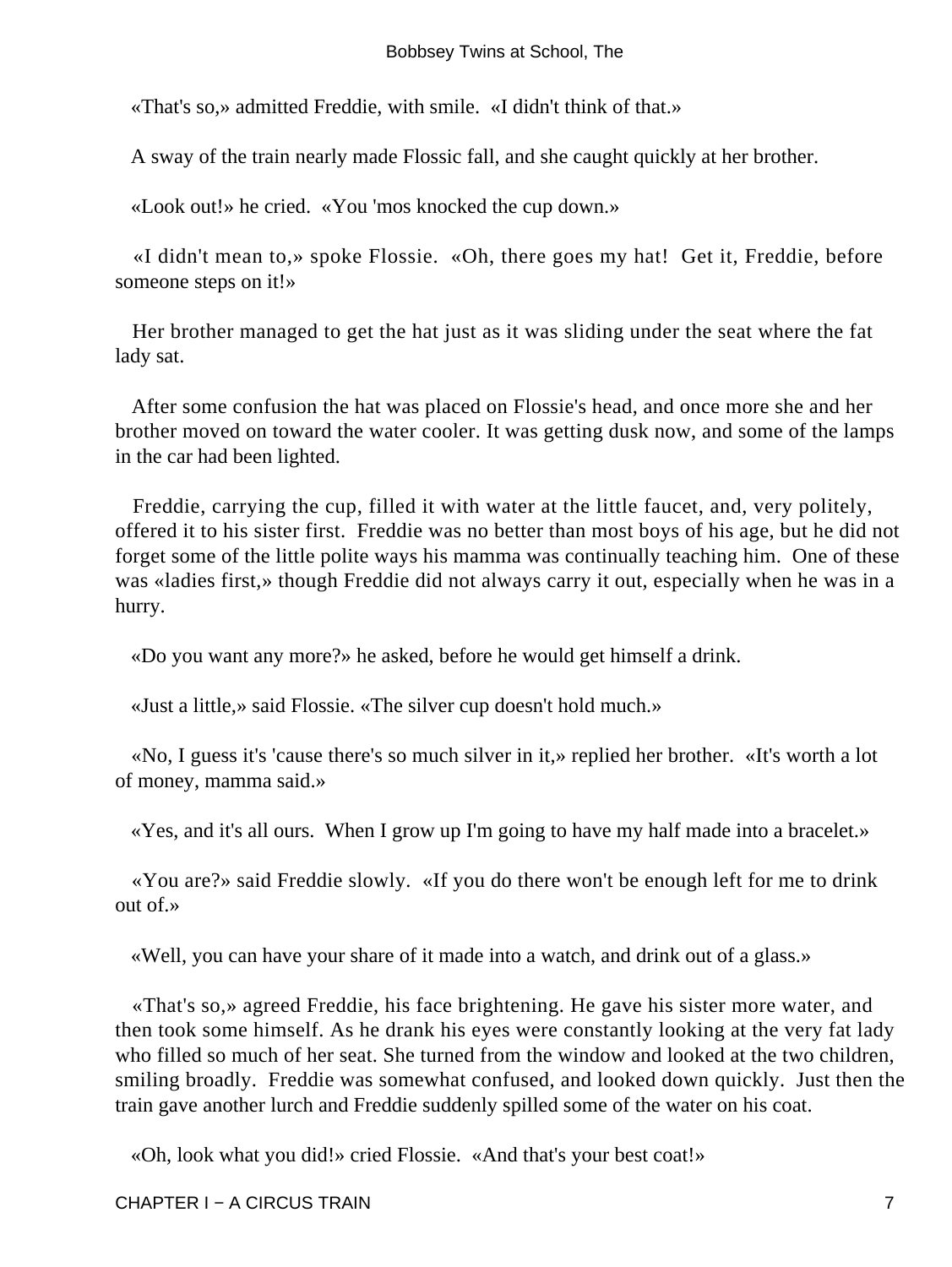«I − I couldn't help it,» stammered Freddie.

 «Never mind, little boy,» said the fat lady. «It's only clean water. Come here and I'll wipe it off with my handkerchief. I'd come to you, only I'm so stout it's hard enough for me to walk anyhow, and when the train is moving I simply can't do it.»

 Freddie and Flossie went to her seat, and with a handkerchief, that Flossie said afterward was almost as big as a table cloth, the fat lady wiped the water off Freddie's coat.

 The little boy held the silver cup in his hand, and feeling, somehow, that he ought to repay the fat lady's kindness in some way, after thanking her, he asked:

«Would you like a drink of water? I can bring it to you if you would.»

 «Thank you,» she answered. «What a kind little boy you are! I saw you give your sister a drink first, too. Yes, I would like a drink. I've been wanting one some time, but I didn't dare get up to go after it.»

 «I'll get it!» cried Freddie, eager to show what a little man he was. He made his way to the cooler without accident, and then, moving slowly, taking hold of the seat on the way back, so as not to spill the water, he brought the silver cup brimful to the fat lady.

«Oh, what a beautiful cup,» she said, as she took it.

 «And it cost a lot of money, too,» said Flossie. «It's ours − our birthday cup, and when I grow up I'm going to have a bracelet made from my half.»

«That will be nice,» said the fat lady, as she prepared to drink.

 But she never got more than a sip of the water Freddie had so kindly brought her, for, no sooner did her lips touch the cup than there was a grinding, shrieking sound, a jar to the railway coach, and the train came to such a sudden stop that many passengers were thrown from their seats.

 Flossie and Freddie sat down suddenly in the aisle, but they were so fat that they did not mind it in the least. As surprised as he was, Freddie noticed that the fat lady was so large that she could not be thrown out of her seat, no matter how suddenly the train stopped. The little Bobbsey boy saw the water from the cup spill all over the fat lady, and she held the silver vessel in her big, pudgy hand, looking curiously at it, as though wondering what had so quickly become of the water.

«It's a wreck − the train's off the track!» a man exclaimed.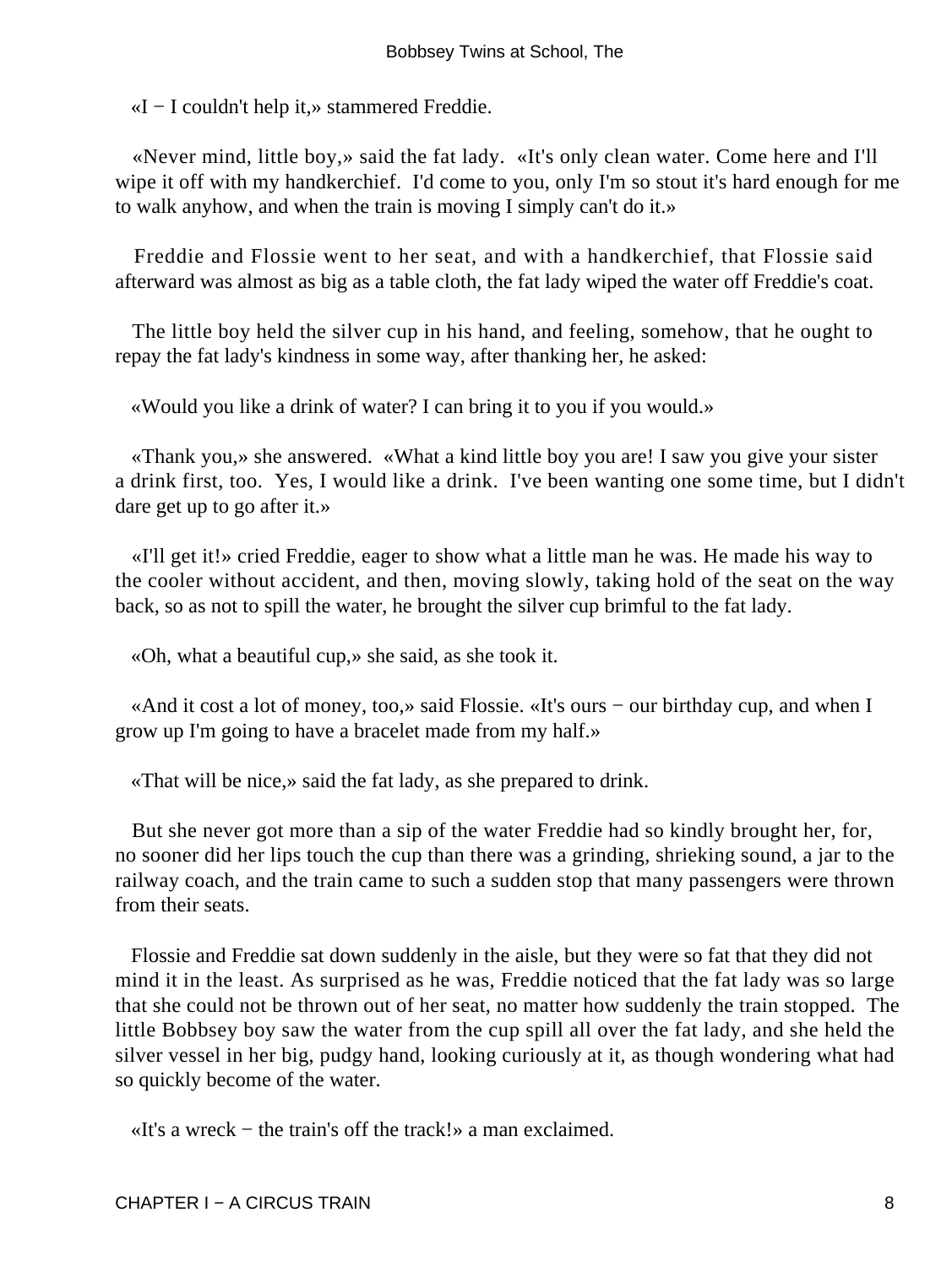«We've hit something!» cried another.

 «It's an accident, anyhow,» said still a third, and then every one seemed to be talking at once.

Mr. Bobbsey came running down the aisle to where Flossie and Freddie still sat, dazed.

«Are you hurt?» he cried, picking them both up together, which was rather hard to do.

«No − no,» said Freddie slowly.

«Oh, papa, what is it?» asked Flossie, wondering whether she was going to cry.

 «I don't know, my dear. Nothing serious, I guess. The engineer must have put the brakes on too quickly. I'll look out and see.»

 Knowing that his children were safe, Mr. Bobbsey put them down and led them back to where his wife was anxiously waiting.

«They're all right,» he called. «No one seems to be hurt.»

 Bert Bobbsey looked out of the window. Though darkness had fallen there seemed to be many lights up ahead of the stopped train. And in the light Bert could see some camels, an elephant or two, a number of horses, and cages containing lions and tigers strung out along the track.

«Why − why, what's this − a circus?» he asked. «Look, Nan! See those monkeys!»

 «Why, it is a circus − and the train must have been wrecked!» exclaimed his sister. «Oh mamma, what can it be?»

A brakeman came into the car where the Bobbseys were.

 «There's no danger,» he said. «Please keep your seats. A circus train that was running ahead of us got off the track, and some of the animals are loose. Our train nearly ran into an elephant, and that's why the engineer had to stop so suddenly. We will go on I soon.»

 «A circus, eh?» said Mr. Bobbsey. «Well, well! This is an adventure, children. We've run into a circus train! Let's watch them catch the animals.»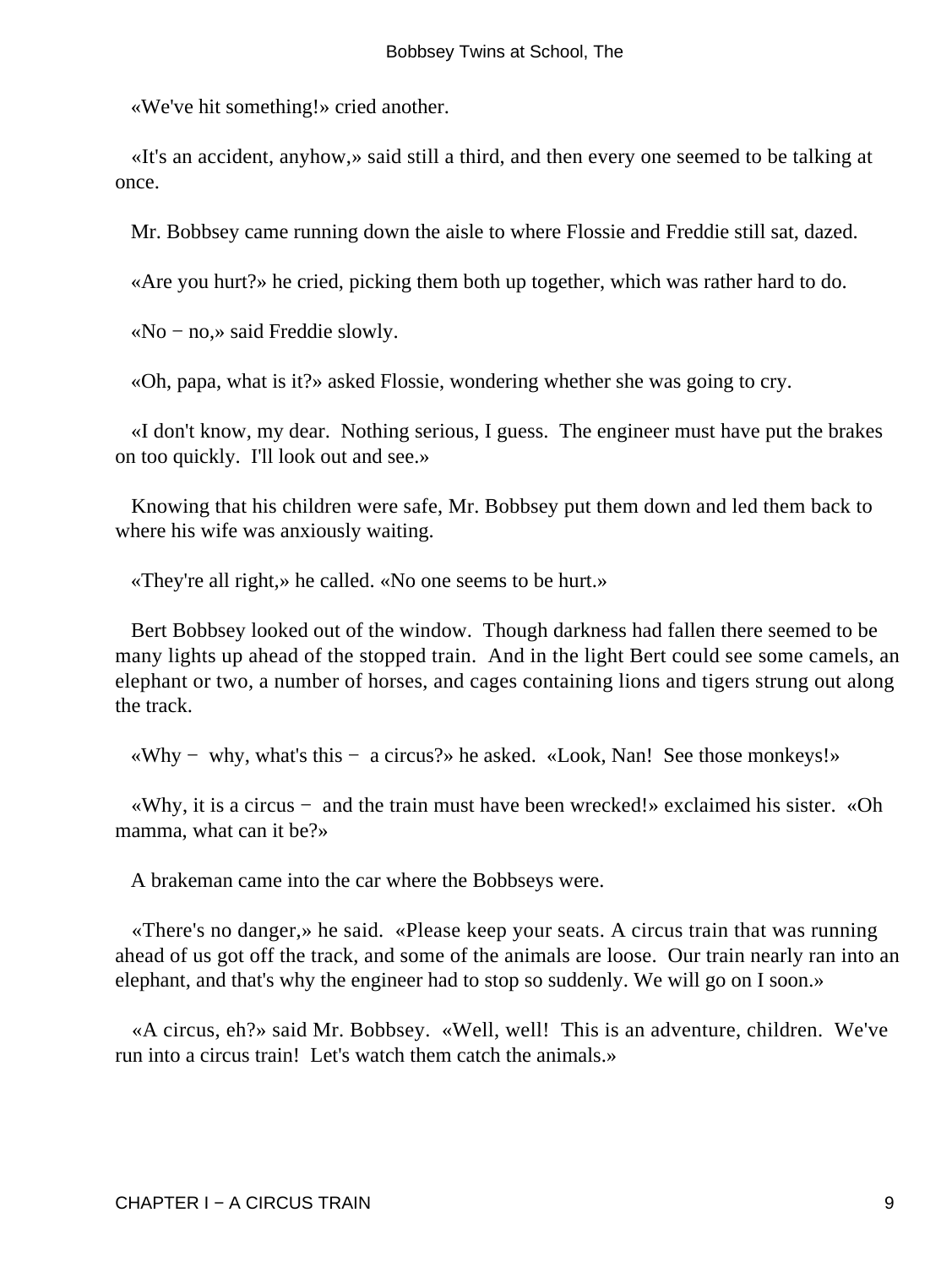### **[CHAPTER II − SNOOP IS GONE](#page-113-0)**

*«P*APA, do you think a tiger would come in here?» asked Freddie, remembering all the stories of wild animals he had heard in his four years.

«Or a lion?» asked Flossie.

 «Of course not!» exclaimed Nan. «Can't you see that all the wild animals are still in their cages?»

 «Maybe some of 'em are loose,» suggested Freddie, and he almost hoped so, as long as his father was there to protect him.

 «I guess the circus men can look after them,» said Bert. «May I get off, father, and look around?»

«I'd rather you wouldn't, son. You can't tell what may happen.»

«Oh, look at that man after the monkey!» cried Nan.

«Yes, and the monkey's gone up on top of the tiger's cage,» added Bert.

«Say, this is as good as a circus, anyhow!»

 Some of the big, flaring lights, used in the tents at night, had been set going so the circus and railroad men could see to work, and this glare gave the Bobbseys and other passengers on the train a chance to see what was going on.

 «There's a big elephant!» cried Freddie. «See him push the lion's cage around. Elephants are awful strong!»

«They couldn't push a railroad train,» said Flossie.

«They could too!» cried her little brother, quickly.

«They could not. Could they, papa?»

«What?» asked Mr. Bobbsey, absentmindedly.

«Could an elephant push a railroad train?» asked Flossie.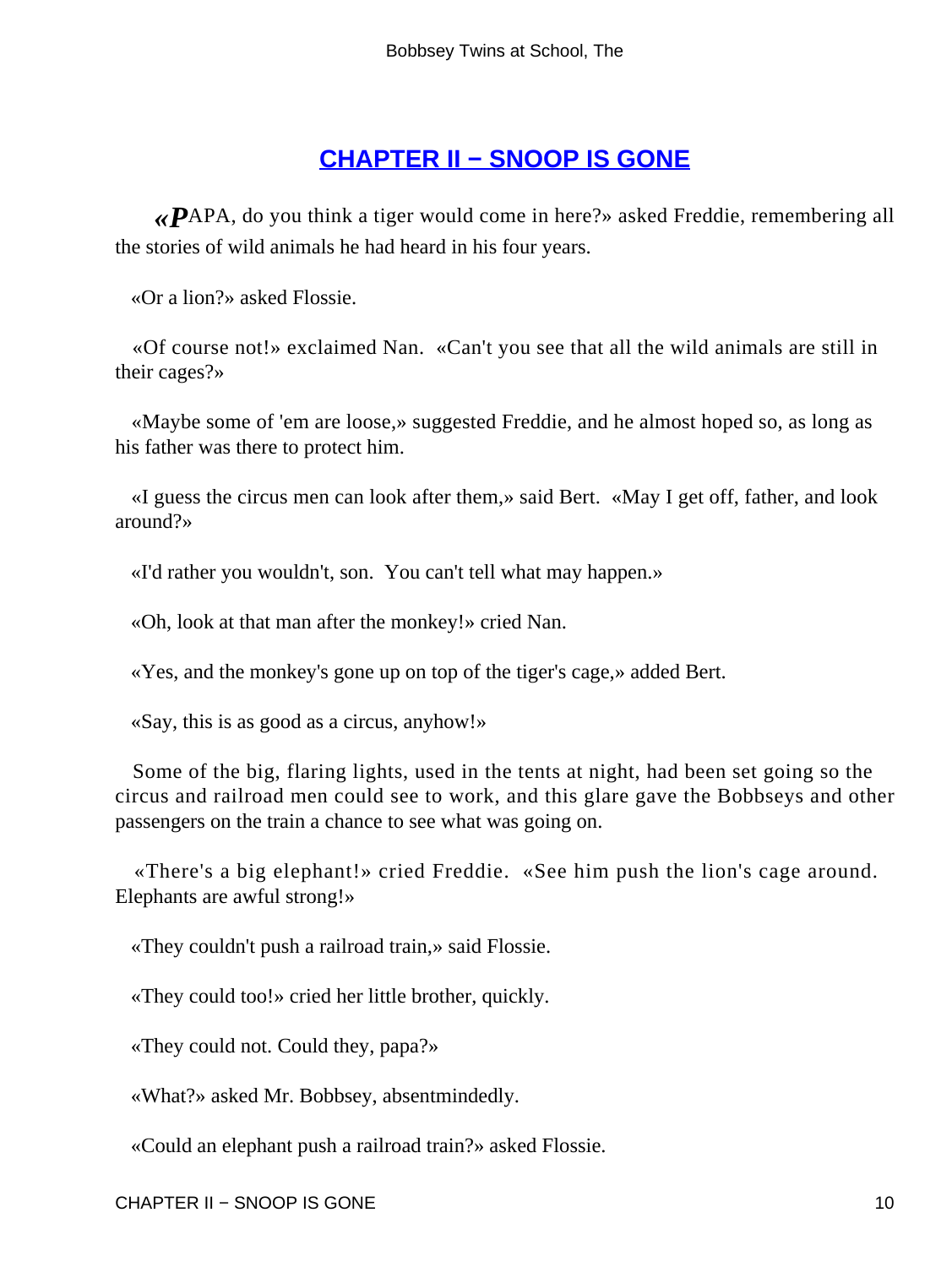#### Bobbsey Twins at School, The

«I know they could,» declared Freddie. «Couldn't they, papa?»

«Now, children, don't argue. Look out of the windows,» adivsed their mother.

 And while the circus men are trying to catch the escaped animals I will tell you something more about the Bobbseys, and about the other books, before this one, relating to their doings.

 Mr. Richard Bobbsey, and his wife Mary, the parents of the Bobbsey twins, lived in an Eastern city called Lakeport, on Lake Metoka. Mr. Bobbsey was in the lumber business, and the yard, with its great piles of logs and boards, was near the lake, on which the twins often went in boats. There was also a river running into the lake, not far from the saw mill.

 Their house was about a quarter of a mile away from the lumber yard, on a fashionable street, and about it was a large lawn, while in the back Sam Johnson, the colored man of all work, and the husband of Dinah, had a fine garden. The Bobbseys had many vegetables from this garden.

 There was also a barn near the house, and in this the children had many good times. Flossie and Freddie played there more than did Nan and Bert, who were growing too old for games of that sort.

 As I have said, Bert and Nan were rather tall and thin, while Flossie and Freddie were short and fat. Mr. Bobbsey used often to call Flossie his «Fat Fairy,» which always made her laugh. And Freddie had a pet name, too. It was «Fat Fireman,» for he often played that he was a fireman; putting out makebelieve fires, and pretending he was a fire engine. Once or twice his father had taken him to see a real one, and this pleased Freddie very much.

 In the first book of this series, called «The Bobbsey Twins,» I told you something of the fun the four children had in their home town. They had troubles, too, and Danny Rugg, one of the few bad boys in Lakeport, was the cause of some. Also about a certain broken window; what happened when the twins went coasting, how they had a good time in an ice boat, and how they did many other things.

 Snoop, the fat, black kitten, played a part in the story also. The Bobbsey twins were very fond of Snoop, and had kept him so many years that I suppose he ought to be called cat, instead of a kitten, now.

 After the first winter's fun, told of in the book that began an account of the doings of the Bobbseys, the twins and their parents went to the home of Uncle Daniel Bobbsey, and his wife, Aunt Sarah, in Meadow Brook.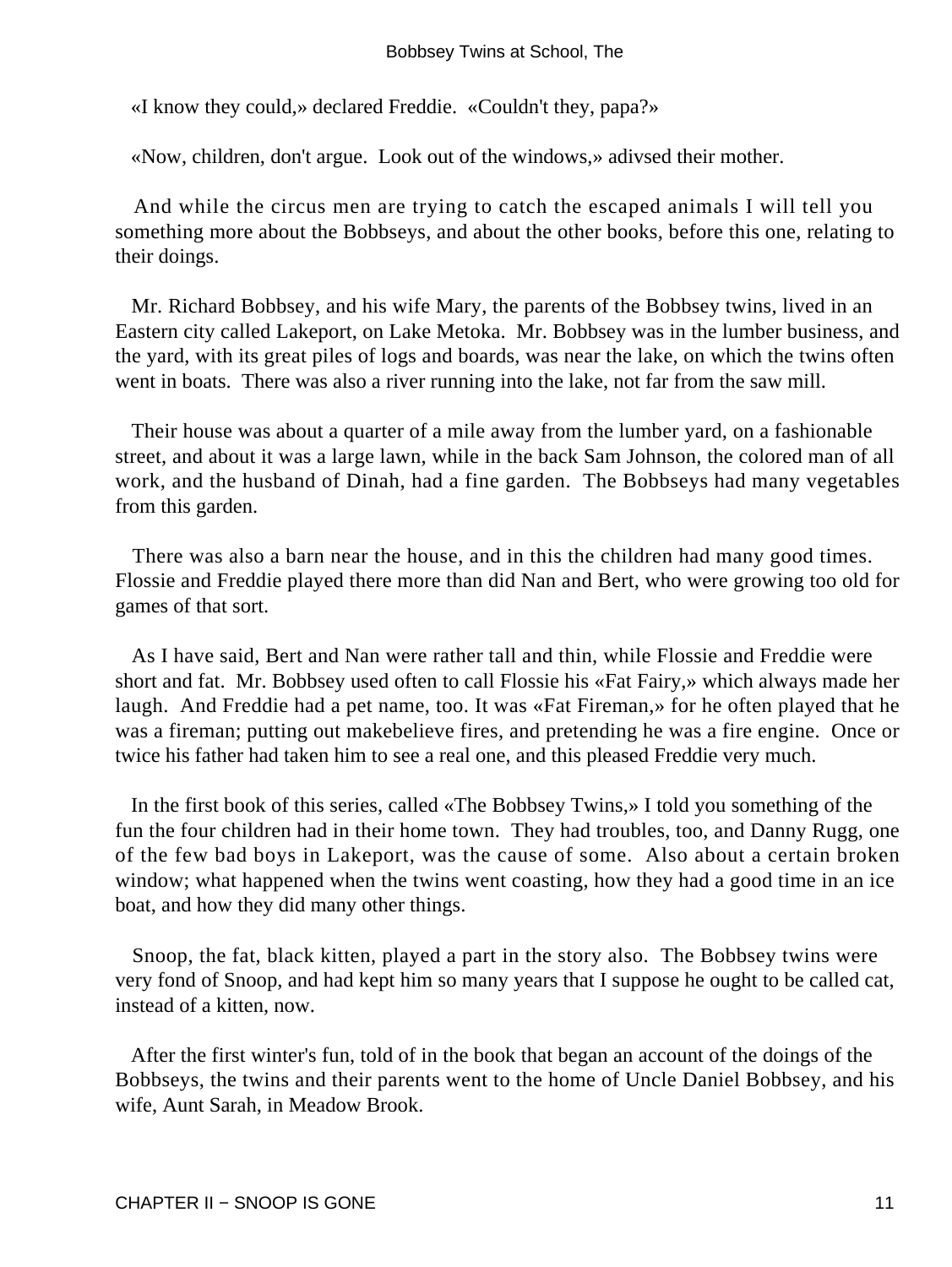In the book called «The Bobbsey Twins in the Country,» I wrote down many of the things that happened during the summer.

 If they had fun going off to the country, taking Snoop with them, of course, they had many more good times on arriving at the farm. There was a picnic, jolly times in the woods, a Fourth of July celebration, and though a midnight scare alarmed them for a time, still they did not mind that.

 But, though the twins liked the country very much, they soon had a chance to see something of the ocean, and in the third book of the series, called «The Bobbsey Twins at the Seashore,» my readers will find out what happened there.

 There was fun on the sand, and more fun in the water, and once the little ones got lost on an island. A great storm came up, and a ship was wrecked, and this gave the twins a chance to see the life savers, those brave men who risk their lives to help others.

 Then came closing days at Ocean Cliff, the home of Uncle William and Aunt Emily Minturn at Sunset Beach. School was soon to open, and Mr. and Mrs. Bobbsey were anxious to get back to their town home, for Flossie and Freddie were to start regular lessons now, even though it was but in the kindergarten class.

 So goodbyes were said to the ocean, and though Dorothy Minturn cried a little when her cousins Nan and Flossie, and Bert and Freddie, had to leave, still she said she hoped they would come again. And so the Bobbseys were on their way home in the train when the circus accident happened that brought them to a stop.

 «And so we nearly ran into an elephant, eh?» said Mr. Bobbsey to the brakeman, who had brought in the news.

«Yes, sir. Our engineer stopped just in time.»

«If we had hit him we'd gone off the track,» said Freddy.

 «No, we wouldn't,» declared Flossie, who seemed bound to start a dispute. Perhaps she was so tired that she was fretful.

 «Say, can't you two stop disputing all the while?» asked Bert, in a low voice. «You make papa and mamma nervous.»

«Well, an elephant is big, anyhow,» said Freddie.

 «So he is, little Fat Fireman,» said Nan, «Come and sit with me, and we can see the men catch the monkeys.»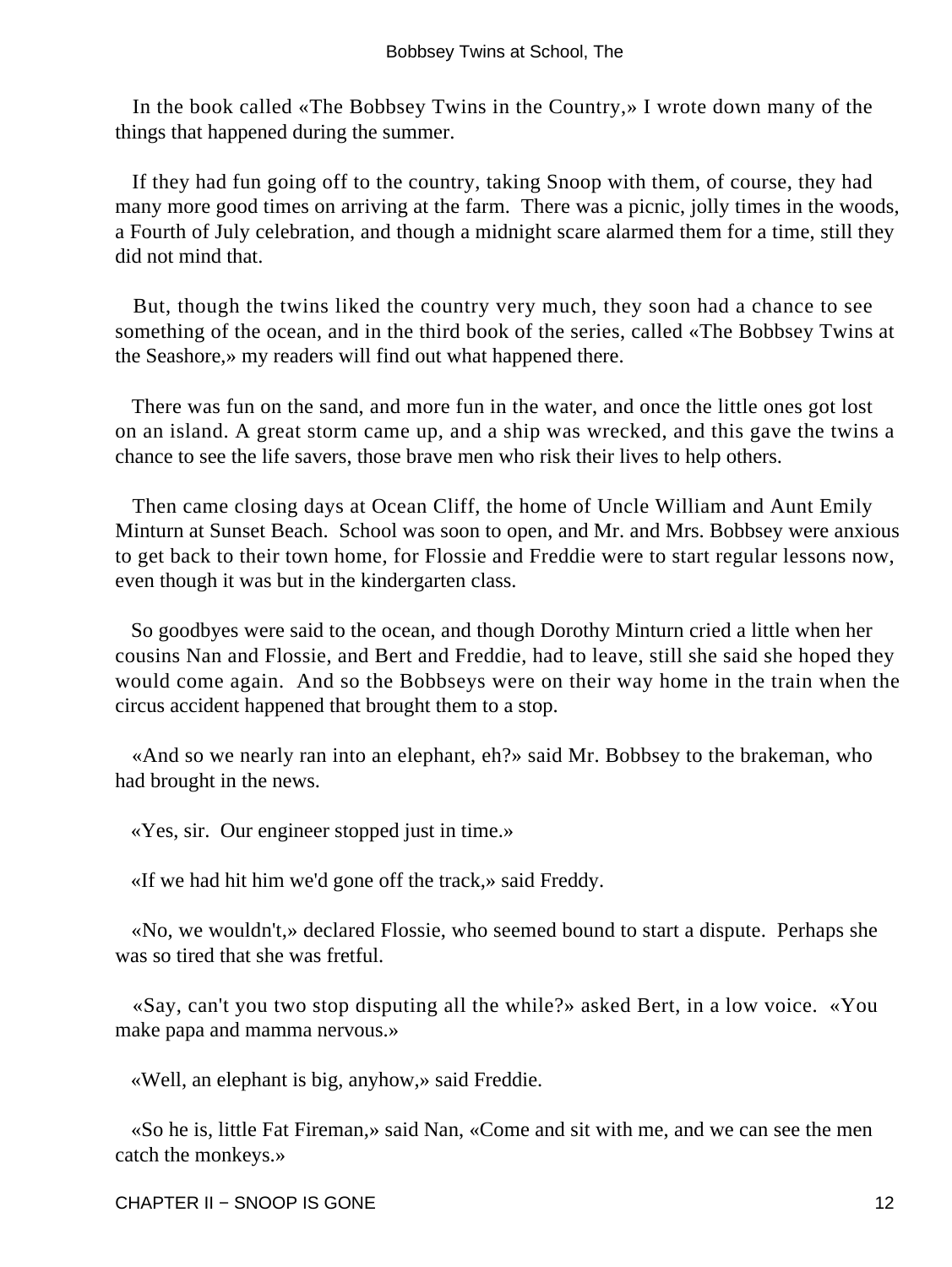The work of getting the escaped animals back into their cages was going on rapidly. Some of the passengers went out to watch, but the Bobbseys stayed in their seats, Mr. Bobbsey thinking this best. The catching of the monkeys was the hardest work, but soon even this was accomplished.

 The wait seemed very tiresome when there was nothing more to watch, and Mr. Bobbsey looked about for some railroad man of whom he could inquire how much longer delay there would be. The conductor came through the car.

«When will we start?» asked Mr. Bobbsey.

 «Not for some time, I'm afraid,» spoke the tickettaker. «The wreck is a worse one than I thought at first, and some of the cars of the circus train are across the track so we can't get by. We may be here two hours yet.»

«That's too bad. Where are we?»

«Just outside of Whitewood.»

 «Oh, that's near home!» exclaimed Mrs. Bobbsey. «Why can't we get out, Richard, walk across the fields to the trolley line, and take that home? It won't be far, and we'll be there ever so much quicker.»

«Well, we could do that, I suppose,» said her husband, slowly.

 «That's what a number of passengers did,» said the conductor. «There's no danger in going out now − all the animals are back in their cages.»

 «Then that's what we'll do, children,» said their father. «Gather up your things, and we'll take the trolley home. The moon is coming up, and it will soon be light.»

«I'm hungry,» said Freddie, fretfully.

«So am I,» added his twin sister.

 «Well, I have some crackers and cookies in my bag,» replied Mrs. Bobbsey.« You can eat those on the way. Nan, go tell Dinah that we're going to take a trolley. We can each carry something.»

 «I'll carry Snoop,» exclaimed Freddie. He hurried down the aisle to where the cook was now standing, intending to get the box containing his pet cat."

«Where's Snoop, Dinah? » he asked.

CHAPTER II – SNOOP IS GONE 13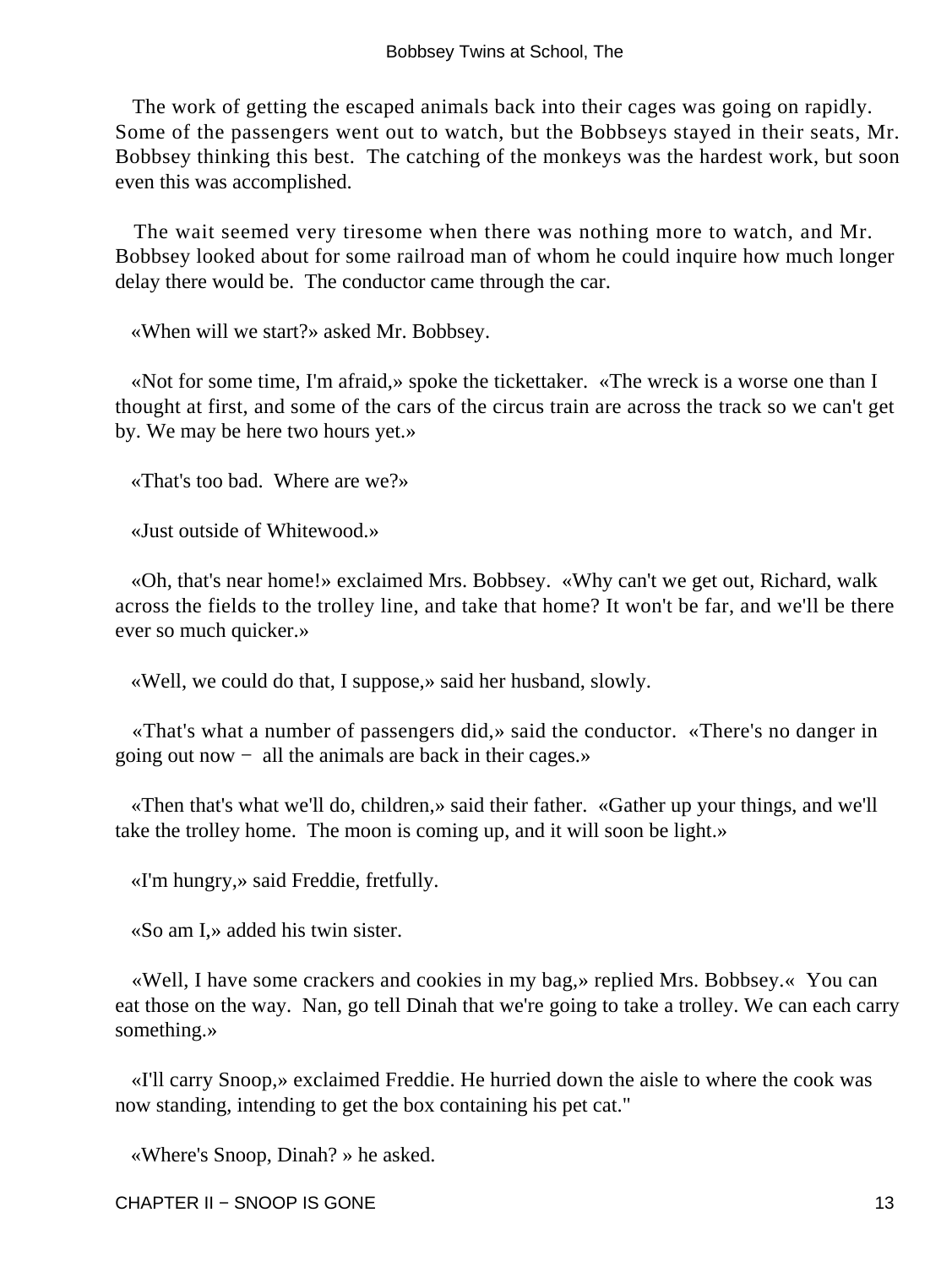«Heah he am!» she said, lifting up the slatbox. «He ain't made a sound in all dis confusion, nuther.»

The next moment Freddie gave a cry of dismay:

 «Snoop's gone!» he wailed. «He broke open the box and he's gone! Oh, where is Snoop?»

«Ma sakes alive!» cried Dinah. The box was empty!

 A hurried search of the car did not bring forth the black pet. Mr. and Mrs. Bobbsey, and some of the passengers, joined in the hunt. But there was no Snoop, and a slat that had pulled loose from one side of the box showed how he had gotten out.

 «Most likely Snoop got frightened when the train stopped so suddenly, and broke loose,» said Mr. Bobbsey. «We may find him outside.»

«I − I hope an elephant didn't step on him» said Flossie, with a catch in her breath.

«Ohooo! Maybe a tiger or a lion has him!» wailed Freddie. «Oh, Snoop!»

 «Be quiet, dear, we'll find him for you,» said Mrs. Bobbsey, as she opened her satchel to get out some cookies. Then she remembered something.

 «Freddie, where is that silver cup?» she asked. «You had it to get a drink. Did you give it back to me?»

«No, mamma, **I −** I»

«He gave the fat lady a drink from it,» spoke Flossie, «and she didn't give it back.»

 «The train stopped just as she was drinking,» went on Freddie. «I sat down on the floor − hard, and I saw the water spill on her. The fat lady has our silver cup! Oh, dear!»

«And she's gone − and Snoop is gone!» cried Flossie. «Oh! oh!»

«Is that so − did you let her take your cup, Freddie?» asked his papa.

Freddie only nodded. He could not speak.

 «That fat lady was with the circus,» said one of the men passengers. «Maybe you can see her outside.»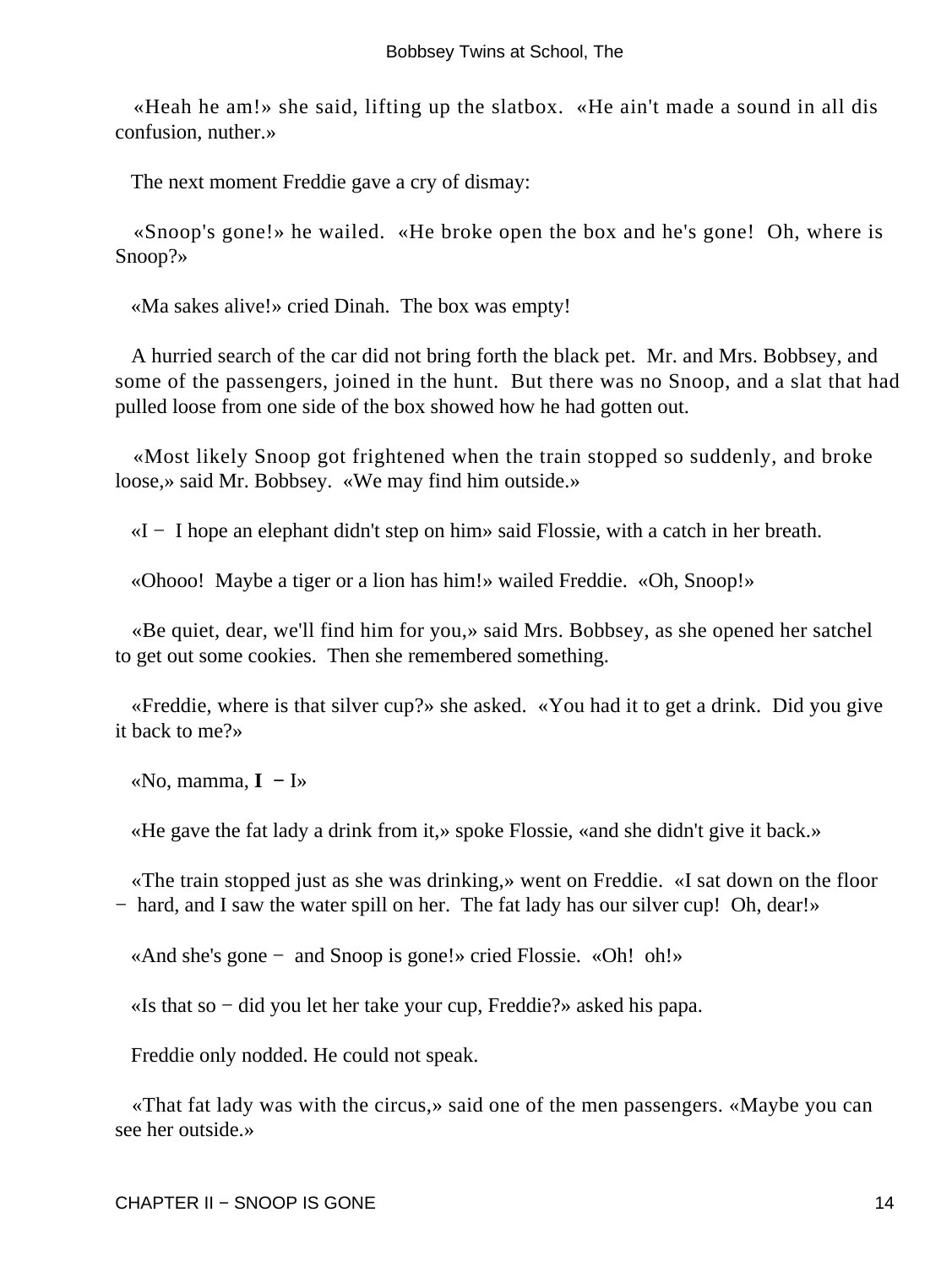«I'll look,» said Mr. Bobbsey, quickly. «That cup is too valuable to lose. Come, children, we'll see if we can't find Snoop also, and then we'll take a trolley car for home.»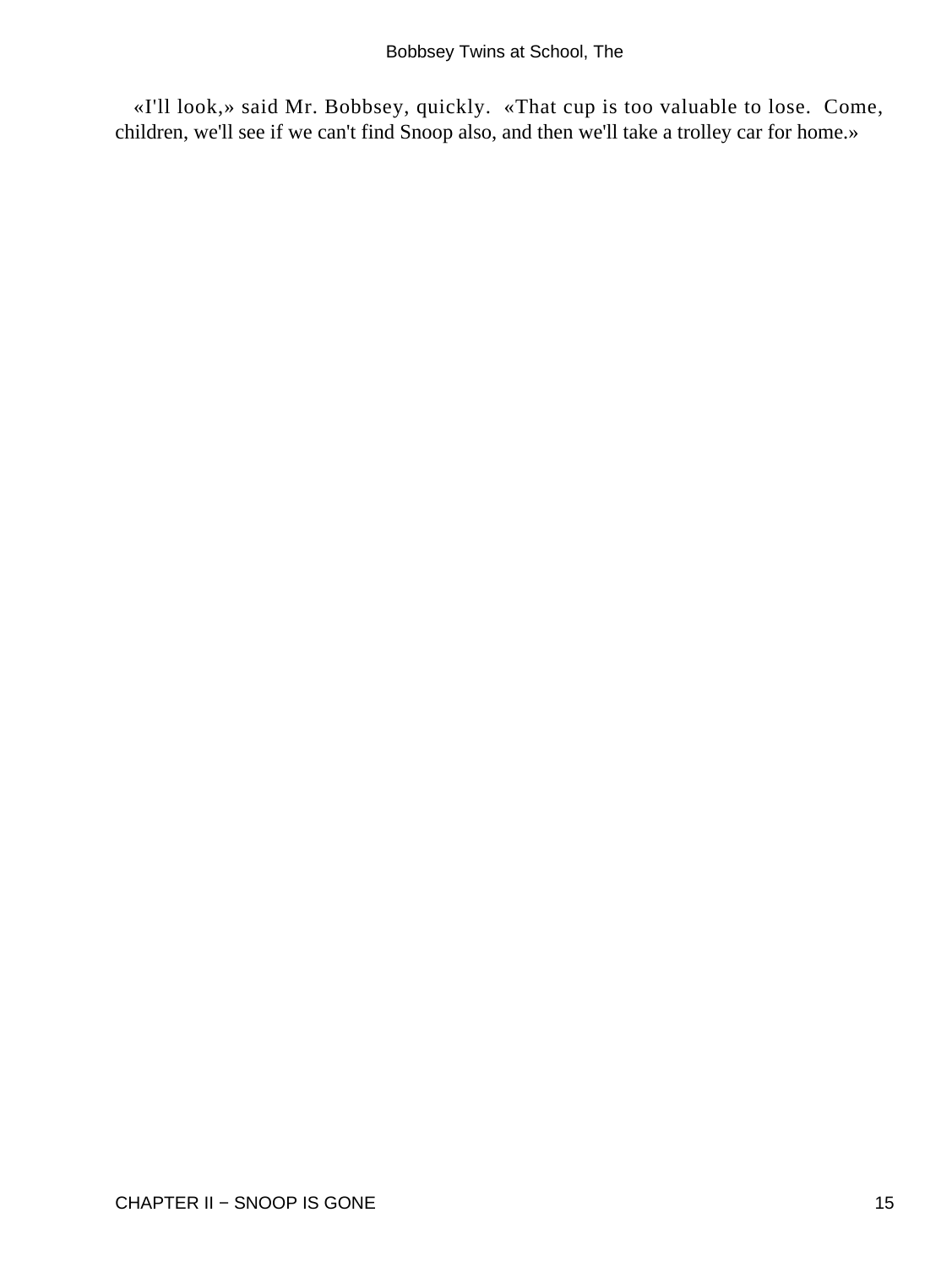### **[CHAPTER III − A QUEER DOG](#page-113-0)**

**PAPA BOBBSEY** first looked for some of the circus men of whom he might inquire about the fat lady. There was much confusion, for a circus wreck is about as bad a kind as can happen, and for some time Mr. Bobbsey could find no one who could tell him what he wanted to know.

 Meanwhile Mrs. Bobbsey kept the four children and Dinah with her, surrounding their little pile of baggage off to one side of The tracks.

 Some of the big torches were still burning, and the full moon was coming up, so that there was plenty of light, even if it was night.

«Oh, but if we could only find Snoop!» cried Freddie. «Here, Snoop! Snoop!» he called.

 «I had much rather find the fat lady, and get back your lovely silver cup,» said Mrs. Bobbsey. «I hope she hasn't taken it away with her.»

 «She had it in her hand when the train, stopped with such a jerk,» explained Flossie. «Oh, but mamma, don't you want us to find Snoop − dear Snoop?»

«Of course I do. But I want that silver cup very much, too. I hope your father finds it.»

 «But there never could be another Snoop,» cried Flossie. «Could there, Freddie? And we could get another silver cup.»

«Don't be silly,» advised Bert, rather shortly.

 «Oh, don't talk that way to them,» said Nan. «They do love that cat so. Never mind, Flossie and Freddie. I'm sure we'll find him soon. Here comes papa.»

Mr. Bobbsey came back, looking somewhat worried.

«Did you find her?» asked Mrs. Bobbsey anxiously.

 «No,» he replied, with a shake of his head. «She was the circus fat lady all right. It seems she missed the showtrain, and came on in ours. And, when we stopped she got out, and went up ahead. Part of the circus train, carrying the performers, was not damaged and that has gone on. The fat lady is with that, so one of the men said.»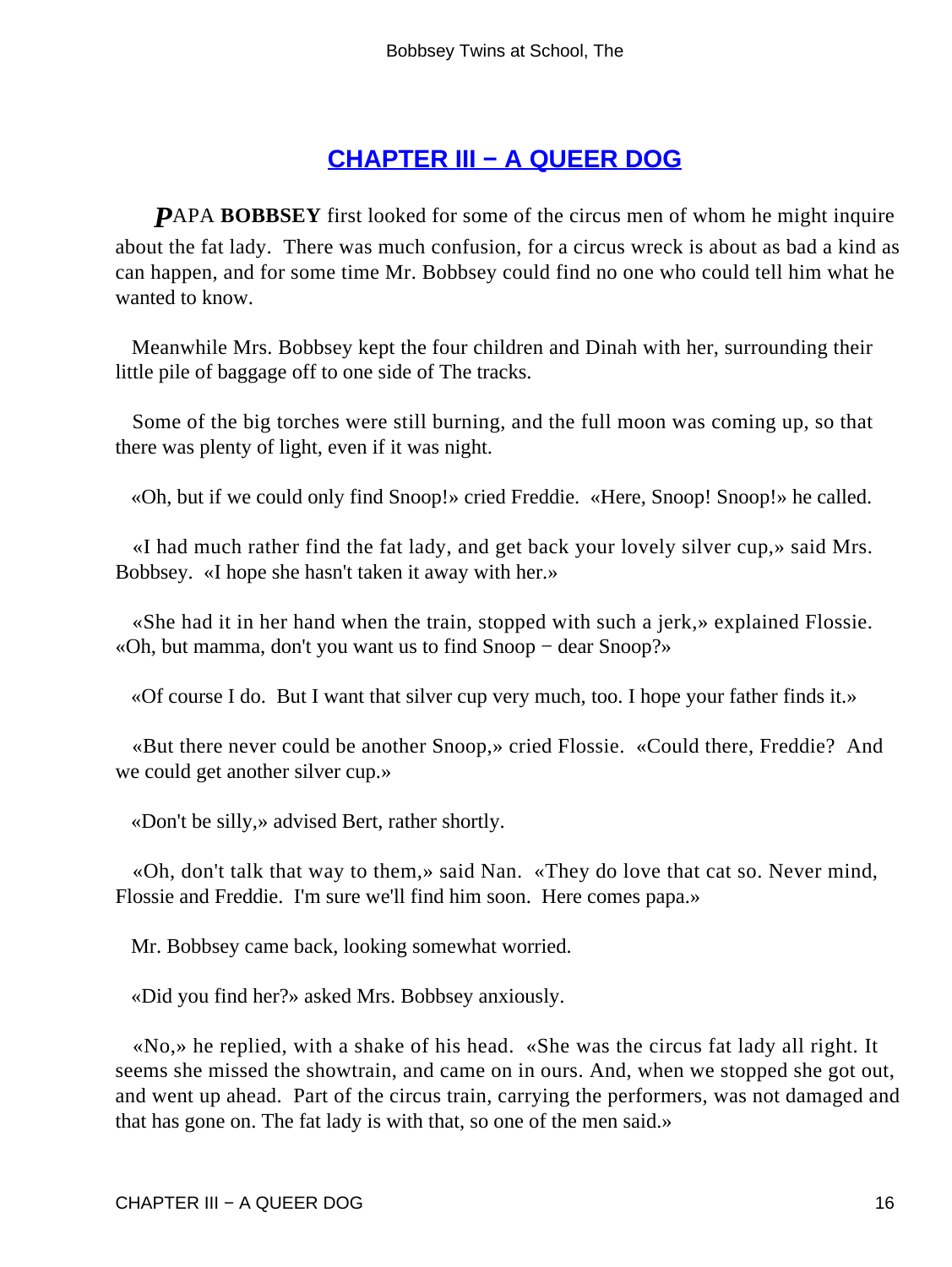«And, very likely, she has carried off our silver cup,» exclaimed Mrs. Bobbsey. «Oh dear! Can you find her later, Richard?»

 «I think so. But it will take some time. The circus is going to Danville − that's a hundred miles from here. But I will write to the managers there, and ask them to get our cup from the fat lady.»

«But where is Snoop?» asked Freddie, with much anxiety.

 «I don't know, my dear,» answered Mr. Bobbsey. «I asked the circus men if they had seen him, but they were too busy to remember. He may be running around some where. But we can't wait any longer. We must get home. I'll speak to one of the switchmen, who stay around here, and if they see Snoop I'll have them keep him for us. We'll come back tomorrow and inquire.»

«But we want Snoop now!» exclaimed Freddie, fretfully.

 «I'm afraid we can't get him,» said Mrs. Bobbsey, gently. «Come, children, let's go home now, and leave it to papa. Oh, to think of your lovely silver cup being gone!»

«Snoop is worse,» said Flossie, almost crying.

«I − I'm sorry I let the fat lady take the cup,» spoke Freddie.

 «Oh, you meant all right, my dear,» said his mamma, «and it was very kind of you. But we really ought to start. We may miss a trolley. Come, Dinah, can you carry all you have?»

«'Deed an' I can, Mrs. Bobbsey. But I suah am sorry 'bout dat ar' Snoop.»

 «Oh, it wasn't your fault, Dinah,» said Nan quickly. «He is getting to be such a big cat that he can easily push the slats off his box, now. We must make it stronger next time.»

 Flossie and Freddie wondered if there would be a «next time,» for they feared Snoop was gone forever. They did not worry so much about the silver cup, valuable as it was.

With everyone in the little party carrying something, the Bobbsey family set off across, the fields toward the distant trolley line that would take them nearly home. The moon was well up now, and there was a good path across the fields. Nan and Bert were talking about the wreck, and recalling some of the funny incidents of catching the circus animals.

 Flossie and Freddie were wondering whether they would ever see their pet cat again. They had had him so long that he seemed like one of the family.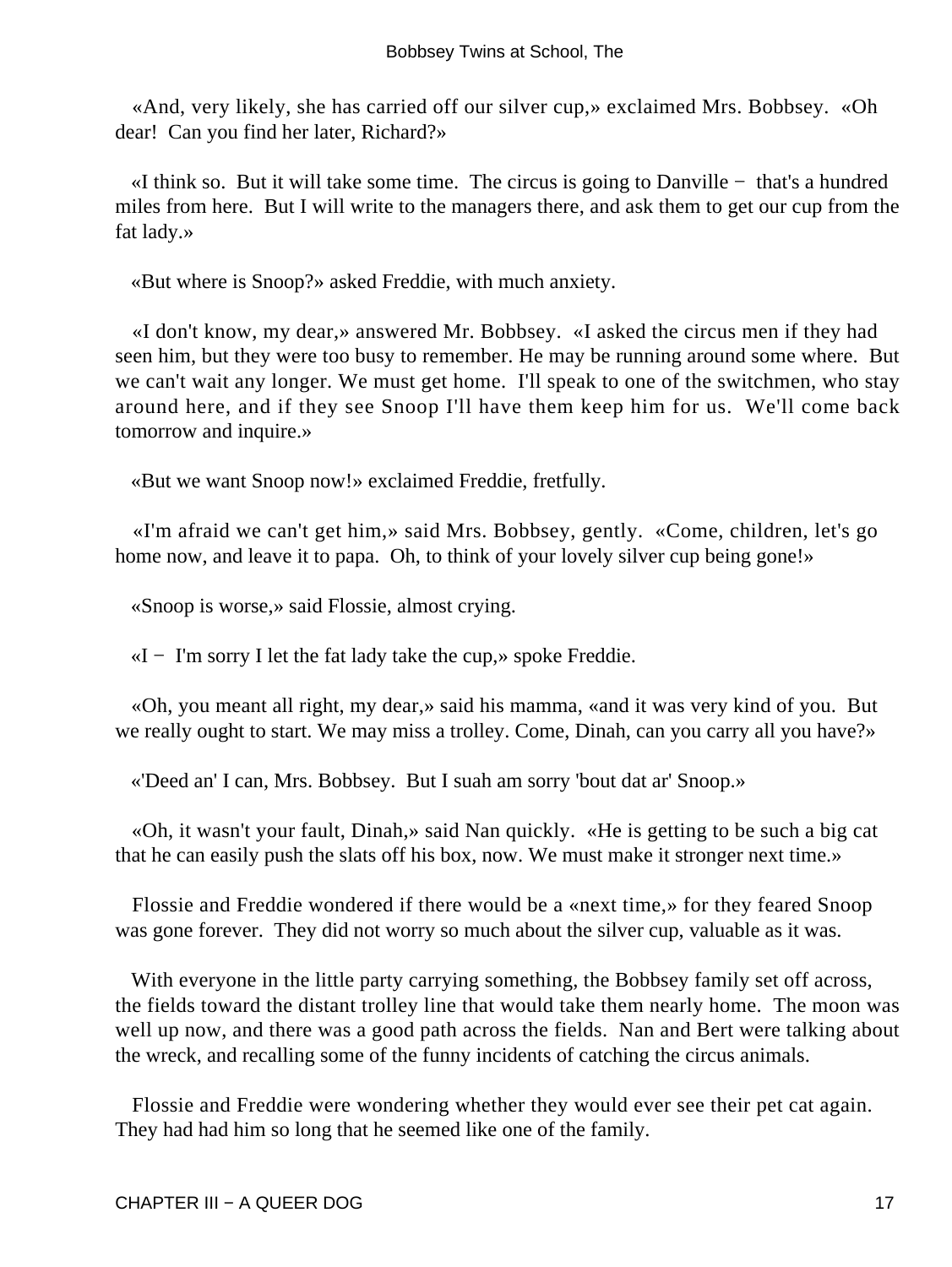«Maybe he ran off and joined the circus,» said Flossle.

 «Maybe,» spoke her brother. «But he can't do any tricks, so they won't want him in a show.»

«He can so do tricks! He can chase his tail and almost grab it.»

«That isn't a trick.»

«It is so − as much as standing on your head.»

 «Children − children − I don't know what I'll do with you if you don't stop that constant bickering,» said Mrs. Bobbsey. «You must not dispute so.»

 «Well, mamma, but isn't chasing your tail a trick?» asked Flossie. «Freddie says it isn't.»

«Well, it isn't a circus trick, anyhow,» declared her brother. «I meant a circus trick.»

«Well, Snoop is a good cat, anyhow,» went on Flossie, «and I wish we had him back.»

«Oh, so do I!» exclaimed Freddie, and thus that little dispute ended.

 They were walking along through a little patch of woods now, when Bert, who was the last one in line, suddenly called out:

«Something is coming after us!»

 «Coming after us? What do you mean?» asked Nan quickly, as she hurried to her father's side.

 «I mean I've been listening for two or three minutes now, to some animal following after us along the path. Some big animal, too.»

Flossie and Freddie both ran back and took hold of their mother's hands.

 «Don't scare the children, Bert,» said Mr. Bobbsey, a bit sternly. «Did you really hear something?»

«Yes, father. It's some animal walking behind us. Listen and you can hear it your self.»

 They all listened. It was very quiet. Then from down the hard dirt path they all heard the «pitpat, pitpat» of the footsteps of some animal. It was coming on slowly.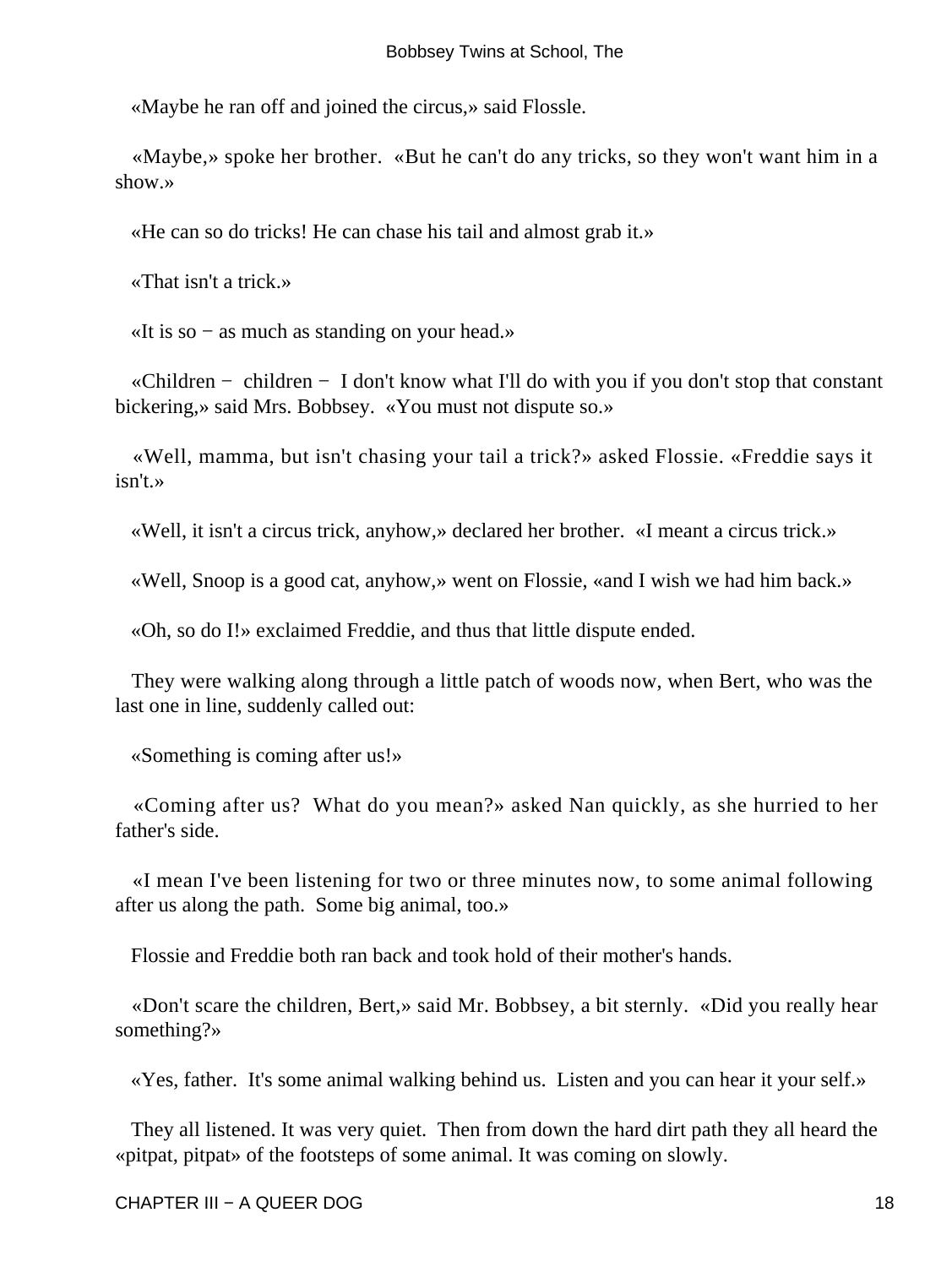For a moment Mr. Bobbsey thought of the wild animals of the circus. In spite of what the men had said perhaps one of the beasts might have escaped from its cage. The others in the little party evidently thought the same thing. Mrs. Bobbsey drew her children more closely about her.

 «'Deed an' if it's one ob dem elephants,» said Dinah, «an' if he comes fo' me I'll jab mah hat pin in his long nose  $-$  dat's what I will!»

 «It can't be an elephant,» said Mr. Bobbsey. «One of the big beasts would make more noise than that. It may be one of the monkeys – I don't see how they could catch them all – they were so lively and full of mischief.»

«Oh, if it's a monkey, may we keep it?» begged Flossie. «I just love a monkey.»

 «Mercy, child! What would we do with it around the house?» cried Mrs. Bobbsey. «Richard, can you see what it is?»

Mr. Bobbsey peered down the road.

«I can see something,» he said. «It's coming nearer.»

«Oh dear!» cried Nan, trembling with fear.

Just then a bark sounded  $-$  a friendly bark.

 «It's a dog!» said Mrs. Bobbsey. «Oh, I'm so glad it wasn't an elephant,» and she hugged Freddie and Flossie.

 «Pooh! I wasn't afraid!» cried Freddie. «If it had been an elephant I − I'd give him a cookie, and maybe he'd let me ride home on his back.»

 The animal barked louder now, and a moment later he came into sight on a moonlit part of the path. The children could see that it was a big, shaggy white dog, who wagged his tail in greeting as he walked up to them.

«Oh, what a lovely dog!» cried Nan. «I wonder where he belongs?»

The fine animal came on. Bert snapped his fingers, boy−fashion.

 Instantly the dog stood up on his hind legs and began marching about in a circle on the path.

«Oh, what a queer dog!» cried Flossie. «Oh I wish he was ours!»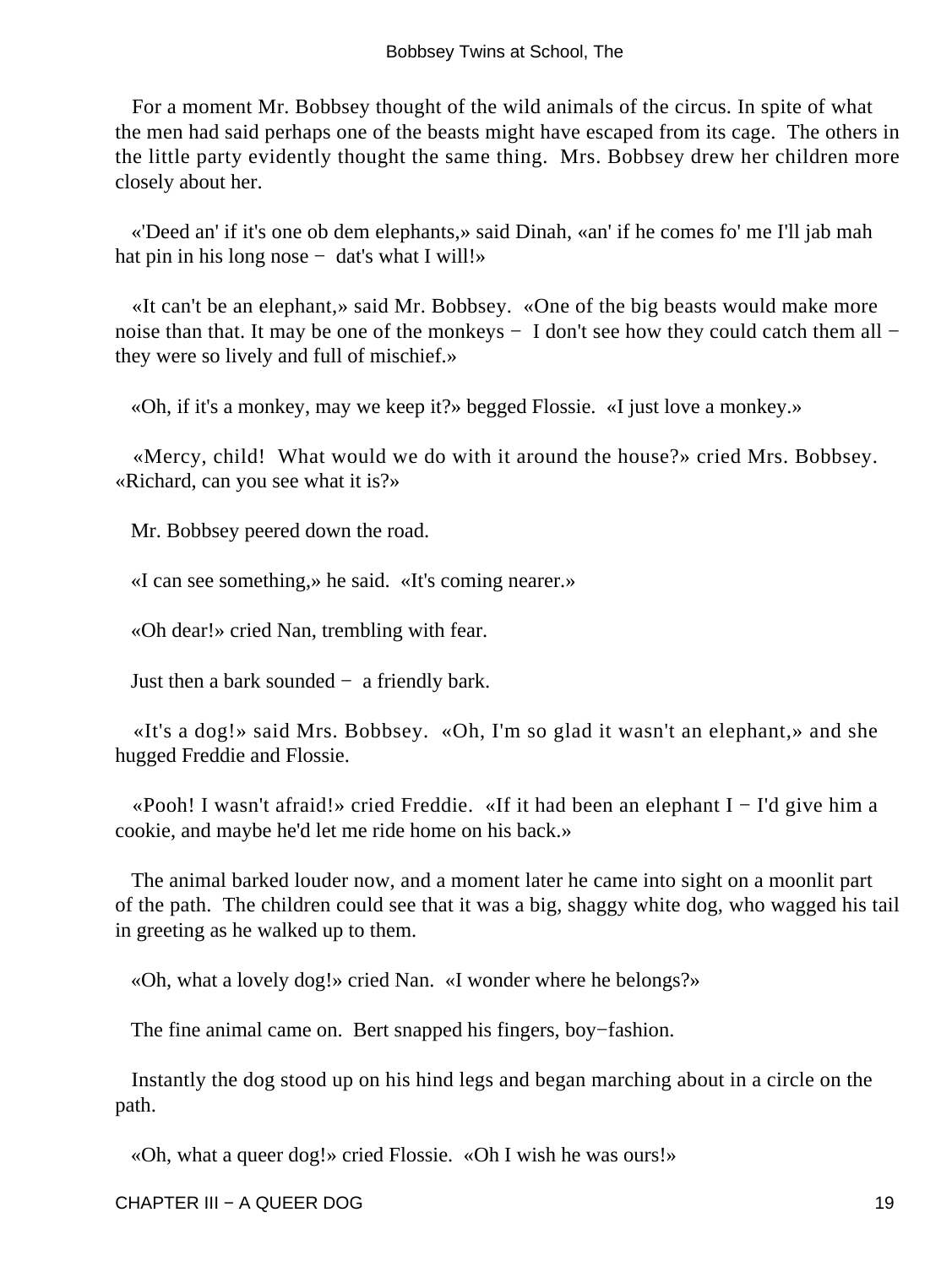### **[CHAPTER IV − HOME IN AN AUTO](#page-113-0)**

**DOWN** on his four legs dropped the big white dog, and with another wag of his fluffy tail he came straight for Flossie.

«Be careful!» warned Mamma Bobbsey.

 «He won't hurt her!» declared Bert. «That's a good dog, anyone can tell that. Here, doggie; come here!» he called.

But the dog still advanced toward Flossie, who shrank back a bit timidly.

«You never can tell what dogs will do,» said Mrs. Bobbsey. «It is best to be careful.»

 «I guess he knew what Flossie said to him,» spoke up Freddie. «He knows we like dogs.»

 The dog barked a little, and, coming up to where Flossie was, again stood on his hind legs.

 «That's a queer trick,» said Mr. Bobbsey. «I guess this dog has been trained. He probably belongs around here.»

 «I wish he belonged to us,» sighed Nan. Like Flossie and Freddie she, too, loved animals.

 «Maybe we can keep him if we don't find Snoop?» suggested Freddie. «Oh, papa, will you get Snoop back?» and Freddie's voice sounded as though he was going to cry.

 «Yes, yes, of course I will,» said Mr. Bobbsey quickly. He did not want the children to fret now, with still quite a distance yet to go home, and that in a trolley car. There were bundles to carry, weary children to look after, and Mrs. Bobbsey was rather tired also. No wonder Papa Bobbsey thought he had many things to do that night.

 «Come along, children,» called Mrs. Bobbsey, «it is getting late, and we are only about half way to the trolley. Oh dear! If that circus had to be wrecked I wish it could have waited until our train passed.»

«Are you very tired?» asked her husband. «I can take that valise.»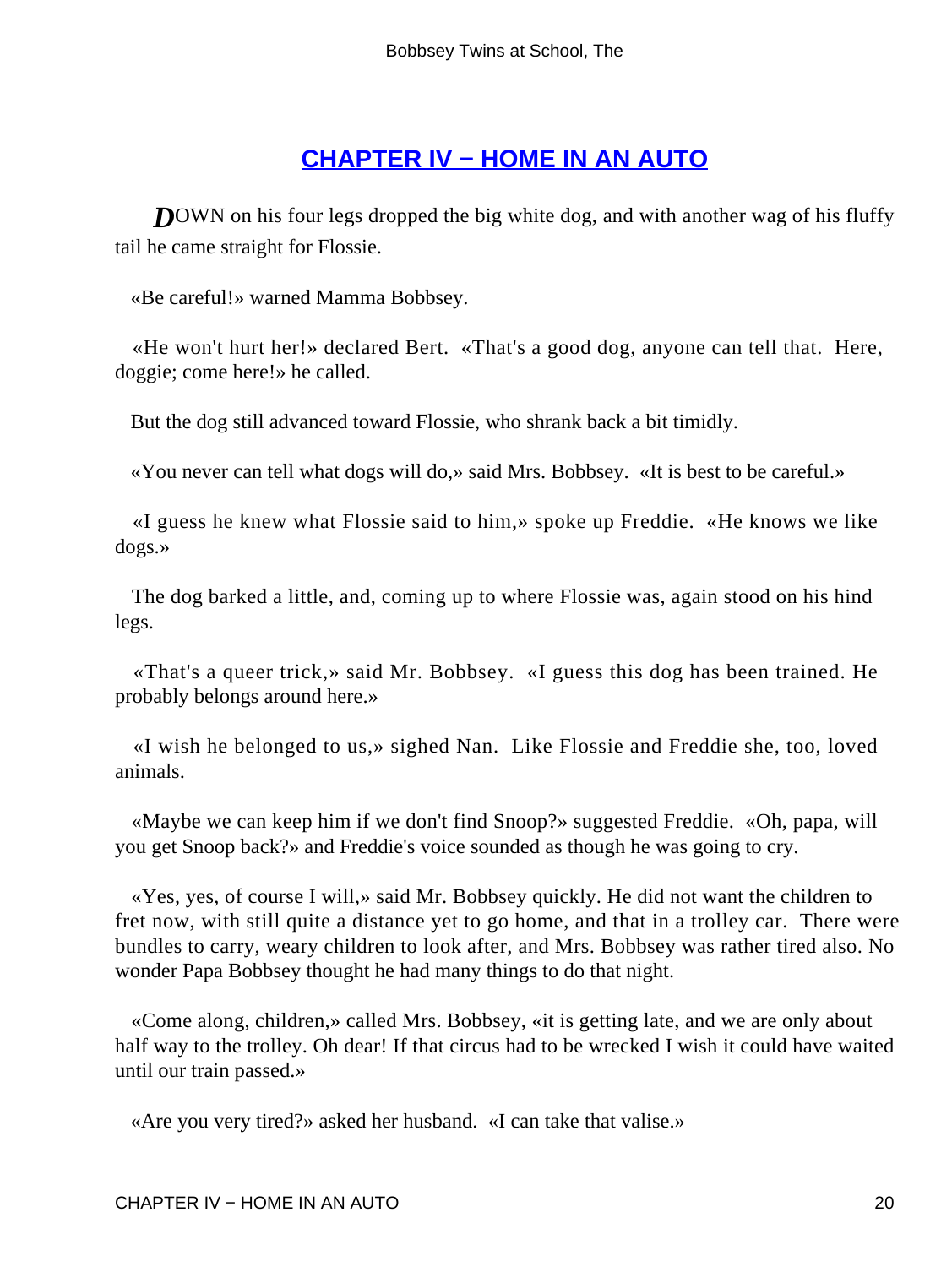«Indeed you'll not. You have enough.»

 «Lemme have it, Massa Bobbsey,» pleaded Dinah. «I ain't carryin' half enough. I's pow'ful strong, I is.»

«Nonsense, Dinah!» said Mr. Bobbiey. «I can manage, and your arms are full.»

 «I − I wish she had Snoop,» said Freddie, but he was so interested in watching the queer dog that he half forgot his sorrow over the lost cat.

 The dog seemed to have made great friends with Flossie. She was patting him on the head now, for the animal, after marching about on his hind legs, was down on all fours again.

 «Oh, mamma, he's awful nice!» exclaimed Flossie. «He's just as gentle, and he's soft, like the little toy lamb I used to have.»

 «Indeed he does seem to be a gentle dog,» said Mrs. Bobbsey. «But come along now. Don't pet him any more, or he may follow us. Flossie, and whoever owns him would not like it. Come on.»

 «Forward − march!» called Freddie, strutting along the moonlit path as much like a soldier as he could imitate, tired as he was.

 The Bobbseys and their faithful Dinah started off again toward the distant trolley that would take them to their home. The dog sat down and looked after them.

«I − I wish he was ours,» said Flossie wistfully, waving her hand to the dog.

The Bobbseys had not gone on very far before Nan, looking back, called out:

«Oh, papa, that dog is following us!»

 «He is?» exclaimed Mr. Bobbsey. «That's queer. He must have taken a sudden liking to us. But I guess he'll go back where he belongs pretty soon. Are you getting tired, little Fat Fireman? And you, my Fat Fairy?»

 «Oh, no, papa,» laughed Flossie. «I sat down so much in the train that I'm glad to stand up now.»

 «So am I,» said Freddie, who made up his mind that he would not say he was tired if his little sister did not. And yet, truth to tell, the little Fat Fireman was very weary.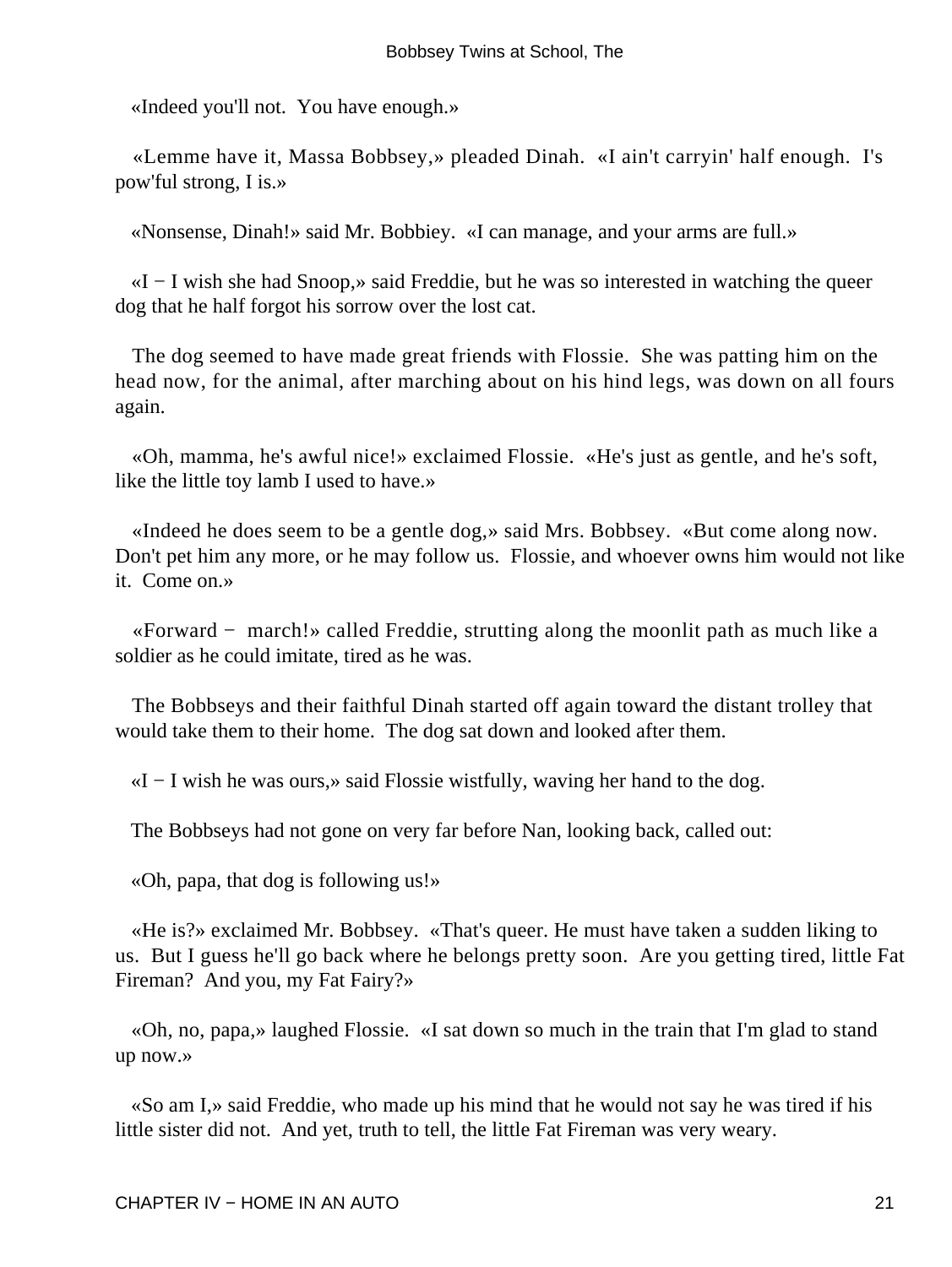On and on went the Bobbsey family, and soon Bert happened to look back, and gave a whistle of surprise.

 «That dog isn't going home, papa,» he said. «He's still after us, and look! now he's running.»

 They all glanced back on hearing this. Surely enough the big white dog was running after them, wagging his tail joyfully, and barking from time to time.

 «This will never do!» exclaimed Mr. Bobbsey. «Whoever owns him may think we are trying to take him away. I'll drive him back. Go home! Go back, sir!» exclaimed Papa Bobbsey in stern tones.

 The dog stopped wagging his tail. Then he sat down on the path, and calmly waited. Mr. Bobbsey walked toward him.

«Oh, don't − don't whip him, papa!» exclaimed Flossie.

 «I don't intend to,» said Mr. Bobbsey. «But I must be stern with him or he will think I'm only playing. Go back!» he cried.

The dog stretched out on the path, his head down between his fore paws.

«He − he looks − sad,» said Freddie. «Maybe he hasn't any home, papa.»

«Oh, of course a valuable dog like that has a home,» declared Bert.

 «But maybe they didn't treat him kindly, and he is looking for a new one,» suggested Nan, hopefully.

 «He doesn't seem illtreated,» spoke Mrs. Bobbsey. «Oh, I do wish he'd go back, so we could go on.»

 Mr. Bobbsey pretended to pick up a stone and throw it at the dog, as masters sometimes do when they do not want their dogs to follow them. This dog only wagged his tail, as though he thought it the best joke he had ever known.

«Go back! Go back, I say!» cried Papa Bobbsey in a loud voice. The dog did not move.

 «I guess he won't follow us any more,» went on Mr. Bobbsey. «Hurry along now, children. We are almost at the trolley.» He turned away from the dog, who seemed to be asleep now, and the family went on. For a minute or two, as Nan could tell by looking back, the dog did not follow, but just as the Bobbseys were about to make a turn in the path, up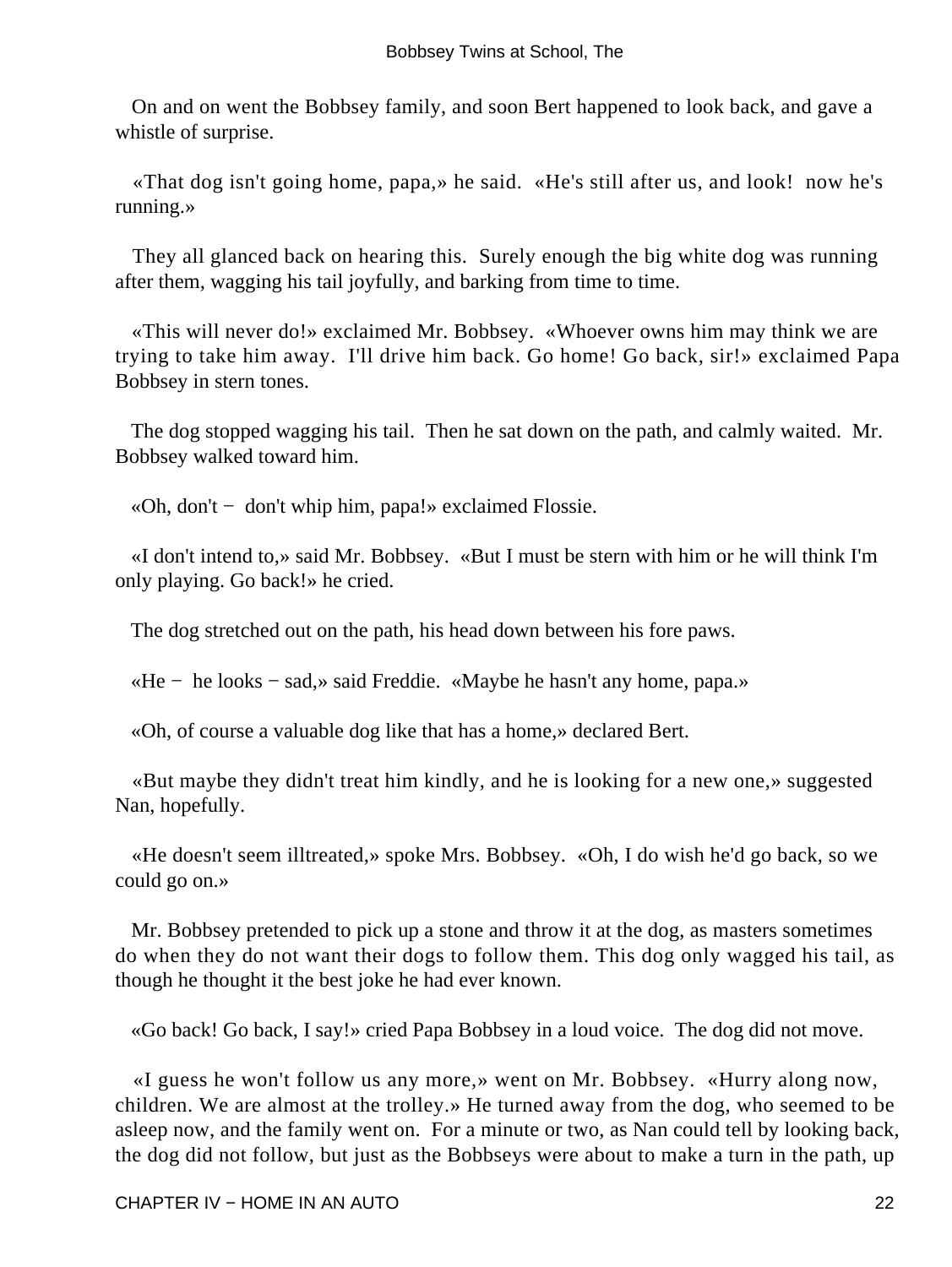jumped the animal and came trotting on after the children and their parents, wagging his tail so fast that it seemed as if it would come loose.

«Is he coming?» asked Flossie.

 «He certainly is,» answered Bert, who was in the rear. «I guess he wants us to take him home with us.»

«Oh, let's do it!» begged Flossie.

 «Please, papa,» pleaded Freddie. «We haven't got Snoop now, so let us have a dog. And I'm sure we could teach him to do tricks − he's so smart.»

 «And so he's coming after us still!» exclaimed Mr. Bobbsey. «Well, well, I don't know what to do,» and he came to a stop on the path.

 «Couldn't we take him home just for to−night?» asked Nan, «and then in the morning we could find out who owns him and return him.»

«Oh, please do,» begged Freddie and Flossie, impulsively.

 «But how can we take him on a trolley car?» asked Mr. Bobbsey. «The conductor would not let us »

 «Maybe he would − if he was a kind man,» suggested Freddie. «We could tell him how it was, and how we lost our cat.»

«And our silver cup,» added Flossie.

 «Well, certainly the dog doesn't seem to want to go home,» said Mr. Bobbsey, after he had tried two or three times more to drive the animal back. But it would not go.

 «Go on a little farther,» suggested Mrs. Bobbsey. «By the time we get to the trolley he may get tired, and go back. And if we want to lose him I think we can, by getting on the car quickly.»

«But we don't want to lose him!» cried Freddie.

 «No, no!» said Flossie. «We want to keep him. He can run along behind the trolley car. I'll ask the motorman to go slow, papa.»

 «My! This has been a mixedup day!» sighed Mr. Bobbsey. «I really don't know what to do.»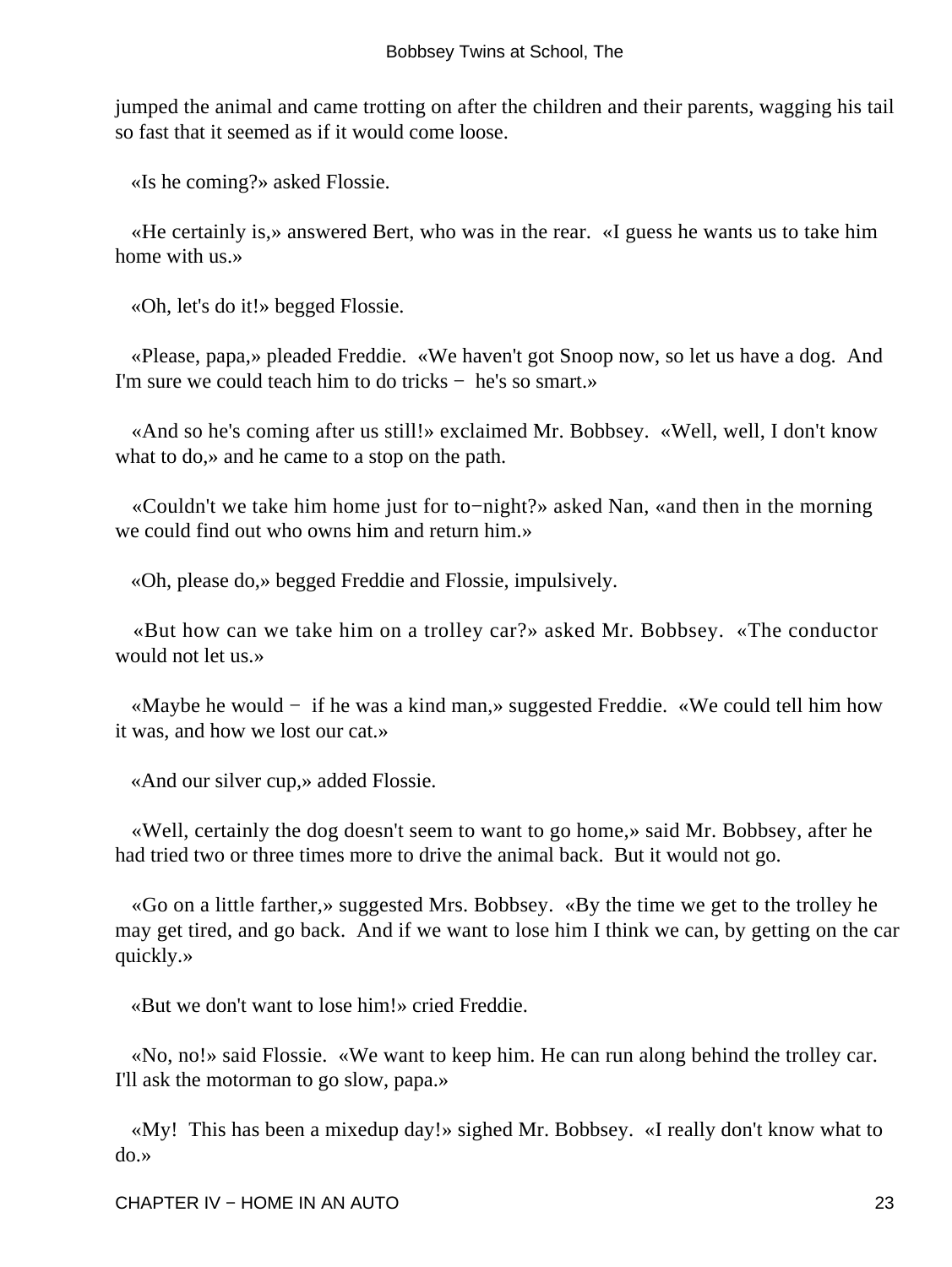The dog seemed to think that he was one of the family, now. He came up to Flossie and Freddie and let them pat him. His tail kept wagging all the while.

 «Well, we'll see what happens where we get to the trolley,» decided Mr. Bobbsey, thinking that there would be the best and only place to get rid of the dog.« Come along, children.»

 Freddie and Flossie came on, the dog between them, and this seemed to suit the fine animal. He had found friends, now, he evidently thought. Mr. Bobbsey wondered why so valuable a dog would leave its home. And he was very much puzzled as to what he should do if the children insisted on keeping the animal, and if it came aboard the trolley car.

 «There's the car!» exclaimed Bert, as they went around another turn in the path and came to a road. Down it could be seen the headlight of an approaching trolley, and also the twin lamps of an oncoming automobile.

«Look out for the auto, children!» cried Mrs. Bobbsey.

 They stood at the side of the road, and as the auto came up the man in it slowed down his machine. It was a big car and he was alone in it.

 «Well, I declare!» exclaimed the autoist, as his engine stopped. «If it isn't the Bobbsey family − twins and all! What are you doing here, Mr. Bobbsey?»

 «Why, it's Mr. Blake!» exclaimed Mr. Bobbsey, seeing that the autoist was a neighbor, and a business friend of his. «Oh, our train was held back by a circus wreck, so we walked across the lots to the car. We're homeward bound from the seashore.»

«Well, well! A circus wreck, eh? Where did you get the dog?»

«Oh, he followed us,» said Mrs. Bobbsey.

«And we're going to keep him, too!» exclaimed Flossie.

«And take him in the trolley with us,» added her little brother.

 «Well, well!» exclaimed Mr. Blake. «Say, now, I have a better plan than that,» he went on. «Why should you folks go home in a trolley, when I have this big empty auto here? Pile in, all of you, and I'll get you there in a jiffy. Come, Dinah, I see you, too.»

«Yes, sah, Massa Blake, I'se heah! Can't lose ole Dinah!»

«But we lost our cat, Snoop!» said Flossie regretfully.

CHAPTER IV − HOME IN AN AUTO 24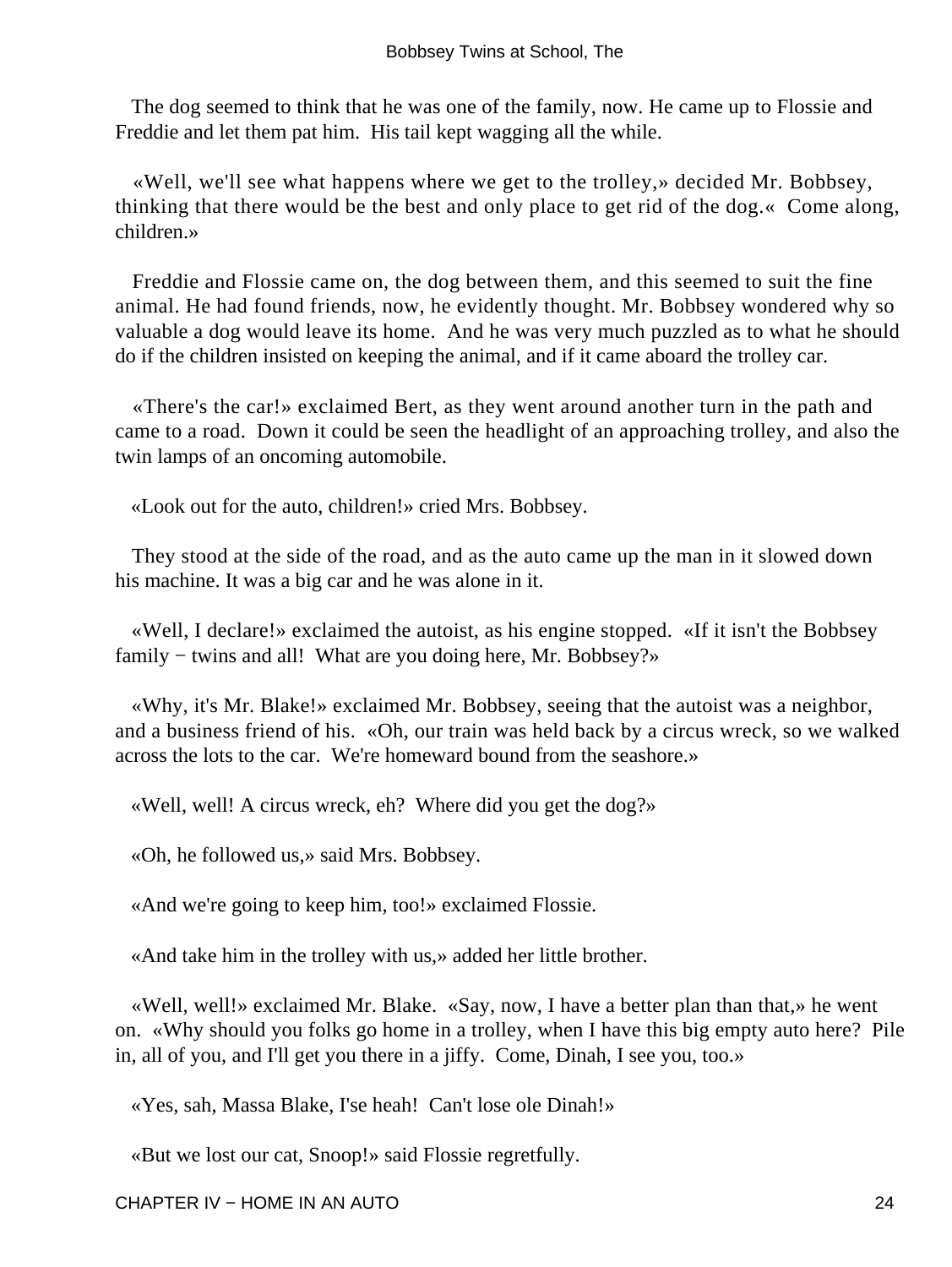«And we nearly ran over an elephant,» added Freddie, bound that his sister should not tell all the news.

«Well, get in the auto,» invited Mr. Blake.

 «Do you really mean it?» asked Mr. Bobbsey. «Perhaps we are keeping you from going somewhere.»

«Indeed not. Pile in, and you'll soon be home.»

«Can we bring the dog, too?» asked Flossie.

«Yes, there's plenty of room for the dog,» laughed Mr. Blake. «Lift him in.»

 But the strange dog did not need lifting. He sprang into the tonneau of the auto as soon as the door was opened. Mr. and Mrs. Bobbsey lifted in Flossie and Freddie, and Nan and Bert followed. Then in got Papa and Mamma Bobbsey and Mr. Blake started off.

 «This is lovely,» said Mrs. Bobbsey with a sigh of relief. She was more tired than she had thought.

«It certainly is kind of you, Mr. Blake,» said Papa Bobbsey.

«I'm only too glad I happened to meet you. Are you children comfortable?»

«Yep!» chorused Freddie and Flossie.

«And the dog?»

 «We're holding him so he won't fall out,» explained Flossie. She and her little brother had the dog between them.

 On went the auto, and with the telling of the adventures of the day the journey seemed very short. Soon the Bobbsey home was reached. There were lights in it, for Sam, the colored man, had been telephoned to, to have the place opened for the family. Sam came out on the stoop to greet them and his wife Dinah.

«Here we are!» cried Papa Bobbsey. «Come, Flossie Freddie we're home.»

 Flossie and Freddie did not answer. They were fast asleep, their heads on the shaggy back of the big dog.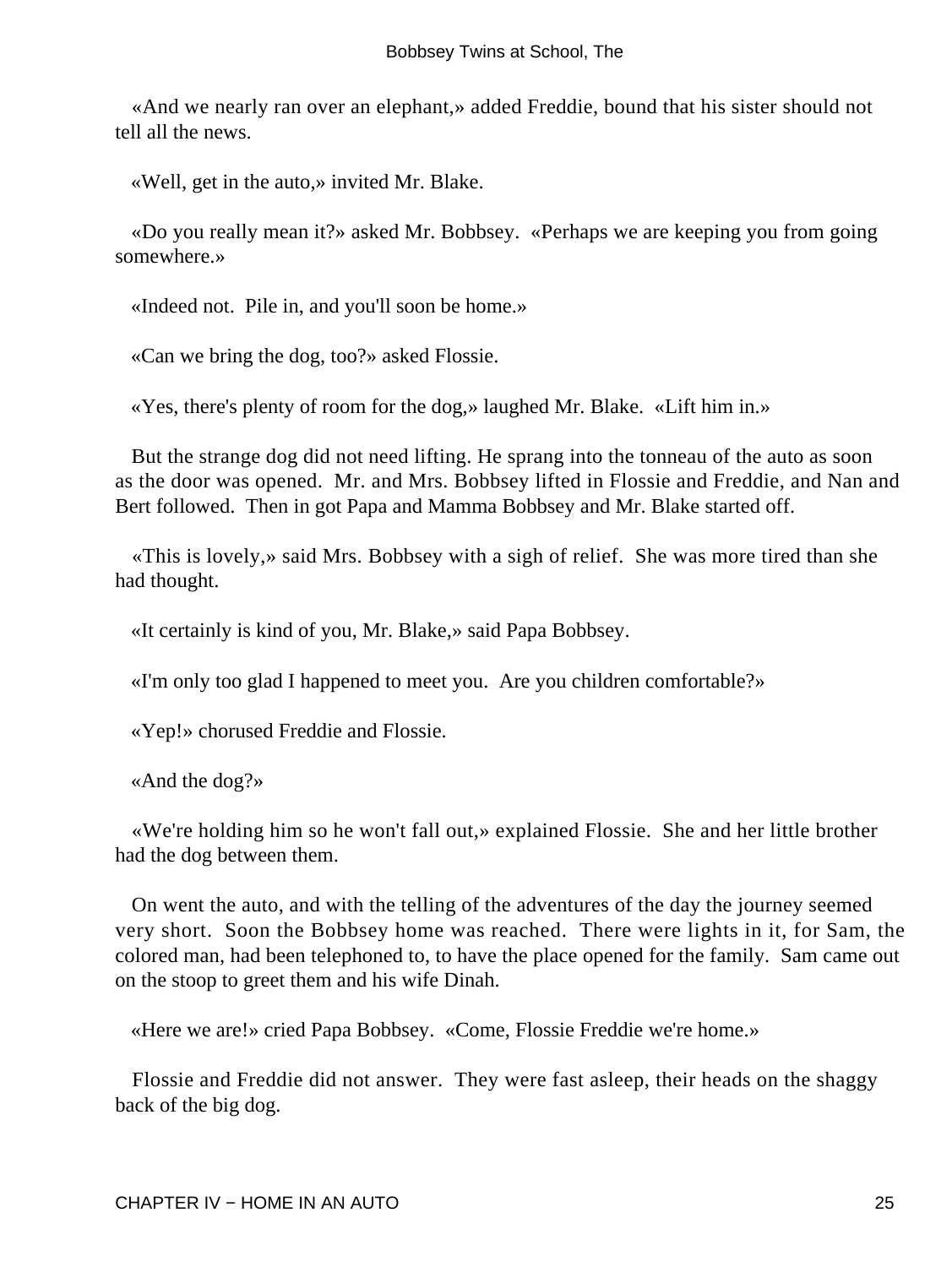### **[CHAPTER V − SNAP DOES TRICKS](#page-113-0)**

*«W*E'LL have to carry them in,» said Mr. Bobbsey, as he looked in the rear of the auto, and saw his two little twins fast asleep on the dog's back.

 «I'll take 'em,» said Sam kindly. «Many a time I'se carried 'em in offen de porch when dey falled asleep. I'll carry 'em in.»

 And he did, first taking Flossie, and then Freddie. Then he and Dinah brought in the bundles and valises, while Nan and Bert and Mr. and Mrs. Bobbsey followed, having bidden goodnight to Mr. Blake, and thanking him for the ride.

 «Where − where are we?» asked Flossie, rubbing her eyes and looking around the room which she had not seen in some months.

«An' − an' where's our dog?» demanded Freddie.

 «Oh, bless your hearts − that dog!» cried Mamma Bobbsey. «Sam took him out in the barn. You may see him in the morning, if he doesn't run away in the night.»

The twins looked worried over this suggestion, until Sam said:

 «Oh, I locked him up good an' proper in a box stall; 'deed an' I did, Mrs. Bobbsey. He won't get away tonight.»

«That's − good,» murmured Freddie, and then he fell asleep again.

 Soon the little twins were undressed and put to bed; Nan and Bert soon followed, but Mr. and Mrs. Bobbsey stayed up a little later to talk over certain matters.

 «It's good to be home again,» said Mr. Bobbsey, as he looked about the rooms of the town house.

 «Yes, but we had a delightful summer,» spoke his wife, «and the children are so well. The country was delightful, and so was the seashore. But I think I, too, am glad to be back. It will be quite a task, though, to get the children ready for school. Flossie and Freddie will go regularly now, I suppose, and with Nan and Bert in a higher class, it means plenty of work.»

«I suppose so,» said her husband.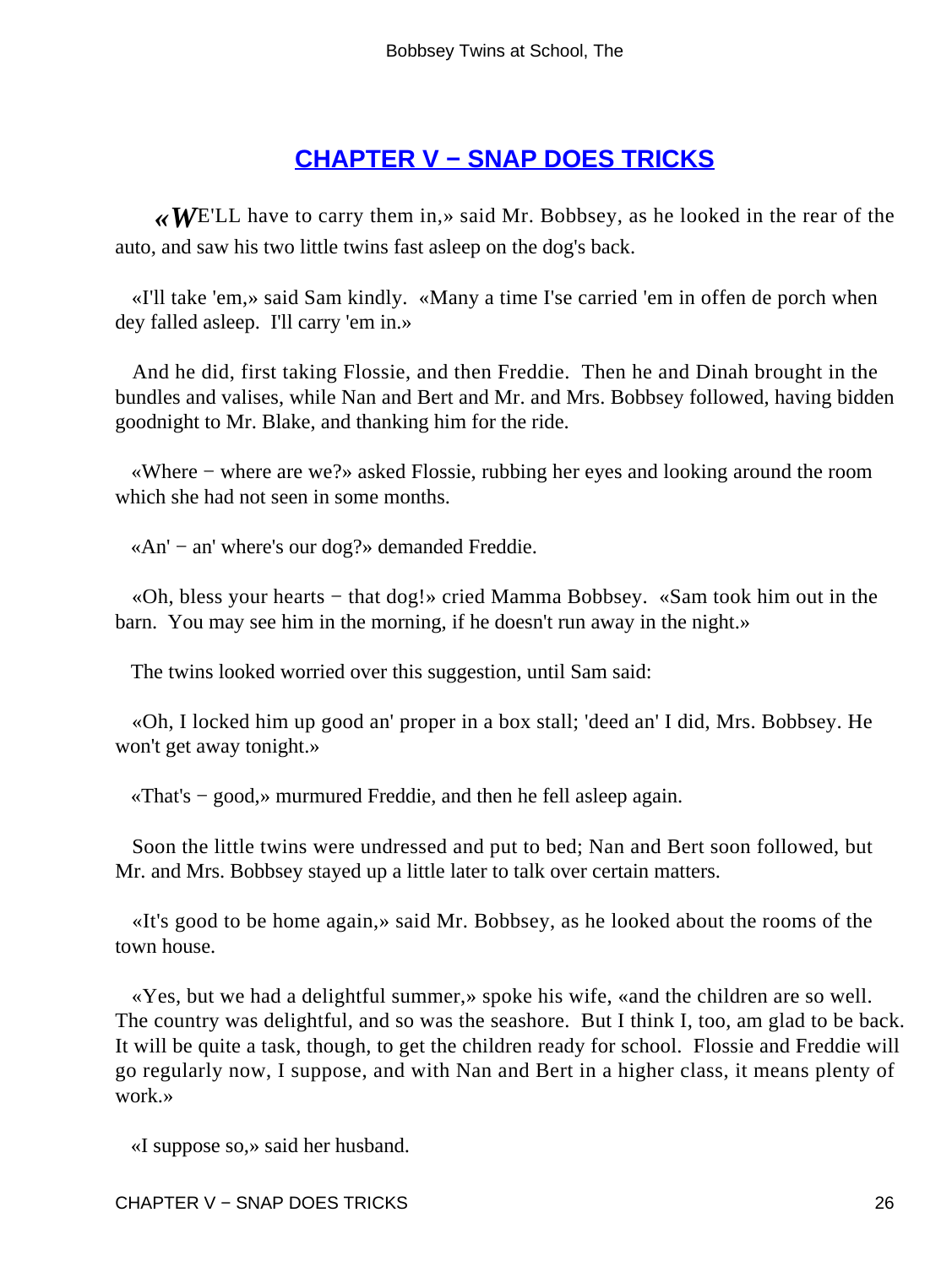«But Dinah is a great help,» went on Mrs. Bobbsey, for she did not mean to complain. Flossie and Freddie had tried a few days in the kindergarten class at school, but Flossie said she did not like it, and, as Freddie would not go without her, their parents had taken them both out in the Spring.

 «There will be plenty of time to start them in the Fall,» said Mrs. Bobbsey, and so it had been arranged. And now the four twins were all to attend the same school, which would open in about a week.

 Flossie and Freddie were both up early the next morning, and, scarcely halfdressed, they hurried out to the barn.

«Whar yo' chillers gwine?» demanded Dinah, as she prepared to get breakfast.

«Out to see our dog,» answered Freddie. «Is Sam around?»

«Yes, he's out dere somewheres, washin' de carriage. But don't yo' let dat dog bite yo'.»

«We won't,» said Freddie.

«He wouldn't bite anyhow,» declared Flossie.

 Sam opened the box stall for them, and out bounced the big white dog, barking in delight, and almost knocking down the twins, so glad was he to see them.

 «What shall we call him?» asked Freddie. «Maybe we'd better name him Snoop, like our cat. I guess Snoop is gone forever.»

 «No, we mustn't call him Snoop,» said Flossie, «for some day our cat might come back, and he'd want his own name again. We'll call our dog Snap, 'cause see how bright his eyes snap. Then if our cat comes back we'll have Snoop and Snap.»

 «That's a good name,» decided Freddie, after thinking it over. «Snoop and Snap. I wonder how we can make this dog stand on his hind legs like he did before?»

 «Bert snapped his fingers and he did it,» suggested Flossie. «But maybe he'll do it now if you just ask him to.»

 Freddie tried to snap his fingers, but they were too short and fat. Then he patted the dog an the head and said:

«Stand up!»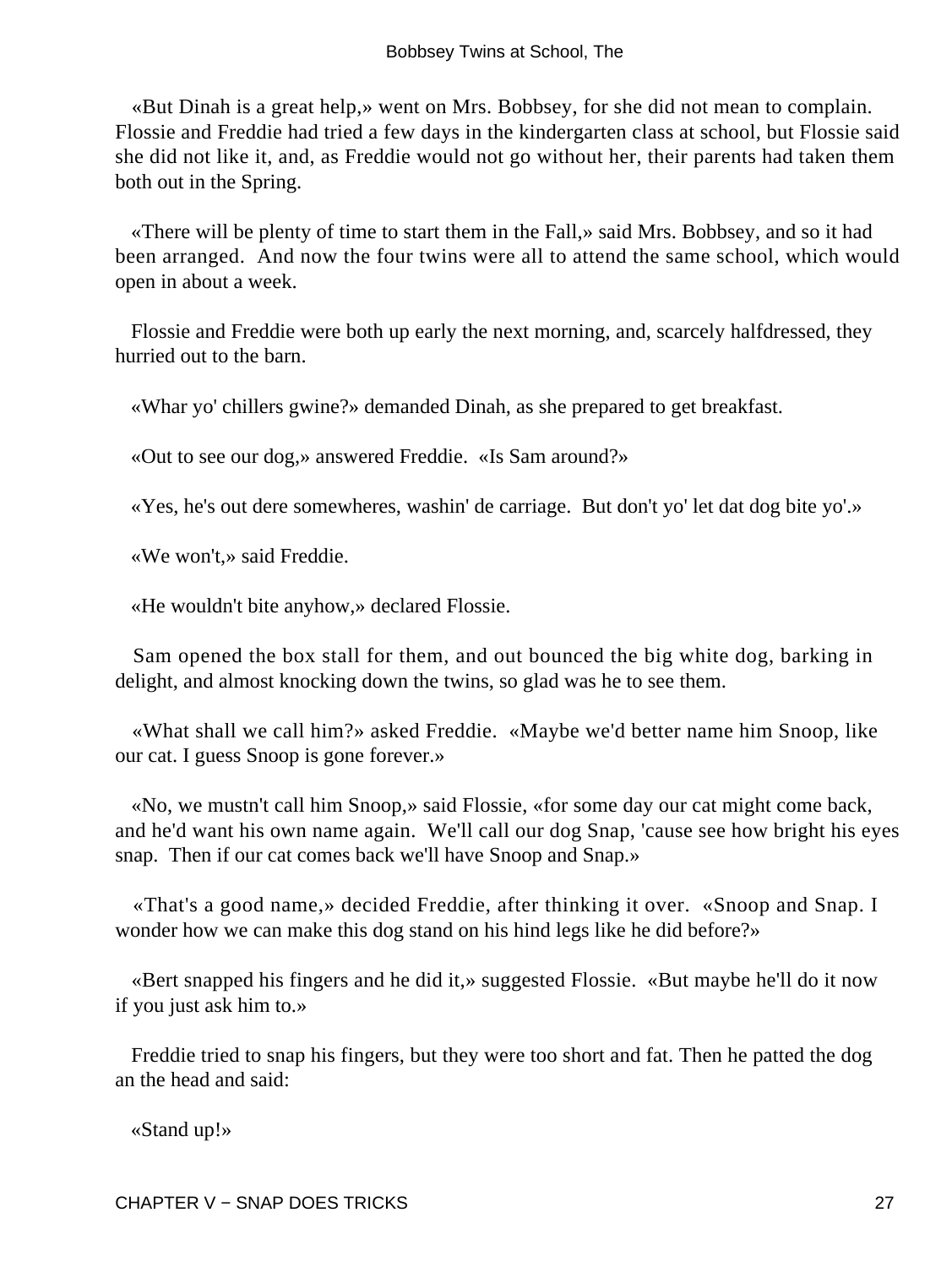At once the dog, with a bark, did so. He sat up on his hind legs and then walked around. Both the children laughed.

«I wonder if he can do any other tricks?» asked Flossie.

«I'm going to try,» said her brother. «What trick do you want him to do?»

«Make him lie down and roll over.»

 «All right,» spoke Freddie. «Now, Snap, lie down and roll over!» he called. At once the fine animal did so, and then sprang up with a bark, and a wag of his tail, as much as to ask:

«What shall I do next?»

«Oh, isn't he a fine dog!» cried Flossie. «I wonder who taught him those tricks?»

 «Let's see if he can do any more,» said Freddie. «There's a barrel hoop over there. Maybe he'll jump through it if we hold it up»

 «Oh, let's do it!» cried Flossie, as she ran to get the hoop. Snap barked at the sight of it, and capered about as though he knew just what it was for, and was pleased at the chance to do more of his tricks. The hoop was a large one, and Freddie alone could not hold it very steady. So Flossie took hold of one side. As soon as they were in position, Freddie called:

«Come on now, Snap. Jump!»

 Snap barked, ran back a little way, turned around and came racing straight for the twins. At that moment Sam Johnson came up running, a stick in his hand.

 «Heah! heah!» shouted the colored man, «You let dem chillers alone, dog! Go 'way, I tells yo'!»

 «That's all right, Sam,» said Freddie. «Don't scare him. He's our new dog Snap, and he's going to do a trick,» for the colored gardener had supposed the dog was running at Flossie and Freddie to bite them.

 Snap paid no attention to Sam, but raced on. When a short distance from where Flosxie and Freddie held the hoop, Snap jumped up into the air, and shot straight through the wooden circle, landing quite a way off.

«Mah gracious sakes alive!» gasped Sam. «Dat's a reg'lar circus trick`− at's what it am!»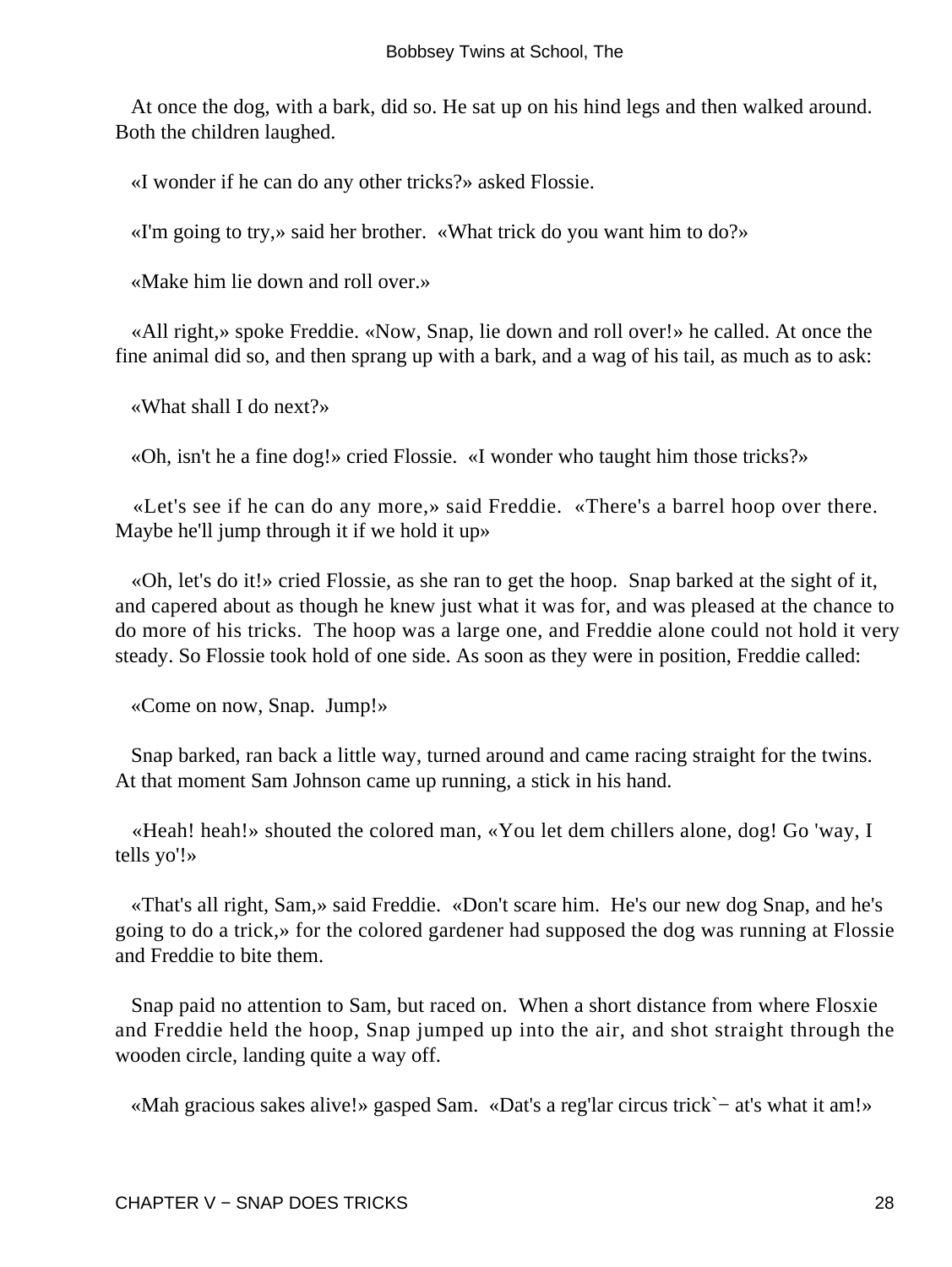He scratched his head in surprise, and the stick he had picked up, intending to drive away the dog with, stuck straight out. In a moment Snap raced up, and jumped over the stick.

«Oh, look!» cried Flossie.

«Another trick!» exclaimed Freddie.

«Mah gracious goodness!» cried Sam. «Dat suah am wonderful!»

Snap ran about barking in delight. He seemed happy to be doing tricks.

«Let's go tell papa,» said Freddie. «He'll want to know about this.»

«Oh, I do hope he lets us keep him,» said Flossie.

 Mr. Bobbsey had not yet gone to his lumber office. He listened to what the little twins had to tell them about Snap, who lay on the lawn, seeming to listen to his own praises.

«A trick dog; eh?» exclaimed Mr. Bobbsey. «I wonder who owns him?»

 «Maybe he escaped from the circus,» suggested Bert, who came out just then to see how his pigeons were getting along.

 «That's it!» cried Mr. Bobbsey. «I wonder I did not think of it before. The dog must have escaped from the wrecked circus train, and he followed us, not knowing what else to do. That accounts for his tricks.»

«But we can keep him; can't we?» begged Flossie.

 «Hum! I'll have to see about that,» said Mr. Bobbsey slowly. «I suppose the circus people will want him back, for he must be valuable. Perhaps some clown trained him.»

«But if we can't have Snoop, our cat, we ought to have a dog,» asserted Freddie.

 «I'll try to get Snoop back,» said Mr. Bobbsey. «I'll have one of my men go down to the place where the wreck was, today, and inquire of the railroad men. He may be wandering about there.»

 «Poor Snoop!» said Nan, coming out to feed some of her pet chickens, that Sam had looked after all summer.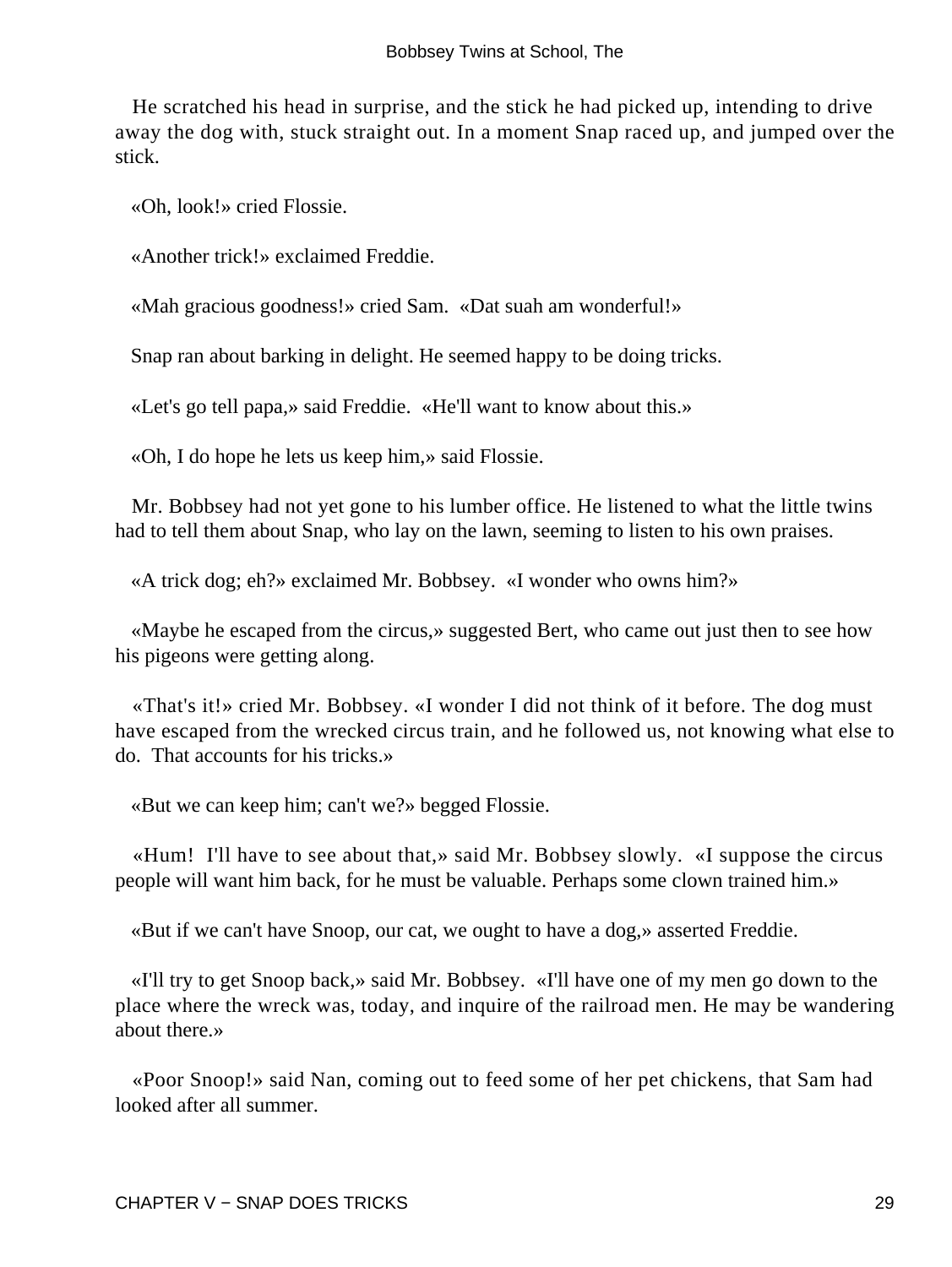«And while you are about it,» suggested Mrs. Bobbsey, who was on the front porch, «I wish, Richard, that you would see if you can locate that fat lady, and get back the children's silver cup.»

 «I will,» replied Mr. Bobbsey. «I will have to write to them anyhow, about the dog, and at the same time I'll ask about the cup. Though I don't believe the fat lady meant to keep it.»

 «Oh, no,» said Mrs. Bobbsey. «Probably she just held it, in the excitement over the wreck, and she may have left it in the car. But please write about it.»

 «I will,» promised Mr. Bobbsey, as he started for the office, while the twins gathered about the new dog, who seemed ready to do more tricks.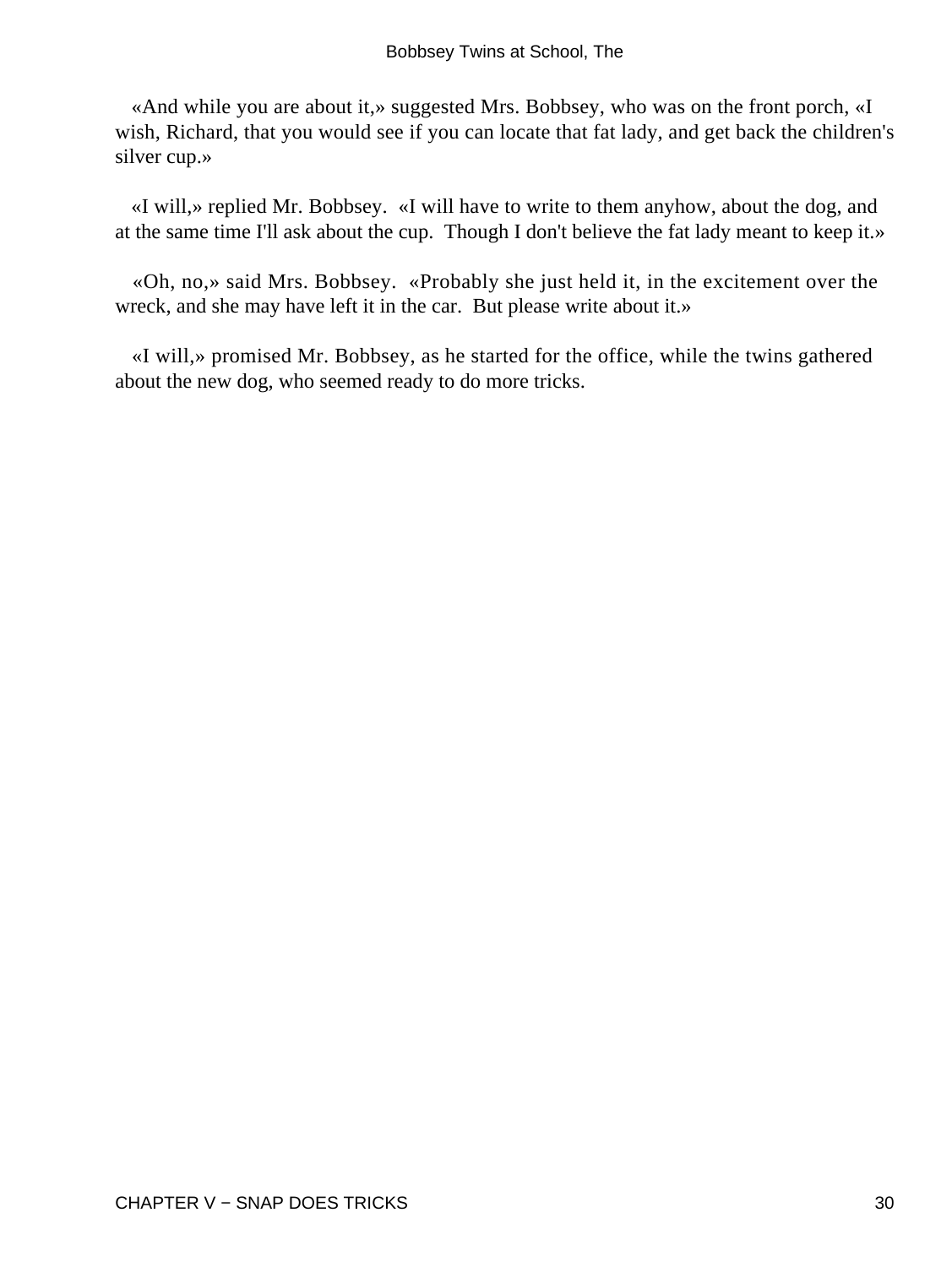### **[CHAPTER VI − DANNY RUGG IS MEAN](#page-113-0)**

**THAT** afternoon a small fire broke out in Mr. Bobbsey's lumber yard. The alarm bell rang, and Mrs. Bobbsey, hearing it, and knowing by the number that the blaze must be near her husband's place of business, came hurrying down stairs.

 «Oh, I must go and see how dangerous it is,» she said to Dinah. «It is too bad to have it happen just after Mr. Bobbsey comes back from his summer vacation.»

 «'Deed it am!» cried the fat, colored cook. «But maybe it am only a little fire, Mrs. Bobbsey.»

«I'm sure I hope so,» was the answer.

As Mrs. Bobbsey was hurrying down the front walk Flossie and Freddie saw her.

«Where are you going, mamma?» they called.

«Down to papa's office,» she answered. «There's a fire near his place, and − »

 «Oh, a fire! Then I'm going!» cried Freddie. «Fire! Fire! Ding, dong»! Turn on the water!" and he raced about quite excitedly.

 «Oh, I don't know,» said Mrs. Bobbsey, in doubt. «Where are Nan and Bert?» she asked.

 «They went down to the lake,» said Flossie. «Oh, mamma, do take us to the fire with you. We'll bring Snap along.»

«Sure,» said Freddie. «Hi, Snap!» he called.

The trick dog came rushing from the stable, barking and wagging his tail.

 «Well, I suppose I might as well take you,» said Mrs. Bobbsey. «But you must stay near me. We'll leave Snap home, though.»

«Oh, no!» cried Freddie.

«He might get lost,» said Mrs. Bobbsey.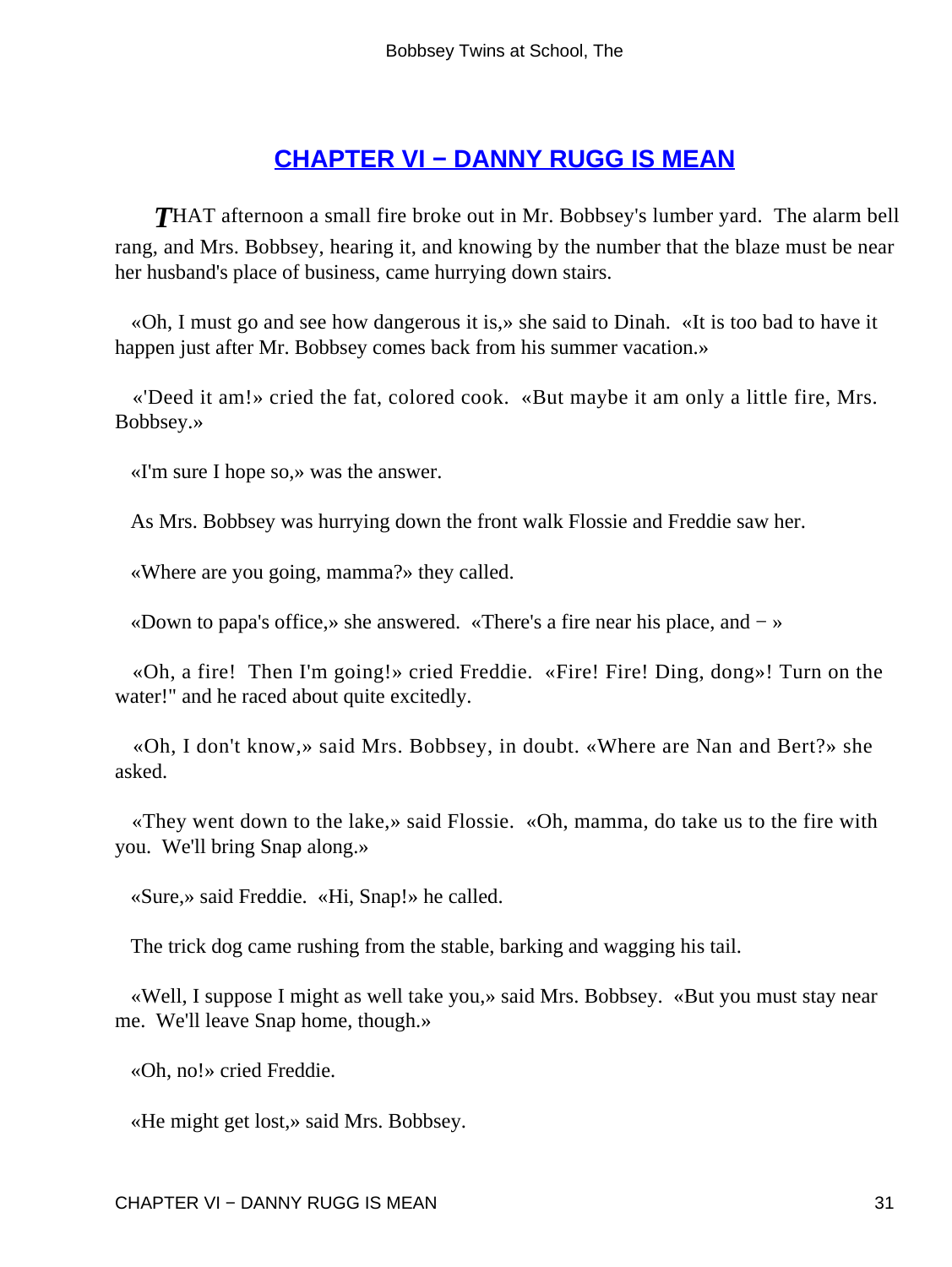That was enough for Freddie. He did not want the new pet to get lost, so he did not make a fuss when Sam came hurrying up to lock Snap in the stable. Poor Snap howled, for he wanted very much to go with the children.

 The fire was, as I have said, a small one, in part of the planing mill. But the engines puffed away, and spurted water, and this pleased Freddie. Flossie stayed close to her mother, and Mrs. Bobbsey, once she found out that the main lumber yard was not in danger, was ready to come back home. But Freddie wanted to stay until the fire was wholly out.

 Mr. Bobbsey came from his office to give some directions to the firemen, and saw his wife and the two twins. Then he took charge of them, and led them as close to the blaze as was safe.

«It will soon be out,» he said. «It was only some sawdust that got on fire.»

«I wish I could squirt some water!» sighed Freddie.

 «What's that? Do you want to be a fireman?» asked one of the men in a rubber coat and a big helmet. He smiled at Mr. Bobbsey, whom he knew quite well.

«Yes, I do,» said Freddie.

 «Then come with me, and I'll let you help hold the hose,» said the fireman. «I'll look after him,» he went on, to Mrs. Bobbsey, and she nodded to show that Freddie could go.

 What a good time the little fellow had, standing beside a real fireman, and helping throw real water on a real fire! Freddie never forgot that. Of course the fire was almost out, and it was only one of the small hose lines that the fireman let the little fellow help hold, but, for all that, Freddie was very happy.

 «Did you write to the circus people today about our silver cup, and that trick dog?» asked Mrs. Bobbsey of her husband, that night.

 «I declare, I didn't!» he exclaimed. «The fire upset me so that it slipped my mind. I'll do it the first thing tomorrow. There is no special hurry. How is the dog, by the way?»

«Oh, he's just lovely!» cried Flossie.

 «And I do hope we can keep him forever!» exclaimed Freddie. «'Specially since Snoop is gone.»

«Did you hear anything about our cat?» asked Nan, of her father.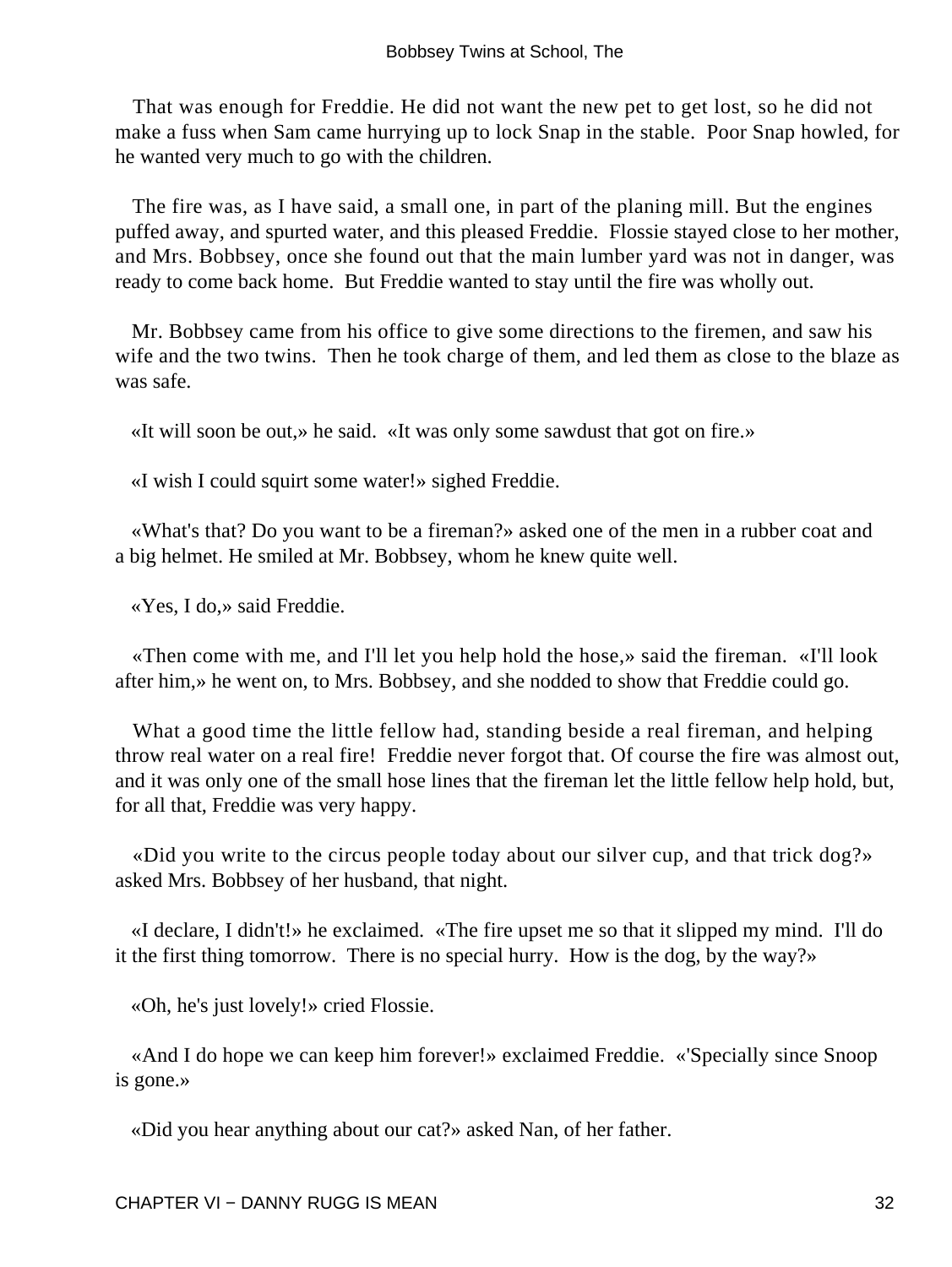«No. I sent a man to the railroad company, but no stray cat had been found. I am afraid Snoop is lost, children.»

«Oh dear!» cried Flossie.

 The next day, having learned from the railroad company where the circus had gone after the wreck, Mr. Bobbsey sent a letter to the manager, explaining about the lost silver cup, and the found circus dog. He asked that the fat lady be requested to write to him, to let him know if she had taken the cup by accident, and Mr. Bobbsey also wanted to know if the circus had lost a trick dog.

 «There!» he exclaimed as he sent the letter to be mailed, «now we'll just have to wait for an answer.»

 Nan and Bert, and Flossie and Freddie were soon having almost as much fun as they had had at the seashore and in the country. Their town playmates, who had come back from their vacations, called at the Bobbsey home, and made up games and all sorts of sports.

 «For,» said Grace Lavine, with whom Nan sometimes played, «school will soon begin, and we want to have all the fun we can until then.»

«Let's jump rope,» proposed Nan.

 «All right,» agreed Grace. «Here comes Nellie Parks, and we'll see who can jump the most.»

 «No, you mustn't do that,» said Nan. «Don't you remember how you once tried to jump a hundred, and you fainted?»

 «Indeed I do,» said Grace. «I'm not going to be so silly as to try that again. We'll only jump a little.»

Soon Nan and her chums were having good time in the yard.

 Charley Mason, with whom Bert sometimes played, came over, and the two boys went for a row on the lake, in Bert's boat. Some little friends of Flossie and Freddie came over, and they had fun watching Snap do tricks.

 For the circus dog, as he had come to be called, seemed to be able to do some new trick each day. He could «play dead,» and «say his prayers,» besides turning a back somersault. The little twins, who seemed to claim more share in Snap than did Nan and Bert, did not really know how many tricks their pet could do.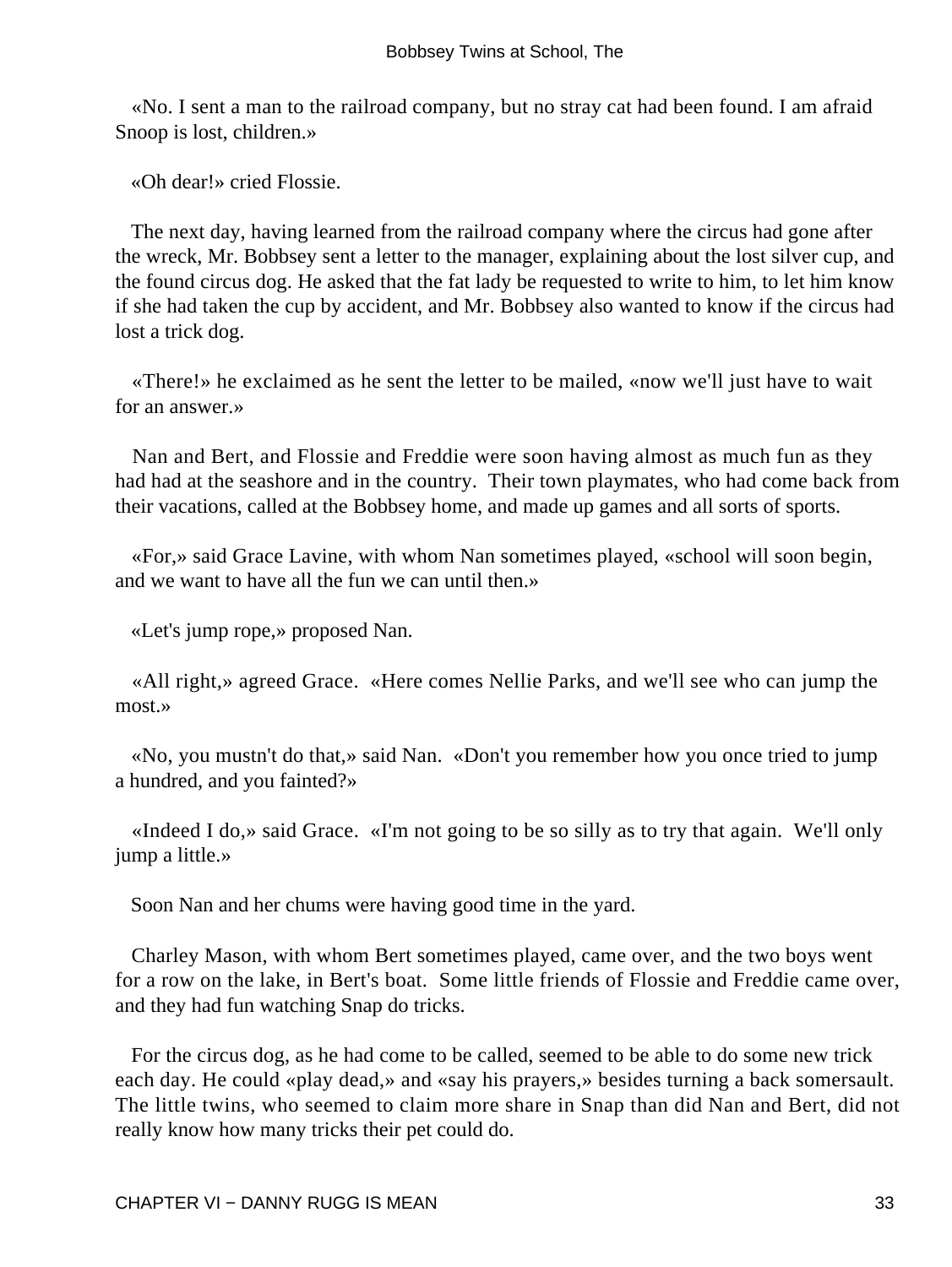«Maybe you'll have to give him back to the circus,» said Willie Flood, one of Freddie's chums.

«Well, if we do, papa may buy him, or get another dog like him,» spoke Flossie.

 A few days after this, when Bert was out in the front yard, watering the grass with a hose, along came Danny Rugg. Now Danny went to the same school that Bert did, but few of the boys and none of the girls, liked Danny, because he was often rough, and would hit them or want to fight, or would play mean tricks on them. Still, sometimes Danny behaved himself, and then the boys were glad to have him on their baseball nine as he was a good hitter and thrower, and he could run fast.

 «Hello, Bert!» exclaimed Danny, leaning on the fence. «I hear you have a trick circus dog here.»

«Who told you?» asked Bert, wondering what Danny would say next.

«Oh, Jack Parker. He says you found him.»

 «I didn't,» spoke Bert, spraying a bed of geranium flowers. «He followed us the night of the circus wreck.»

 «Well, you took him all the same. I know who owns him, too; and I'm going to tell that you've got him.»

 «Oh, are you?» asked Bert. «Well, we think he belongs to the circus, and my father has written about it, so you needn't trouble yourself.»

 «He doesn't belong to any circus,» went on Danny. «That dog belongs to Mr. Peterson, who lives over in Millville. He lost a trick dog, and he adverstised for it. He's going to give a reward. I'm going to tell him, and get the money.»

 «You can't take our dog away!» cried Freddie, coming up just then. «Don't you dare do it, Danny Rugg.»

 «Yes, I will!» exclaimed the mean boy, who often teased the smaller Bobbsey twins. «You won't have that dog after today.»

«Don't mind him, Freddie,» said Bert in a low voice. «He's trying to scare you.»

 «Oh, I am eh?» cried Danny. «I'll show you what I'm trying to do. I'll tell on you for keeping a dog that don't belong to you, and you'll be arrested − all of you.»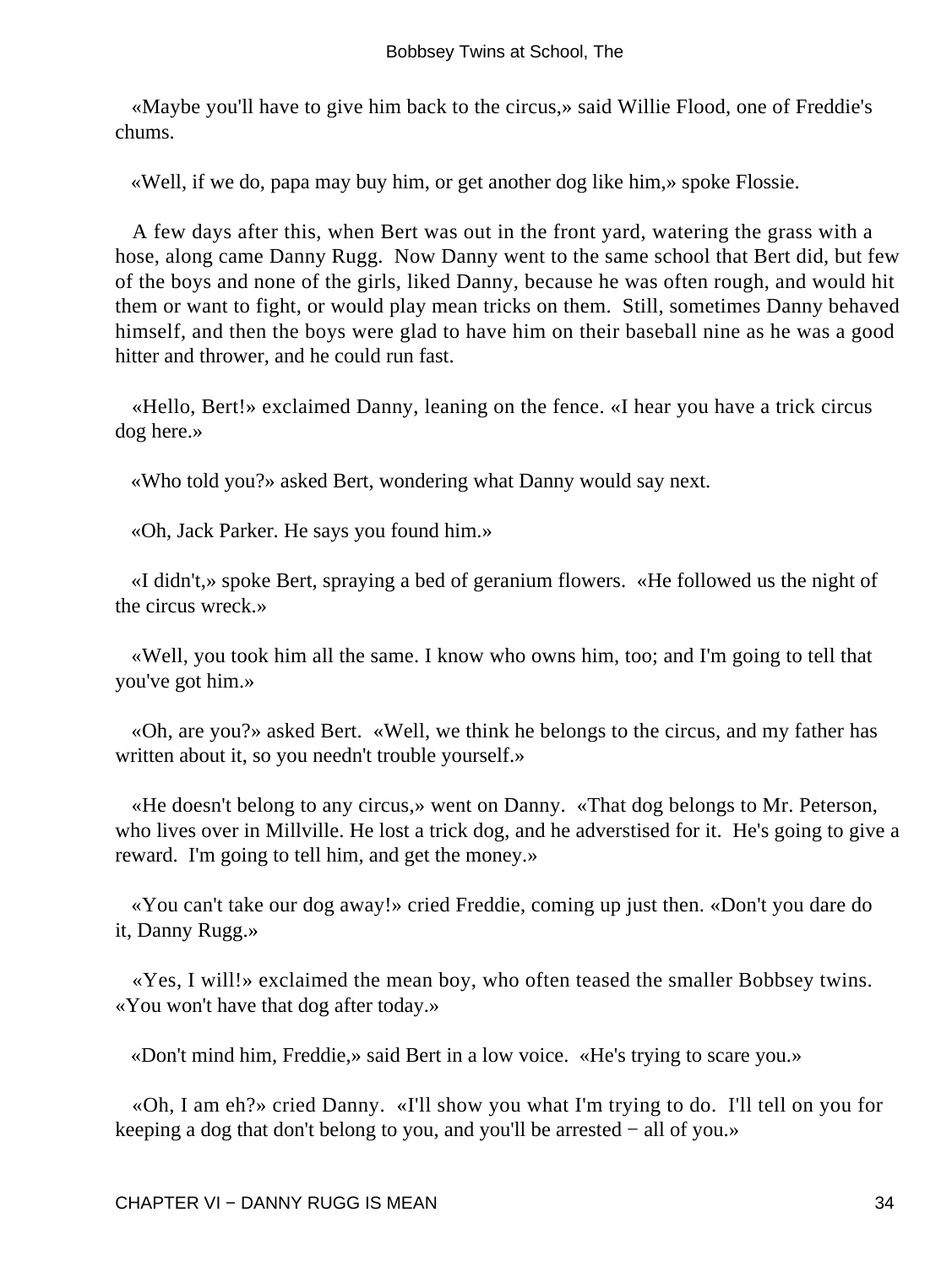Freddie looked worried, and tears came into his eyes. Bert saw this, and was angry at Danny for being so mean.

 «Don't be afraid, Freddie,» said Bert, «Look, I'll let you squirt the hose, and you can pretend to be a fireman.»

«Oh, fine!» cried Freddie, in delight, as he took the nozzle from his older brother.

 Just how it happened neither of them could tell, but the stream of water shot right at Danny Rugg, and wet him all over in a second.

 «Hi there!» he cried. «Stop that! I'll pay you back for that, Fred Bobbsey,» and he jumped over the fence and ran toward the little fellow.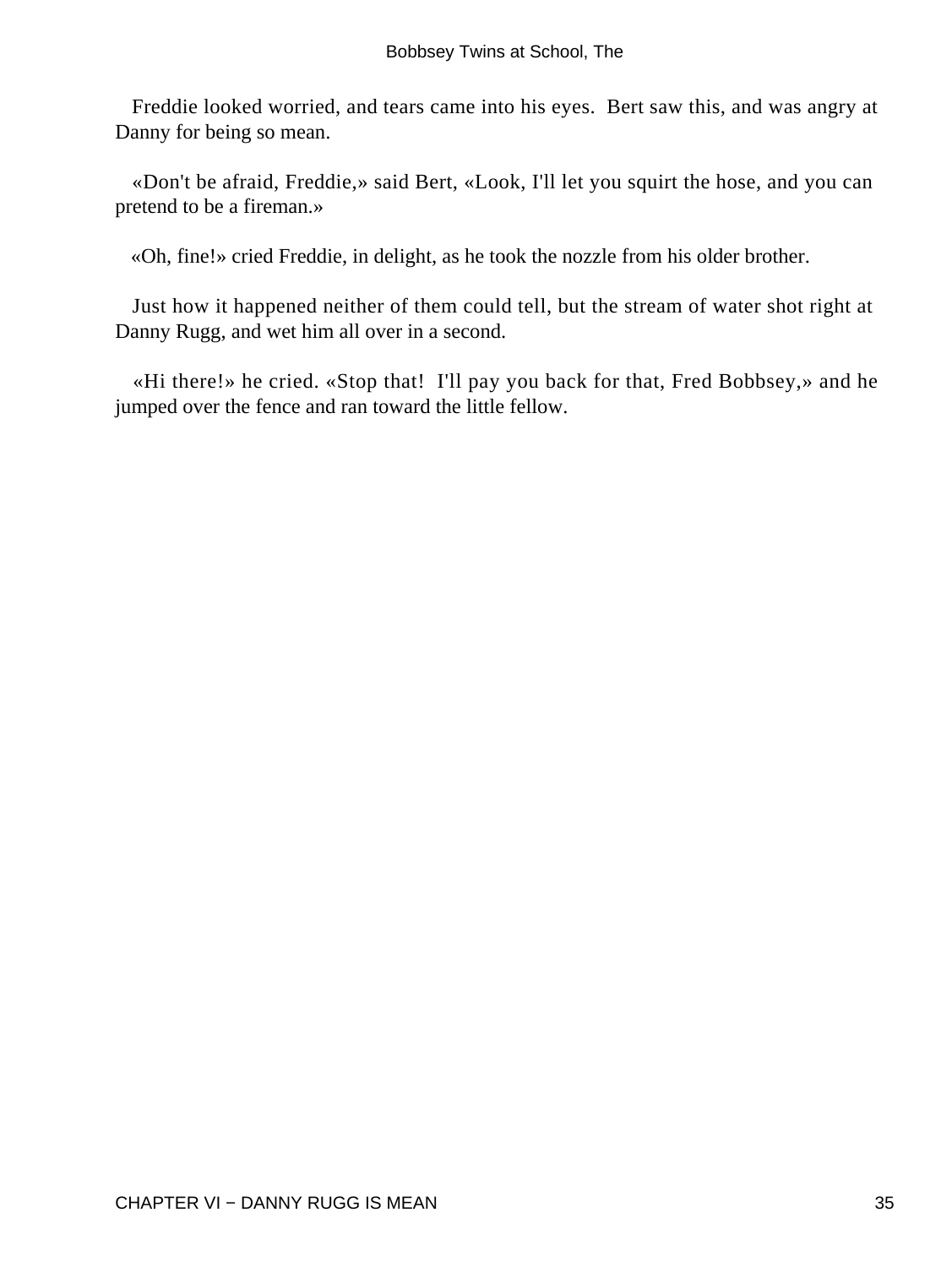### **[CHAPTER VII − AT SCHOOL](#page-113-0)**

**FREDDIE** saw Danny coming, and did the most natural thing in the world. He dropped the hose and ran. And you know what a hose, with water bursting from the nozzle will sometimes do if you don't hold it just right. Well, this hose did that. It seemed to aim itself straight at Danny, and again the rough boy received a charge of water full in the face.

«Ha—ha—here! You quit that!» he gasped. «I'll fix you for that!»

 The water got in his eyes and mouth, and for a moment he could not see. But with his handkerchief he soon had his eyes cleared, and then he came running toward Bert.

 Danny Rugg was larger than Bert, and stronger, and, in addition, was a bullying sort of chap, almost always ready to fight some one smaller than himself.

 But what Bert lacked in size and strength he made up in a bold Spirit. He was not at all afraid of Danny, even when the bully came rushing at him. Bert stood his ground manfully. He had taken up the hose where Freddie had dropped it, and the water was spurting out in a solid stream. Freddie, having gotten a safe distance away, now turned and stood looking at Danny.

 Danny, too, had halted and was fairly glaring at Bert, who looked at him a bit anxiously. More than once he and the bully had come to blows, and sometimes Bert had gotten the best of it. Still he did not like a fight.

 «I'll get you yet, Freddie Bobbsey!» cried Danny, shaking his fist at the little fellow. Whereupon Freddie turned and ran toward the house. Danny saw that he could not catch him in time, and so he turned to Bert.

«You put him up to do that − to douse me with water!» cried Danny angrily.

«I did not,» said Bert quietly. «It was just an accident. I'm sorry.»

 «You are not! I say you did that on purpose or you told Freddie to, and I'm going to pay you back!»

 «I tell you it was an accident,» insisted Bert. «But if you want to think Freddie did it on purpose I can't stop you.»

«Well, I'm going to hit you just the same,» growled Danny, and he stepped toward Bert.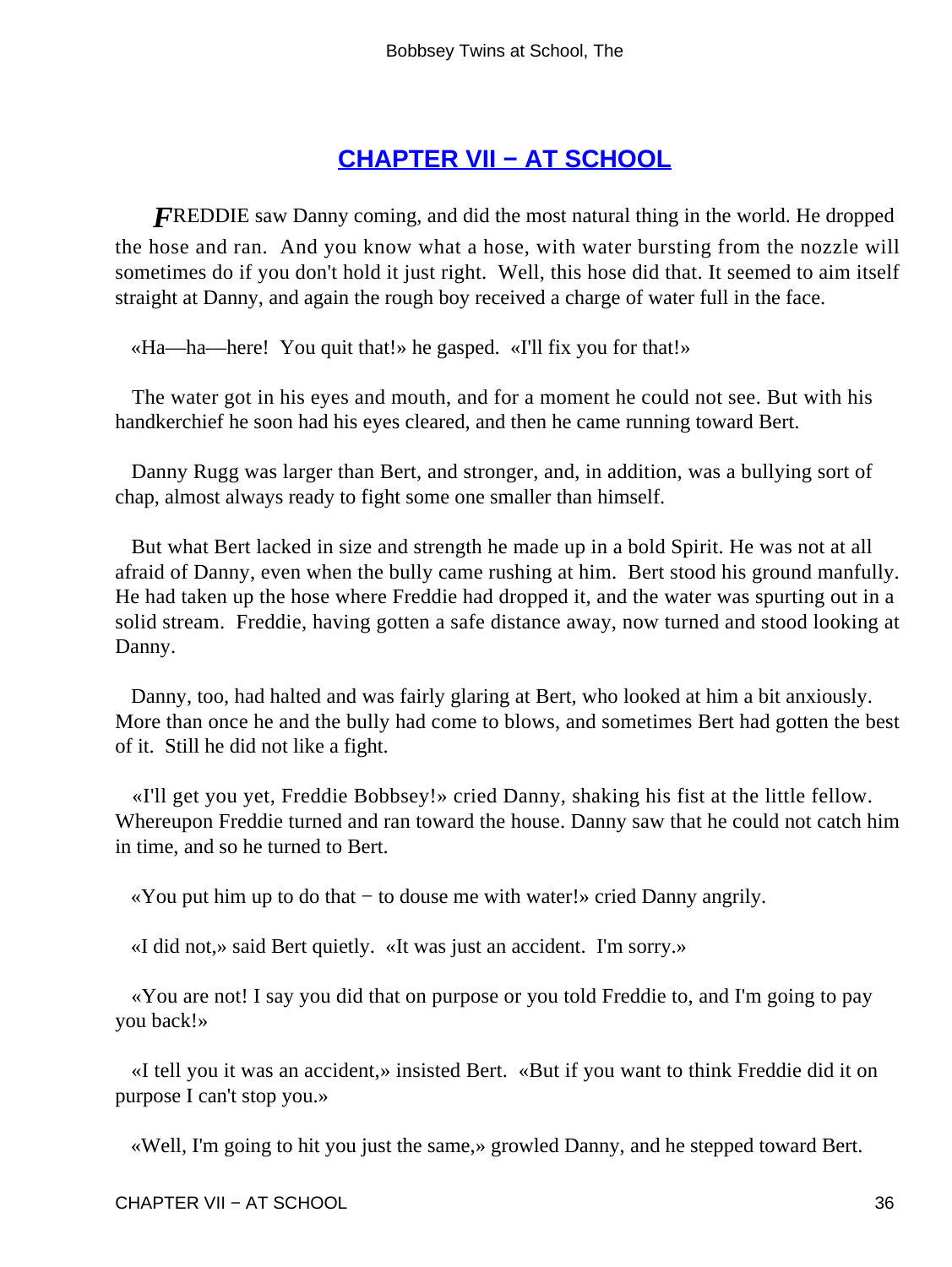«You'd better look out,» said Bert, with just a little smile. «There's still a lot of water in this hose,» and he brought the nozzle around in front, ready to squirt on Danny if the bad boy should come too near.

Danny came to a stop.

 «Don't you dare put any more water on me!» cried the bully. «If you do, I'll −» He doubled up his fists and glared at Bert.

 «Then don't you come any nearer if you don't want to get wet,» said Bert. «This hose might sprinkle you by accident, the same as it did when Freddie had it,» he added.

«Huh! I know what kind of an accident that was!» spoke Danny, with a sneer.

 «You'd better get out of the way,» went on Bert quietly. «I want to sprinkle that flower bed near where you are, and if you're there you might get wet, and it wouldn't my fault.»

 «I'll fix you!» growled Danny, springing forward. Bert got ready with the hose, and there might have been more trouble, except that Sam, the colored man, came out on the lawn. He saw that something out of the ordinary was going on, and breaking into a run he called out:

«Am anything de mattah, Massa Bert? Am yo' habin' trouble wif anybody?»

 «Well, I guess it's all over now,» said Bert, as he saw Danny turn and walk toward the gate.

 «If yo' need any help, jest remembah dat I'm around,» spoke Sam, with a wide grin that showed his white teeth in his black, but kindly face. «I'l1 be right handy by, Massa Bert, yes, I will!»

«All right,» said Bert, as he went on watering the flowers.

 «Huh! You needn't think I'm afraid of you!» boasted Danny, but he kept on out of the gate just the same. Sam went back to his work, of weeding the vegetable garden and Bert watered the flowers. Pretty soon Freddie came back.

«Did − did Danny do anything to you?» the little fellow wanted to know.

«No, Freddie, but the hose did something to him,» said Bert.

«Oh, did it wet him again?»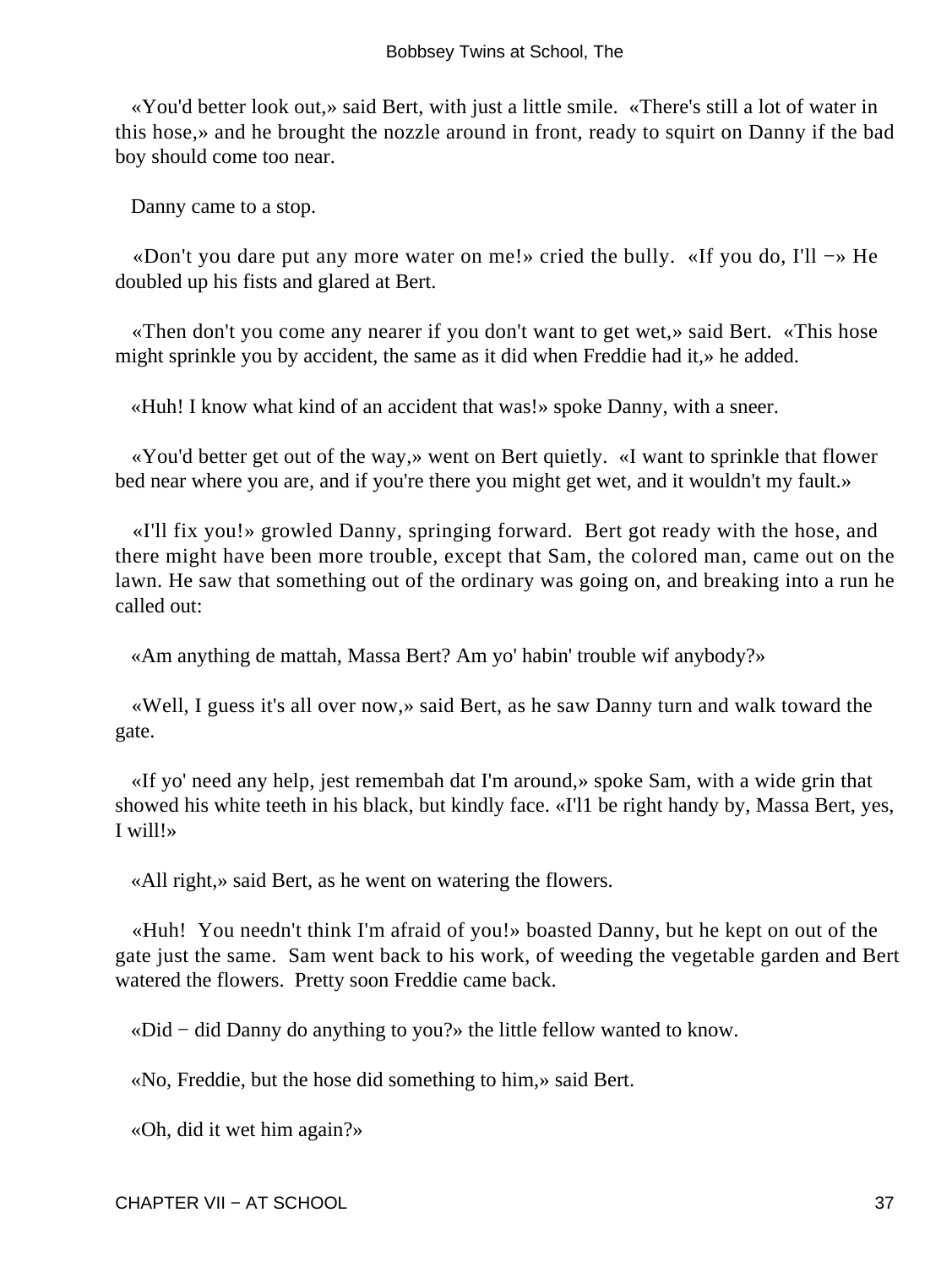«That's what it did.»

«Ha! Ha!» laughed Freddie. «I wish I'd been here to see it, Bert.»

«Well, why did you run?»

 «Oh, I − I thought maybe − mamma might want me,» answered Freddie, but Bert understood, and smiled. Then he let Freddie finish watering the flowers, after which Freddie played he was a fireman, saving houses from burning by means of the hose.

 Snap, the trick dog came running out, followed by Flossie, who had just been washed and combed, her mother having put a clean dress on her.

 «Oh, Freddie,» said the little girl, «let's make Snap do some tricks. See if he will jump over the stream of water from the hose.»

 «All right,» agreed her little brother. «I'll squirt the water out straight, and you stand on one side of it and call Snap over. Then he'll jump.»

 Flossie tried this, but at first the dog did not seem to want to do this particular trick. He played soldier, said his prayers, stood on his hind legs, and turned a somersault. But he would not jump over the water.

«Come, Snap, Snap!» called Flossie. «Jump!»

 Snap raced about and barked, and seemed to be having all sorts of fun, but jump he would not until he got ready. Then, when he did Freddie accidentally lowered the nozzle and Snap was soaked.

 But the dog did not mind the water in the least. In fact he seemed to like it, for the day was warm, and he stood still and let Freddie wet him all over. Then Snap rolled about on the lawn, Freddie and Flossie taking turns sprinkling.

 And, as might be expected, considerable water got on the two children, and when Snap shook himself, as he often did, to get some of the drops off his shaggy coat, he gave Flossie and her clean dress a regular shower bath.

 Nan, coming from the house saw this. She ran up to Flossie, who had the hose just then, crying:

 «Flossie Bobbsey! Oh, you'll get it when mamma sees you! She cleaned you all up and now look at yourself!»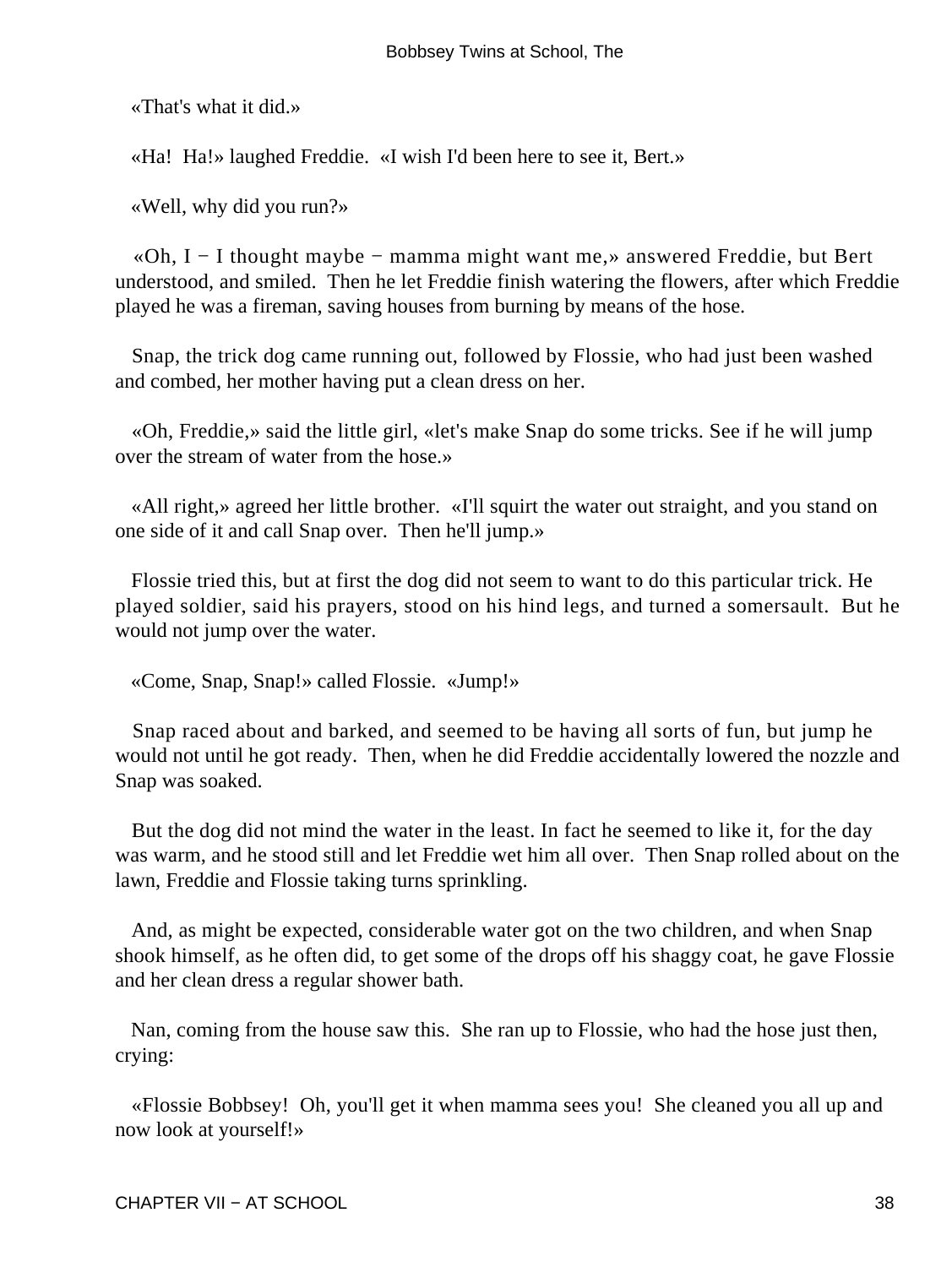«She can't see − there's no looking glass here,» said Freddie, with a laugh.

 «And you're just as bad!» cried Nan. «You'd both better go in the house right away, and stop playing with the hose.»

«We're through, anyhow,» said Freddie. «You ought to see Snap jump over the water.»

 «Oh, you children!» cried Nan, with a shake of her head. She seemed like a little mother to them at times, though she was only four years older.

Mrs. Bobbsey was very sorry to see Flossie so wet and bedraggled, and said:

 «You should have known better than to play with water with a clean dress on, Flossie. Now I must punish you. You will have to stay in the house for an hour, and so will Freddie.»

 Poor little Bobbsey twins! But then it was not a very severe punishment, and really some was needed. It was hard when two of their little playmates came and called for them to come out. But Mrs. Bobbsey insisted on the two remaining in until the hour was at an end.

 Then, when they had on dry garments, and could go out, there was no one with whom to play.

«I'm not going to squirt the hose ever again,» said Freddie.

«Neither am I,» said his sister. «Never, never!»

 Snap didn't say anything. He lay on the porch asleep, being cooled off after his sport with the water.

 «I − I wish we had our cat, Snoop, back,» said Flossie. «Then we wouldn't have played in the water.»

«That's so,» agreed Freddie. «I wonder where he can be?»

 They asked their father that night if any of the railroad men had seen their pet, but he said none had, and added:

 «I'm afraid you'll have to get along without Snoop. He seems to have disappeared. But, anyhow, you have Snap.»

 «But some one may come along and claim him,» said Freddie. «That Danny Rugg says he belongs to Mr. Peterson in Millville, father,» said Bert.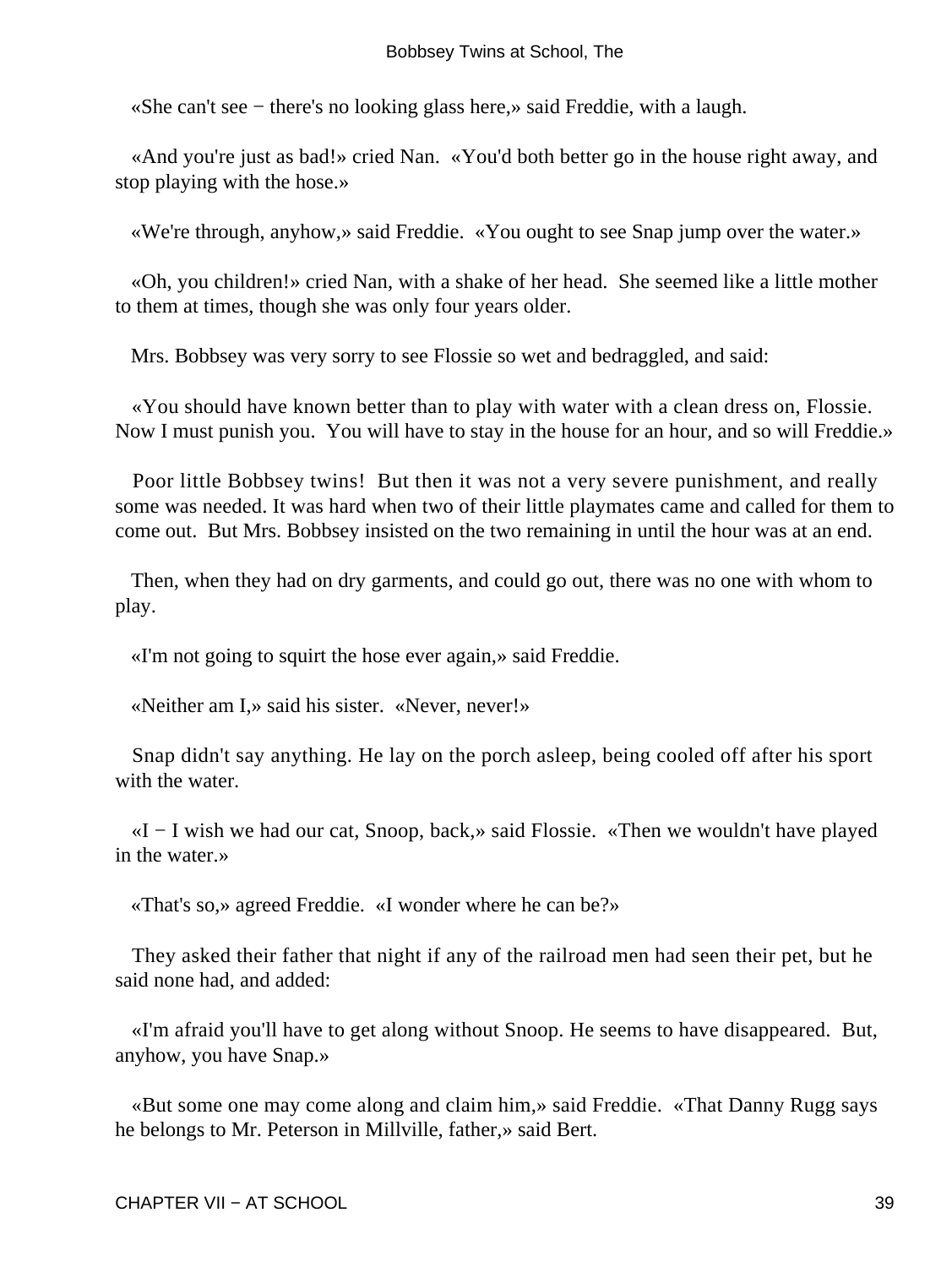«Well, I'll call Mr. Peterson up on the telephone tomorrow, and find out,» spoke Mr. Bobbsey. «That much will be settled, at any rate.»

 «Did you hear anything from the circus people about the fat lady?» asked Mrs. Bobbsey.

 «Yes, but no news,» was her husband's answer. «The circus has gone to Cuba and Porto Rico for the winter, and I will have to write there. It will be some time before we can expect an answer, though, as I suppose the show will be traveling from place to place and mail down there is not like it is up here. But we may find the fat lady and the cup some day.»

«And Snoop, too,» put in Nan.

«Yes, Snoop too.»

 One fact consoled the Bobbseys in their trouble over their lost pet and cup. This was the answer received by Mr. Bobbsey from Mr. Peterson. That gentleman had lost a valuable dog, but it was a small poodle, and unlike big Snap. So far no one had claimed the trick dog, and it seemed likely that the children could keep him. They were very glad about this.

 «Oh dear!» exclaimed Bert, one afternoon a few days following the fun with the hose, «school begins Monday. Only three more days of vacation!»

 «I think you have had a long vacation,» returned Mrs. Bobbsey, «and if Freddie and Flossie are going to do such tricks as they did the other day, with the hose, I, for one, shall be glad that you are in school.»

«I like school,» said Nan. «There are lot of new girls coming this term, I hear.»

«Any new fellows?» asked Bert, more interested.

 «I don't know. There is a new teacher in the kindergarten, though, where Flossie and Freddie will go. Nellie Parks has met her, and says she's awfully nice.»

«That's good,» spoke Flossie. «I like nice teachers.»

«Well, I hope you and Freddie will get along well,» said Mamma Bobbsey.

«You are getting older you know, and you must soon begin to study hard.»

«We will,» they promised.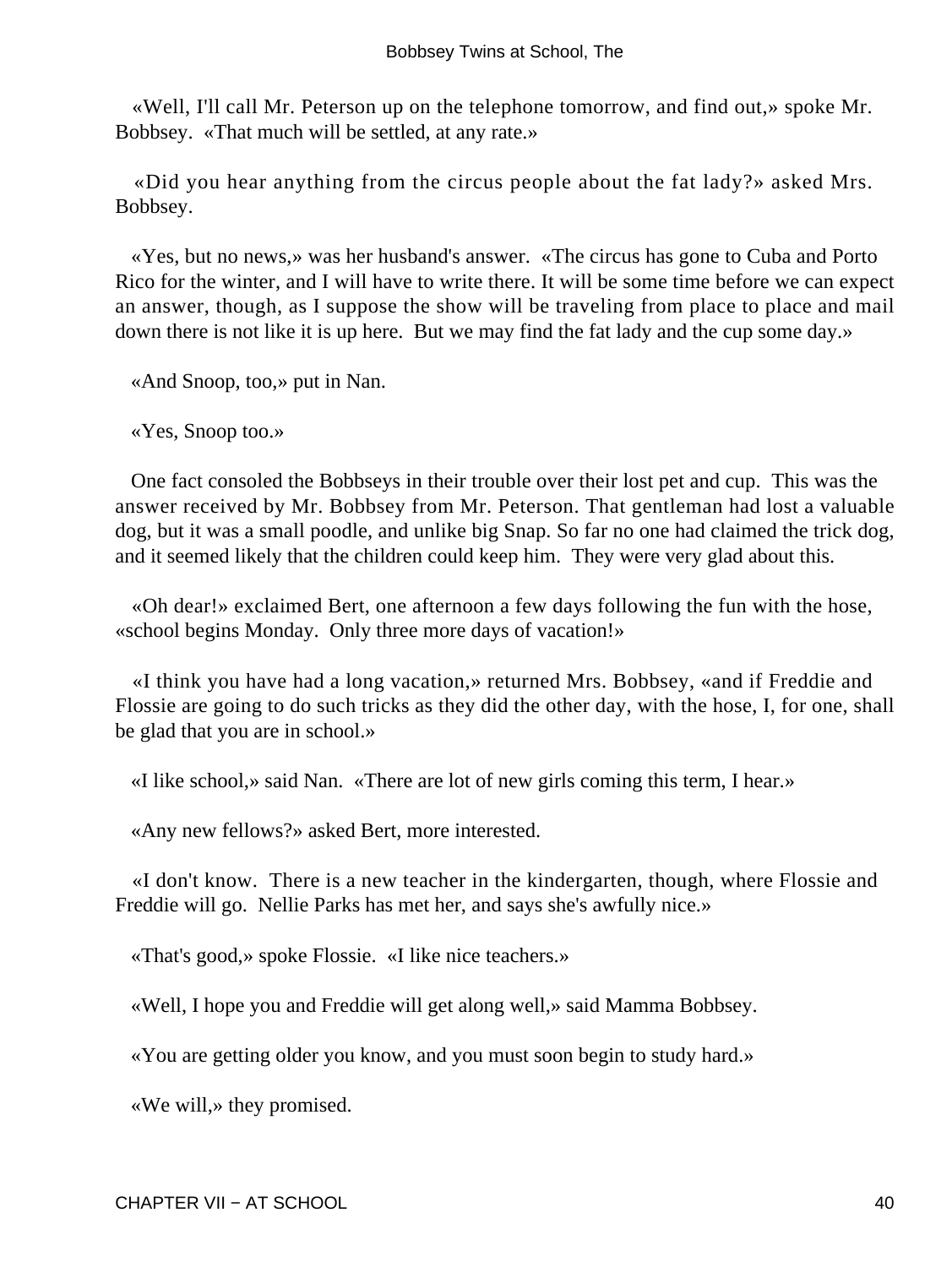The school bell, next Monday morning, called to many rather unwilling children. The long vacation was over and class days had begun once more. The four Bobbseys went off together to the building, which was only a few blocks from their home. Mr. Tetlow was the principal, and there were half a dozen lady teachers.

«Hello, Nan,» greeted Grace Lavine. «May I sit with you this term?»

«Oh, I was going to ask her,» said Nellie Parks.

«Well, I was first,» spoke Grace, with a pout.

 «We'll be in the room where there are three seated desks,» said Nan with a smile. «Maybe we three can be together.»

«Oh, we'll ask teacher!» cried Nellie. «That will be lovely!»

 «I'm going to sit with Freddie,» declared Flossie. «We're to be together − mamma said so.»

«Of course, dear,» agreed Nan. «I'll speak to your teacher about it.»

 Bert was walking in the rear with Charley Mason, when Danny Rugg came around a corner.

 «I know what I'm going to do to you after school, Bert Bobbsey!» called the bully. «You just wait and see.»

«A11 right − I'll wait» spoke Bert quietly. «I'm not afraid.»

 By this time they were at the school, and it was nearly time for the last bell to ring. Danny went off to join some of his particular chums, shaking his fist at Bert as he went.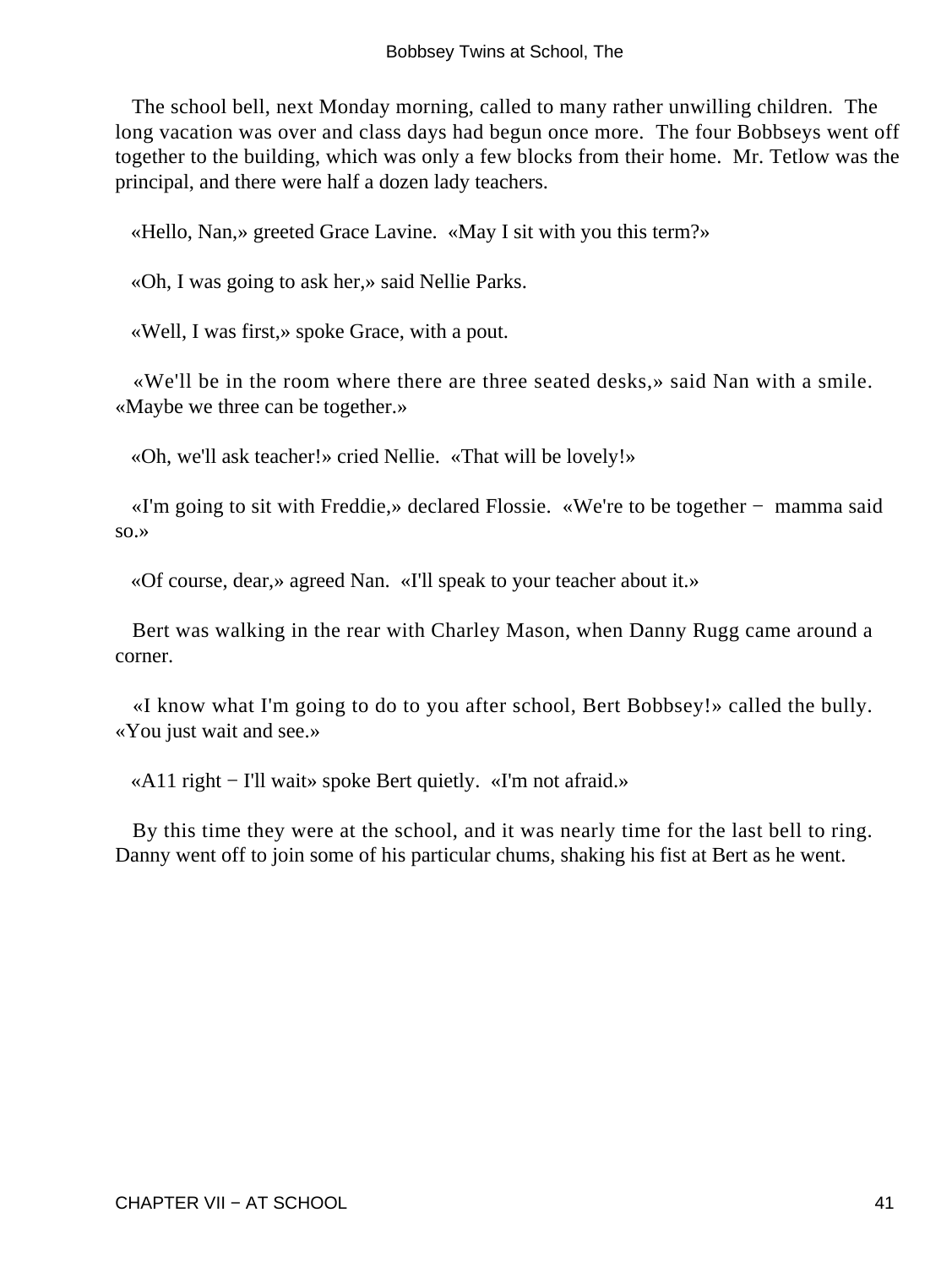# **[CHAPTER VIII − BERT SEES SOMETHING](#page-113-0)**

**LESSONS** were not very well learned that first day in school, but this is generally the case when the Fall term opens after the Summer vacation.

 Just as were the Bobbsey twins, nearly all the other pupils were thinking of what good times they had had in the country, or at the seashore, and in consequence little attention was paid to reading, spelling, arithmetic and geography.

 But Principal Tetlow and his teachers were prepared for this, and they were sure that, in another day or so, the boys and girls would settle down and do good owrk [sic]. Many of the children were in new rooms and different classes, and this did not make them feel so much «at home» as before vacation.

 Nan Bobbsey's first duty, after reporting to her new teacher, was to go to the kindergarten room, and ask the teacher there if Flossie and Freddie might sit together.

 «You see,» Nan explained, «this is really their first real school work. They attended a few times before, but did not stay long.»

 «I see,» spoke the pretty kindergarten instructor with a laugh, «and we must make it as pleasant for them this time as we can, so they will want to stay. Yes, my dear, Flossie and Freddie may sit together, and I'll look after them as much as I can. But, oh, there are such a lot of little tots!» and she looked about the room that seemed overflowing with small boys and girls.

 Some were playing and talking, telling of their summer experiences. Others seemed frightened, and stood against the wall bashfully, little girls holding to the hands of their little brothers.

 Nan looked for Freddie and Flossie. She saw her little sister trying to comfort a small girl who was almost ready to cry, while Freddie, like the manly little fellow he was, had taken charge of a small chap in whose eyes were two large tears, just ready to fall. It was his first day at school.

 «Oh, I am sure your little twin brother and sister will get along all right,» said the kindergarten teacher, with a smile to Nan, as she saw what Flossie and Freddie were doing. «They are too cute for anything − the little dears!»

«And they are very good,» said Nan, «only of course they do − things − sometimes.»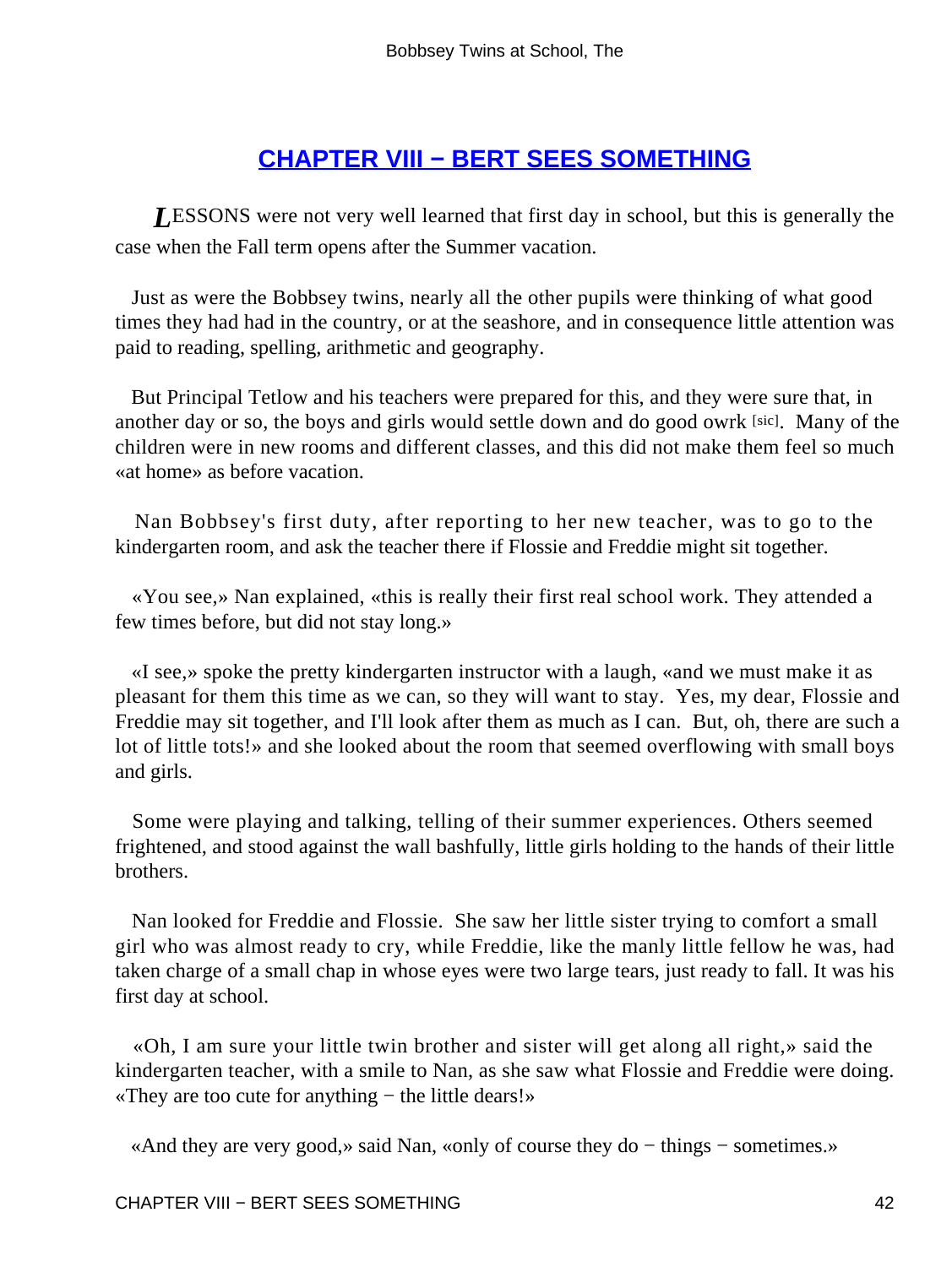«They wouldn't be real children if they didn't,» answered the teacher.

 This was during a recess that had come after the classes were first formed. On her way back to her room, to see if she could arrange to sit with Grace and Nellie at one of the new big desks, Nan saw her brother Bert. He looked a little worried, and Nan asked at once:

«What is the matter, Bert? Haven't you got a nice teacher?»

«Oh, yes, she's fine!» exclaimed Bert «There's nothing the matter at all.»

 «Yes there is,» insisted Nan. «I can tell by your face. It's that Danny Rugg; I'm sure. Oh, Bert, is he bothering you again?»

«Well, he said he was going to.»

 «Then why don't you go straight and tell Mr. Tetlow? He'll make Danny behave. I'll go tell him myself!»

«Don't you are [sic], Nan!» cried Bert. «All the fellows would call me 'sissy,' if I let you do that. Never mind, I can look out for my self. I'm not afraid of Danny.»

«Oh, Bert, I hope you don't get into fight.»

«I won't, Nan – if I can help it. At least I won't hit first, but if he hits me – »

Bert looked as though he knew what he would do in that case.

«Oh dear!» cried Nan, «aren't you boys just awful!»

 However, she made up her mind that if Danny got too bad she would speak to the principal about him, whether her brother wanted her to or not.

«He won't know it,» thought Nan.

 She had no trouble in getting permission from her teacher for herself and her two friends to sit together, and soon they had moved their books and other things to one of the long desks that had room for three pupils.

 Meanwhile Flossie and Freddie got along very well in the kindergarten. At first, just as the others did, they gave very little attention to what the teacher wanted them to learn, but she was very patient, and soon all the class was gathered about the sand table, in the little low chairs, making fairy cities, caves, and even makebelieve seashore places.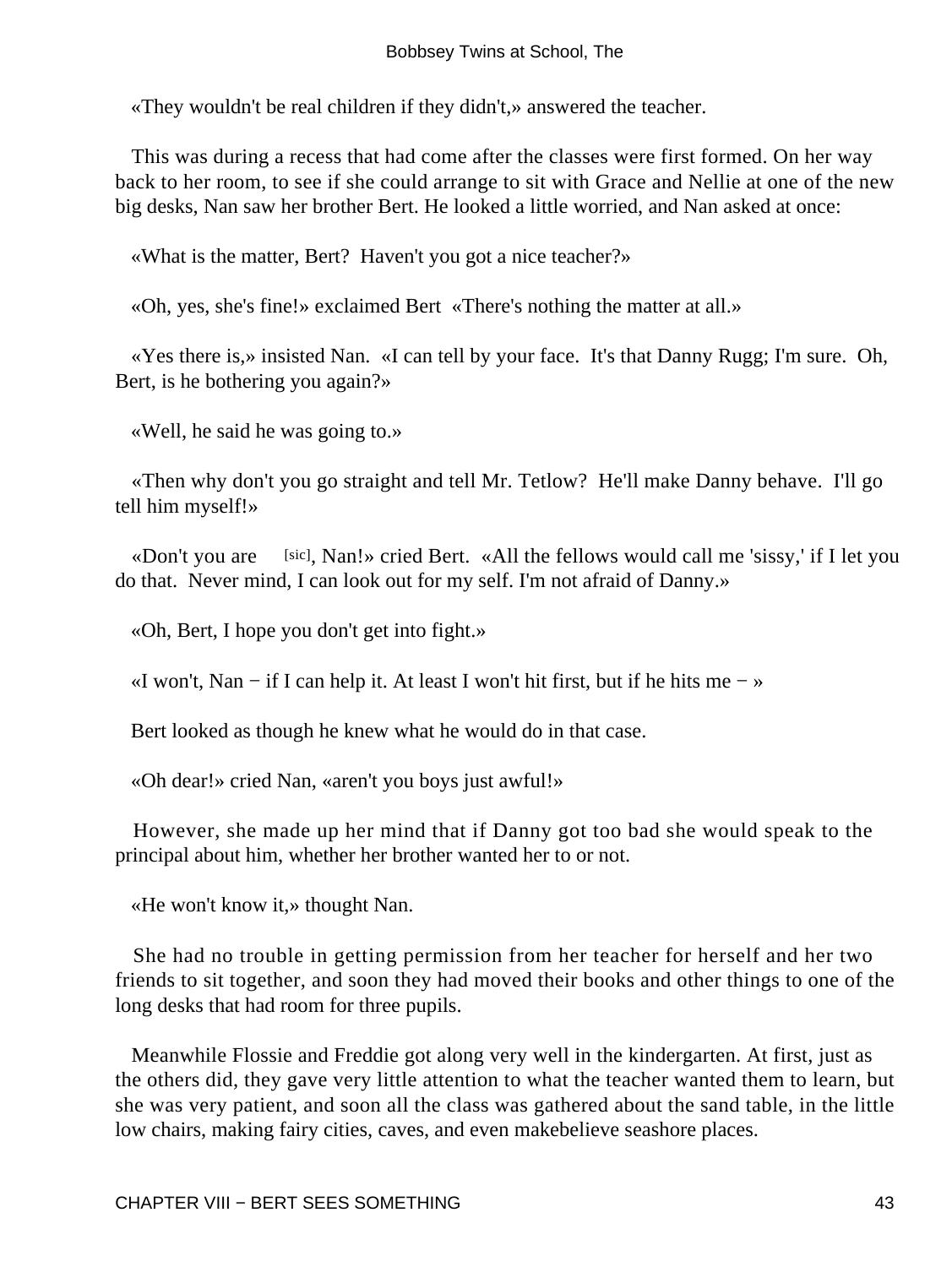«This is like the one where we were this Summer,» said Flossie, as she made a hole in her sand pile to take the place of the ocean.« If I had water and a piece of wood I could show you where there was a shipwreck,» she said to the girl next to her.

 «That isn't the way it was,» spoke Freddie, from the other side of the room.« There was more sand at the seashore than on this whole table − yes, on ten tables like this.»

«There was not!» cried Flossie.

«There was too!» insisted her brother.

 «Children − children!» called the teacher. «You must not argue like that − ever − in school, or out of it. Now we will sing our worksong, and after that we will march with the flags,» and she went to the piano to play. All the little ones liked this, and the dispute of Flossie and Freddie was soon forgotten.

 Bert kept thinking of what might happen between himself and Danny Rugg when school was out, and when his teacher asked him what the Pilgrim Fathers did when they first came to settle in New England Bert looked up in surprise, and said:

«They fought.»

«Fought!» exclaimed the teacher. «The book says they gave thanks.»

«Well, I meant they fought the − er − the Indians.» stammered Bert.

Poor Bert was thinking of what might take place between himself and the bully.

 «Well, yes, they did fight the Indians,» admitted the teacher, «but that wasn't what I was thinking of. I will ask you another question in history.»

 But I am not going to tire you with an account of what went on in the classrooms. There were mostly lessons there, such as you have yourselves, and I know you don't care to read about them.

 Bert did not see Danny Rugg at the noon recess, when the Bobbsey twins and the other children went home for lunch. But when school was let out in the afternoon, and when Bert was talking to Charley Mason about a new way of making a kite, Danny Rugg, accompanied by several of his chums, walked up to Bert. It was in a field some distance from the school, and no houses were near.

 «Now I've got you, Bert Bobbsey!» taunted Danny, as he advanced with doubledup fists. «What did you want to squirt the hose on me that time for?»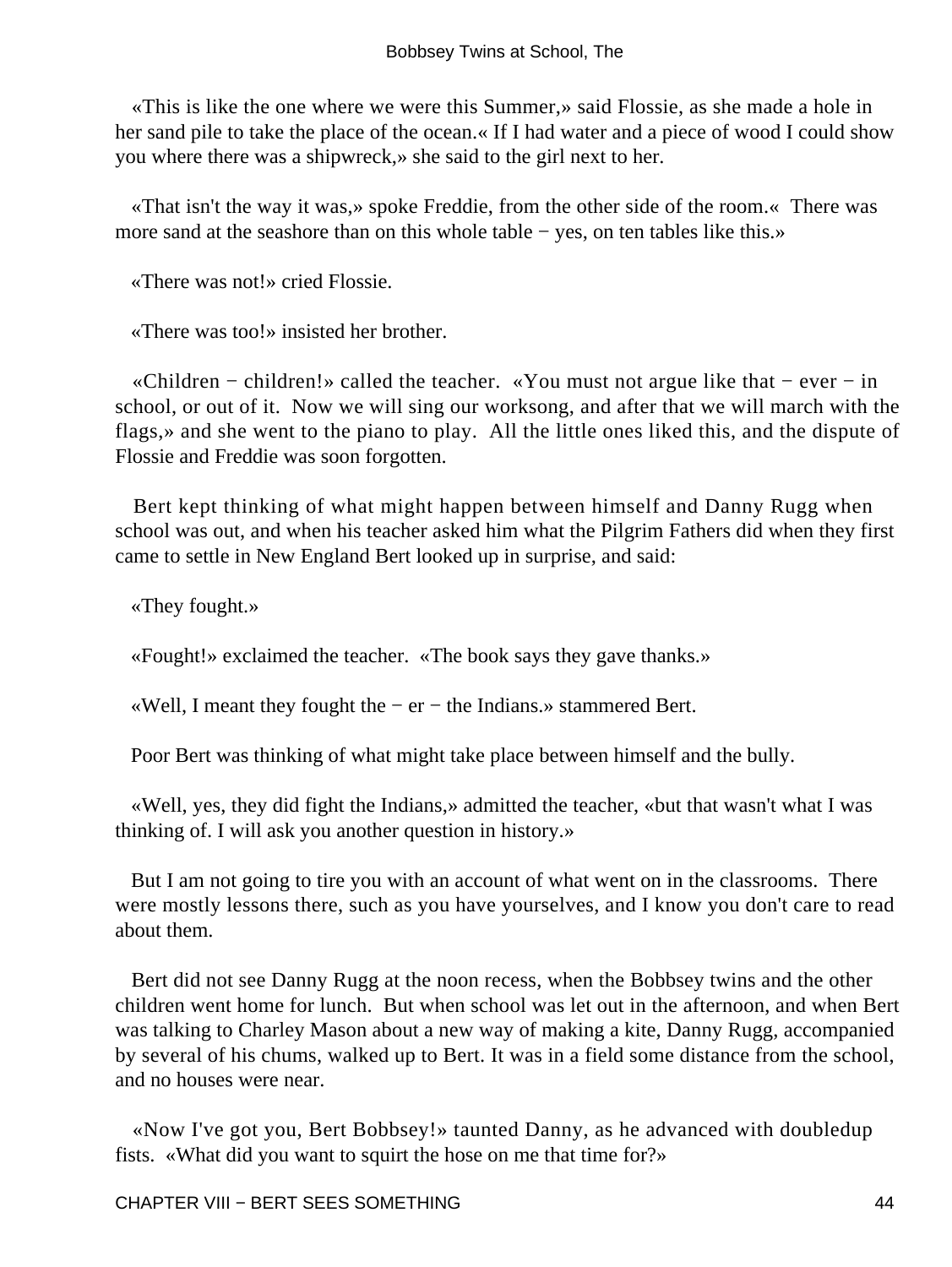«I told you it was an accident,» said Bert quietly.

«And I say you did it on purpose. I said I'd get even with you, and now I'm going to.»

«I don't want to fight, Danny,» said Bert quietly.

«Huh! he's afraid!» sneered Jack Westly, one of Danny's friends.

«Yes, he's a coward!» taunted Danny.

«I'm not!» cried Bert stoutly.

 «Then take that!» exclaimed Danny, and he gave Bert a push that nearly knocked him down. Bert put out a hand to save himself and struck Danny, not really meaning to.

«There! He hit you back!» cried one boy.

«Yes, go on in, now, Dan, and beat him!» said another.

 «Oh, I'll fix him now,» boasted Danny, circling around Bert. Bert was carefully watching. He did not mean to let Danny get the best of him if he could help it, much as he did not like to fight.

 Danny struck Bert on the chest, and Bert hit the bully on the cheek. Then Danny jumped forward swiftly and tried to give Bert a blow on the head. But Bert stepped to one side, and Danny slipped down to the ground.

 As he did so a white box fell from his pocket. Bert knew what kind of a box it was, and what was in it, and he knew now, what had stained Danny's fingers so yellow, and what made his clothes have such a queer smell. For the box had in it cigarettes.

 Danny saw where it had fallen, and picked it up quickly. Then he came running at Bert again, but a boy called:

«Look out! Here comes Mr. Tetlow, the principal!»

 This was a signal for all the boys, even Bert, to run, for, though school was out, they still did not want to be caught at a fight by one of the teachers, or Mr. Tetlow.

 «Anyhow, you knocked him down, Bert,» said Charley Mason, as he ran on with Bert. «You beat!»

«He did not − I slipped,» said Danny. «I can fight him, and I will, too, some day.»

CHAPTER VIII − BERT SEES SOMETHING 45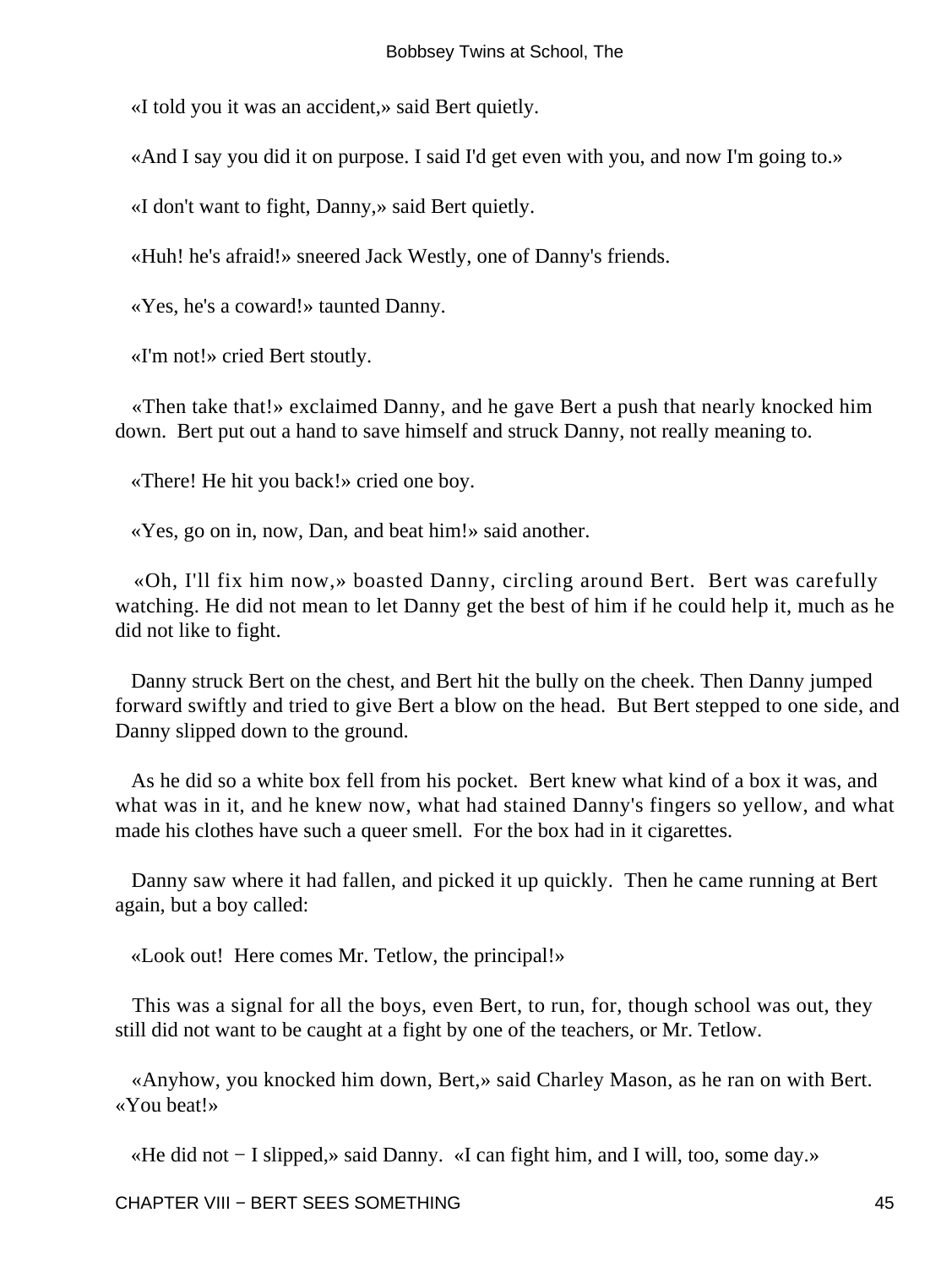«I'm not afraid of you,» answered Bert.

 Mr. Tetlow did not appear to have seen the fight that amounted to so little. Perhaps he pretended not to.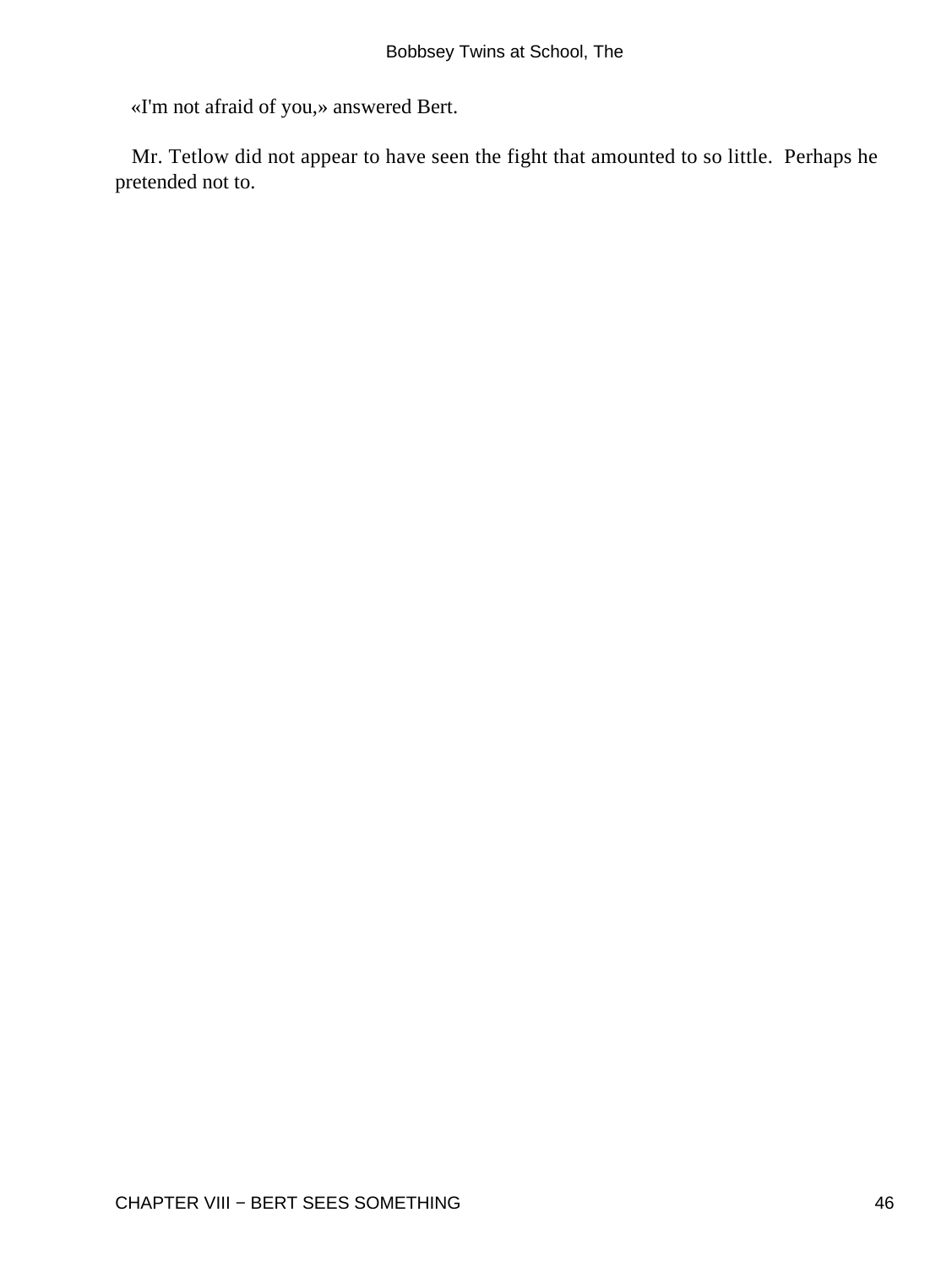# **[CHAPTER IX − OFF TO THE WOODS](#page-113-0)**

*W*HETHER Danny Rugg was afraid the principal had seen him trying to force a fight on Bert, or whether the unexpected fall that came to him, caused it, no one knew, but certainly, for the next few days, Danny let Bert alone. When he passed him he scowled, or shook his fist, or muttered something about «getting even,» but this was all.

 Perhaps it was the thought of what Bert had seen fall from Danny's pocket that made the bully less anxious to keep up the quarrel. At any rate, Bert was left alone and he was glad of it. He was not afraid, but he liked peace.

 The school days went on, and the classes settled down to their work for the long Winter term. And the thought of the snow and ice that would comparatively soon be with them, made the Bobbsey twins rejoice.

 «Charley Mason and I are going to make a dandy big bob this year,» said Bert one day. «It's going to carry ten fellows.»

 «And no girls?» asked Nan with a smile. She was walking along behind her brother, with Grace and Nellie.

 «Sure, we'll let you girls ride once in a while,» said Charley, as he caught up to his chum. «But you can't steer.»

 «I steered a bob once,» said Grace, who was quite athletic for her age. «It was Danny Rugg's, too.»

 «Pooh! His is a little one alongside the one Charley and I are going to make!» exclaimed Bert. «Ours will be hard to steer, and it's going to have a gong on it to tell folks to get out of the way.»

 «That's right,» agreed Charley. «And we'd better start it right away, Bert. It may soon snow.»

 «It doesn't feel so now,» spoke Nan. «It is very warm. It feels more like ice cream cones.»

 «And if you'll come with me I'll treat you all to some,» exclaimed Nellie Parks, whose father was quite well off. «I have some of my birthday money left.»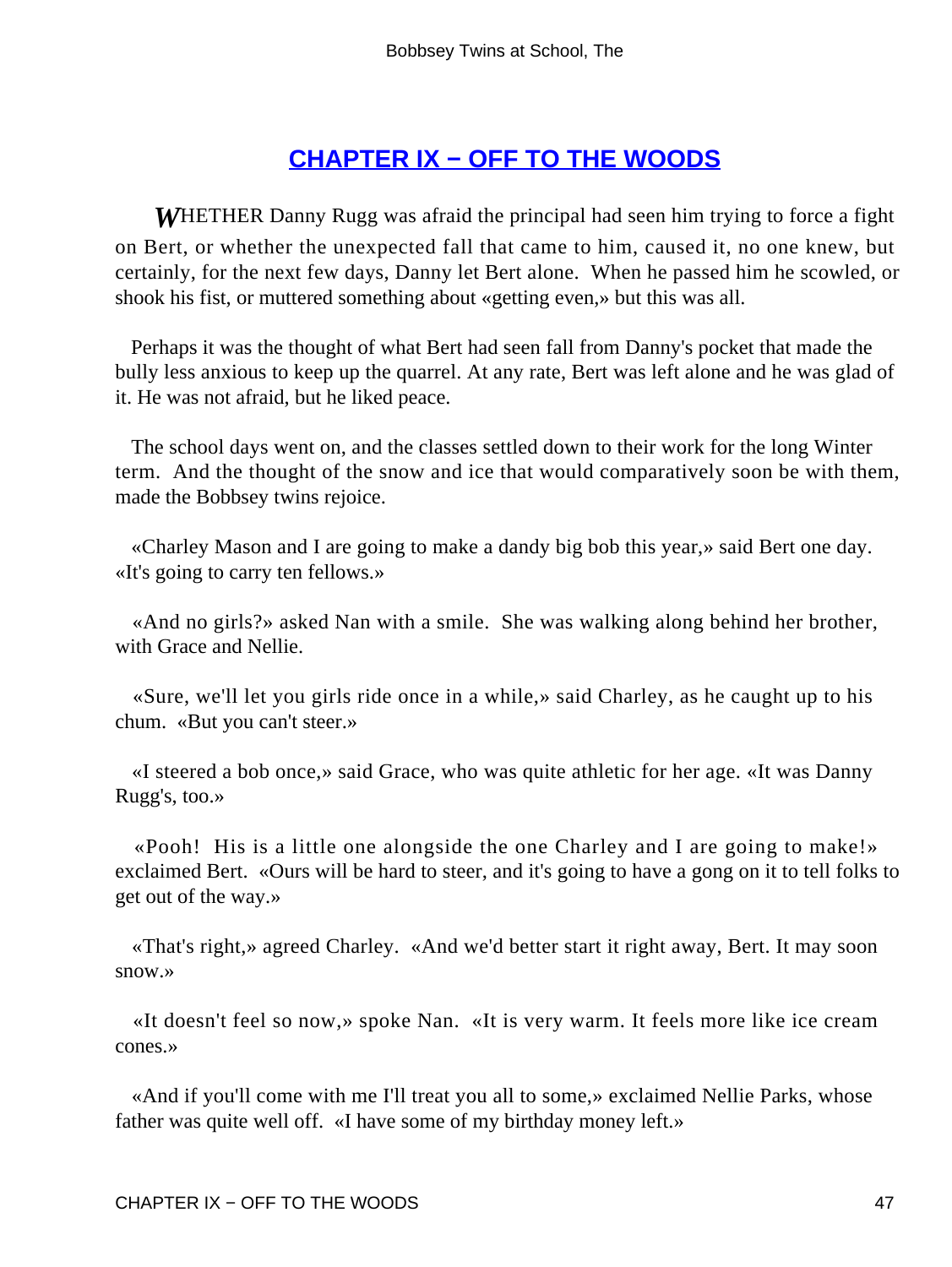«Oh, but there are five of us!» cried Nan, counting. «That is too much − twenty−five cents, Nellie.»

«I've got fifty, and really it is very hot today.»

It was warm, being the end of September, with Indian Summer near at hand.

«Well, let's go to Johnson's,» suggested Nellie. «They have the best cream.»

 «Oh, here comes Flossie and Freddie!» exclaimed Nan. «We don't want to take them, Nellie. That means −»

 «Of course I'll take them!» exclaimed Nellie, generously. «I've got fifty cents, I told you.»

«I'll give them each a penny and let them run along home,» offered Bert.

 «No, I'm going to treat them, too,» insisted Nellie. «Come on!» she called to the little twins, «we're going to get ice cream cones, it's so warm.»

«Oh, goodie! » cried Flossie. «I was just wishing for one.»

«So was I,» added her brother.

 «And I'll ask you to my party next week,» the little girl went on. «I'm going to have one on my birthday.»

«Oh, are you really, Flossie?» asked Nan. «I hadn't heard about it.»

 «Yep − I am. Mamma said I could, but she told me not to tell. I don't care, I wanted Nellie to know, as she's going to treat us to cones.»

 «And it's half my party, 'cause my birthday's the same day,» explained Freddie. «So you can come to my party at the same time, Nellie.»

 «Thank you, dear, I shall. Now let's hurry to the store, for it's getting warmer all the while.»

 The ice cream in the funny little cones was much enjoyed by all. Bert and Charley walked on together eating, and talking of the bob sled they were going to make. They passed Danny Rugg, who looked rather enviously at them.

«Hey, Charley,» called Danny, «come here, I want to speak to you.»

CHAPTER IX − OFF TO THE WOODS 48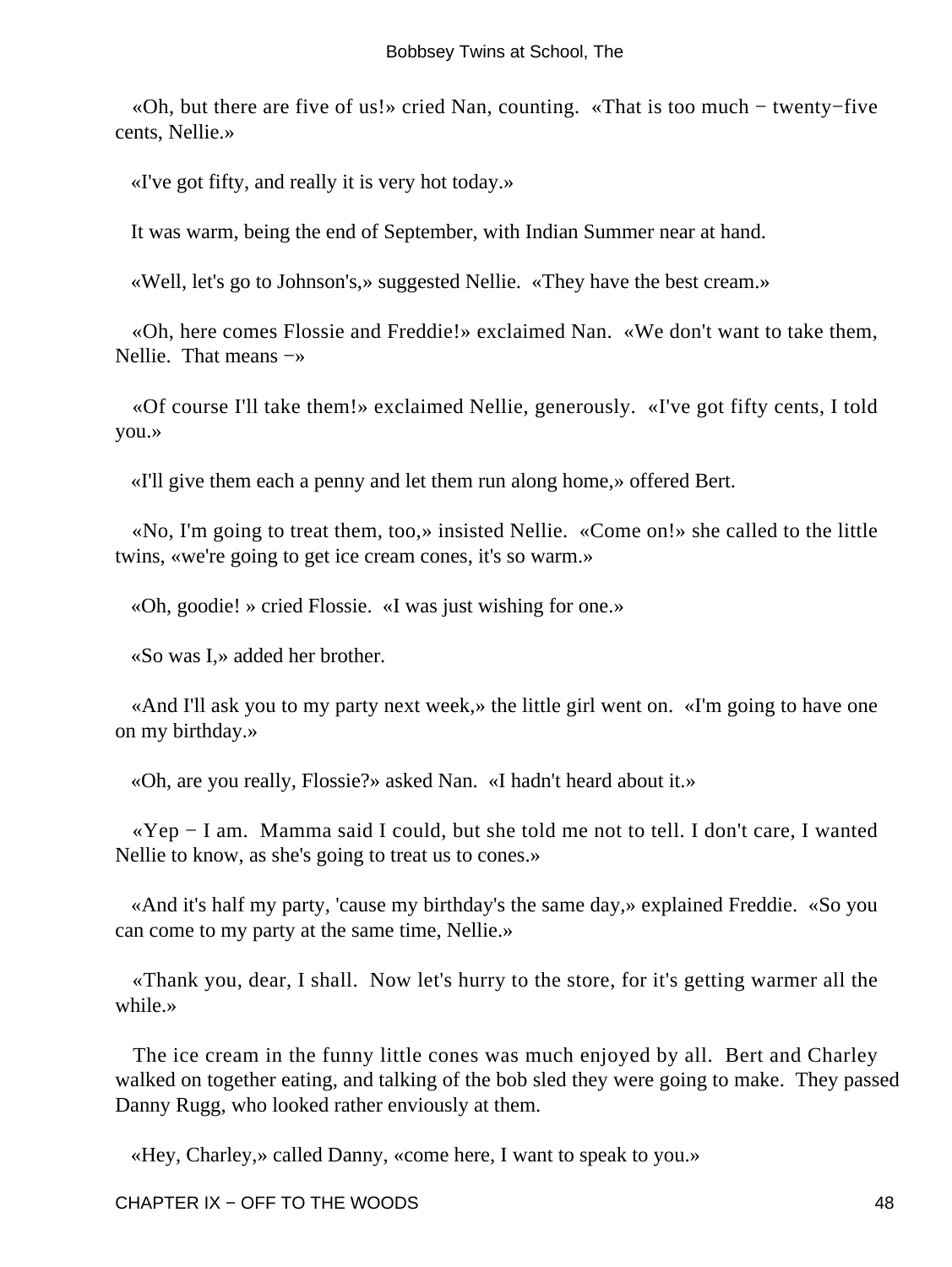«I'm busy now,» answered Charley. «Bert and I have something to do.»

«So have I. I've got a dandy plan.»

«Well, I'll see you later,» spoke Charley.

 He had once been quite friendly with Danny, but he grew not to like his ways, and so became more chummy with Bert, who was very glad, for he liked Charley.

 The two boys went on to Bert's barn, where they were going to build the bob sled. The girls, with Flossie and Freddie, went on the Bobbsey lawn, where there were some easy chairs. They sat in the shade of the trees, and Freddie had Snap do some of his tricks for the visitors.

 «Can he jump through a hoop, covered with paper as they do in the circus?» asked Nellie.

 «Oh, we never thought to try that,» said Freddie. «I'm going to make one,» and, filled with this new idea, he hurried into the house.

«Dinah,» he said, «I want some paper and paste.»

«Land sakes, chile! what yo' gwine t' do now?» asked the colored cook.

«Make a kite, an' take Snoop up in de air laik yo' brother Bert done once?»

 «No, we're not going to do that,» answered the little boy. « We're going to cover a hoop with paper, and make Snap jump through it, like in a circus.»

«Mah goodness mustard pot!» cried Dinah. What will yo' all be up to next?"

 «I don't know,» answered Freddie. «But will you make me some paste, Dinah? And you know we haven't got Snoop, anyhow, so we couldn't send him up on a kite tail,» added Freddie.

 «Deah me! Yo' chilluns done make me do de mostest wuk!» complained Dinah, but she laughed, which showed that she did not really mean it, and set at mixing some flour and water for the paste.

 Flossie and Freddie insisted on making the paper covered hoop themselves. They started, but they got so much of the sticky stuff on their hands and faces that Nan feared they would soil their clothes, so she insisted on being allowed to do the pasting for them.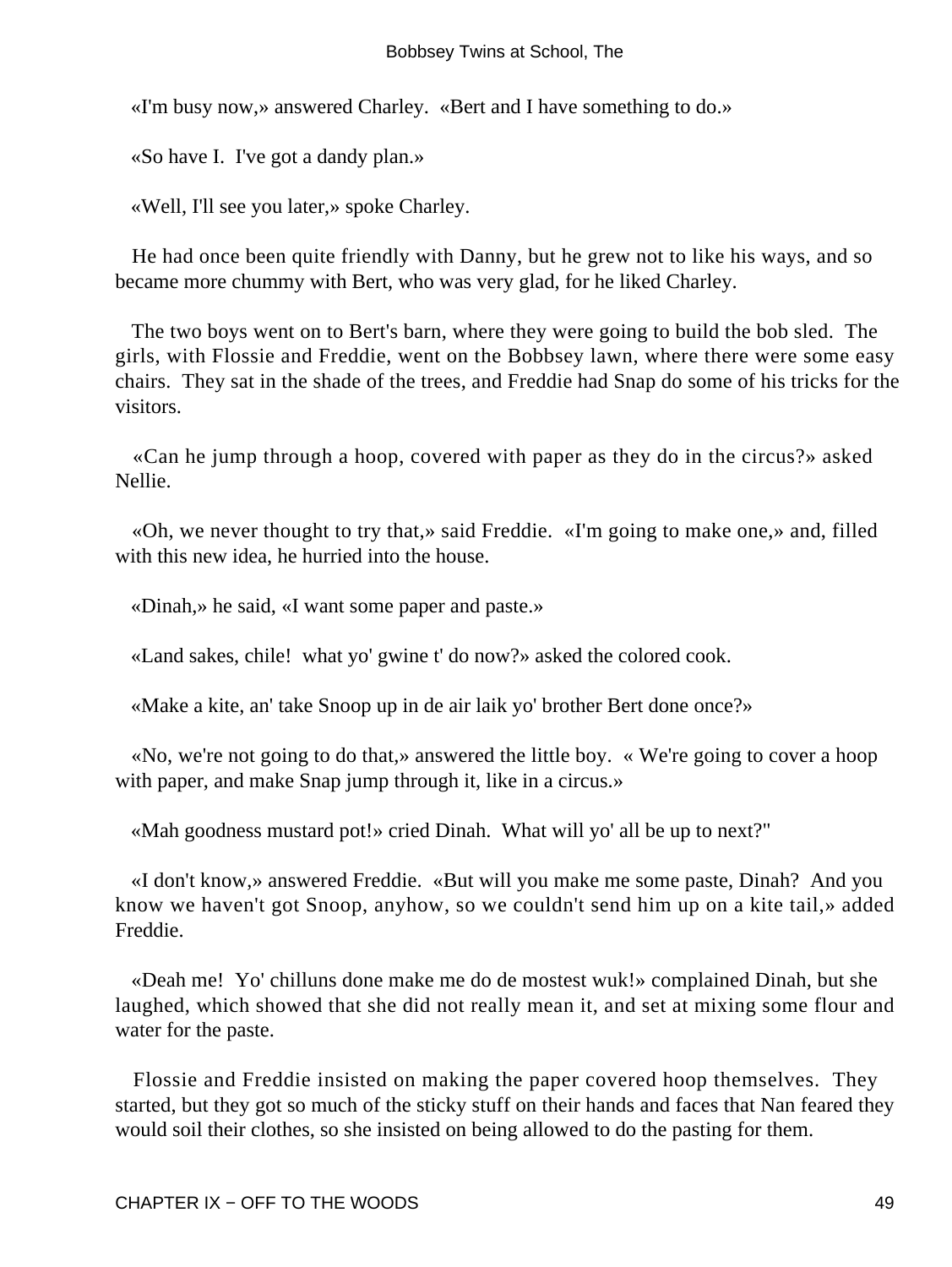«But we can help, can't we?» asked Freddie.

«Yes,» said Nan.

 Even for Nan covering a hoop with paper was not as easy as she thought it would be. Grace and Nellie helped, but sometimes the wind would blow the paper away just as they were ready to fold it around the rim of the hoop. Then the paste would get on the girls' hands.

 «What are you doing? » asked Bert, as he and Charley came from the barn. They had to stop work on their job, as they could not find a long enough plank. The [sic] decided to get one from Mr. Bobbsey's lumber yard, later.

 «We're going to have Snap do the circus trick of jumping through a paper hoop,» explained Nan. «Only we can't seem to get the hoop made.»

 «I'll do it,» offered Bert, and as he and Charley had often pasted paper on their kite frames they had better luck, and soon the hoop was ready.

 «Come, Snap!» called Freddie, it having been settled that he and Flossie were to hold the hoop for the dog to leap through. Snap, always ready for fun, jumped up from the grass where he had been sleeping, and frisked about, barking loudly.

 «Now you hold him there, Charley,» directed Bert, pointing to a spot back of where Freddie and Flossie stood. «Then I'll go over here and call him. He'll come running, and when he gets near enough, Freddie, you and Flossie hold up the paper hoop. He'll go right through it.»

 It worked out just as the children had planned. Snap raced away from Charley, when he heard Bert calling. He ran right between Flossie and Freddie, who raised the hoop just in time.

 «Rip! Tear!» burst the paper, and Snap sailed through the hoop just as he probably had often done in the circus, perhaps from the back of a horse.

«Oh, that was fine!» cried Flossie. «Let's make another hoop!»

 «Let's make a lot of 'em, and have a circus with Snap, and charge money to see him, and then we can buy a lot of ice cream for our party!» said Freddie.

«Oh, yes!» agreed his sister.

CHAPTER IX – OFF TO THE WOODS 50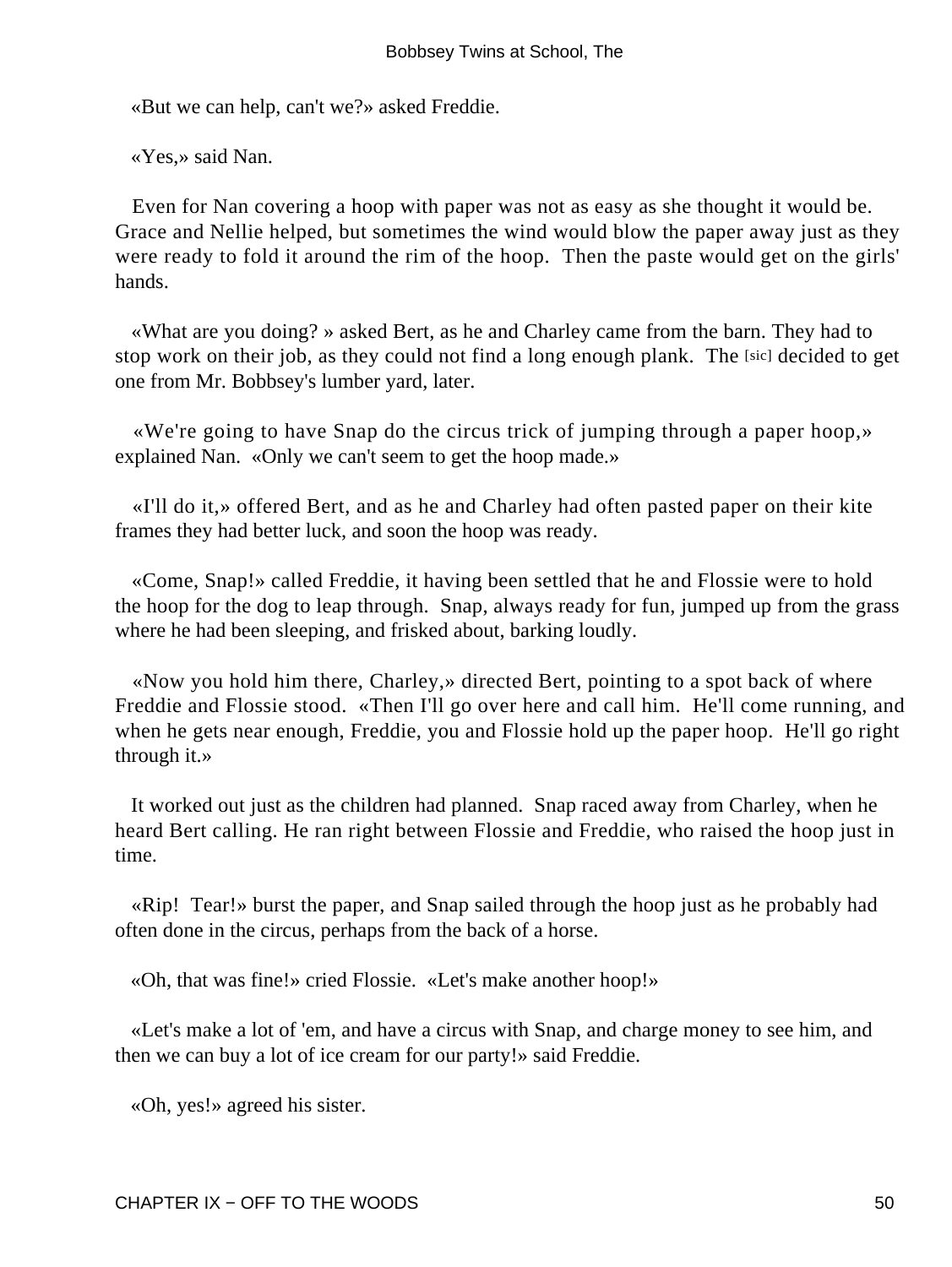Well, they did make more hoops, and Snap seemed to enjoy jumping through them. But when Mrs. Bobbsey heard about the circus plans she decided it would make too much confusion.

«Besides, you have to help me get ready for your party,» she said to the two little twins.

 This took their mind off the proposed circus, but for several days after that they had much fun making hoops for Snap to jump through.

 Bert and Charley got a long plank from the lumber yard, and spent much time after school in the Bobbsey barn, working over their bob sled. It was harder than they had thought it would be, and they had to call in some other boys to help them. Mr. Bobbsey, too, gave his son some advice about how to build it.

 Flossie and Freddie liked it very much in school. The kindergarten teacher was very kind, and took an interest in all her pupils. «Oh, mamma!» cried Flossie, coming in one day from school, «I've learned how to make a house.»

 «And I can make a lantern, and a chain to hang it on, and I can put it in front of Flossie's house!» exclaimed Freddie. «And, please, mother, may I have some bread and jam. I'm awful hungry.»

 «Yes, dear, go ask Dinah,» said Mrs. Bobbsey, with a smile. «And then you may show me how you make houses and lanterns and a chain. Are they real?»

«No,» said Flossie, «they're only paper, but they look nice.»

«I'm sure they must,» said their mother.

 After each of the twins had been given a large slice of bread and butter and jam, they showed the latest thing they had learned at school. Flossie did manage to cut out a house, that had a chimney on it, and a door, besides two windows.

 Freddie took several little narrow strips of paper, and pasting the ends together, made a lot of rings. Each ring before being pasted, was slipped into another, and soon he had A paper chain. To make the lantern he used a piece of paper made into a roll, with slits all around the middle of it where the light would have come out had there been a candle in it. And the handle was a narrow slip of paper pasted over the top of the lantern.

 «Very fine Indeed,» said Mamma BobbSey. «Run out now to play. If you stay in the house too much you will soon lose all the lovely tan you got in the country, and at the seashore.»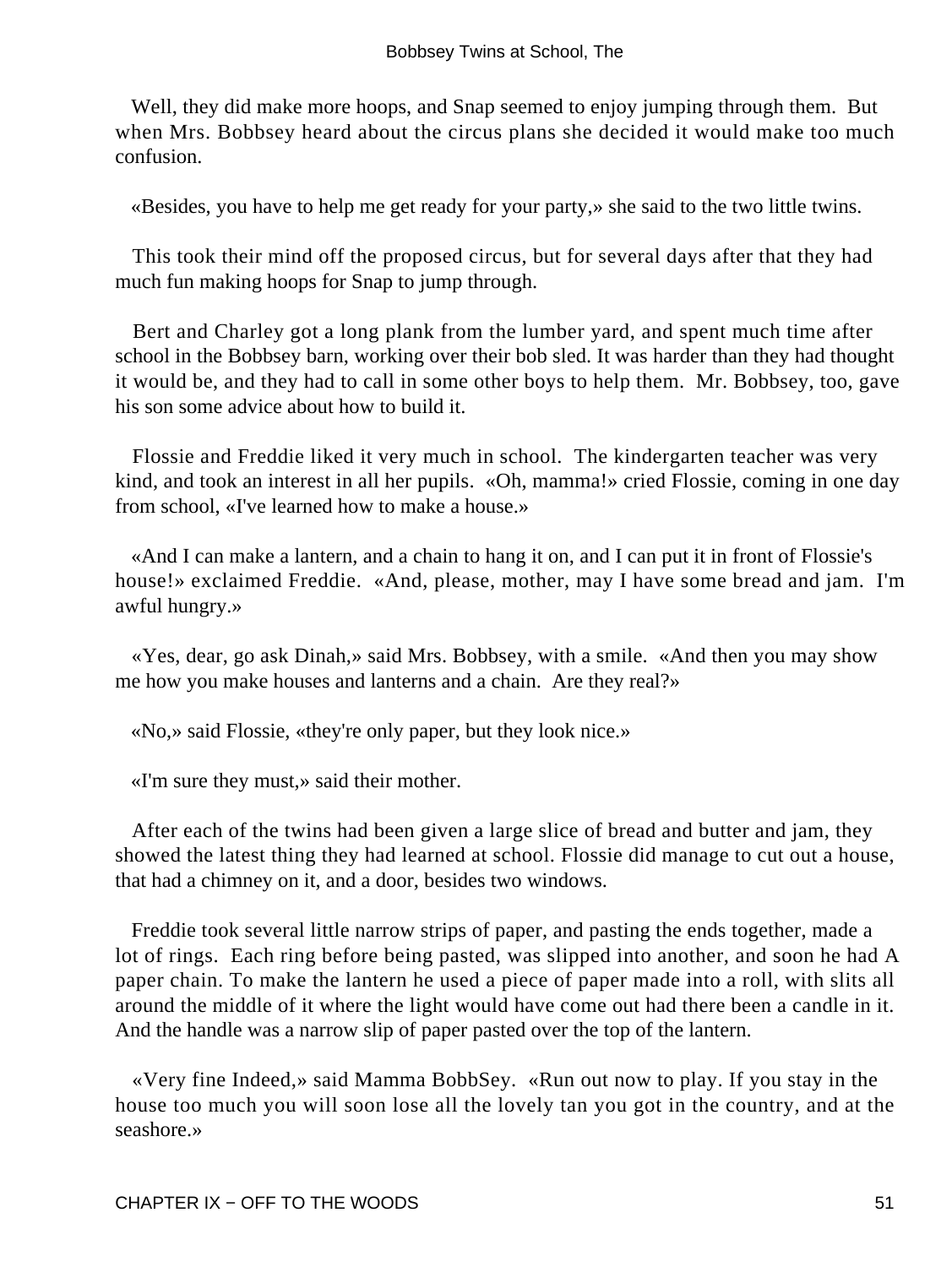«Children,» said the principal to the Bobbseys and all the others in school the next day, «I have a little treat for you. Tomorrow will be a holiday, and, as the weather is very warm, we will close the school at noon, and go off in the woods for a little picnic.»

 «Oh, good!» cried a number of the boys and girls, and, though it was against the rules to speak aloud during the school hours, none of the teachers objected.

 «But I expect you all to have perfect marks from now until Friday,» Mr. Tetlow went on. «You may bring your lunches to school with you Friday morning, if your parents will let you, and we will leave here at noon, and go to Ward's woods.»

 It was rather hard work to study after such good news, but, somehow, the pupils managed it. Finally Friday came, and nearly every boy and girl came to school with a basket or bundle holding his or her lunch. Mrs. Bobbsey put up two baskets for her children, Nan taking one and Bert the other.

«Oh, we'll have a lovely time!» cried Freddie, dancing about on his little fat legs.

 Twelve o'clock came, and with each teacher at the head of her class, and Mr. Tetlow marching in front of all, the whole school started off for the woods.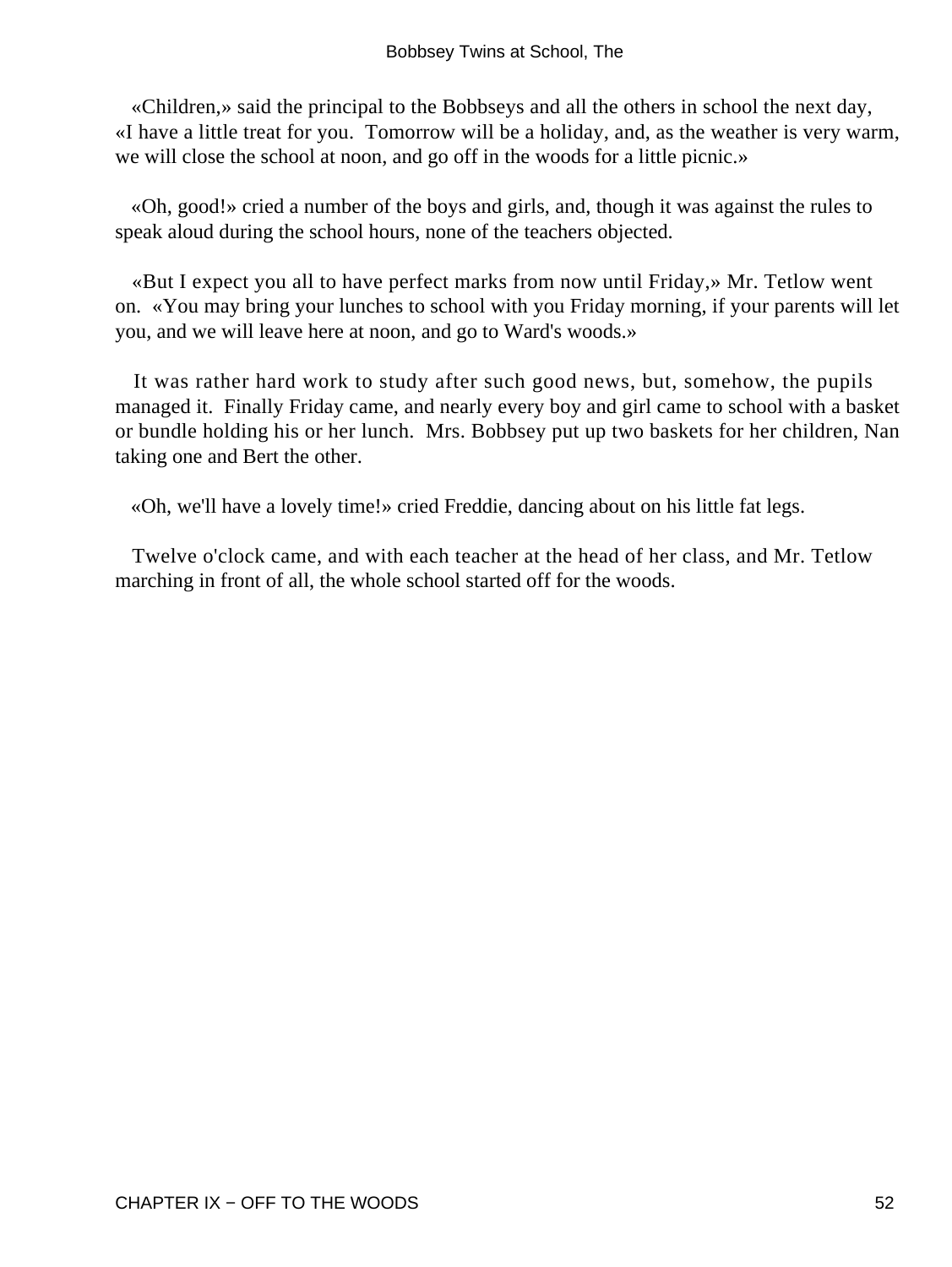# **[CHAPTER X − A SCARE](#page-113-0)**

**THE** way to the woods where the little school outing was to be held ran close to the road on which the Bobbsey house stood. As Freddie and Flossie, with Nan and Bert, marched along with the others, Freddie cried out:

«0h, I hope we see mamma, and then we can wave to her.»

«Yes, and maybe she'll come with us,» suggested Flossie. «Wouldn't that be nice?»

 «Pooh!» exclaimed Bert. «Mamma's too busy to come to a picnic today. She's expecting company.»

 «Yes,» added Nan, «the minister and his wife are coming, and mamma's cooking a lot of things.»

 «Why, does a minister eat more than other folks?» asked Freddie. «If they does, I'm going to be a minister when I grow up.»

«I thought you were going to be a fireman,» said Bert.

 «Well, I can be a fireman week days and a minister on Sundays,» said the little fellow, thus solving the problem. «But do they eat so much, Nan?»

 «No, of course not, only mamma wants to be polite to them, so she has a lot of things cooked up, so that if they don't like one thing they can have another. Folks always give their best to the minister »

 «Then I'm surely going to be one, too,» declared Flossie. «I like good things to eat. I hope our minister isn't very hungry, 'cause then there'll be some left for us when we come home from this picnic.»

«Why, Flossie!» cried Nan. «We have a lovely lunch with us; plenty, I'm sure.»

 «Well, I'm awful hungry, Nan,» said the little girl. «Besides, Sammie Jones, and his sister Julia, haven't any lunch at all. I saw them, and they looked terrible hungry. Couldn't we give them some of ours; if we have so much at home?»

 «Of course we could, and it is very kind of you to think of them,» said Nan, as she patted her little sister on her head. «I'll look after Sammie and Julia when we get to the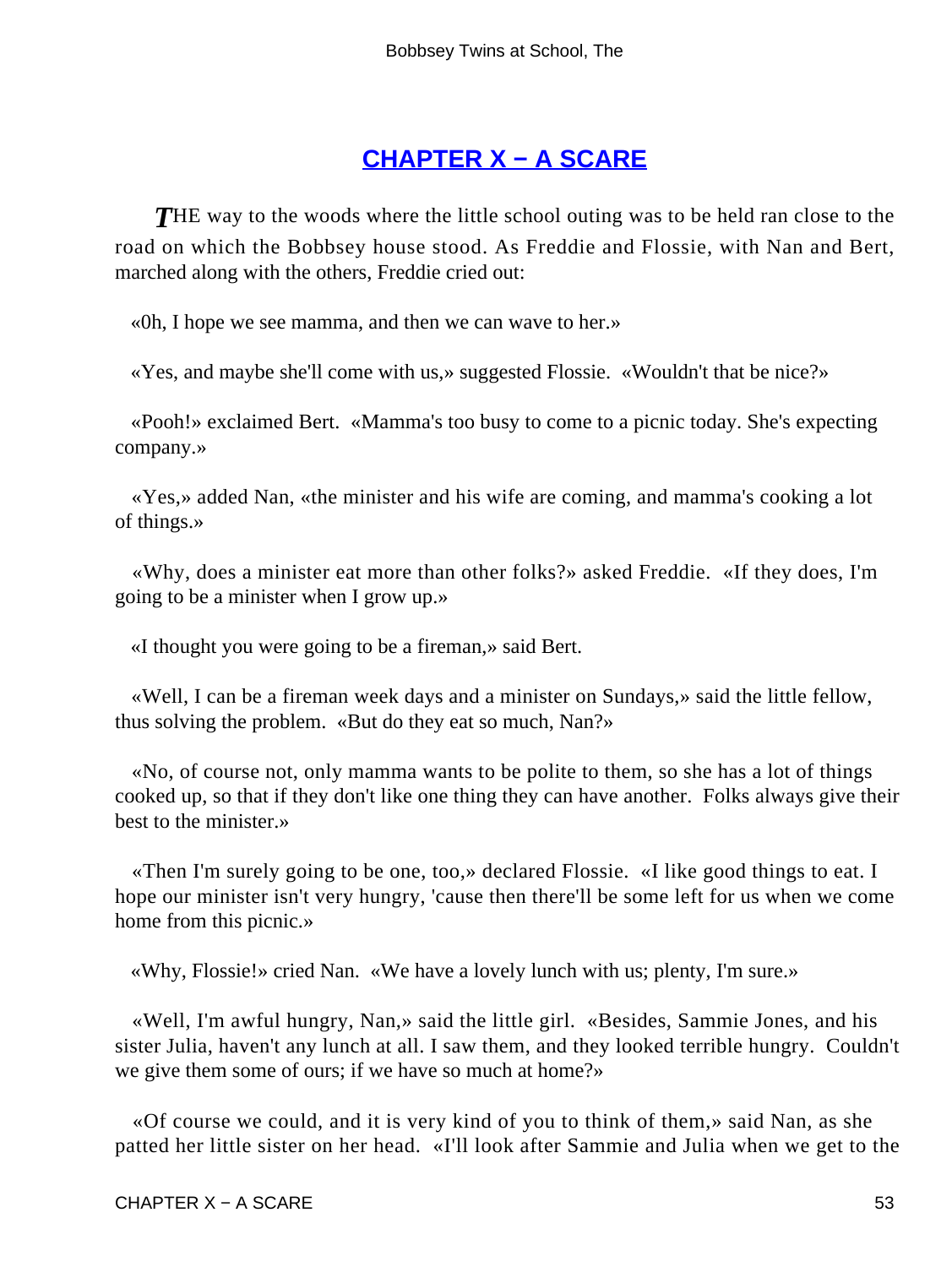#### grove.»

 In spite of what Nan and Bert had said about Mrs. Bobbsey being very busy, Flossie and Freddie looked anxiously in the direction of their house as they walked along. But no sight of their mother greeted them. They did see a friend, however, and this was none other than Snap, their new dog, who, with many barks and wags of his fluffy tail, ran out to meet his little masters and mistresses.

 «Here, Snap! Snap!» called Freddie. «Come on, old fellow!» and the dog leaped all about him.

«Let's take him to the picnic with us,» suggested Flossie. «We can have lots of fun.»

«And he can eat the scraps,» said Nan. «Shall we, Bert?»

«I don't care. But maybe Mr. Tetlow wouldn't like it.»

«You ask him, Bert,» pleaded Flossie.

«Tell him Snap will do tricks to amuse us.»

 Bert goodnaturedly started ahead to speak to the principal, who was talking with some of the teachers, planning games for the little folk. Flossie and Freddie were patting their pet, when Danny Rugg, and one of his friends came along.

 «That dog can't come to our picnic!» said Danny, with a scowl. «He might bite some of us.»

«Snap never bites!» cried Freddie.

«Of course not,» said Flossie.

 «Well, he can't come to this picnic!» spoke Danny, angrily. «Go on home!» he cried, sharply, stooping to pick up a stone. Snap growled and showed his teeth.

«There!» cried Danny. «I told you he'd bite.»

 «He will not, Danny Rugg!» exclaimed Nan, who had gone up front for a minute to speak to some of the older girls. «He only growled because you acted mean to him. Now you leave him alone, or I'll tell Mr. Tetlow on you.»

 «Pooh! Think I care? I say no dog can come to our picnic. Go on home!» and with raised hand Danny approached Snap. Again the dog growled angrily. He was not used to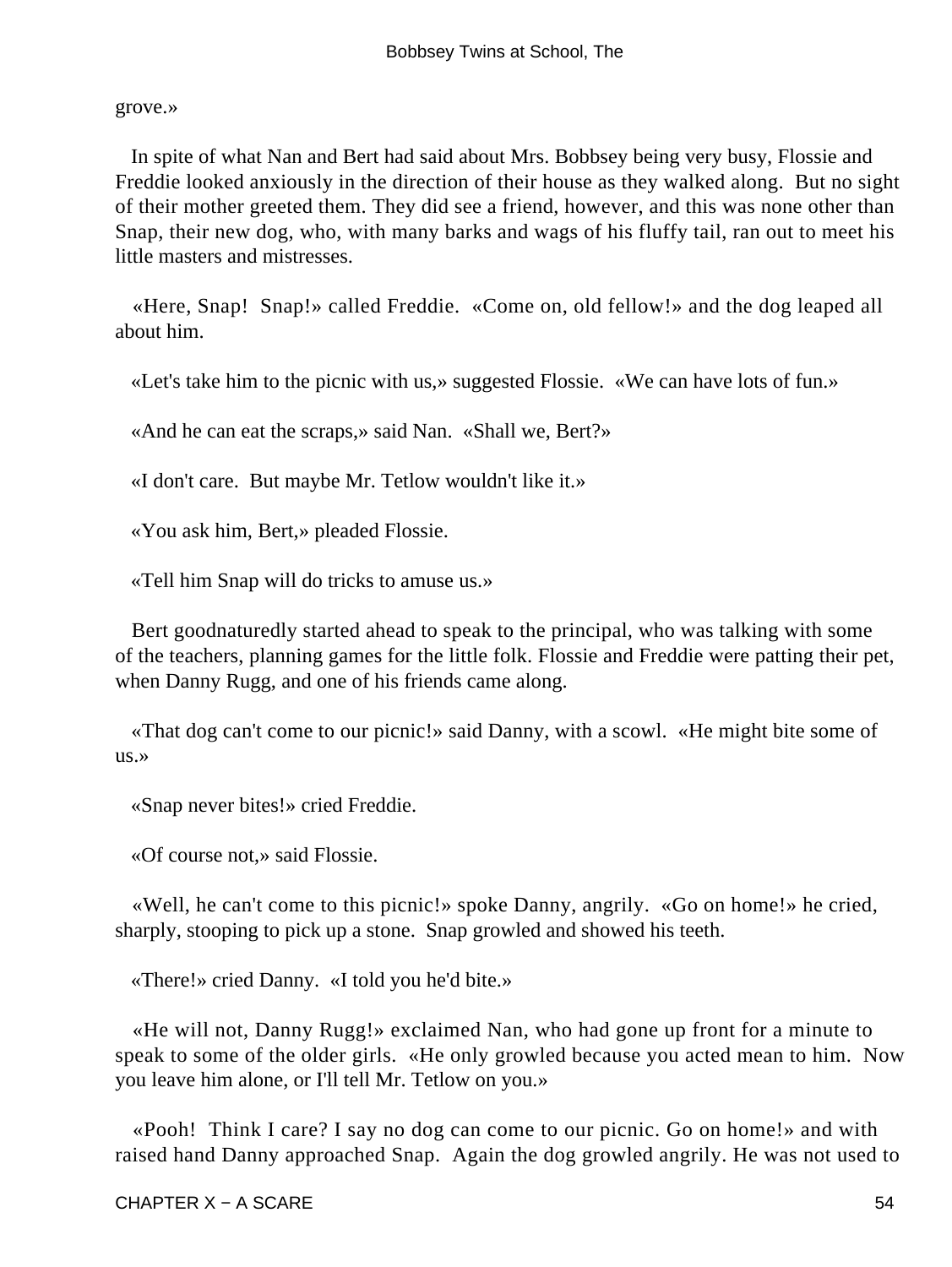being treated in this way.

 «Look out, Danny Rugg,» said Nan, severely, «or he may jump on you, and knock you down. He wouldn't bite you, though, mean as you are, unless I told him to do so.»

 «I'm not afraid of you!» cried Danny, more angry than before. «I'll get a stick and then we'll see what will happen,» and he looked about for one.

«Don't let Danny beat Snap!» pleaded Flossie, tears coming into her eyes.

 «I won't,» said Nan, looking about anxiously for Bert. She saw him coming back, and felt better. By this time Danny had found a club, and was coming back to where Flossie, Freddie and Nan, with some of their friends, were walking along, Snap in their midst.

 «I'll make that dog go home now!» cried Danny. «I'm not going to get bitten, and have hyperfobia, or whatever you call it. I'll tell Mr. Tetlow if you don't make him go home.»

 «Oh, don't be so smart!» exclaimed Bert, stepping out from behind a group of girls. «I've told Mr. Tetlow myself that Snap is following us, and he said to let him come along. So you needn't take the trouble, Danny Rugg. And if you try to hit our dog I'll have something more to say,» and Bert stepped boldly forth.

 «Huh! I'm not afraid of you,» sneered Danny, but he let the club drop, and walked off with his own particular chums.

«Did Mr. Tetlow say Snap could come?» asked Freddie, anxiously.

 «Yes. He said he'd be good to drive away the cows if they bothered us,» answered Bert, with a smile.

 After this little trouble, the Bobbseys and their friends went on toward the grove in the woods where the picnic was to be held. There was laughing and shouting, and much fun on the way, in which Snap shared.

 Boys and girls would run to one side or the other of the path to gather late flowers. Some would pick up odd stones, or pine cones, and others would find curious little creeping or crawling things which they called their friends to see.

 Each teacher had charge of her special class, but she did not look too closely after them, for it was a day to be happy and free from care, with no thought of school or lessons.

«We'll make Snap do some tricks when we get to the grove,» said Flossie.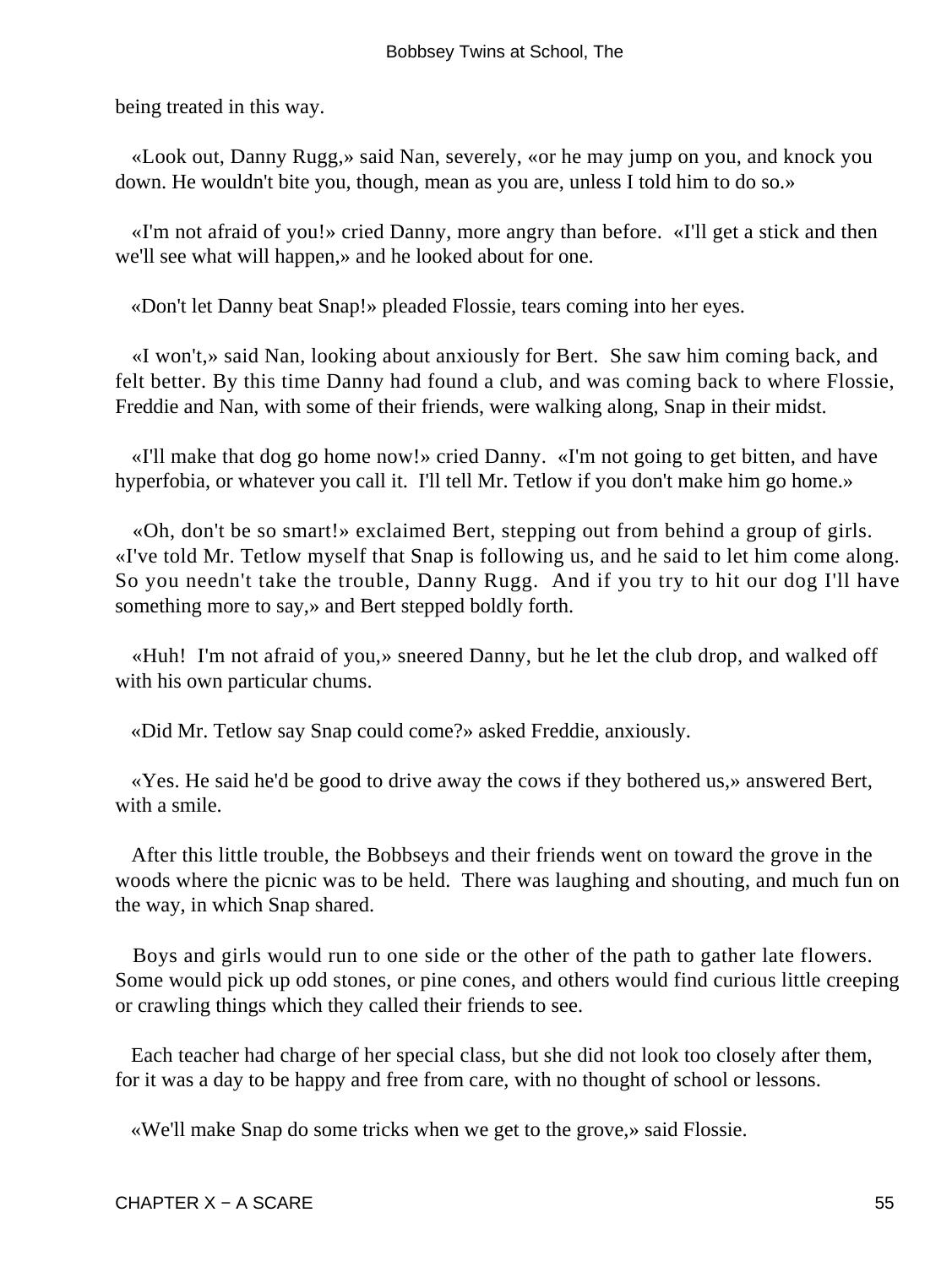«Yes, we'll have a little circus,» added her brother.

«Can he stand on his head?» one girl wanted to know.

 «Well, he can turn a somersault, and he's on his head for a second while he's doing that,» explained Freddie, proudly.

«Can he roll over and over?» a boy wanted to know. «We had a dog, once, that could.»

 «Snap can, too,» said Flossie. «Roll over, Snap!» she ordered, and the dog, with a bark, did so. The children laughed and some clapped their hands. They thought Snap was about the best dog they had ever seen.

 No accidents happened on the way to the grove, except that one little boy tried to cross a brook on some stones, instead of the plank which the others used. He slipped in and got his feet wet, but as the day was warm no one worried much.

 Finally the grove was reached. It was in a wooded valley, with hills on either side, and a cold, clear spring of water at one end, where everyone could get a drink. And that always seems to be what is most wanted at a picnic − a drink of water.

 Mr. Tetlow called all the children together, before letting them go off to play, and told them at what time the start for home would be made, so that they would not be late in coming back to the meeting place.

 «And now,» he said, «have the best fun you can. Play anything you wish − school games if you like − but don't get too warm or excited. And don't go too far away. You may eat your luncheon when you like.»

«Then let's eat ours now,» suggested Flosssie. «I'm awful hungry.»

 «So am I,» said Freddie. So Nan and Bert decided that the little ones might at least have a sandwich and a piece of cake. Nor did they forget the two little Jones children, who had no lunch. The Bobbseys were well provided and soon Sammie and Julia were smiling and happy as they sat beneath a tree, eating.

 Then came all sorts of games, from tag and jumping rope, to blindman's bluff and hide−and−seek. Snap was made to do a number of tricks, much to the amusement of the teachers and children. Danny Rugg, and some of the older boys, got up a small baseball game, and then Danny, with one or two chums, went off in a deeper part of the woods. Bert heard one of the boys ask another if he had any matches.

«I know what they're going to do,» whispered Bert to Nan.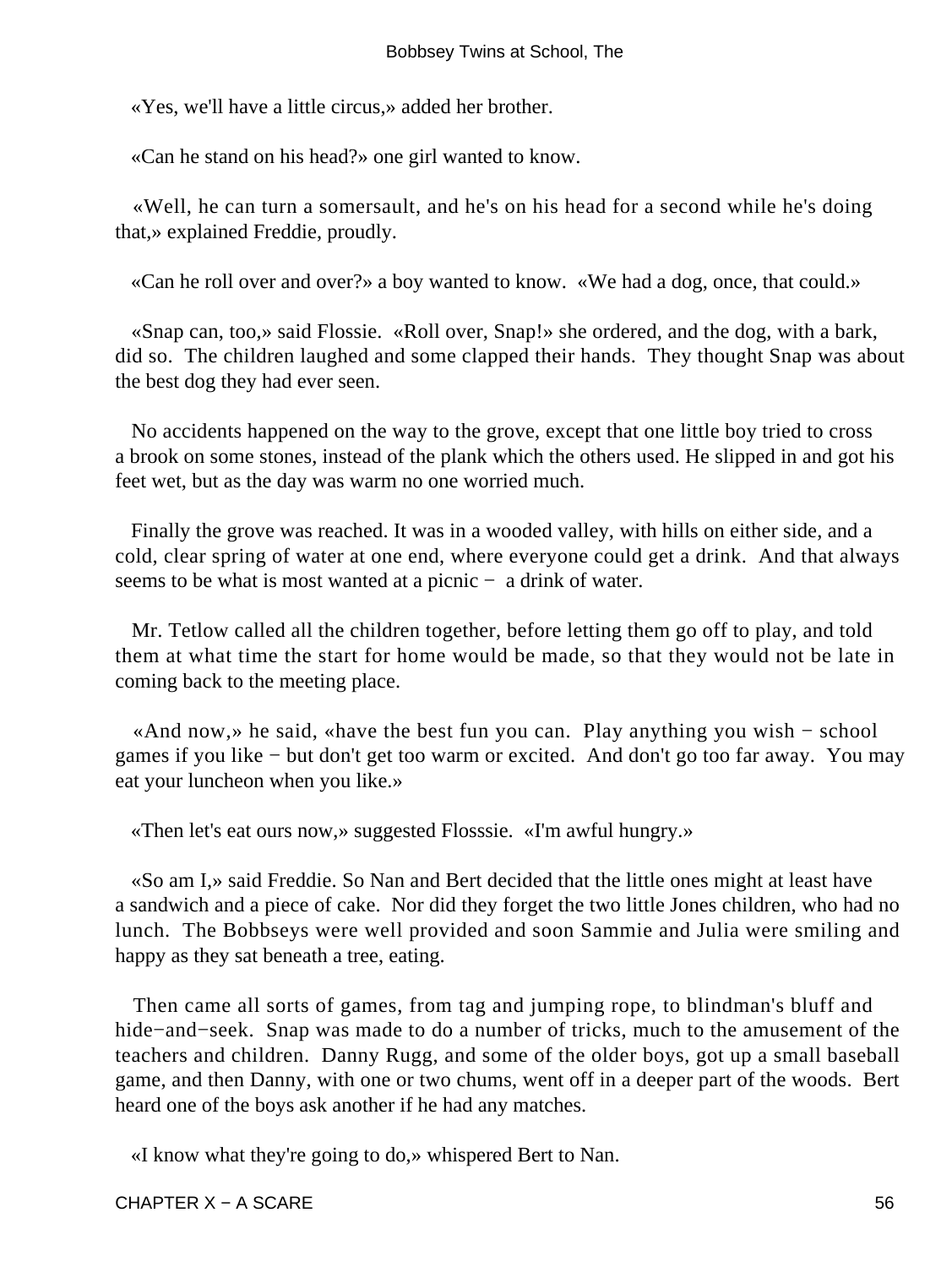«What?» she asked.

«Smoke cigarettes. I saw Danny have a pack.»

Nan was much shocked, but she did not see anything. She was glad Bert did not smoke.

 Bert went off with some boys to see if they could catch any fish in the deeper part of the brook, about half a mile from the picnic grove, and Nan, with one or two girls about her own age, took a little walk with Flossie and Freddie to gather some late wild flowers that grew on the side of one of the hills.

 They found a number of the blossoms, and were making pretty bouquets of them, when Freddie, who had gone on a little ahead of the rest, came running back so fast that he nearly rolled to the bottom of the hill, so fat and chubby was he.

«What's the matter? What is it?» asked Nan, catching her brother just in time.

«Up there!» he gasped. «It's up there! A great big black one!»

«A big black what − bug?» asked Nan, ready to laugh.

«No! a big black snake! I almost stepped on it.»

«A snake! Oh, dear!» screamed the girls.

 «Call Mr. Tetlow!» said Flossie. «He's got a book about snakes, and he'll know what to do.»

«Come on!» cried Nellie Parks. «I'm going to run!»

«So am I!» added Grace Lavine. «Oh, it may chase us!»

 In fright the children turned, Freddie looking back at the spot where he thought he had seen the snake.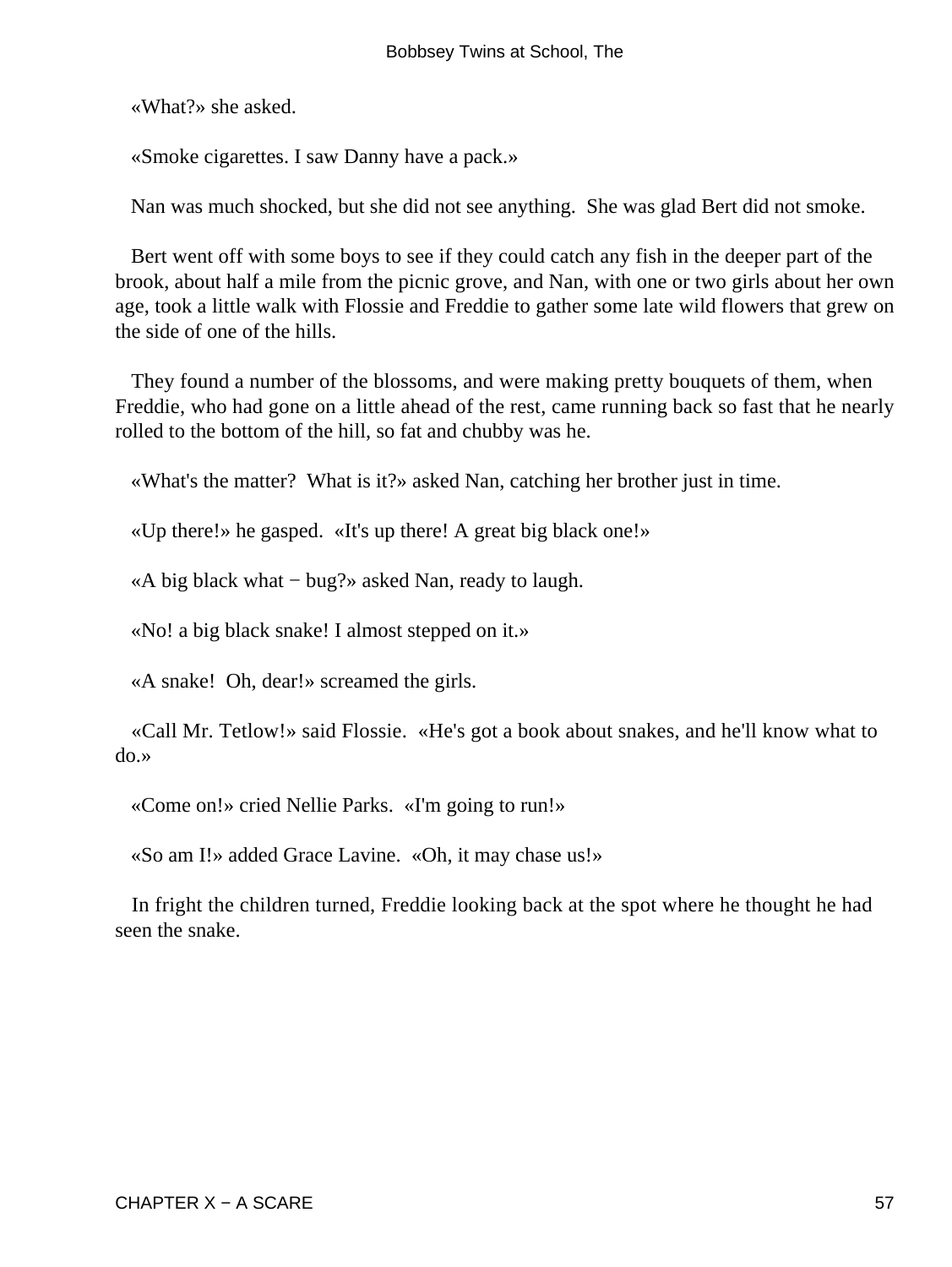# **[CHAPTER XI − DANNY'S TRICK](#page-113-0)**

*N*AN **BOBBSEY** stood for a moment, she hardly knew why. Perhaps she wanted to see the big snake of which Freddie spoke. It certainly was not because she liked reptiles.

 Then she thought she saw something long and black wiggling toward her, and, with a little exclamation of fright, she, too, turned to follow the others. But, as she did so, she saw their dog Snap come running up the hill, barking and wagging his tail. He seemed to have lost the children for a moment and to be telling them how glad he was that he had found them again.

Straight up the hill, toward where Freddie had said the snake was, rushed Snap.

«Here! Come back! Don't go there!» cried Nan.

«No, don't let him − he may be bitten!» added Flossie. «Come here, Snap!»

 But Snap evidently did not want to mind. On up the hill he rushed, pausing now and then to dig in the earth. Nearer and nearer he came to where the little Bobbsey boy had said the snake was hiding in the grass and bushes.

 «Oh, Snap! Snap!» cried Freddie. «Don't go there!» But Snap kept on, and Freddie, afraid lest his pet dog be bitten, caught up a stone and threw it at the place. His aim was pretty good, but instead of scaring away the snake, or driving back Snap, the fall of the stone only made Snap more eager to see what was there that his friends did not want him to get.

With a loud bark he rushed on, and the children, turning to look, saw something long and black, and seemingly wiggling, come toward them.

«Oh, the snake! The snake!» cried Nan.

«Run! Run!» shouted Grace.

«Come on!» exclaimed Nellie Parks, in loud tones.

«Freddie! Freddie!» called Flossie, afraid lest her little brother be bitten.

 Snap rushed at the black thing so fiercely that he turned a somersault down the hill, and rolled over and over. But he did not mind this, and in an instant was up again. Once more he rushed at the black object, but the children did not watch to see what happened, for they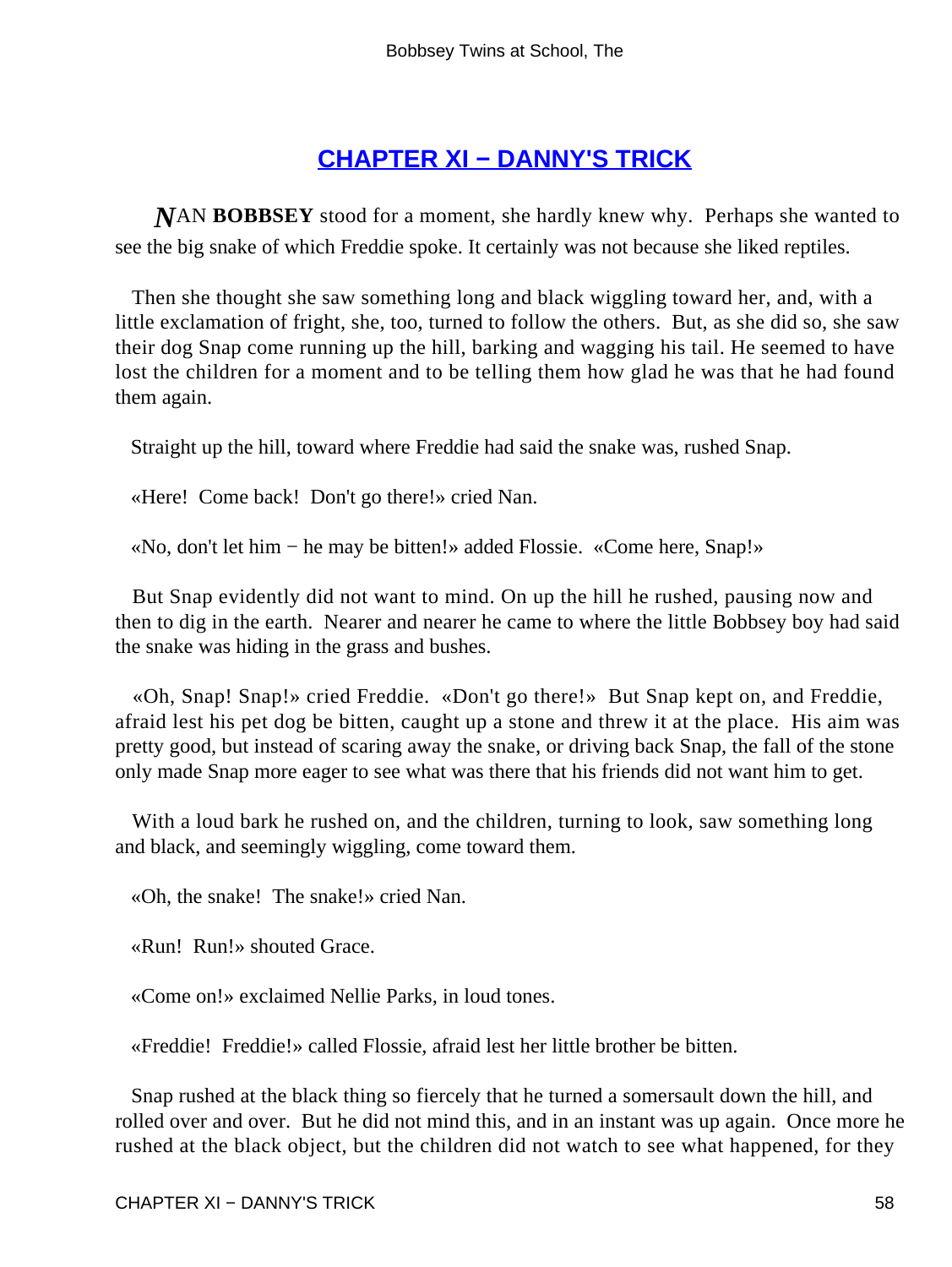were running away as fast as they could.

 Then Freddie, anxious as to what would become of Snap if he fought a snake, looked back. He saw a strange sight. The dog had in his mouth the long, black thing, and was running with it toward the Bobbseys and their friends.

 «Oh, Nan! Nan! Look! Look!» cried Freddie. «Snap has the snake! He's bringing it to us!»

«Oh, he mustn't do that!» shouted Nan. «It may bite him or us.»

«Run! Run faster!» shrieked Grace.

 But even though it was down hill the children could not run as fast as Snap, and he soon caught up to them. Running on a little way ahead he dropped the black thing. But instead of wiggling or trying to bite, it was I very still.

«It − it's dead,» said Nan. «Snap has killed it.»

Freddie was braver now. He went closer.

 «Why − why!» he exclaimed. «It isn't a snake at all! It's only an old black root of a tree, all twisted up like a snake! Look, Nan − Flossie!»

 Taking courage, the girls went up to look. Snap stood over it, wagging his tail as proudly as though he had captured a real snake. As Freddie had said, it was only a tree root.

«But it did look a lot like a snake in the grass,» said the little fellow.

 «It must have,» agreed Nan. «It looked like one even when Snap had it. But I'm glad it wasn't.»

«So am I,» spoke Grace, and Nellie made like remark.

Snap frisked about, barking as though to ask praise for what he had done.

 «He is a good dog,» observed Freddie, hearing which the animal almost wagged his tail off. «And if it had been a real snake he'd have gotten it; wouldn't you?» went on the little boy.

 If barks meant anything, Snap said, with all his heart, that he certainly would − that not even a dozen snakes could frighten a big dog like him.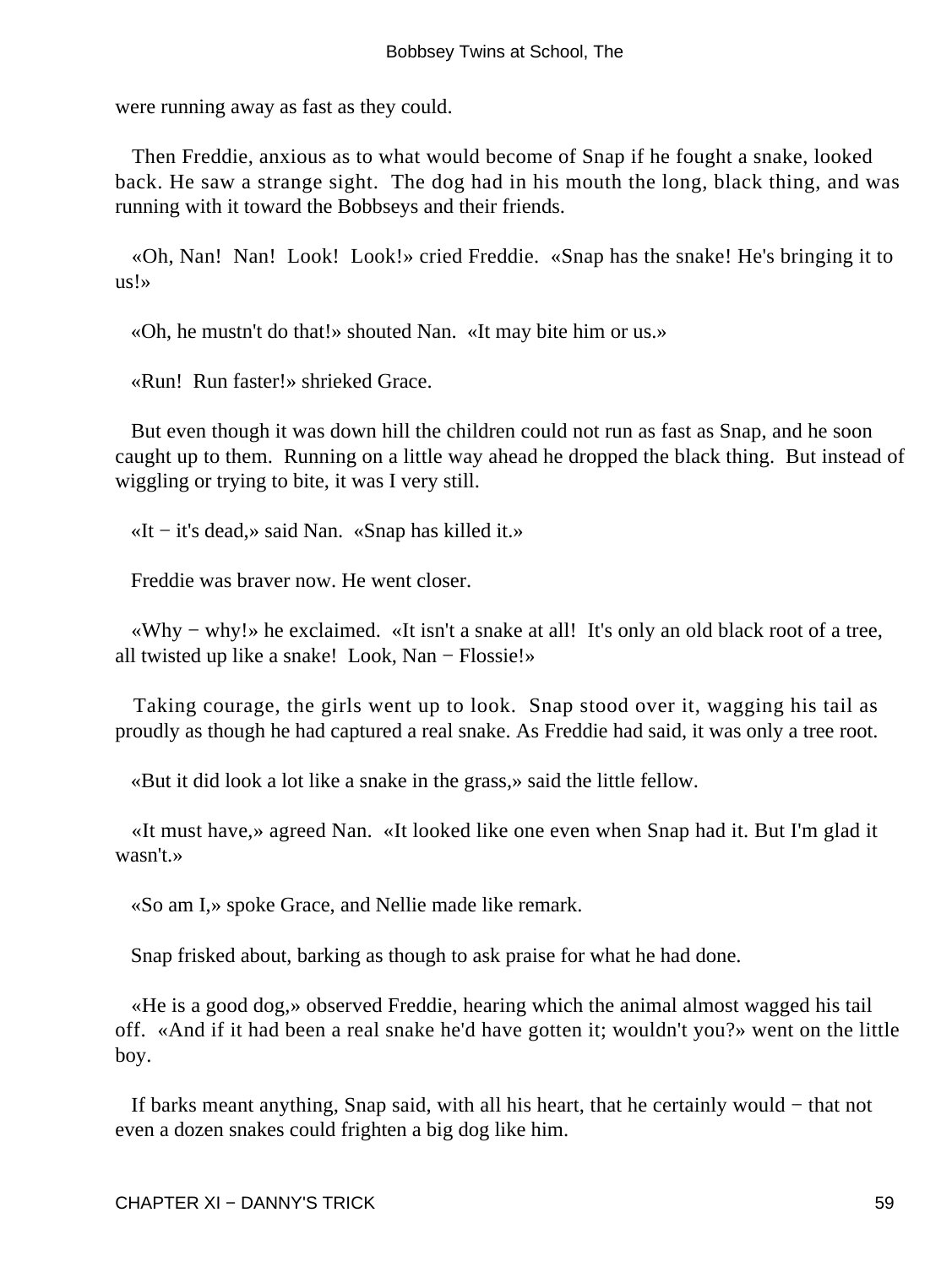The children soon got over the little scare, and went back up the hill again to gather more flowers. Snap went with them this time, running about here and there.

 «If there are any real snakes,» said Freddie, «he'll scare them away. But I guess there aren't any.»

 «I hope not,» said Nan, but she and the others kept a sharp lookout. However, there was no further fright for them, and soon, with their hands filled with blossoms the Bobbseys and the others went back to the main party.

 Some of the teachers were arranging games with their pupils, and Nan, Flossie and Freddie joined in, having a good time. Then, when it was almost time to start for home, Mr. Tetlow blew loudly on a whistle he carried to call in the stragglers.

«Where's Bert?» asked Flossie, looking about for her older brother.

 «I guess he hasn't come back from fishing yet,» said Nan. «Come, Flossie and Freddie, I have a little bit of lunch left, and you might as well eat it, so you won't be hungry on the way home.»

 The littler Bobbsey twins were glad enough to do this. Then they had to have a drink, and Nan went with them to the spring, carrying a glass tumbler she had brought.

 «This isn't like our nice silver cup that the fat lady took in the train,» said Freddie, as he passed the glass of water very carefully to Flossie.

 «No,» she said, after she had taken her drink. «I wonder if papa will ever get that back?»

 «He said, the other day,» remarked Nan, as she got some water for Freddie, «that he hadn't heard from the circus yet. But I think he will. It isn't like Snoop, our cat. We don't know where he is, but we're pretty sure the fat lady has the cup.»

 «Poor Snoop!» cried Freddie, as he thought of the fine black cat. «Maybe some of the railroad men have him.»

«Maybe,» agreed Flossie.

When they got back to where the teachers and principal were, Bert and the boys who bad gone fishing had returned. They had one or two small fish.

 «I'm going to have mamma cook them for my supper,» said Bert, proudly holding up those he had caught.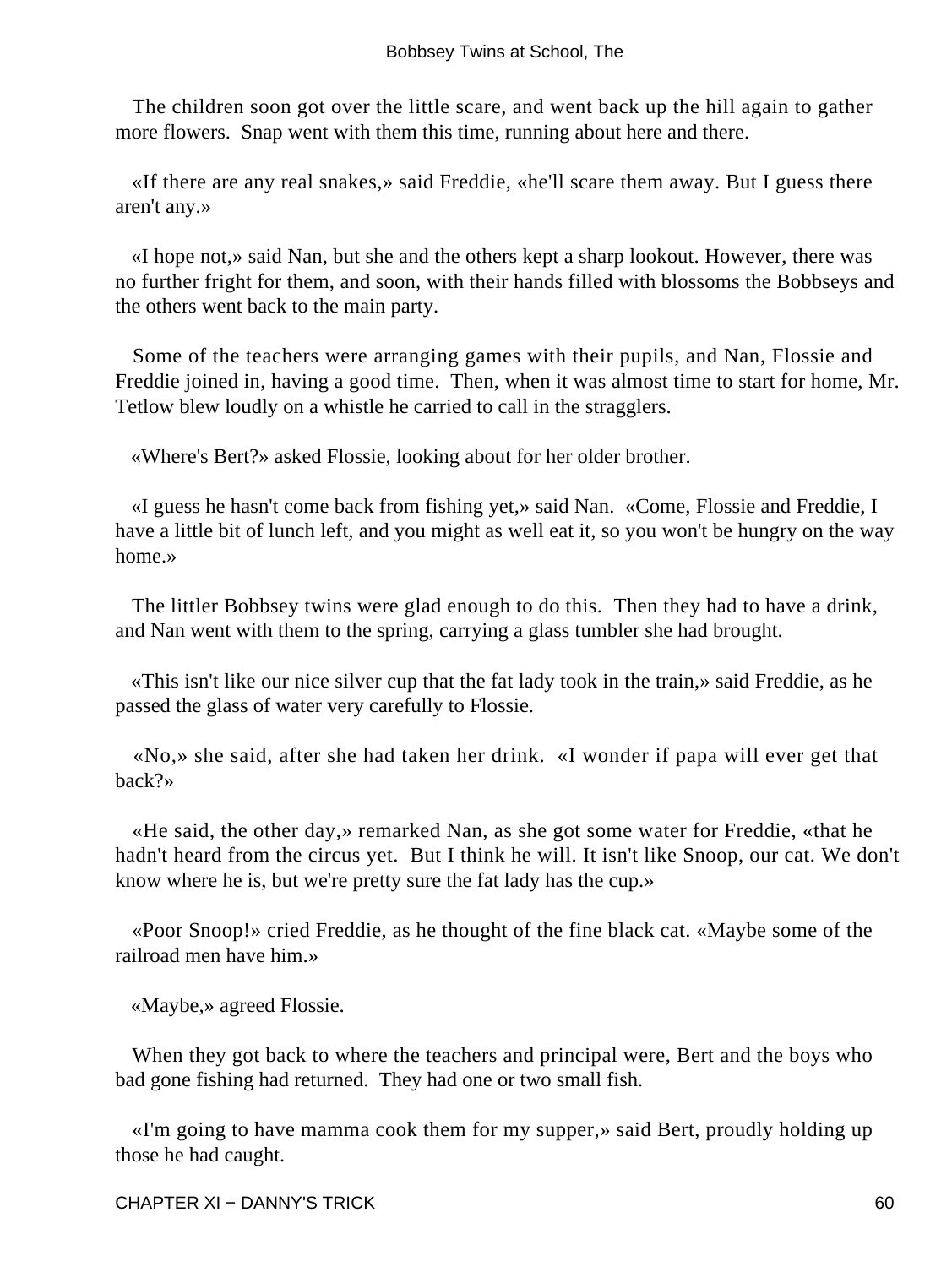«They're too small − there won't be anything left of them after they're cleaned,» said Nan, who was quite a little housekeeper.

 «Oh, yes, there will,» declared her brother. «I'm going fishing again tomorrow and, catch more.»

 Mr. Tetlow was going about among the teachers, asking if all their pupils were on hand, ready for the march back. Danny Rugg and some of his close friends were missing.

 «They ought not to have gone off so far,» said Mr. Tetlow, as he blew several times on the whistle. Soon Danny and the other boy, were seen coming from a distant part of the grove. One of the boys, Harry White, looked very pale, and not at all well.

 «What is the matter?» asked Mr. Tetlow, and he looked curiously at Danny and the others, and sniffed the air as though he smelled something.

 «I − I guess I ate too many − apples,» said Harry, in a faint voice. «We found an orchard, and −»

«I told you not to go into orchards, and take fruit,» said Mr. Tetlow, severely.

«The man said we could,» remarked Danny. «We asked him.»

 «Then you should not have eaten so many,» said Mr. Tetlow. «I can't see how ripe apples, which are the only kind there are this time of year − could make you ill unless you ate too many,» and he looked at Danny and Harry sharply. But they did not answer.

 The march home was not as joyful as the one to the grove had been, for most of the children were tired. But they all had had a fine time, and there were many requests of the teachers to have another picnic the next week.

 «Oh, we can't have them every week, my dears,» said Miss Franklin, who had charge of Flossie, Freddie and some others in the kindergarten class. «Besides, it will soon be too cool to go out in the woods. In a little while we will have ice and snow, and Thanksgiving and Christmas.»

«That will be better than picnics,» said Freddie. «I'm going to have a new sled.»

 «I'm going to get a new doll, that can walk,» declared Flossie, and then she and the others talked about the coming holidays.

 At school several days in the following week little was talked of except the picnic, the snake scare from the old tree root, the catching of the fish, and the illness of Harry White,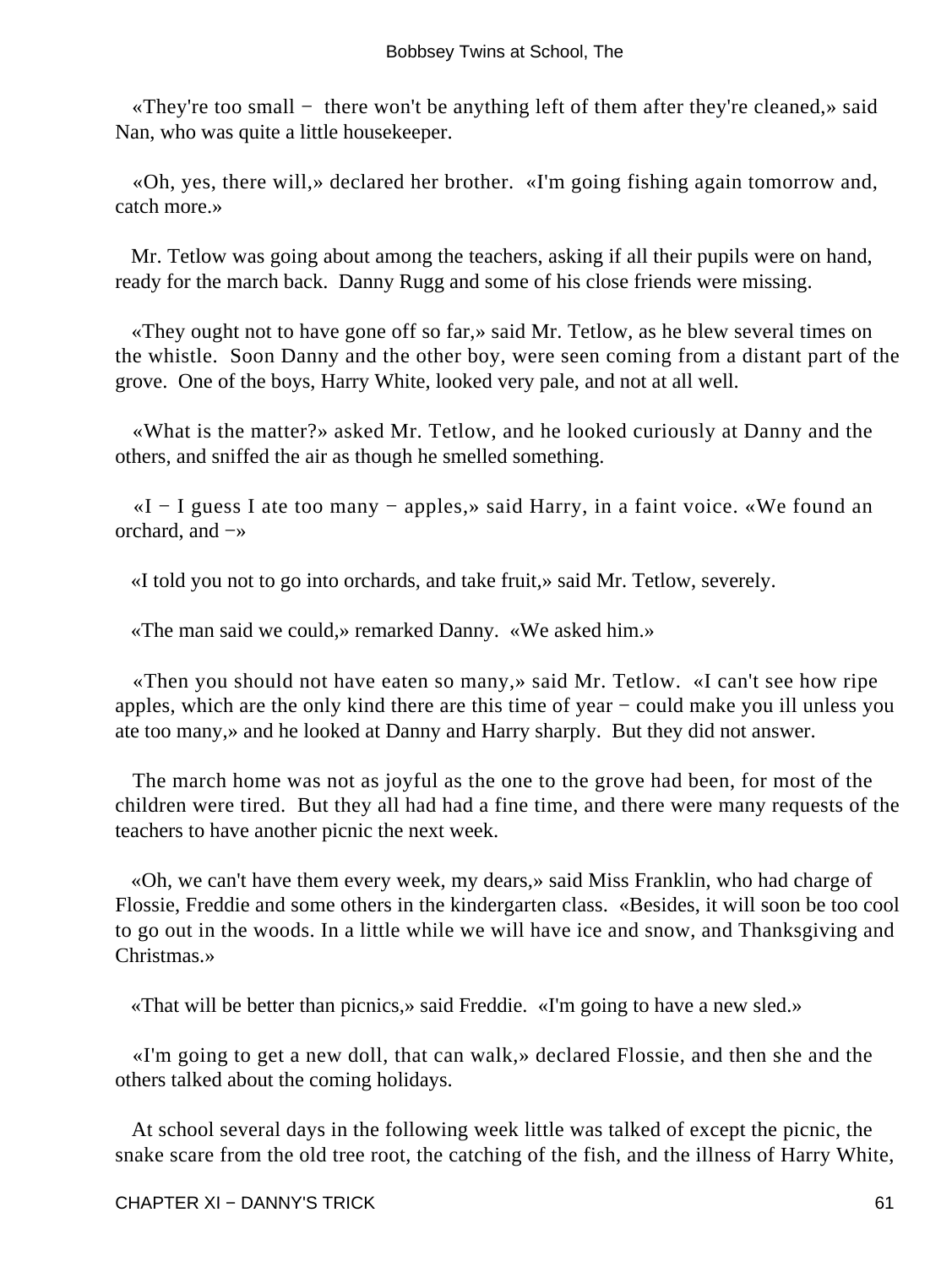for that boy was quite sick by the time town was reached, and Mr. Tetlow called a carriage to send him home.

«And I can guess what made him sick too,» said Bert to Nan, privately.

«What?» she asked.

«Smoking cigarettes.»

«How do you know?»

 Because when I and some of the other fellows were fishing we saw Danny and his crowd smoking in the woods. They offered us some, but we wouldn't take any. Harry said he was sick then, but Danny only laughed at him."

 «That Danny Rugg is a bad boy,» said Nan, severely. But she was soon to see how much meaner Danny could be.

 Workmen had recently finished putting some new water pipes, and a place for the children to drink, in the school yard, and one morning, speaking to the whole school, Mr. Tetlow made a little speech, warning the children not to play with the faucets, and spray the water about, as some had done, in fun.

 «Whoever is caught playing with the faucets in the yard after this will be severely punished,» he said.

 As it happened, Flossie and Freddie were not at school that day, Freddie having a slight sore throat. His mother kept him home, and Flossie would not go without him. So they did not hear the warning, and Bert and Nan did not think to tell the smaller children of it.

 Two days later Freddie was well enough to go back to class, and Flossie accompanied him. It was at the morning recess when, as Freddie went to get a drink at one of the new faucets, Danny saw him. A gleam of mischief came into the eyes of the school bully.

 «Want to see the water squirt, Freddie?» asked Danny. «That's a new kind of faucet. It squirts awful far.»

 «Does it?» asked Freddie, innocently. «How do you make it?» He had no idea it was forbidden fun.

 «Just put your thumb over the hole, and turn the water on,» directed Danny. «You, too, Flossie. It won't hurt you.»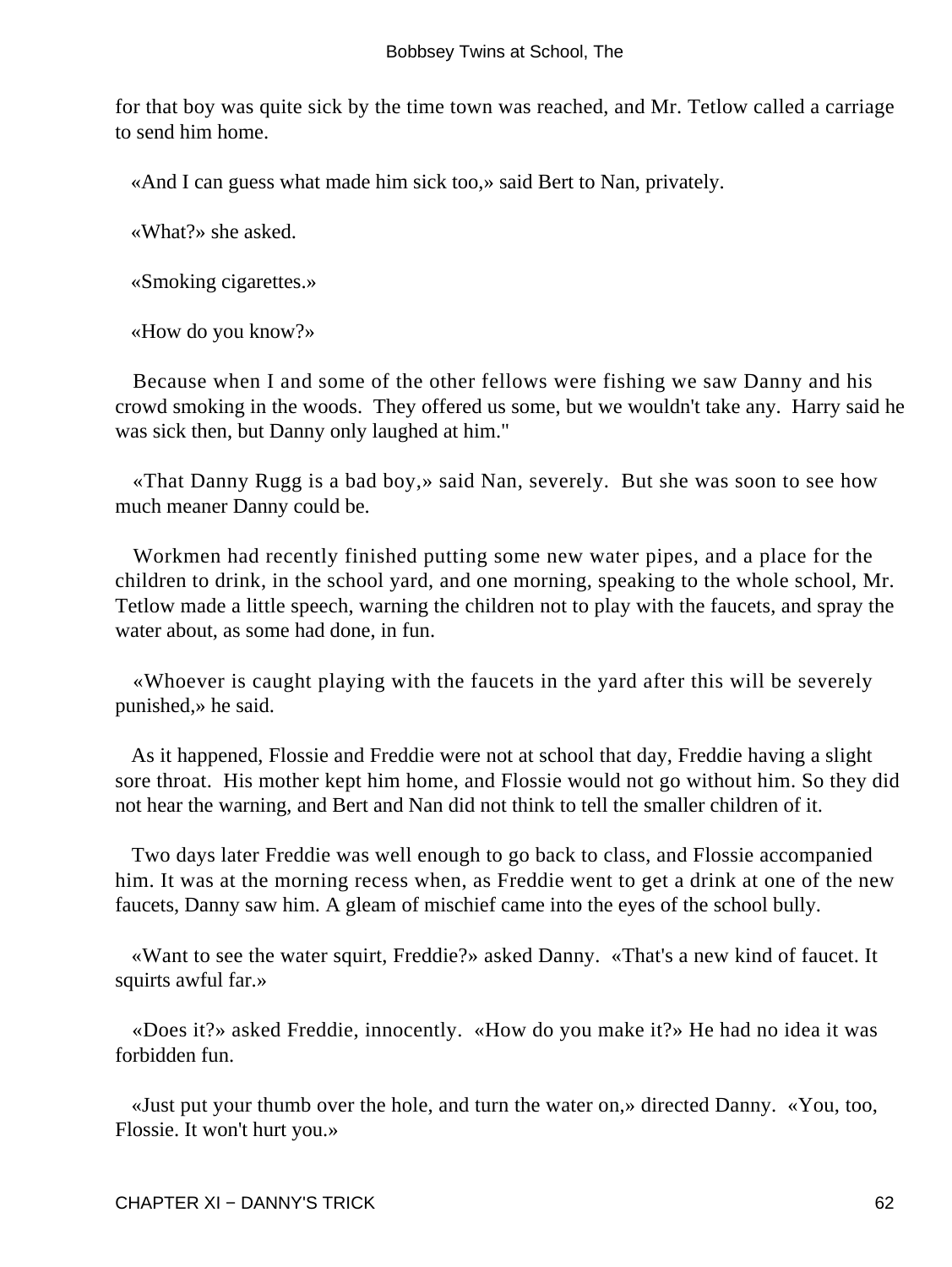Danny looked all around, thinking he was unobserved as he gave this bad advice. Naturally, Freddie and Flossie, being so young, suspected nothing. They covered the opening of the faucet with their thumbs, and turned on the water. It spurted in a fine spray, and they laughed in glee. That they wet each other did not matter.

 Danny, seeing the success of his trick, walked off as he saw Mr. Tetlow coming. The Bobbsey twins were so intent on spurting the water that they did not observe the principal until he was close to them. Then they started as he called out sharply:

 «Freddie! Flossie! Stop that! You know that it is forbidden! Go to my office at once and I will come and see you later. You will be punished for this!»

With tears in their eyes the little twins obeyed. They could not understand it.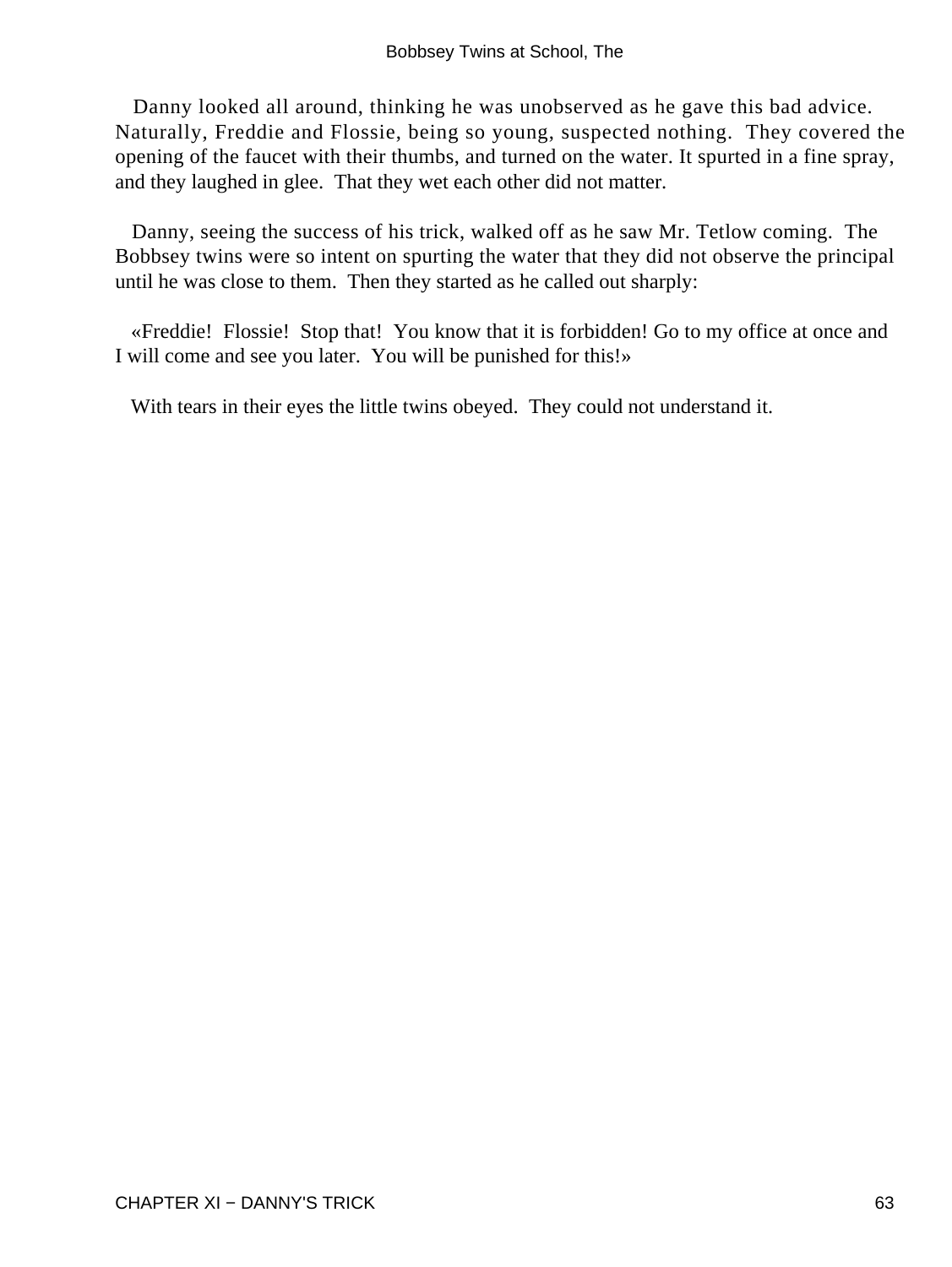# **[CHAPTER XII − THE CHILDREN'S PARTY](#page-113-0)**

*W*HEN Mr. Tetlow, a little later, entered his office he found Flossie and Freddie standing by one of the windows, looking out on the other children marching to their classrooms. They had cried a little, but had stopped now.

 «I am very sorry to have to punish you two twins,» said the principal, «but I had given strict orders that no one was to play with that water. Why did you do it?»

«Because,» answered Flossie.

«Danny Rugg told us to,» added Freddie. «He said it was a new kind of faucet.»

 «Now be careful,» warned Mr. Tetlow. Often before he had heard pupils say that someone else told them to break certain rules. «Are you sure about this?» he asked.

«Yes! sir,» said Freddie, eagerly. «Danny told us to do it.»

«But didn't you know it was forbidden?.»

«No, sir,» answered Flossie.

«Why, I spoke of it in all the rooms.»

«We wasn't here yesterday or the day before,» said Flossie. «Freddie was sick.»

Mr. Tetlow began to understand.

«I will look this up,» he said, «and if find −»

 He was interrupted by a boy from one of the higher classes coming in with a note from his teacher. She wanted a new box of chalk.

 «When you go back, George,» said the principal to the boy, as he gave him what the teacher had sent for, «go to Miss Hegan's class, and have her send Danny Rugg to me. Flossie and Freddie say he told them to spray water with one of the new faucets.»

 «Yes, sir, he did!» exclaimed George. «I heard him, but I didn't think they would do it. He did tell them.»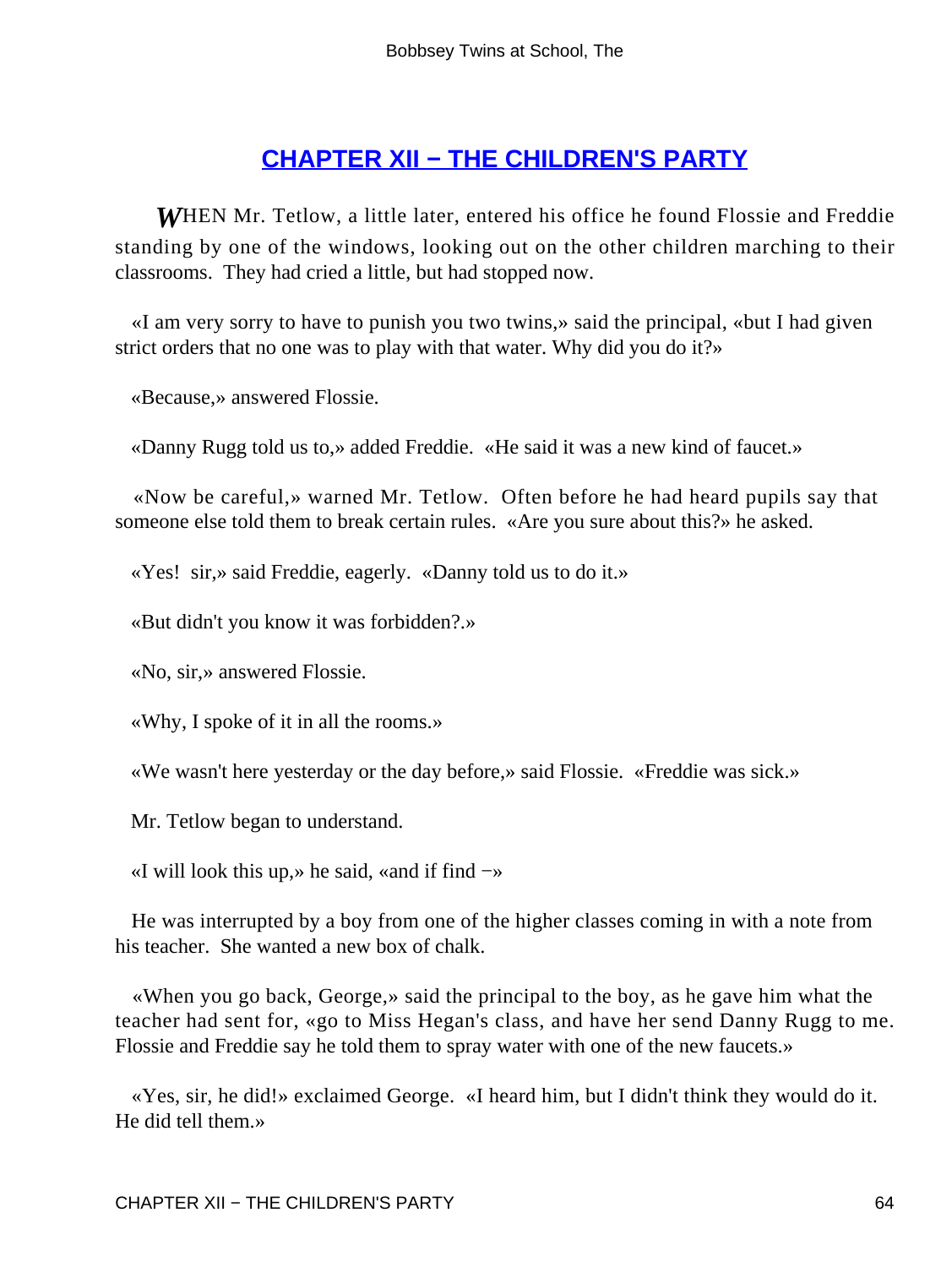At this unexpected information Mr. Tetlow was much surprised.

 If that is the case, Danny is the one to be punished,« he said. »I am sorry, Flossie and Freddie, that I suspected you. You may go back to your class, and I will write your teacher a note, saying you may go out half an hour ahead of the others to make up for coming to my office. But, after this, no matter whether anyone tells you or not, don't spray the water."

«No, sir, we won't!» exclaimed the Bobbsey twins, now happy again.

 Danny Rugg was punished by being kept in after school for several days, and Mr. Tetlow sent home a note to his father, explaining what a mean trick the bully had played.

 «I wish I had heard Danny telling you that − just to get you in trouble,» said Bert, when he was told of what had happened. «I'd have fixed him.»

«Oh, don't get into any more fights,» begged Nan.

 Bert did not come to blows with Danny over this latest trouble, but he did tell the bully, very plainly, what he thought of him, and said if Danny ever did a thing like that again that he would not get off so easily.

«Oh, I'm not afraid of you,» sneered Danny.

 Lessons and fun made up many school days for the Bobbsey twins. And, as the Fall went on, lessons grew a little harder. Even Freddie and Flossie, young as they were, had little tasks to do that kept them busy. But they liked their school and the teacher, and many were the queer stories they brought home of the happenings in the classroom.

 It was now toward the end of October, and the weather was getting cooler, though during the day it was still very warm at times. The twins, as did their friends, looked forward to the coming of Winter and the Christmas holidays.

 Thanksgiving, too, would be a time of rejoicing and of good things to eat, and this occasion was to be made more of than usual this time, for some boys and girls the Bobbseys had met in the country and at the seashore were to be invited to spend a few days in Lakeport.

 But before this there was another event down on the program. This was to be a party for Flossie and Freddie, the occasion being their joint birthdays.

 «And we're going to have candy!» cried Freddie, when the arrangements were talked over.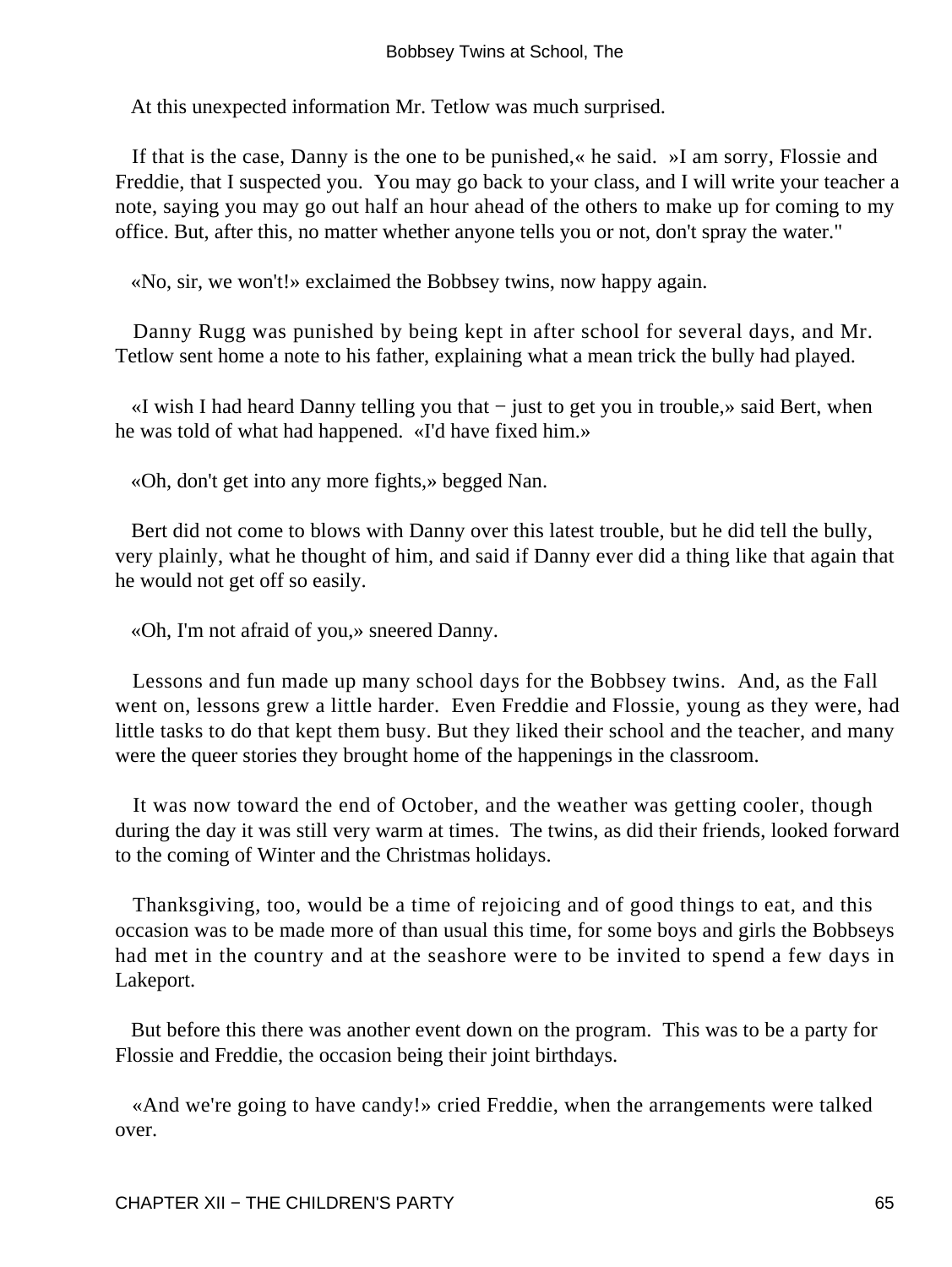«And ice cream» − added Flossie − «a whole freezer full; aren't we, mamma?»

 «Well, I guess a small freezer full won't be any too much,» said Mrs. Bobbsey, smiling. «But I hope none of you eat enough to make yourselves ill.»

«We won't,» promised Freddie and Flossie.

 There were busy times in the home of the twins the next few days, for though Nan and Bert's birthdays were not to be observed, still they were to have their part in the jolly celebration.

 Invitations were sent out, on little sheets of note paper, adorned with flowers, and in cute little envelopes. Flossie and Freddie took them to the postoffice themselves.

 «My! what a lot of mail!» exclaimed the clerk at the stamp window, as he saw the children dropping the invitations into the slot. «Uncle Sam will have to get some extra men to carry that around, I guess. What's it all about?»

«We're going to have a party,» said Flossie, proudly.

Just then Danny Rugg came into the post−office.

 «A party; eh?» he sneered. «I'm coming to it, I am; and I'm going to have two plates of ice cream.»

 «You are not!» cried Freddie. «My mamma wouldn't let a boy like you come to our party.»

 «'Specially not after what you did − telling us to play in the water,» added Freddie. «You can't come!»

«Yes, I can,» insisted Danny, just to tease the children.

 For a moment Flossie and Freddie almost believed him, he seemed so much in earnest about it.

«You can't come you haven't any invitation,» said Flossie, suddenly.

«I'll take one of those you put in the box,» went on the mean boy.

«He won't dare − will he?» and Freddie appealed to the mail clerk.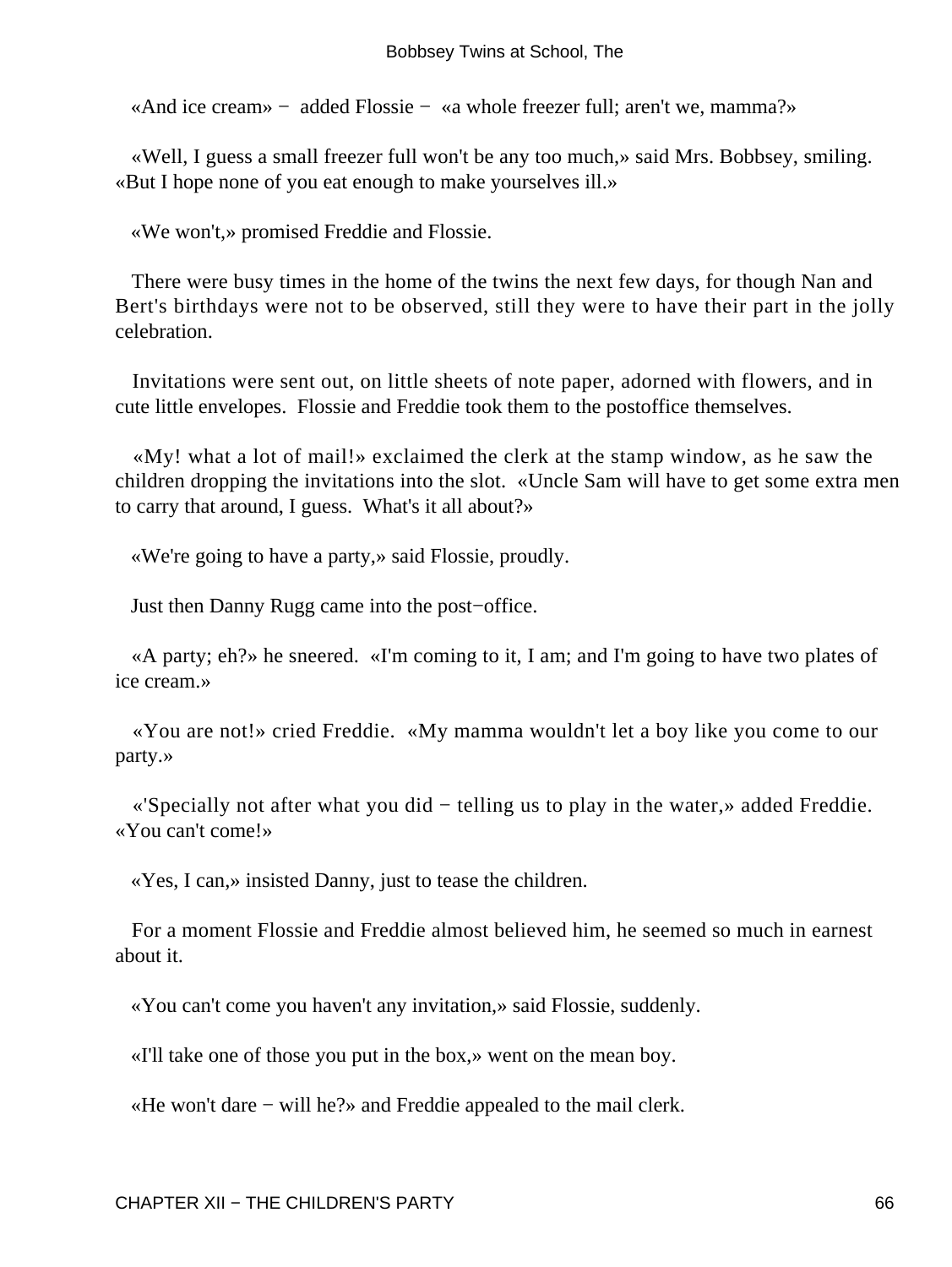«I should say not!» said the man at the stamp window. «If he does Uncle Sam will be after him.»

 «Well, I'm coming to that party all the same!» insisted Danny, with a grin on his freckled face.

 Flossie and Freddie were so worried about him that they told their mother, but she assured them that Danny would not come to spoil their fun.

 Finally the afternoon and evening of the party arrived, for the little folks were to come just before supper, play some games, eat, and then stay until about nine o'clock.

 Flossie and Freddie had been dressed in their prettiest clothes, and Nan and Bert also attired for the affair. The ice cream had come from the store, all packed in ice and salt, and Dinah had set it out on the back stoop, where it would be cooler.

 Dinah was very busy that day. She hurried about here and there, helping Mrs. Bobbsey. Sam, her husband, also had plenty to do.

 «I 'clar t' gracious goodness!» Dinah exclaimed, «I suah will get thin ef dish yeah keeps up! I ain't set down a minute dis blessed day. My feet'll drop off soon I 'specs.»

«Will they, really, Dinah?» asked Freddie. «And can we watch 'em fall?»

 «Bress yo' hearts, honeys!» exclaimed the colored cook, «I didn't mean it jest dat way. But suffin's suah gwine t' happen − I feels it in mah bones!»

And something was to happen, though not exactly what Dinah expected.

 Finally all was in readiness for the guests. The good things to eat were in the kitchen, all but the ice cream, which, as I have said, was out on the back porch. Flossie and Freddie had gone to the front door nearly a dozen times to see if any of the guests were in sight. Snap, as a special favor, had been allowed to stay in the house that afternoon, for the twins were going to make him do tricks for their friends.

There came a ring at the door bell.

«Here they come! Here they come!» cried Flossie.

 «Let me answer, too,» cried Freddie, and they both hurried through the front hall to greet the first guest at their party.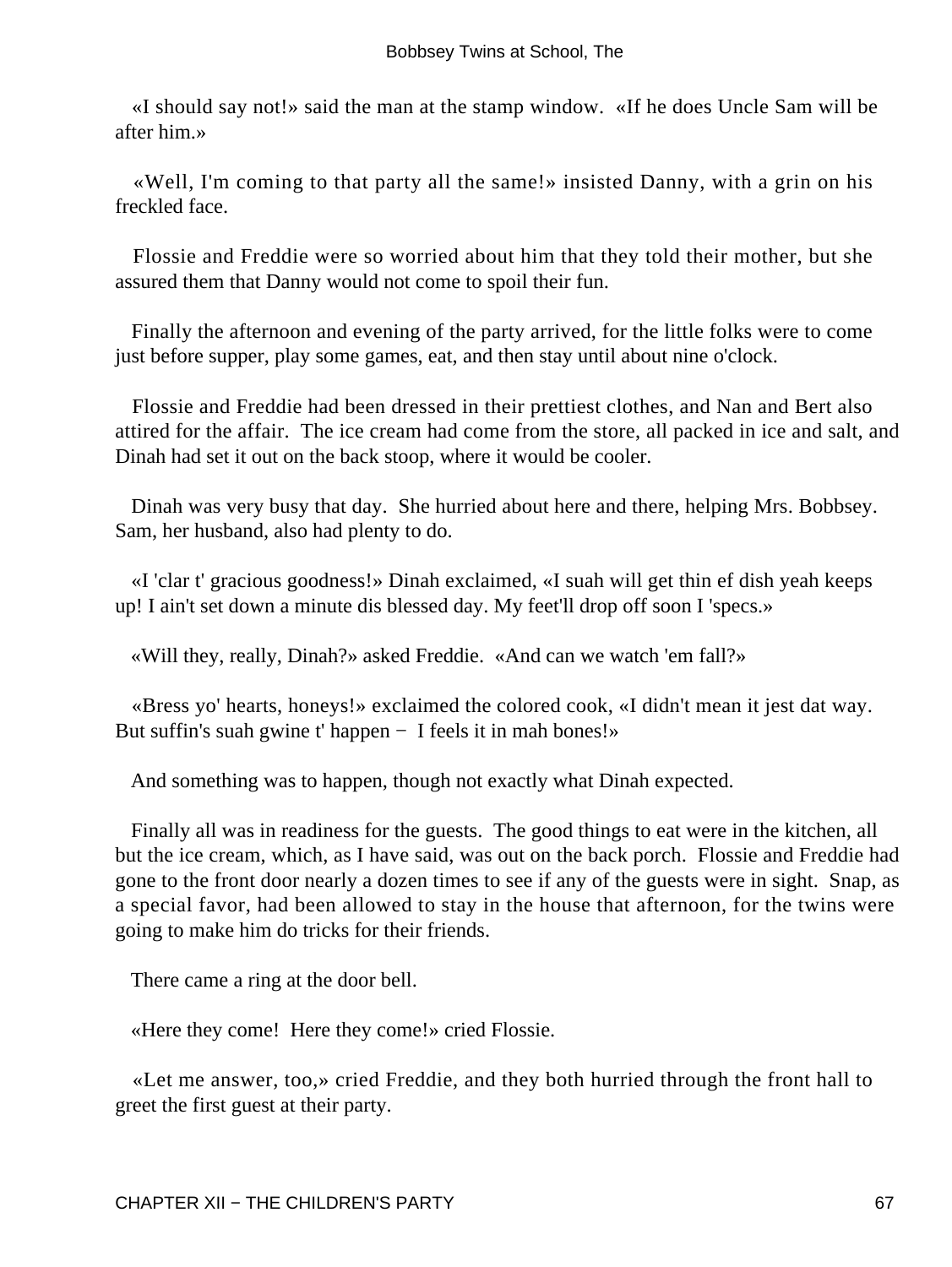# **[CHAPTER XIII − AN UNPLEASANT SURPRISE](#page-113-0)**

*Q*UICKLY, after the first guests had arrived came the others. Nellie Parks, Grace Lavine friends of Nan, and Willie Porter and his sister Sadie, came first, and Freddie and Flossie let them in, the Porter children being some of their bestliked playmates.

 All the children wore their best clothes, and for a time they were a bit stiff and unnatural, standing shyly about in corners, against the walls, or sitting on chairs.

 The boys seemed to all crowd together in one part of the room, and the girls in another. Flossie and Freddie, Nan and Bert, were so busy answering the door that they did not notice this at first.

 But Aunt Sarah, their mother's sister, who had come over to help Mrs. Bobbsey, looking in the parlor and library, saw what the trouble was.

 «My!» she cried, with a goodnatured laugh, as she noticed how «stiff» the children were. «This will never do. You're not that way at school, I don't believe. Come, be lively. Mix up – play games. Pretend this is recess at school, and make as much noise as you like.»

 For a moment the boys and girls did not know what to think of this invitation. But just then Snap, the circus dog, came in the room, and, with a bark of welcome, he turned a somersault, and then marched around on his hind legs, carrying a broomstick like a gun − pretending he was a soldier. Bert had given it to him.

Then how the children laughed and clapped their hands! And Snap barked so loudly − for he liked applause that there was noise enough for even jolly Aunt Sarah. After that there was no trouble. The boys and girls talked together and soon they were playing games, and having the best kind of fun.

 For some of the games simple prizes had been offered and it was quite exciting toward the end to see who would win. Flossie and Freddie thought they had never had such a good time in all their lives. Nan and Bert were enjoying themselves, too, with their friends, who were slightly older than those who had been asked for the younger Bobbsey twins.

 «Going to Jerusalem,» was one game that created lots of enjoyment. A number of chairs were placed in the centre of the room, and the boys and girls marched around them while Mrs. Bobbsey played the piano. But there was one less chair than there were players, so that when the music would suddenly stop, which was a signal for each one who could, to sit down, someone was sure to be left. Then this one had to stay out of the game.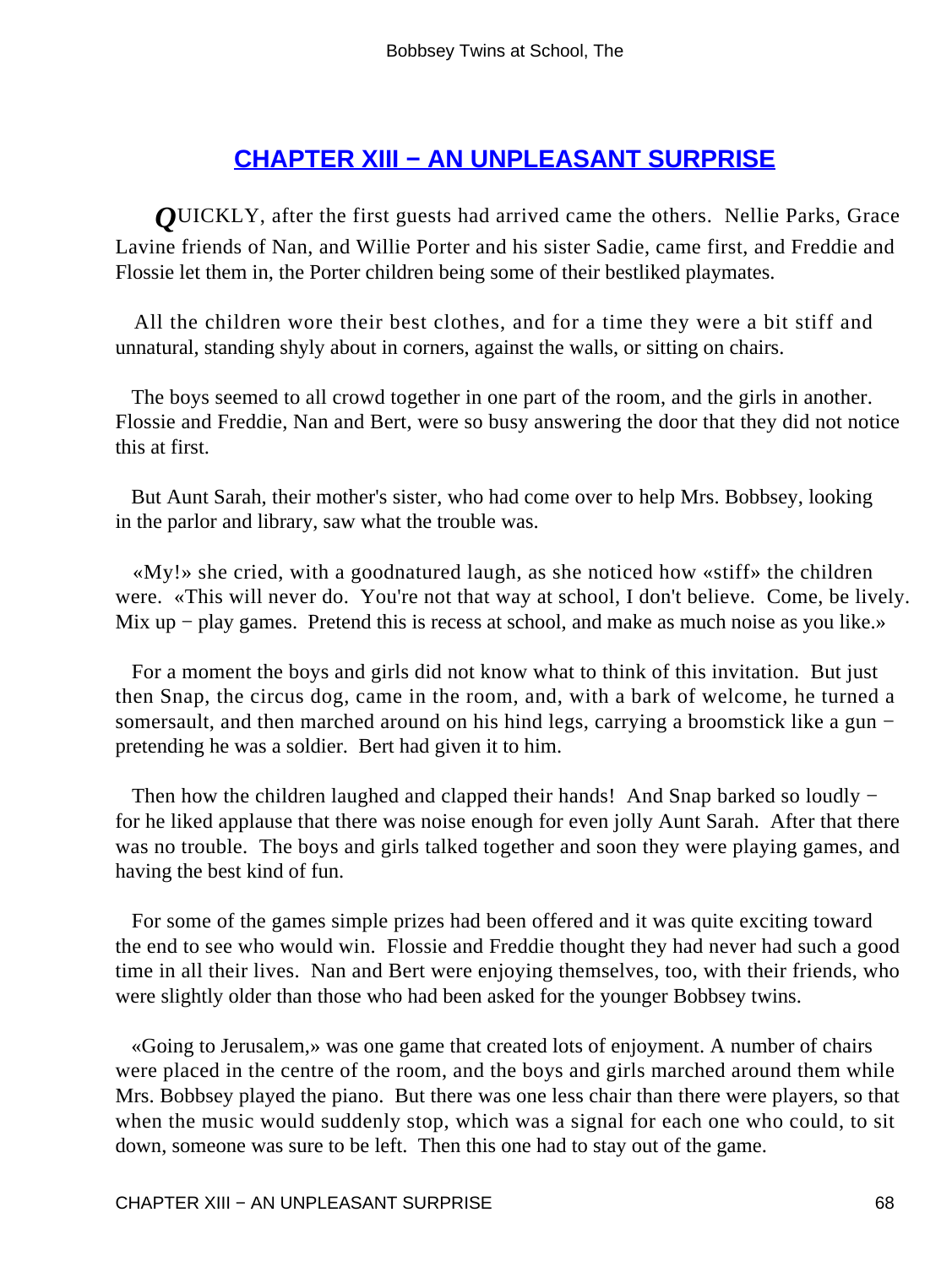Then a chair would be taken away, so as always to have one less than the number of players, and the game went on. It was great fun, scrambling to see who would get a seat, and not be left without one, and finally there was but one chair left, while Grace Lavine and John Blake marched about. Mrs. Bobbsey kept playing quite some time, as the two went around and around that one chair. Everyone was laughing, wondering who would get a seat and so win the game, when, all at once, Mrs. Bobbsey stopped the music. She had her back turned so it would be perfectly fair.

Grace and John made a rush for the one chair, but Grace got to it first, and so she won.

«Well, I'm glad you did, anyhow,» said John, politely.

 Other games were «peanut races» and «potato scrambles.» In the first each player had a certain number of peanuts and they had to start at one end of the room, and lay the nuts at equal distances apart across to the other side, coming back each time to their pile of peanuts to get one.

 Sometimes a boy would slip, he was in such a hurry, or a girl would drop her peanuts, and this made fun and confusion.

Nan won this race easily.

 In the potato scramble several rows of potatoes were made across the room. Each player was given a large spoon, and whoever first took up all his or her potatoes in the spoons one at a time, and piled them up at the far end of the room, won the game. In this Charley Mason was successful, and won the prize − a pretty little pin for his tie.

 The afternoon wore on, and, almost before the children realized it the hour for supper had arrived. They were not sorry, either, for they all had good appetites.

«Come into the dining room, children,» invited Mrs. Bobbsey.

 And Oh! such gasps of pleased surprise as were heard when the children saw what had been prepared for them! For Mr. and Mrs. Bobbsey, while not going to any great expense, and not making the children's party too fanciful, had made it beautiful and simple.

 The long table was set with dishes and pretty glasses. There were flowers in the centre, and at each end, and also blooms in vases about the room. Then, from the centre chandelier to the four corners of the table, were strings of green smilax in which had been entwined carnations of various colors.

 The lights were softly glowing on the pretty scene, and there were prettily shaded candles to add to the effect. But what caught the eyes of all the children more than anything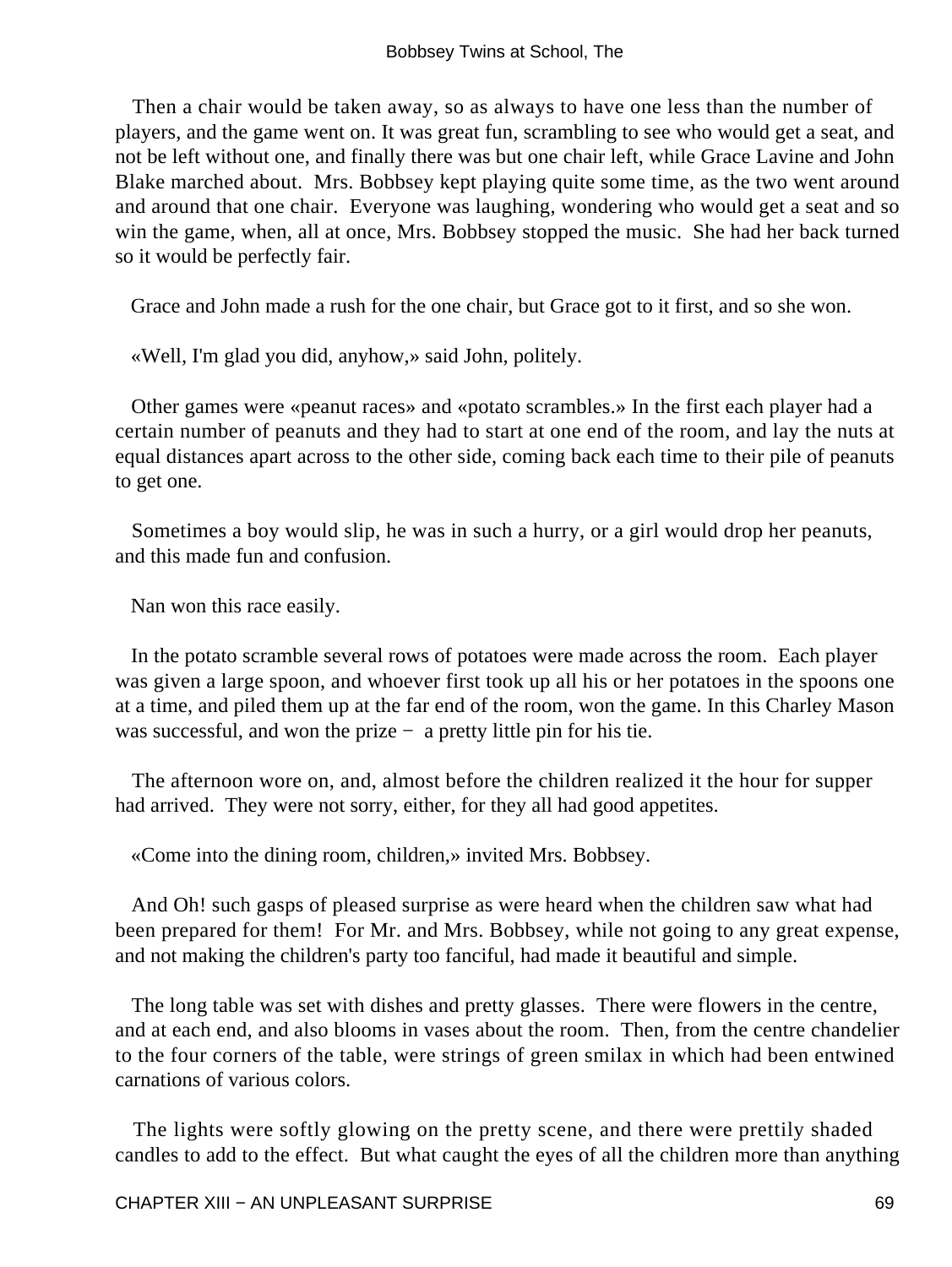else were two large cakes − one at either end of the table.

 On each cake burned five candles, and on one cake was the name «Flossie,» while the other was marked «Freddie.» The names were in pink icing on top of the white frosting that covered the birthday cakes.

«Oh! Oh! Oh!» could be heard all about the room. «Isn't that too sweet for anything!»

 «I guess they are sweet!» piped up Freddie in his shrill little voice, «'cause Dinah put lots of sugar in 'em; didn't you, Dinah?» and he looked at Dinah, who had thrust her laughing, black, goodnatured face into the dining room door.

 «Dat's what I did, honey! Dat's what I did!» she exclaimed. «If anybody's got a toofache he'd better not eat any ob dem cakes, 'cause dey suah am sweet.»

How the children laughed at that!

 «All ready, now, children, sit down,» said Mrs. Bobbsey. «Your names are at your plates.»

 There was a little confusion getting them all seated, as those on one side of the table found that their name cards were on the other side. But Flossie and Freddie, and Nan and Bert, helped the guests to find their proper places and soon everyone was in his or her chair.

 «Can't Snap sit with us, too?» asked Freddie, looking about for his pet, who had done all his tricks well that evening.

 «No, dear,» said Mrs. Bobbsey. «Snap is a good dog, but we don't want him in the dining room when we are eating. It gives him bad habits.»

 «Then can't I send him out some cakes?» asked Flossie, for Snap had almost as large a «sweet tooth» as the children themselves.

 «Yes, as it is your birthday, I suppose you can give him some of your good things,» said Mamma Bobbsey.

 «Here, Dinah!» called Freddie to the cook, as he piled a plate full of cakes. «Please give these to Snap.»

 «Land sakes goodness me alive!» cried Dinah. «Dat suah am queer. Feedin' a dog jest laik a human at a party. I can't bring mahself to it, nohow.»

«I'll take 'em out to him,» said her husband.

CHAPTER XIII − AN UNPLEASANT SURPRISE 70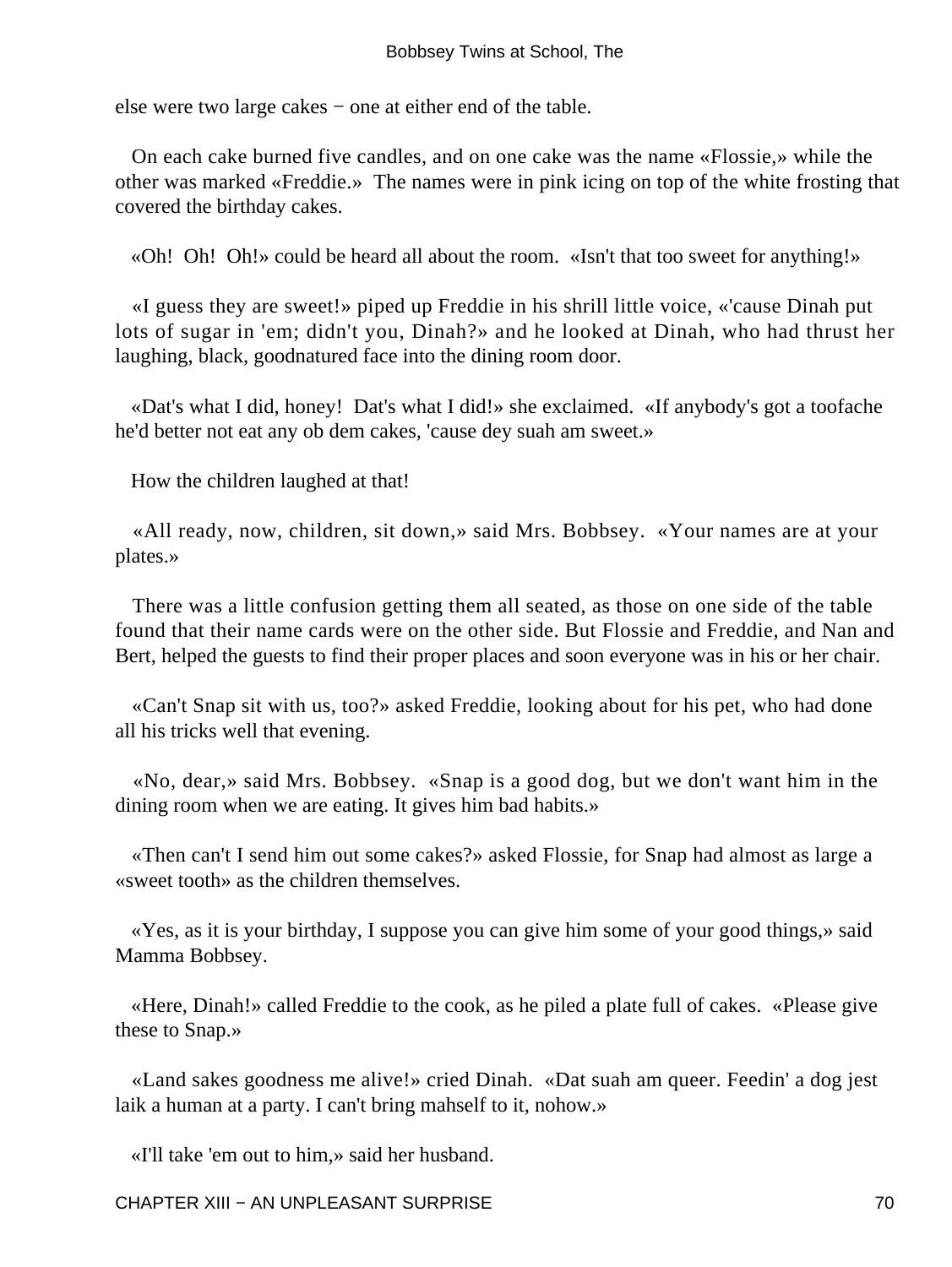Then the feast began, and such a feast as it was! Mrs. Bobbsey, knowing how easily the delicate stomachs of children can be upset, had wisely selected the food and sweets, and she saw to it that no one ate too much, though she was gently suggestive about it instead of ordering.

 «Don't eat too much,» advised Freddie to some of the friends who sat near him. «We've got a lot of ice cream coming. Save room for that.»

«That's so − I almost forgot,» spoke Jimmie Black.

A little later Mrs. Bobbsey said to Dinah:

«I think you may bring in the cream now, and I will help you serve it.»

«Yes, ma'am.»

 «Oh, goodie!» cried Freddie. «Ice cream's coming!» and he waved his spoon above his head.

«Freddie − Freddie!» said his mother, in gentle reproof.

 Dinah went out on the back stoop, looked around and came running back to the dining room, where Mrs. Bobbsey was. Dinah's eyes were big with wonder and surprise.

«Mrs. Bobbsey! Mrs. Bobbsey!» she cried. «Suffin's done gone an' happened!»

«What is it?» asked Mamma Bobbsey, quickly. «Is anyone hurt?»

 «No'm, but dat ice cream freezer hate jest gone and walked right off de back stoop, an' it ain't dere at all, nohow! De ice cream is all gone!»

The children looked at one another with pained surprise showing on their faces.

The ice cream was gone!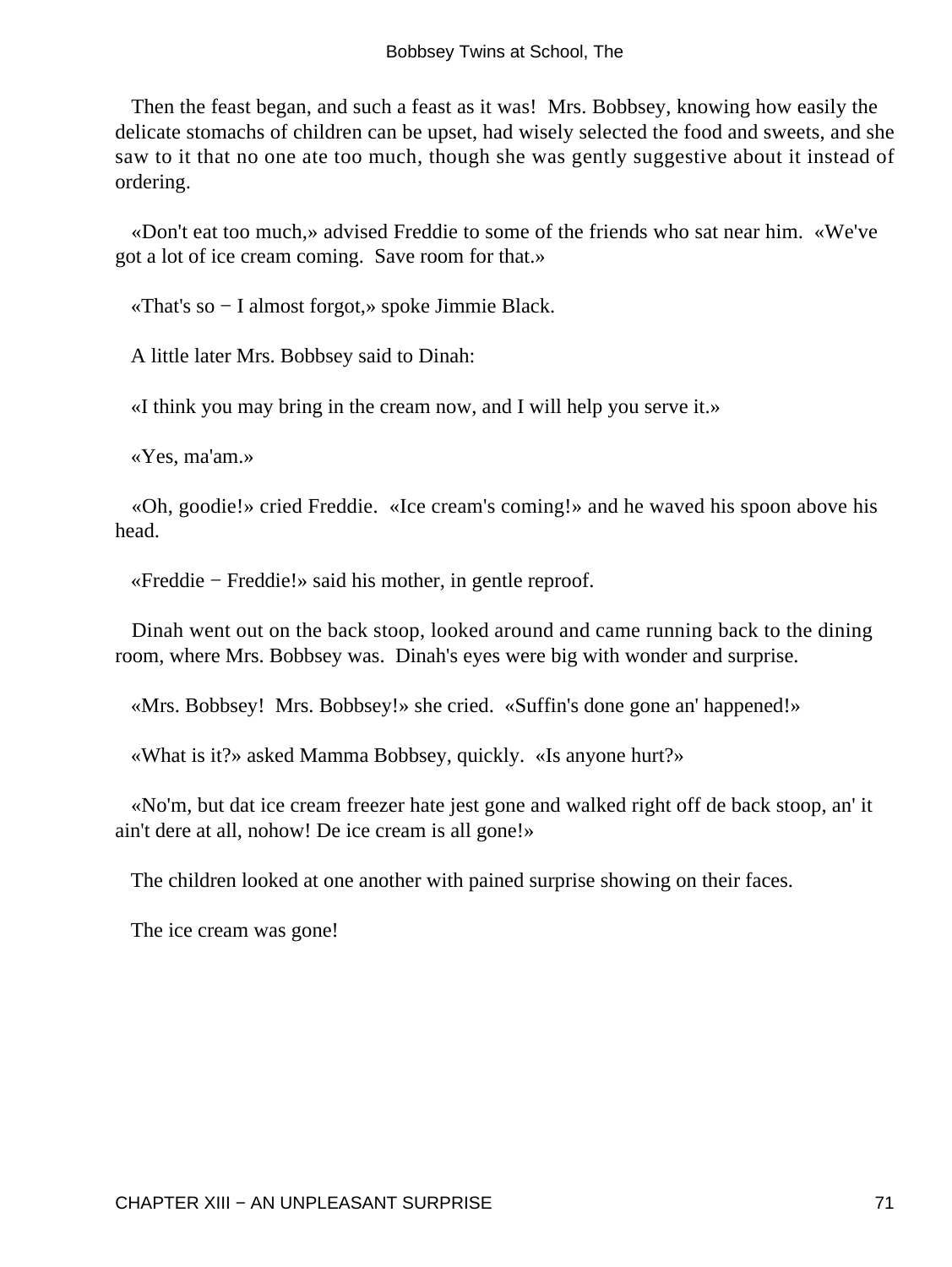# **[CHAPTER XIV − A COAT BUTTON](#page-113-0)**

*A*STONISHMENT, surprise and disappointment were so great for a few seconds after the discovery that the best part of the party − the ice cream − was gone, that no one knew, what to say. Then Flossie burst out with:

«Are you sure, Dinah? Maybe it fell off the porch.»

 «Deed an' it didn't, honey gal. I done looked eberywhar fo' dat freezer, an' it's jest gone complete.»

 «Maybe Snap took it,» suggested Freddie, as a last hope. «Once he took my book and hid it. Snap, did you take the ice cream?»

Snap barked and wagged his tail, looking rather pained at being asked such a question.

 «No, indeedy, Snap couldn't take off a big freezer like dat,» declared Dinah. «It wasn't Snap.»

 «Then who could it have been?» asked Nan. Everyone had stopped eating while this talk went on. «Who could have taken our ice cream?»

 «Dat's what I don't know, honey,» answered the colored cook. «Dat's why I comed in heah to tell yo' mamma. I 'spects, Mrs. Bobbsey, dat we'd better phonograph fo' de police.»

 «Phonograph − I guess you mean telephone; don't you, Dinah?» asked Mrs. Bobbsey, with a smile.

 «Yes'm, dat's what I done mean. Or else maybe we kin send mah man Sam down to de station house fo' 'em.»

 «No, I had better telephone, in case it is necessary. But perhaps I had better take a look out there. Perhaps the man from the store may have set the cream off to one side.»

 «No'm, he didn't do dat. I took p'ticlar notice where he set it. Dere's a wet ringmark on de porch where de freezer was, 'count of de salty water leakin' out. An' dat wet ringmark am all dat's left ob de cream, dar now!» and Dinah, standing with her hands on her hips, looked at the startled children, whose mouths were just ready for the ice cream.

«Well, I'm going to have a look, anyhow,» said Bert. «Come on, Charley. Maybe, after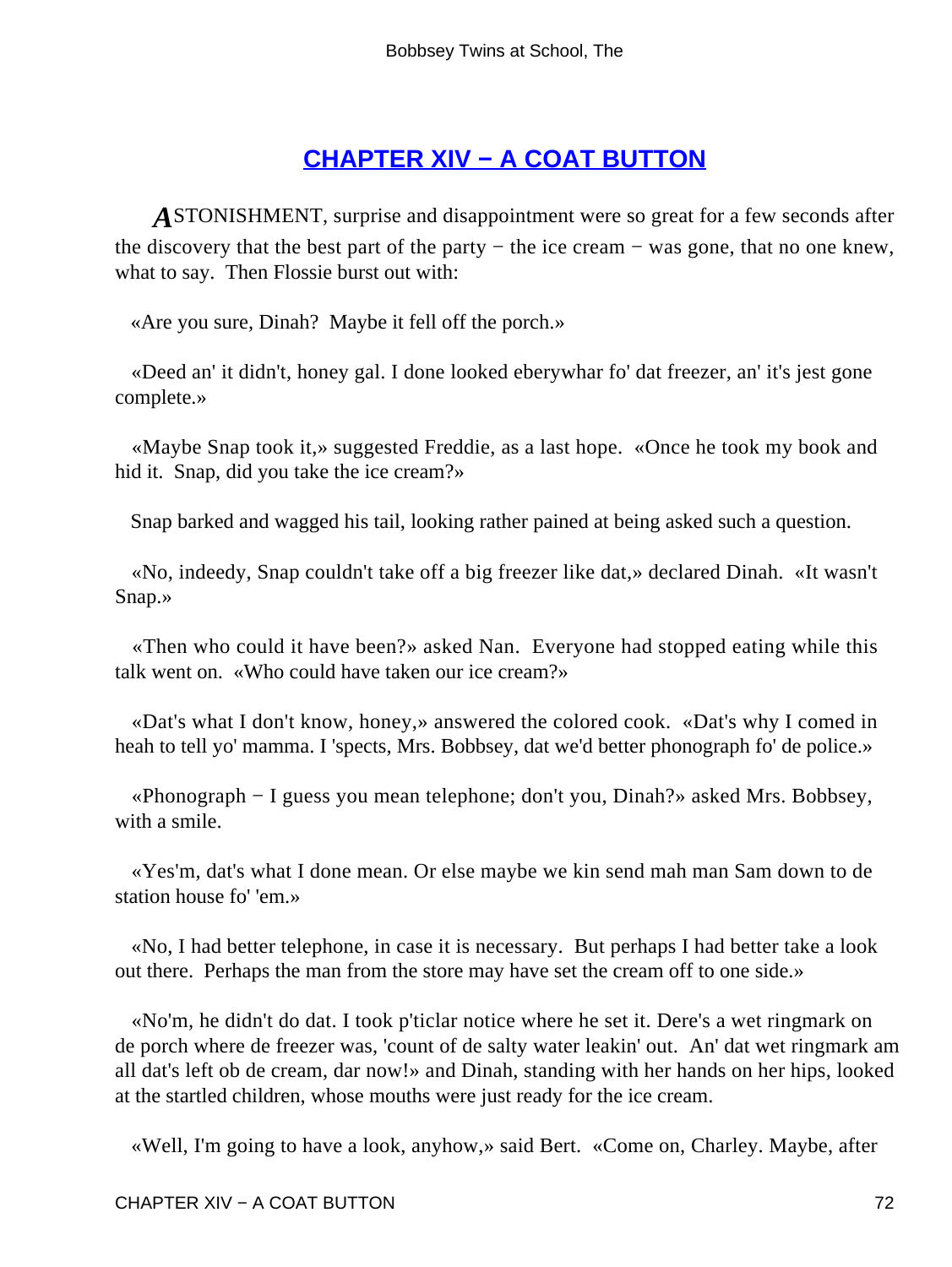all, that Danny Rugg is up to some of his tricks.»

 «I'm with you, Bert!» cried Charley. «But we ought to have some sort of a light. It's dark out.»

 «I'll get my little pocket electric light,» said Bert. He had one, and it gave a good light. He went to his room for it.

 Flossie and Freddie did not know what to do. That their lovely party should be spoiled by the missing ice cream seemed too bad to be true.

 «Mamma, if we can't find this ice cream, can't we buy more?» Flossie wanted to know. «The girls just want some − so bad!»

«And the boys, too,» added Freddie.

 «Oh, I guess we'll manage to get some fo you, if we can't find this,» answered Mrs. Bobbsey. «We may have to wait a little while for it, though.»

 «Well, we'll have a look,» said Bert, as he came down with his little electric lamp. Some of his own particular chums, including Charley Mason, followed him out to the back porch, Dinah was in her kitchen, looking behind tables, under the sink, in the pantry and all about, hoping that, somehow or other, the freezer might have gotten in there. But it was not to be found.

 «Well, here's where it stood,» said Bert, as he looked at the round, wet mark on the porch where the freezer had set. He flashed his torch on it, and then cried out:

 «And look, boys, here are some spots of water that must have leaked from the wooden tub that holds the tin freezer. See, the water has dripped down on each step! This is the way they carried off our ice cream.»

 The others could see a trail of water drops leading from the stoop down the steps and along the stone walk at the side of the Bobbsey house.

 «Now we can follow and see just where they took our cream!» cried Bert. «This is the way Indians used to trail the white settlers.»

 «Let me come!» cried Freddie, hearing this. «I want to help hunt whoever took our ice cream.»

«No, you'd better stay back there,» said Bert.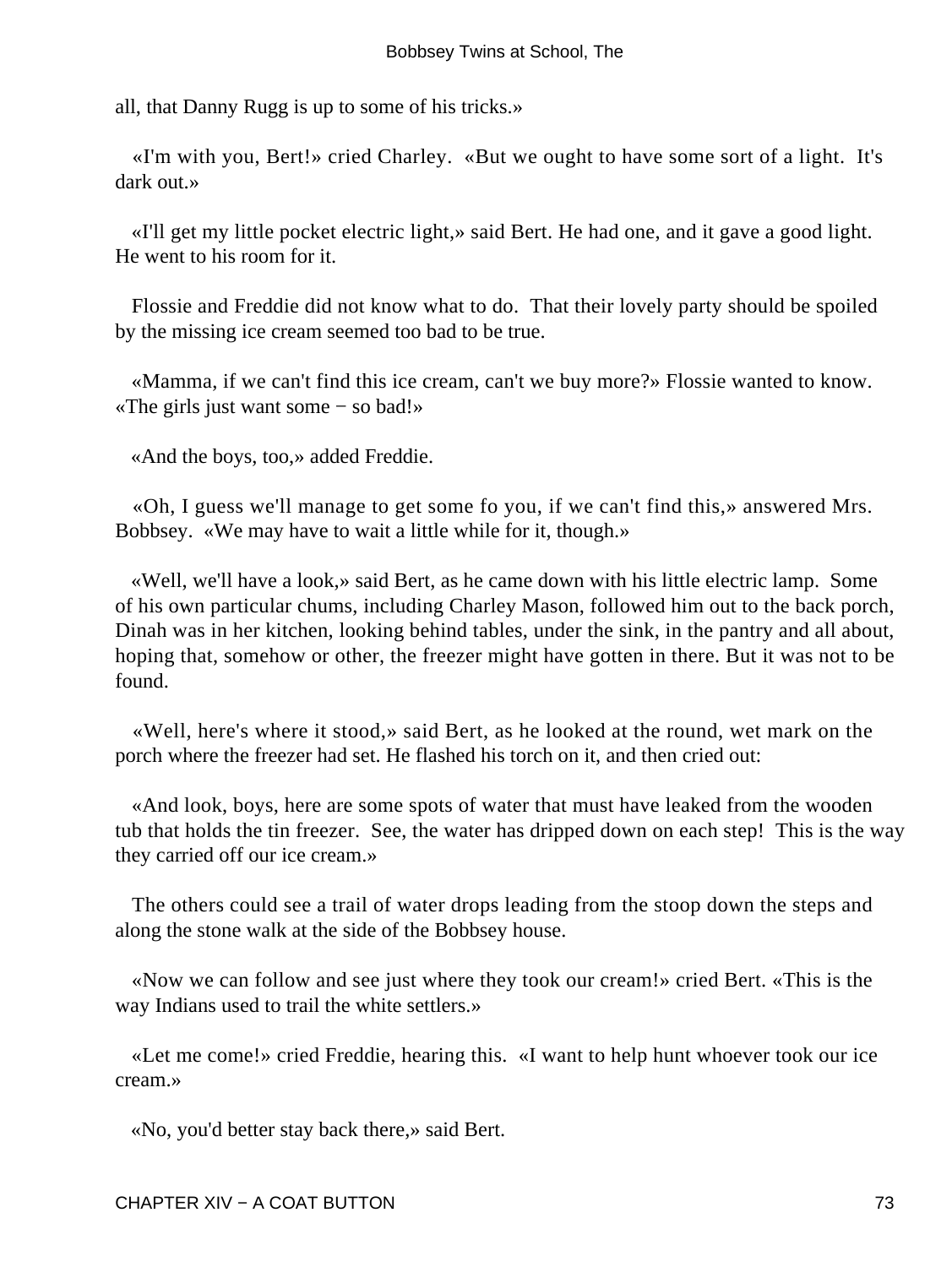«Why?» his little brother wanted to know.

«Because it might be − tramps − who have it, and there'd be trouble,» said Bert.

«Wait until I get my cap pistol!» cried Freddie. «I can scare a tramp with that.»

 «No, you go back there, and stay in the house,» went on Bert. «If we find tramps have it, we'll get a policeman.»

 «It might be that a tramp did steal up on the steps, and lift off the freezer,» said Mrs. Bobbsey. «Bert, be careful,» she called to her son, who set off in the darkness with his chums, flashing his electric light from time to time.

«I'll look out!» he called back.

 For some distance it was easy to see which way the ice cream freezer had been carried, for there were the marks of the dripping water. Then these stopped about the middle of the sidewalk, and seemed to go over in the grass.

«We can't see 'em now,» spoke Charley. «That's too bad.»

 «Well, we'll keep on this way in a straight line,» suggested Bert. «Maybe they took the freezer down back of our berry bushes to eat the cream.»

«I hope they left some,» said John Anderson, in a mournful sort of voice.

 Hurrying on after Bert, the boys looked eagerly about in the darkness for a sign of the missing ice cream. There were not many chances of them finding it, for though Bert's electric torch gave a brilliant light for a short distance, it was not very large.

«What's over there?» asked Charley, pausing and pointing to a patch of blackness.

 «An old barn, that we used to use before we had our new one built,» answered Bert. «Why?»

«Well, maybe they took the ice cream in there to eat it,» went on Charley. «Is it open?»

 «Yes, it's never locked. Say, we'll take a look in there, anyhow!» exclaimed Bert. «Come on, fellows!»

 He led the way, the others following. As they approached the big, deserted barn Frank Black exclaimed in a whisper: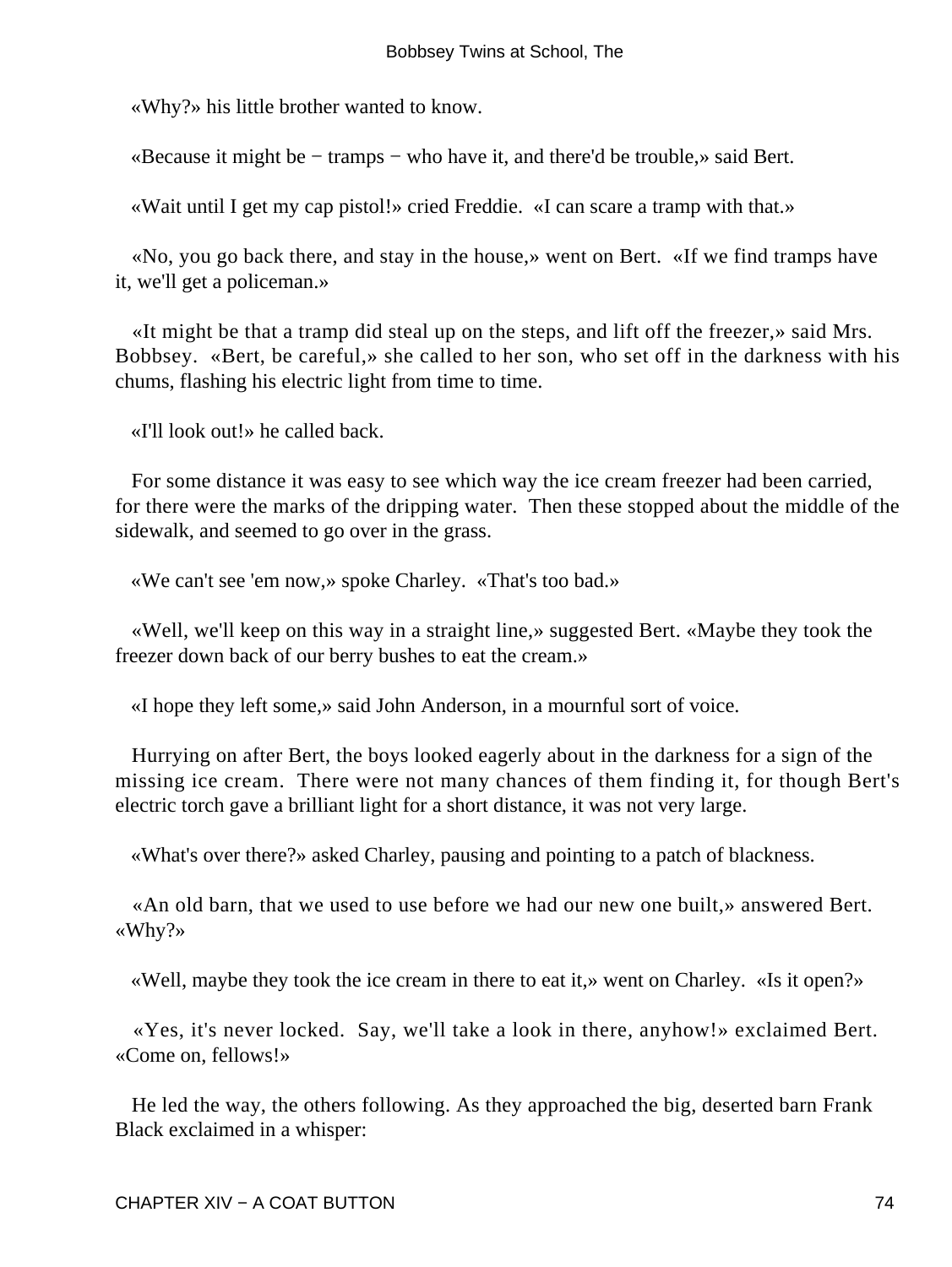«I see a light!»

«So do I!» added Will Evans.

«And it's moving around,» spoke Charley Mason.

 «It's them, all right,» decided Bert. «The tramps who took our ice cream are in there, all right!»

«What makes you think they are tramps?» asked Will.

«Well, I'm not sure, of course,» admitted Bert. «But we can soon tell. Come on!»

«Are you − are you going up there?» sked Charley.

«Sure! Why not? I think we can scare em away.»

 The other boys hesitated. Some of them were older than Bert, and when they saw that he was determined to go on, they made up their minds that they would not let him go alone.

«All right − go ahead − we're with you,» said Charley.

 Bert and the others advanced. As they walked on they could see the light in the barn more plainly. And, as they stopped for a moment they could hear voices talking in low tones.

«More than one,» whispered Charley.

«Yes, three or four,» said Bert.

 They walked ahead again, when suddenly Charley stepped on a stick that broke with a loud snap. In an instant the light in the barn went out, and then could be heard the footsteps of several persons running away.

 «There they are!» shouted Bert, dashing forward. «Come on, fellows! We'll get 'em now!»

«That's right!» cried Charley. «Come on, surround 'em!»

 Of course this was all said for effect, as the boys had no idea of trying to capture the tramps, or whoever it was that had taken the ice cream. But Bert thought that they could scare the thieves away, for the latter could not tell, in the darkness, how many, nor who were after them.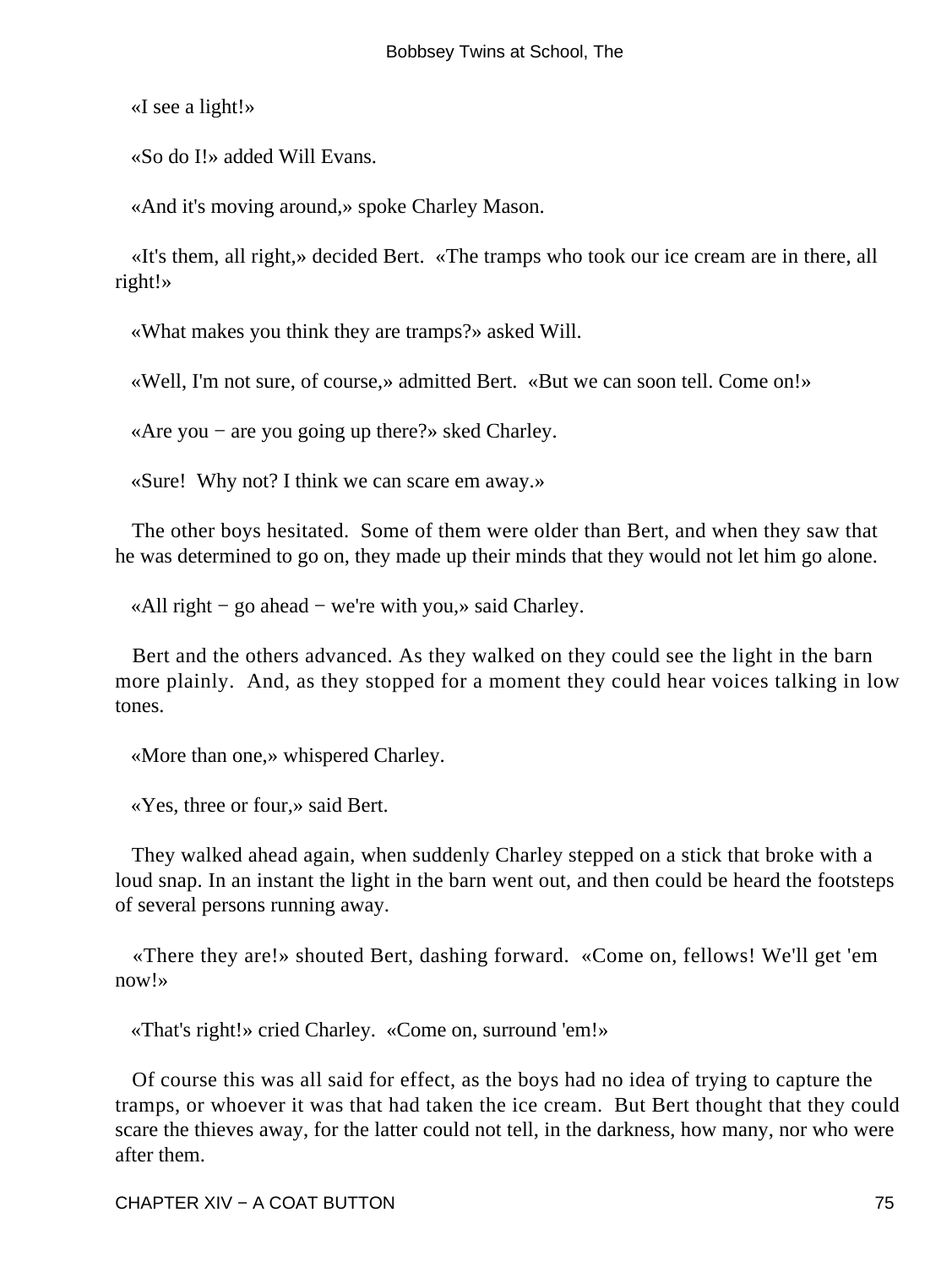Flashing his light, Bert dashed ahead, followed by the others. Into the big barn they went, and, just as they entered the main part, they had a glimpse of someone running out of a side door.

«There they go!» cried Charley. «We can catch 'em!»

 «No, let 'em go,» advised Bert. «Here's our ice cream. Let's see if there's any left. If there is we'll take it back to the party. We might get into trouble if we went after those fellows.»

 By the gleam of the electric light they could all see the freezer of cream in the middle of the barn floor, near some upturned boxes. A hasty look showed that only a little had been taken out.

 «There's plenty left!» said Bert. «We surprised 'em just in time. Now let's get beck to the house.»

 It was rather a triumphant procession that went back to the home of the Bobbsey twins, carrying the recovered ice cream freezer. And such a shout of delight from Flossie, Freddie and the others as greeted the boys!

«Is there any left?» asked Freddie.

«Plenty,» said Bert.

«And did you catch the bad tramps?» Flossie wanted to know.

 «They got away,» her brother said. «But never mind, we scared them before they had a chance to eat much.»

 «I 'clar t' goodness sakes alive!» gasped Dinah, when she saw the ice cream freezer carried into her kitchen, «yo' am suttinly a smart boy, Massa Bert − dat's what yo' suah am!»

«Oh, well, the others helped me find it,» said Bert, modestly.

As Dinah and Mrs. Bobbsey were dishing out the cream, the colored cook uttered a cry.

 «Look out!» she exclaimed. «Dere's suffin black in dere, Mrs. Bobbsey. Maybe it's a stone dem careless tramps put in. Wait 'till I gits it out.»

 With a longhandled spoon Dinah fished for the black thing, and got it. She put it in a dish, with a small portion of the ice cream, and when the latter had melted, Bert, who was inspecting the object, gave a cry of surprise.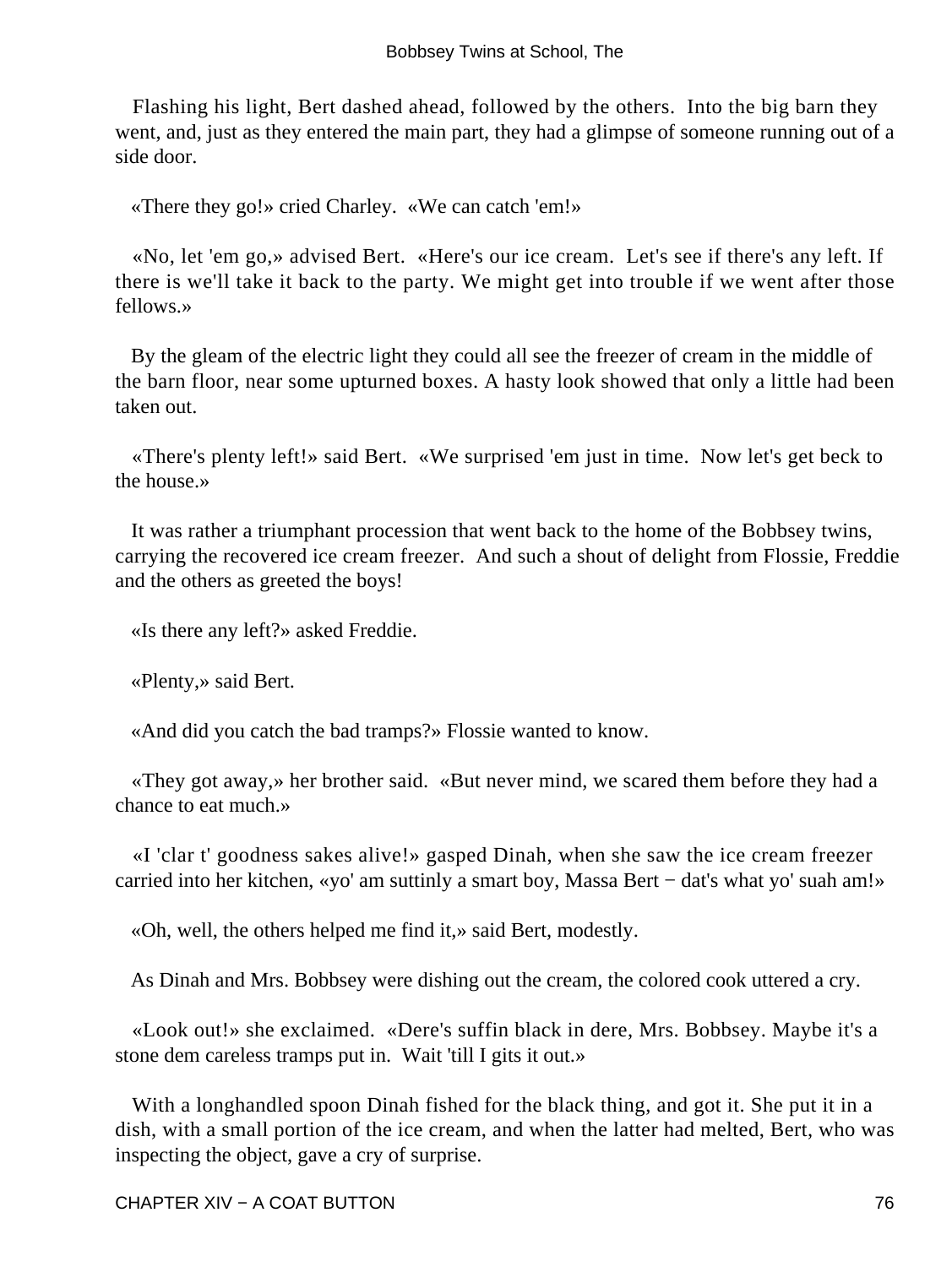«Why, it's a button − a coat button!» he exclaimed.

 «A button? How in the world could that get in there?» asked his mother. «Unless you boys dropped it in when you were carrying the cream.»

Bert and the other boys quickly looked at their coats. There were no buttons missing.

 «An' it suah wasn't in when de cream come heah,» said Dinah. «I knows, fo I took off de kiver an' looked in t' see how hard it were froze. Dat button got in since!»

«Yes, and I think I know how, too!» exclaimed Bert.

«How?» asked Freddie.

 «It was dropped in by whoever took the freezer. They must have been eating the cream right out of the can, and maybe they dropped the button in. I'll save it.»

«What for?» asked Nan, wonderingly.

 «I may be able to find out by it, who took the freezer,» went on Bert. «I'm going to look at the coats of all the fellows in school next week, and if I find one with the button like this missing, I'll know what to think.»

«Be careful not to accuse anyone wrongly,» cautioned his mother.

 Bert put the button carefully away, and the party guests were soon eating their ice cream, and discussing the disappearance of the freezer and the finding of it by the boys. Then with the playing of more games, and the singing of songs, the affair came to a close, and goodnights were said.

 «We've had a lovely time!» said the boys and girls to Flossie and Freddie, as they left. «Glad you did − come again,» invited the small Bobbsey twins.

Even Snap seemed to have enjoyed himself.

 And when the house was settling down to quietness for the night, and when Dinah and Mrs. Bobbsey were picking up the dishes, the circus dog marched around like a soldier, with a stick for a gun, and one of the fancy caps, that came in the «surprise» packets, on his head.

 When Bert went to bed that night he laid the button found in the ice cream where he would be sure to see it in the morning.

«I'm going to find out whose coat that came off of,» he said to himself.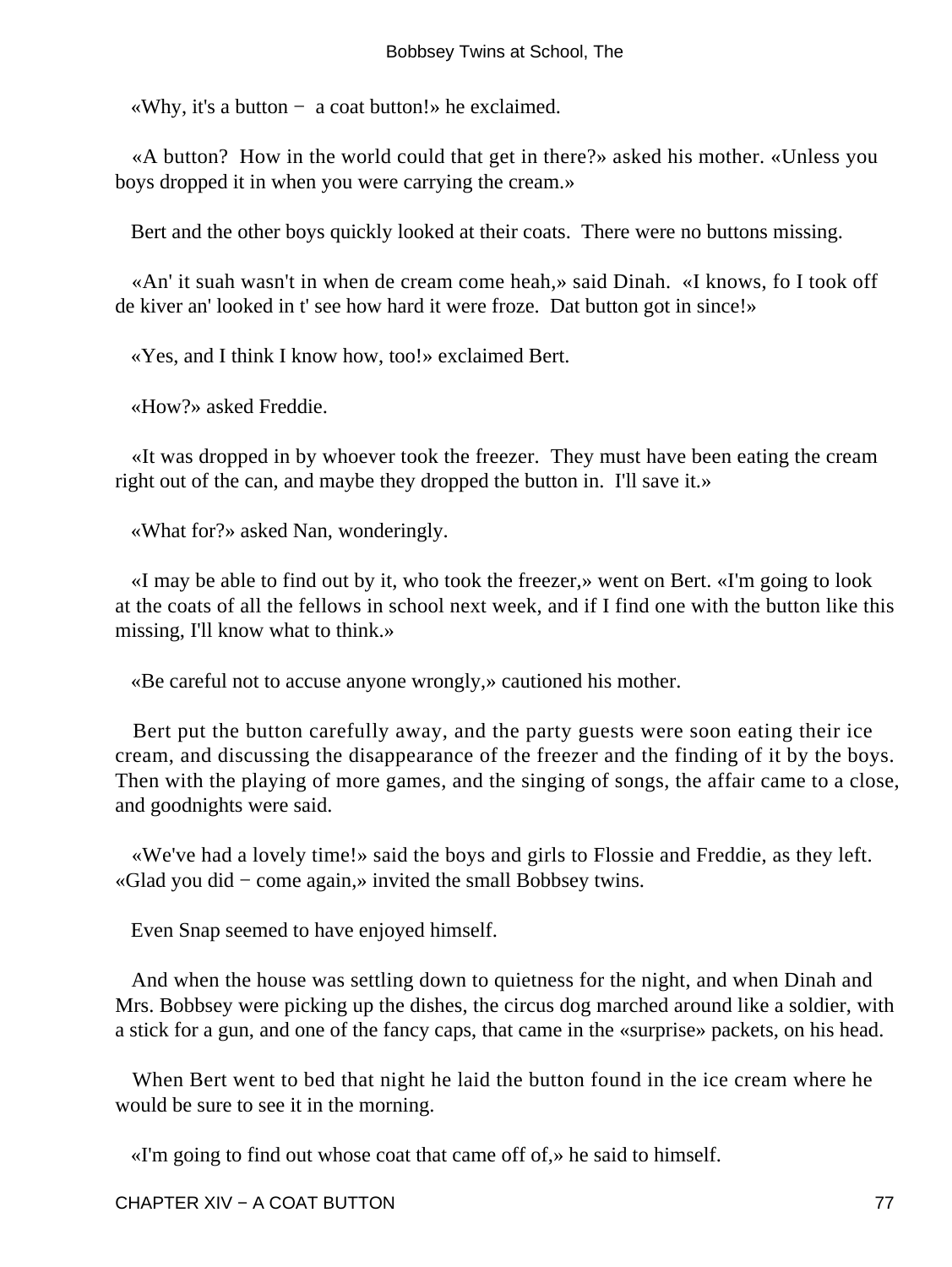The little Bobbsey twins slept late the next morning, and so did Nan, but Bert was up early.

 «I'm going over to the barn, and see if I can tell by looking around it, how many were at our freezer,» he said.

 But there was nothing there to help him in his search. Some old boxes, placed in a sort of circle, showed where the ones who had taken the ice cream, had rested to eat it.

 «They must have had spoons with them,» said Bert to himself, as he looked about, «That shows they came all prepared to take our ice cream. So they must have known it was going to be here. Well, I'll see whose coat has a button missing.»

 It took Bert some days to look carefully at the coats of the various boys in school, who might have been guilty of taking the cream. For a time he had no luck, and then, one afternoon, as he noticed Danny Rugg wearing a coat he seldom had on, Bert walked slowly up to him, clasping the button, with his hand, in his pocket.

His heart beat fast as he noticed that from the middle of Danny's coat a button was gone.

 And a glance at the others showed Bert that they were just like the one found in the ice cream freezer.

«I see you've lost a button, Danny,» said Bert, slowly.

«Hey?» exclaimed the bully, with a start.

«I see you've lost a button,» repeated Bert.

«Yes, I guess it dropped off. Maybe it's home somewhere,» said Danny.

«No, it isn't − it's here!» exclaimed Bert, suddenly holding the button out to him.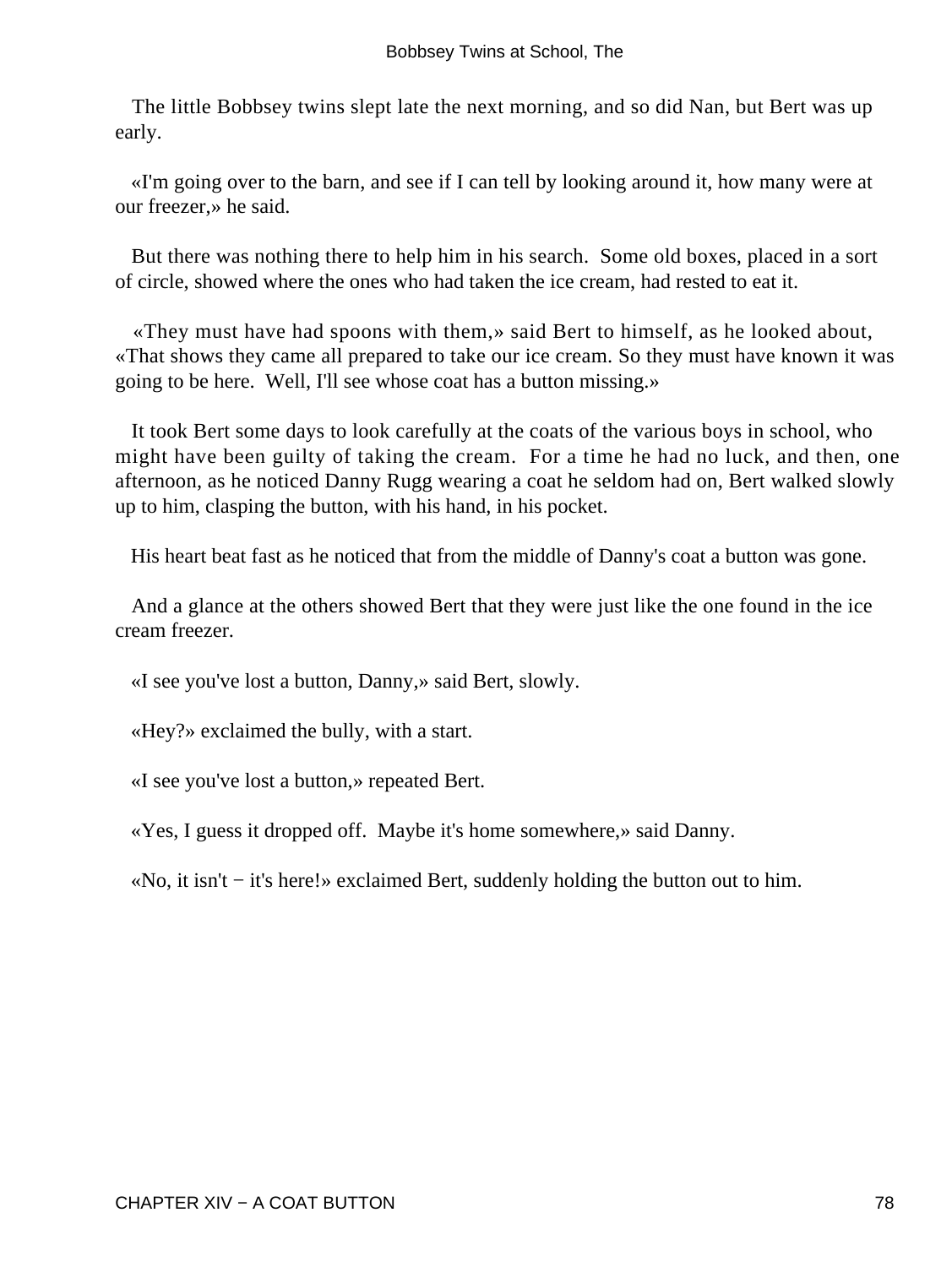# **[CHAPTER XV − THANKSGIVING](#page-113-0)**

*FOR* a moment Danny Rugg just stared at Bert. Then the bully swallowed a sort of lump that came in his throat, and said:

«That isn't my button.»

 «Isn't it?» asked Bert, politely. «Why, it just matches the others on your coat, and it's got a few threads in the holes, and there are some threads in your coat, just where the button was pulled off. I guess it's your button, all right, Danny.»

 Danny did not say anything. He looked from the button to Bert, and then at the space on his coat where a button should have been, but where one was missing.

 «Well − well,» he stammered. «Maybe it is off my coat, but − but how did you get it, Bert Bobbsey?»

«I found it,» was the answer. «Don't you want it back?»

He held it out to Danny, who took it slowly.

 «Well,» went on Bert, with a queer little smile at his enemy, «why don't you ask me where I found it, Danny7»

 «Huh! I don't care where you found it. I s'pose you picked it up around the school yard, where I lost it, playing tag with the fellows.»

 «No, you didn't lose it there,» went on Bert, still smiling. «You have another guess coming, Danny.»

«Pooh! I don't care where you found it,» and Danny was about to turn away.

 «Wait a minute,» said Bert. «Suppose I say that this button was found in our freezer of ice cream, that you and some other boys took off our stoop the night of Flossie's and Freddie's party, Danny? What about that?»

 «It isn't − I didn't − you can't prove anything about me, Bert Bobbsey, and if you go around telling that I took your ice cream,  $I \rightarrow$ 

But Danny did not know what else to say. He was confused and his face was white and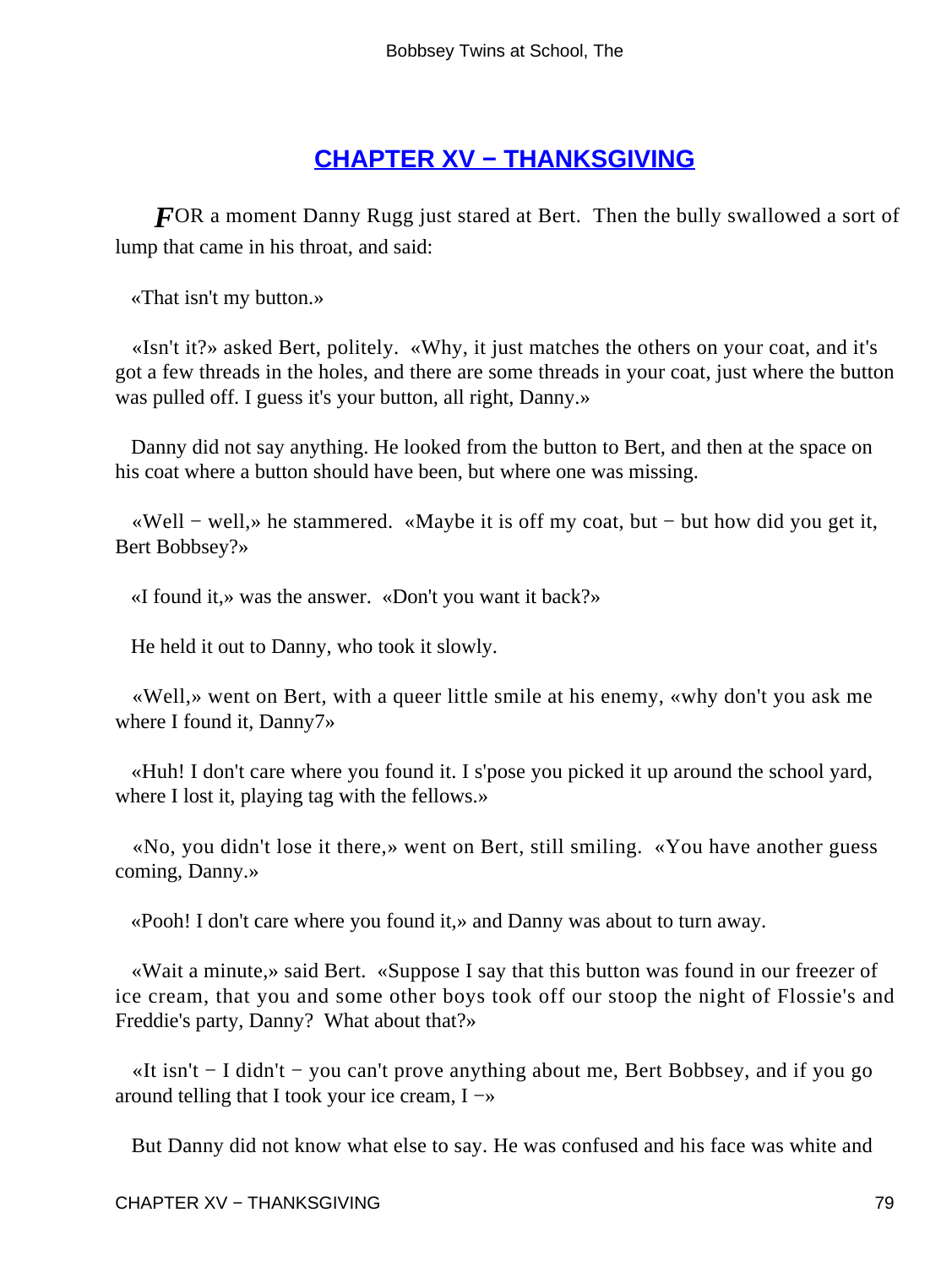red by turns, for he realized that Bert had good proof of what he said.

 «Better go slow,» advised Bert, calmly. "I don't intend to go around telling what you did. I just want to let you know that I am sure you took our ice cream.

 «I − I» began Danny. «You're only trying to fool me!» he exclaimed. «That button wasn't in it at all!»

 «Wasn't it?» asked Bert, quietly. «Well, you just ask Charley Mason, or any of the fellows who were at the party, what we found in the freezer, and see what they say.»

 Danny had nothing to reply to this. Thrusting the button in his pocket he walked off. Bert was sure he had found the boy who had taken the ice cream.

 Later, from a boy who had been friends with Danny for some time, but whose father, afterward, decided that his son was getting into bad company, and made him cease playing with the school bully, Bert learned that Danny had planned to take the ice cream freezer off the porch.

 He and several boys did this, carrying it to the old barn. They had provided themselves with large spoons, and were having a good time, eating the cream, when they heard the approach of Bert and his friends, and fled, leaving the cream behind.

 It was during a dispute as to who should have the right to first dip into the freezer that Danny and a boy named Jake Harkness had a struggle, and in this Danny lost a button which fell into the ice cream without anyone knowing it. The coat Danny wore that night he did not put on again for some time, but when he did Bert saw the missing button.

 Danny knew that he had been found out, and for a time he had little to say. But Bert was boy enough not to be able to keep altogether quiet over his discovery. From time to time he would ask Danny:

«Lost any more buttons, lately?»

«You let me alone!» Danny would reply, surlily.

 Of course this made talk, the boys wanting to know what it meant, and at last the story came out. This made Danny so angry that he picked several quarrels with Bert. On his part Bert tried to avoid them, but at last he could stand it no longer, and he and Danny came to blows again, Danny striking first.

 Bert had been brought up with the idea that fighting, unless it could absolutely be avoided, was not gentlemanly, but in this case he could not get out of it.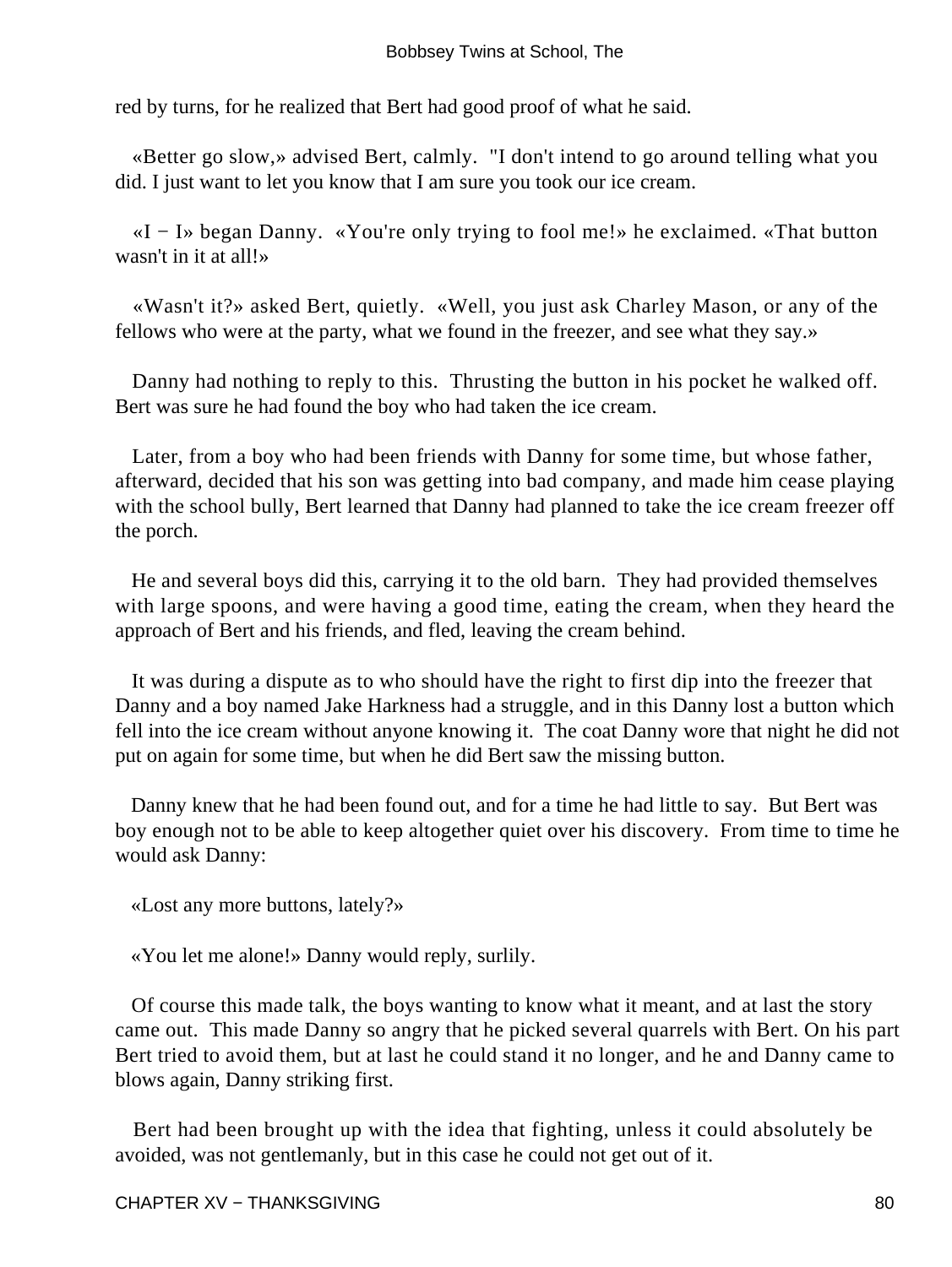He and Danny went at each other with their fists clenched, a crowd of other boys looking on, and urging one or the other to do their best, for both Danny and Bert had friends, though Bert was the best liked.

 Danny struck Bert several times, and Bert hit back, once hitting Danny in the eye. Bert's lip was cut, and when the fight was over both boys did not look very nice. But everyone said Bert had the best of it.

 «Oh, Bert!» exclaimed his mother, when he came home after the trouble with Danny. «You've been fighting!»

 «Yes, mother, I have,» he admitted. «I'm sorry, but I couldn't help it. Danny Rugg hit me first. I couldn't run away, could I?»

 It was a hard question for a mother to answer. No mother likes to think her son a coward, and that was what the boys would have called Bert had he not stood up to Danny.

«I − I just had to!» continued Bert. «And I beat him, anyhow, mother.»

 Mrs. Bobbsey cried a little, and then she made the best of it, and bathed Bert's cut lip and bruised forehead. She told his father about it, too, and Mr. Bobbsey, after hearing the account, asked:

«Who won?»

«Well, Bert says he did?»

«Um. Well, I've no doubt but what he did. He's getting quite strong.»

«Oh, Richard!» exclaimed Mrs. Bobbsey, in dismay.

 «Well, boys will er − have their little troubles,» said her husband. «I'm sorry Bert had to fight, but I'm glad he wasn't a coward. But he mustn't fight any more.»

Then Mr. Bobbsey sat down to read the evening paper.

 The weather was getting cooler. Several nights there had been heavy frosts, and for some time the papers had been saying that it was going to snow, but the white flakes did not sift down from the sky.

 Thanksgiving was approaching. It was the end of the Fall term of school, and there were to be examinations to see who would pass into the next higher classes for the Winter season.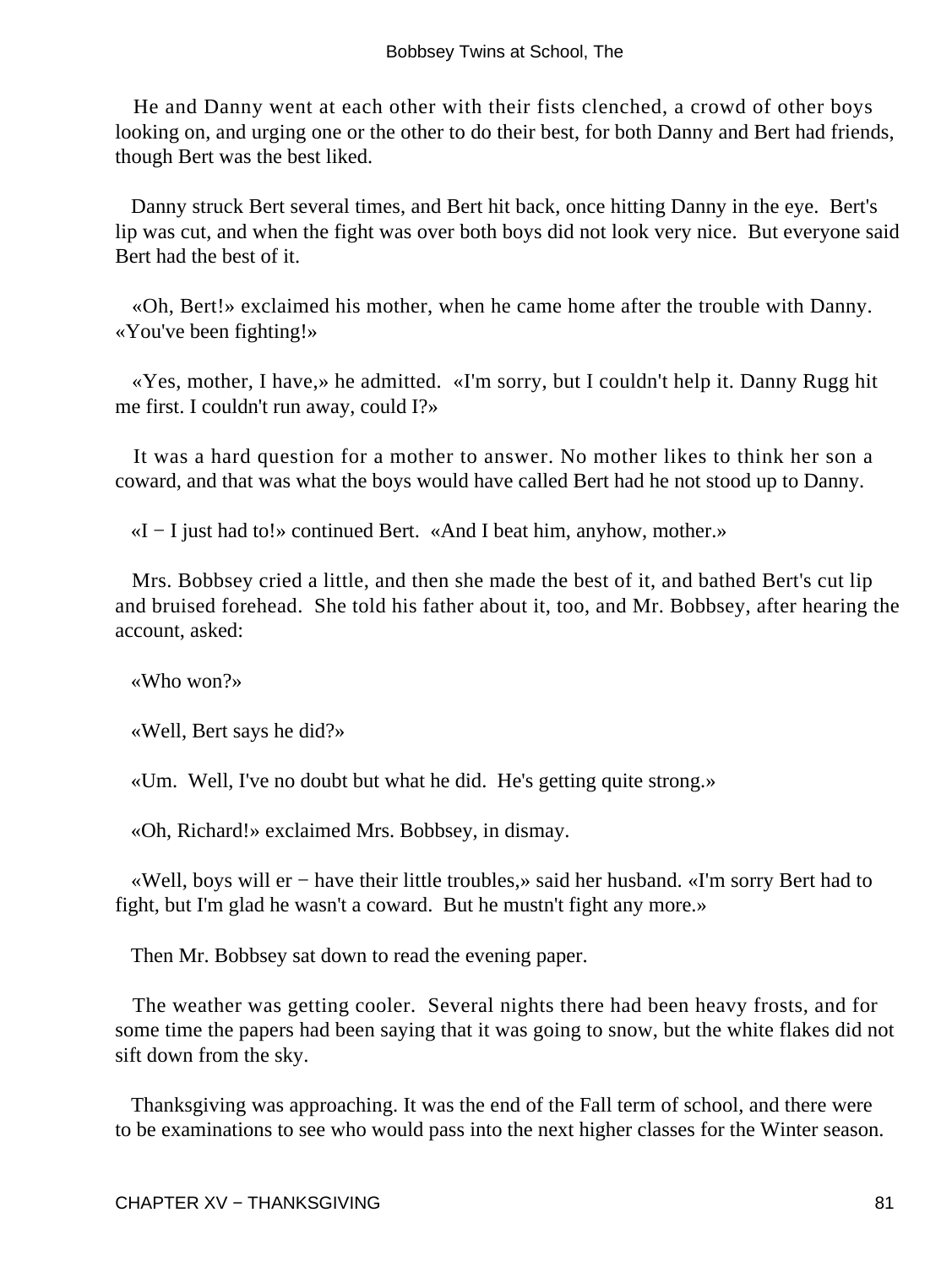Of course in the case of Freddie and Flossie, who were still in the kindergarten, the examinations were not very hard, but they were soon to go into the regular primary class, where they would learn to read. And both the twins were very anxious for this. Bert and Nan had somewhat harder lessons to do, and they had to answer more difficult questions in the examinations.

 But I am glad to say that all of the Bobbsey twins were promoted, and Freddie and Flossie came home very proud to tell that when they went back again, after the Thanksgiving holidays, they would be in the primer reading book.

 And such preparations as went on for Thanksgiving! Dinah was busy from morning until night, and when the little twins made inquiries about the turkey they were to have Mr. Bobbsey said it would be the biggest he could buy.

 «An' I'se gwine t' stuff him wif chestnuts an' oysters,» said Dinah. «I tells you what, chilluns, yo' all am suttinly gwine to hab one grand feed.»

 «I wish everybody was,» said Flossie, a bit wistfully. «I hope our cat Snoop, wherever he is, has plenty of milk, and some nice turkey bones.»

«I guess he will have,» said Mamma Bobbsey, gently.

 «I hope all the poor children in our school have enough to eat,» said Freddie. «Mr. Tetlow said for us to bring what we could for them.»

 «And you never told me!» exclaimed Mrs. Bobbsey. «Why didn't you? I would have sent something.»

 Neither Bert nor Nan had thought to mention at home that a collection would be taken at the school for the poor families in the town. But as soon as Mrs. Bobbsey heard what Freddie said she telephoned to her husband. Mr. Bobbsey went to see Mr. Tetiow, and from him learned that there were a number of families who would not have a very happy Thanksgiving.

 Then the lumber merchant gave certain orders to his grocer and butcher, and if a number of poor people were not well supplied with food that gladsome season, it was not the fault of Mr. Bobbsey.

But I am getting a little ahead of my story.

 A few days before Thanksgiving Mrs. Bobbsey, with a letter in her hand, came to where the four twins were in the sitting room, talking over what they wanted for Christmas.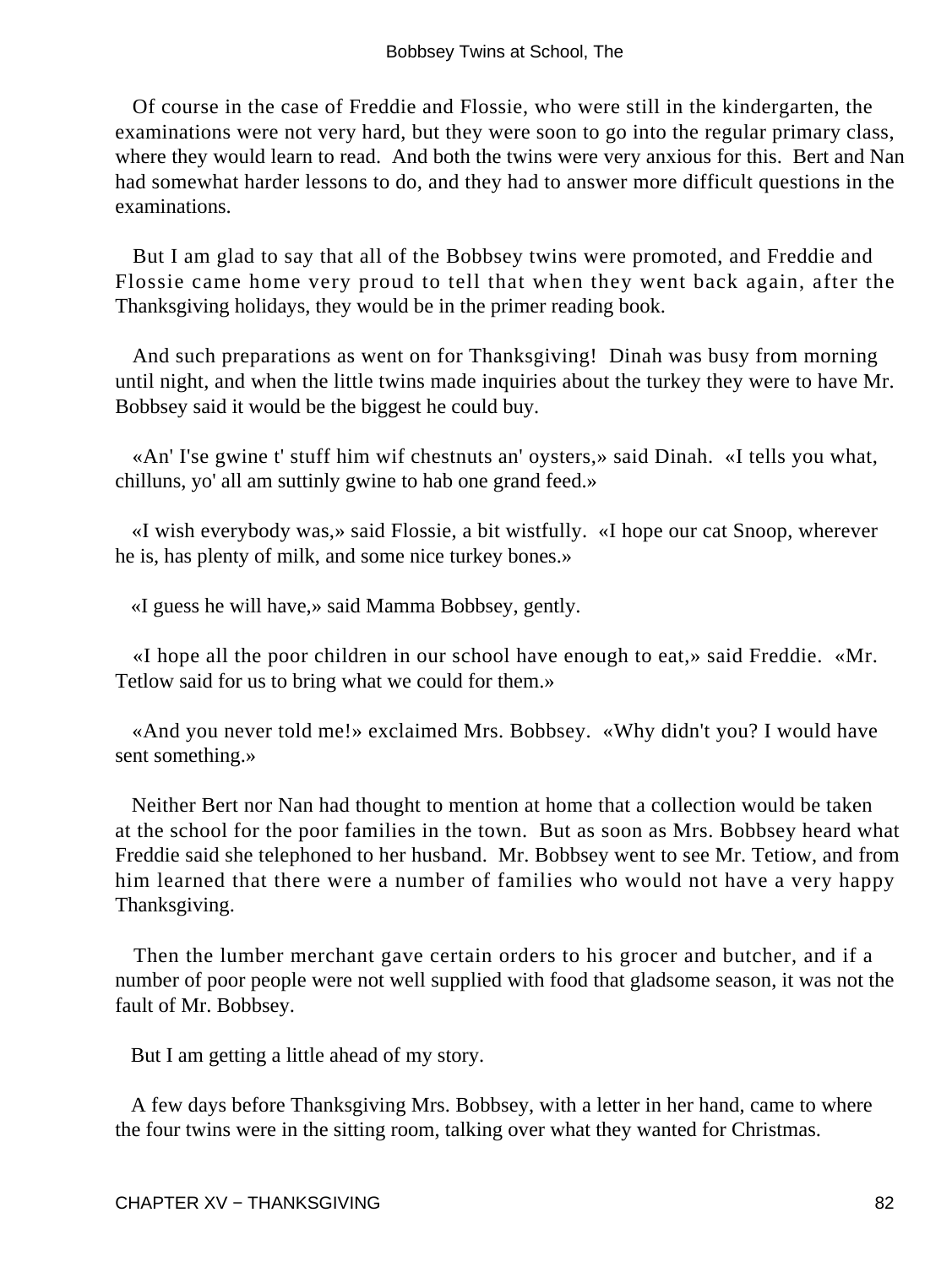«Guess who are coming to spend Thanksgiving with us!» cried Mamma Bobbsey, as she waved the letter in the air.

«Uncle Bobbsey!» guessed Nan.

«Uncle Minturn,» said Bert.

The little twins guessed other friends and relatives, and finally Mrs. Bobbsey said:

 «Yes, your Uncle Bobbsey and Uncle Minturn are coming, and so are your aunts, and Cousin Harry, Cousin Dorothy and also Hal Bingham, whom you met at the seashore.»

«Oh, what a jolly Thanksgiving it will be!» cried the Bobbsey twins.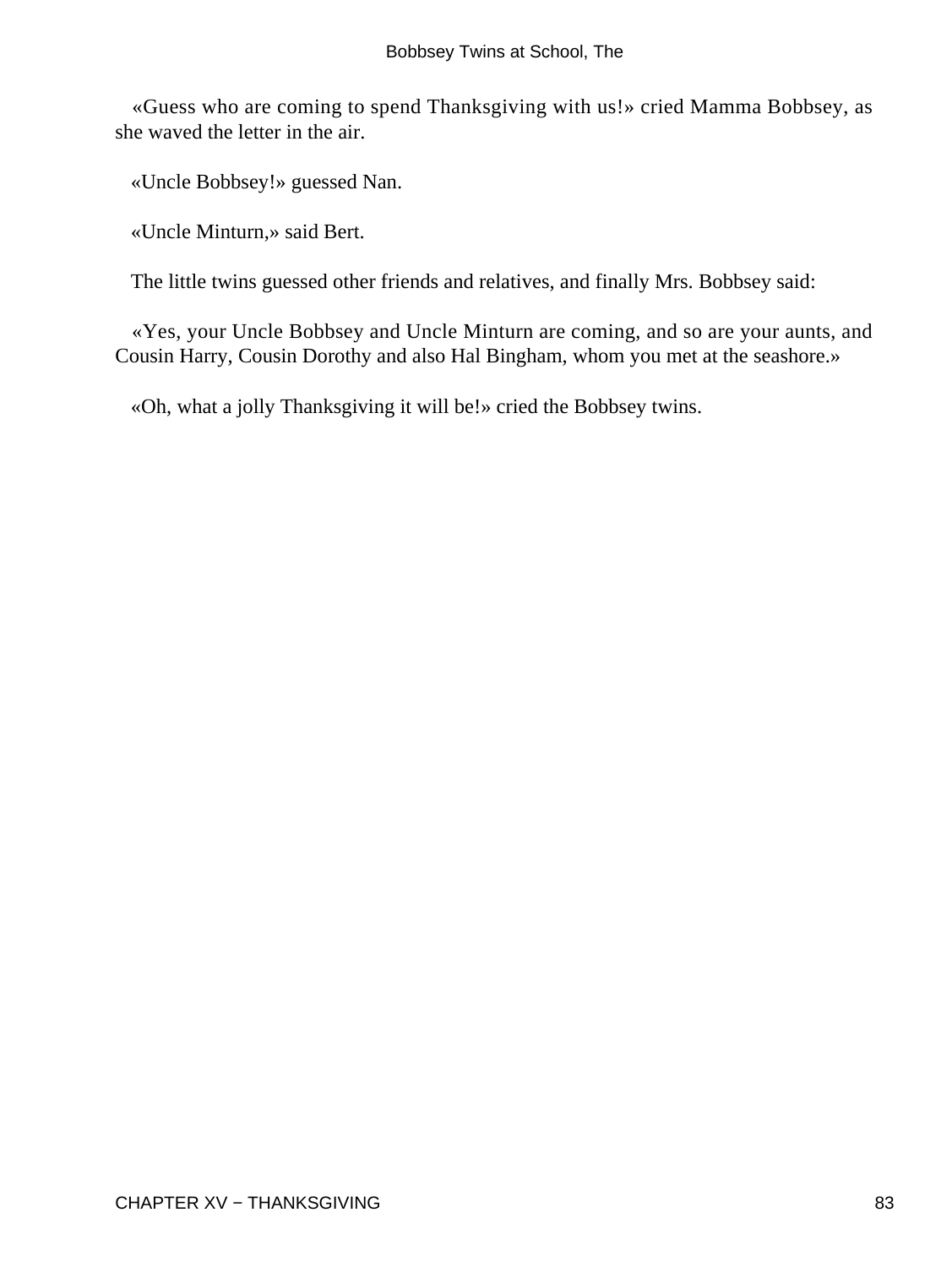# **[CHAPTER XVI − MR. TETLOW ASKS QUESTIONS](#page-113-0)**

**THANKSGIVING** was celebrated in the Bobbsey home as it never had been before. I am afraid if I told you all that went on, of the big, brownroasted turkey, of the piles of crisp turkey, of the pumpkin and mince pies, of the nuts and candies, of the big dishes of cranberry sauce, and the plum pudding that Dinah carried in high above her head − I am afraid if I told you of all these things there would be trouble.

 For I am sure you would all be writing to me to ask where the Bobbseys lived, so that you might go and see them, and perhaps spend Christmas with them. Not that they would not be glad to have you, but they have so many friends that their house is sure to be filled over the holidays.

So I will simply say that there was the grandest time ever, and let it go at that.

 Uncle and Aunt Bobbsey − Uncle and Aunt Minturn, from the country and seashore, came, with Cousin Dorothy and Cousin Harry then, also, Hal Bingham arrived, and the Bobbsey twins took great delight in showing their former playmates about Lakeport.

 «Isn't it lonesome at the seashore now?» asked Nan of Dorothy, as she walked with her cousin about the busy streets of the town.

 «Not at all,» answered Dorothy. "The sea is never lonesome for me. It always seems to be telling me something, Winter or Summer.

«I love it in the Summer,» said Nan, «but in the Winter it seems so cold and cruel.»

«That is because you do not know it as well as I do,» said Dorothy.

 Hal, Harry, and Bert had fine times together. There was no skating, and the little flurry of snow there had been was not enough for coasting, but they had other fun.

«Do your ducks miss our duck Downy?» asked Freddie of his cousin Harry.

 «Well, I guess they do,» was the laughing answer, for Freddie and Flossie had a pet duck which they took about with them almost as faithfully as they did Snoop. «How is Downy, anyhow?» asked Harry.

 «He's fine,» answered the little fellow. «Want to see him?» and he took his cousin out to the barn where Downy had a pen all to himself.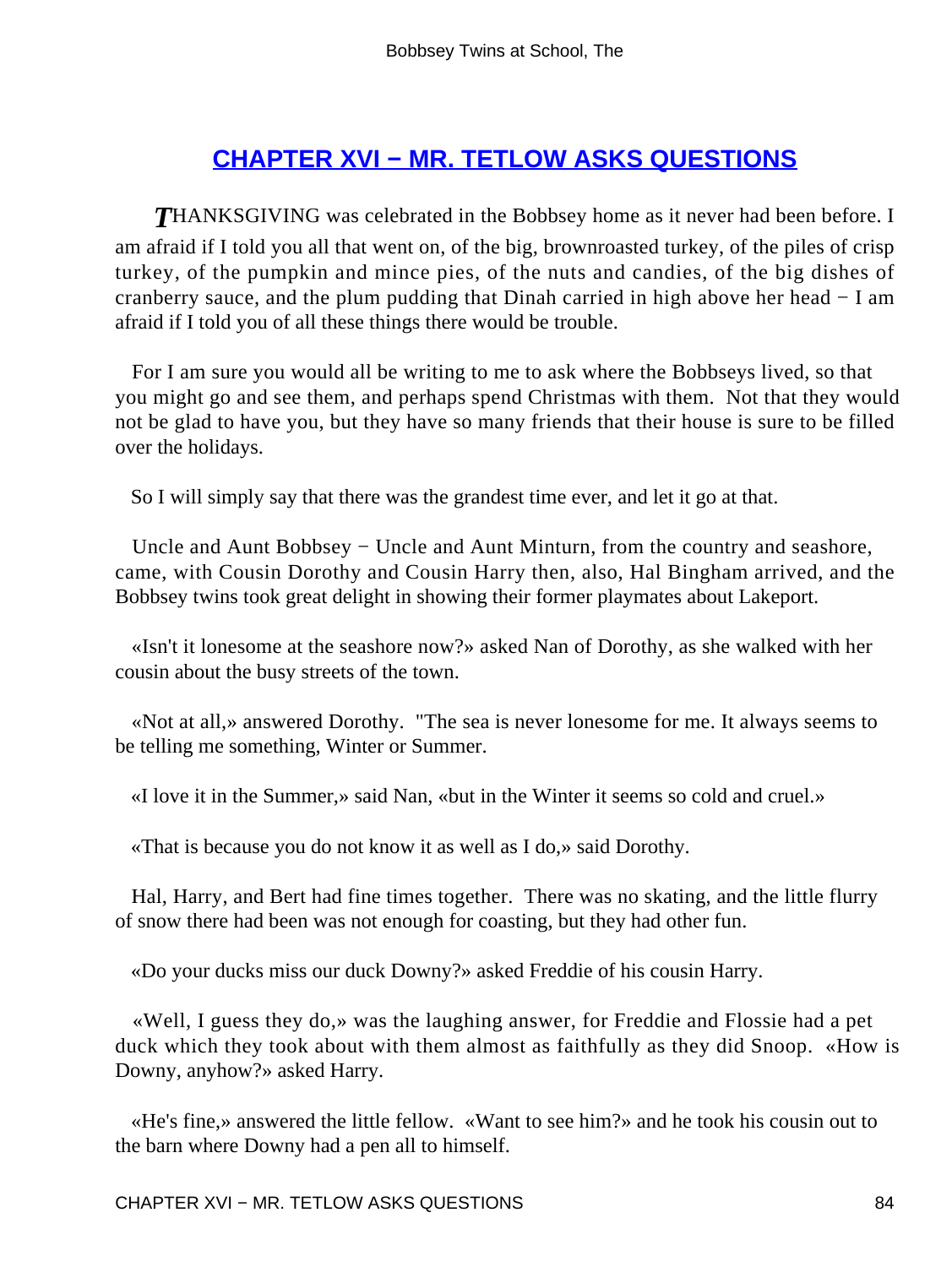«Snoop's gone,» said Freddie, «and so is our silver cup, but maybe we'll get that back. It's in a circus.»

 «In a circus!» cried Harry. «I should think your cat might be in a circus, but not a silver cup.»

 «We don't know where Snoop is,» went on Freddie, «'cause he got away at the time of the circus wreck,» and he explained about it. «But we are almost sure the circus fat lady has our cup.»

 The Thanksgiving holidays came to an end at last and, much to the regret of the Bobbseys, their visitors, old and young, had to go back to their homes.

«But you'll come again at Christmas, won't you?» asked Flossie as she said goodbye.

 «We'll try,» said her Uncle Bobbsey. «But maybe there won't be room, with Santa Claus and all his reindeers.»

«Oh, we'll make room for you,» spoke Freddie. «Santa Claus won't stay long.»

 With a merry peal of laughter the visitors went off to the station, waving farewells. Then came rather a quiet time at the Bobbsey house, as there always is when visitors go. There seems to be a sort of loneliness, when company leaves, no matter how many there are in the family, nor what fun there is. But the feeling soon passes.

 «Well, we'll soon be at school again,» said Bert, a day or so before the opening of the Winter term. «I wish we'd get some snow. Then it would be more fun.»

 «Yes,» said Freddie. «We could build snow forts and have snowball fights. I wish it would snow hard.»

«So do I, so we could ride down hill,» said Nan. «Is your big bob nearly done, Bert?»

 «No, Charley and I have quite a lot of things to do on it yet, but we're going to work every night after school now, and it will soon be finished.»

 «I'm going to have skates for Christmas,» announced Freddie. «I hope the lake will be frozen over by then.»

«I guess it will be,» returned Bert. «It's getting colder every night.»

 The Bobbseys were back at school. For a time Nan and Bert, who were in a higher grade, did not like it so well, as they had a strange teacher, and lessons, too, were more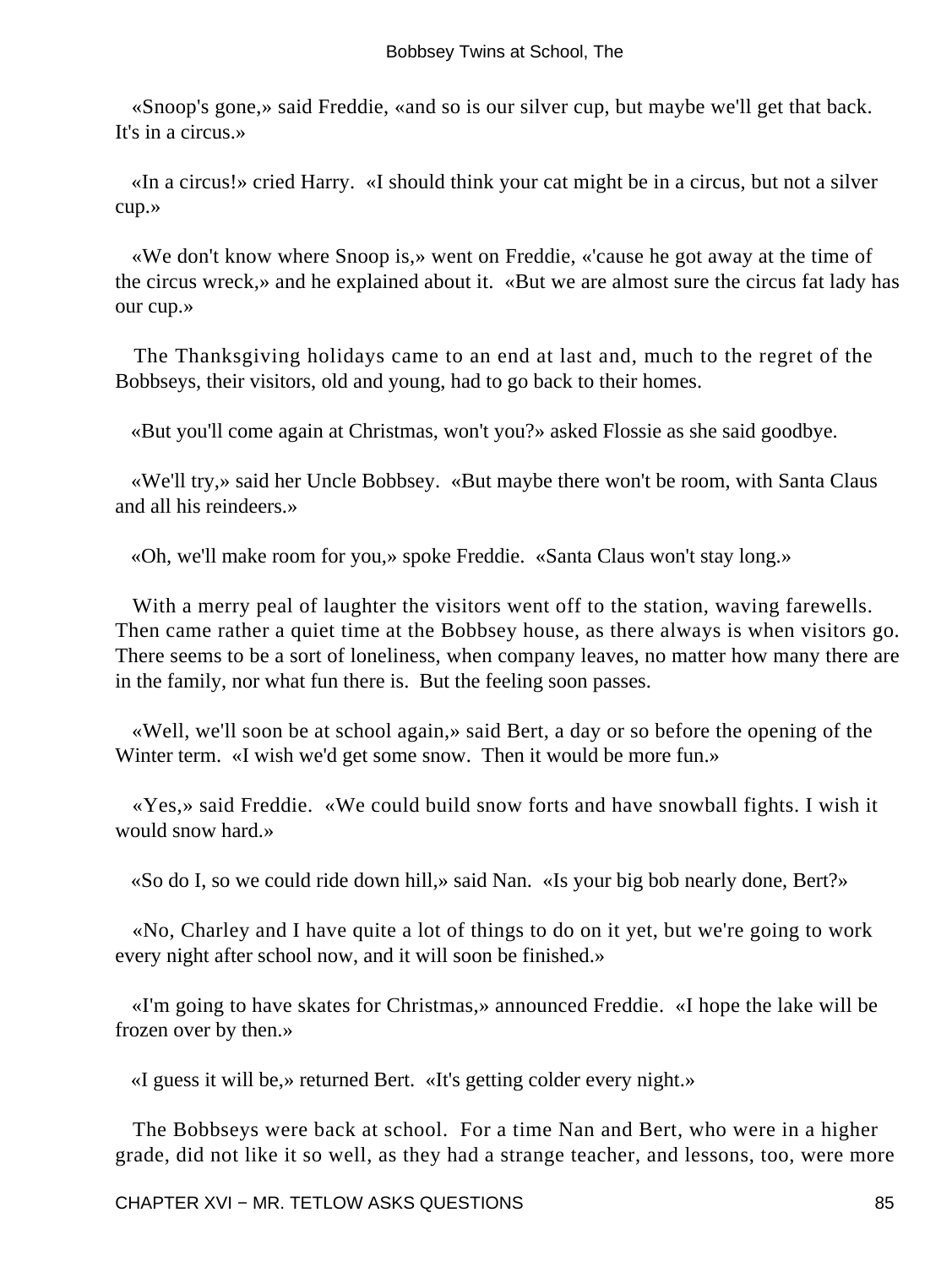difficult. But they were not children who gave up easily, and soon they were at the head of their class as usual. Their teacher, too, was much nicer than they had thought at first. They had considered her stern, but it was only her way, and soon wore off.

 As for Freddie and Flossie, they had advanced but little except in reading, and this opened a new world to them.

«We'll soon be reading books,» boasted Freddie, on his way home one day.

«And I'm going to read all about firemen, soldiers and Indians.»

 «Oh, I'm not,» said Flossie. «I'm going to read how to be a nurse, so I can take care of you when you're hurt.»

«That will be nice,» said Freddie.

One day, at recess, Bert saw Jim Osborne motioning to him in a secret sort of fashion.

 «Come on with us,» said Jim, who was a new boy in school. «Danny Rugg and some of the rest of us are going to have some sport.»

«What doing?» asked Bert.

«Smoking cigarettes back of the coal house. I've got a whole pack.»

«No; I don't smoke,» said Bert quietly.

«Bah! You're afraid!» sneered Jim.

«Cigarettes can't hurt you. It's only cigars and pipes that do.»

 «Yes, I admit I am afraid,» said Bert. «I'm afraid of getting sick. Besides, I promised my mother I wouldn't smoke until I was twenty−one, and I'm not going to tell a story. Anyhow, I've got an uncle who smokes, and he says cigarettes are worse than a pipe or cigars, and he ought to know.»

«Aw, come on! » urged Jim.

 «No,» said Bert firmly, and he would not go. Jim went off with Danny and some of the other boys, and they were laughing among themselves. Bert felt that they were laughing at him, but he did not mind.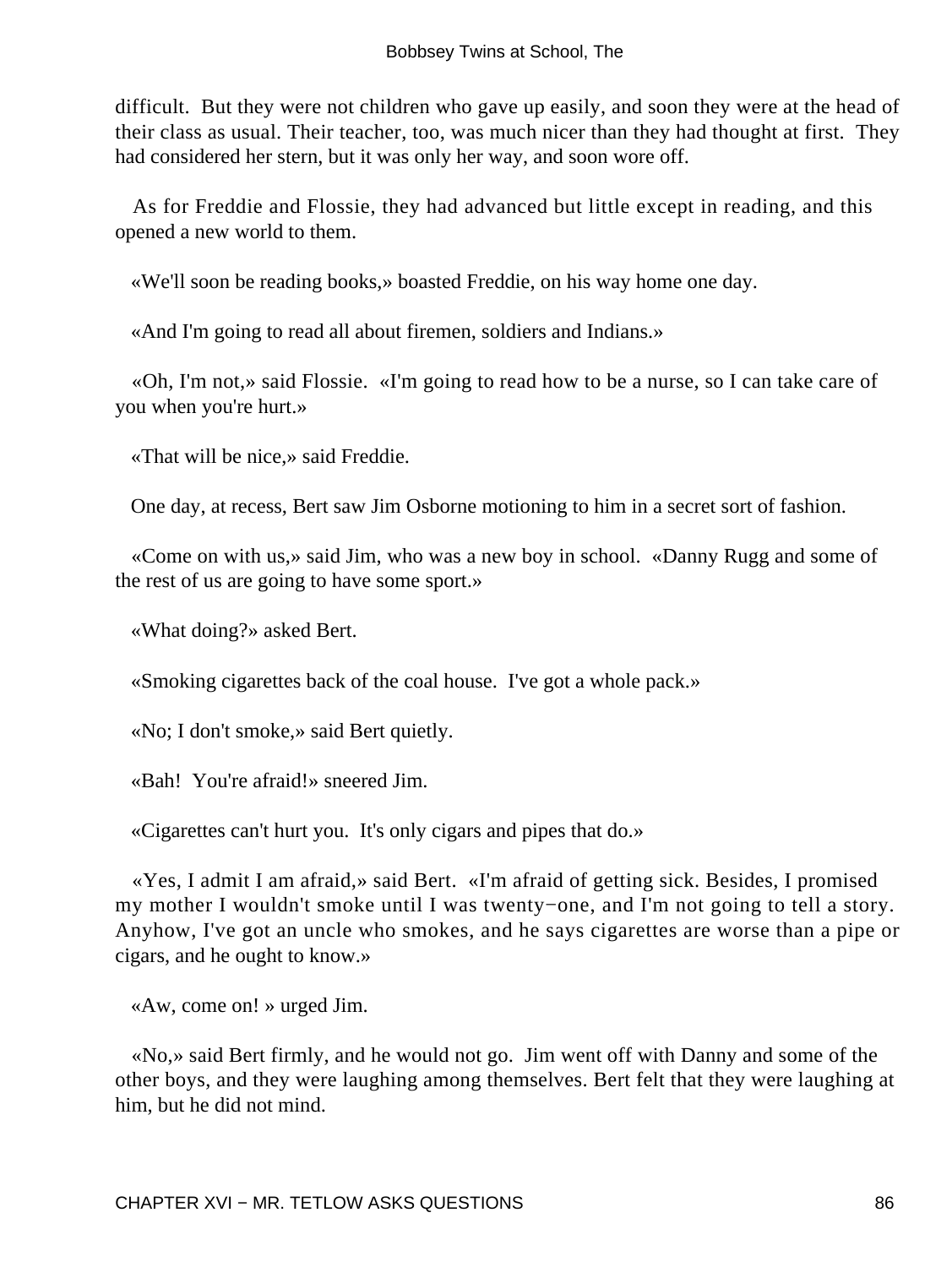There was to be an examination of the school by some of the members of the Board of Education late that afternoon, and, directly after recess, Mr. Tetlow went to each room to tell the pupils and teachers to get ready for it, and to put certain work on the blackboards, so it could be seen.

 When the principal got to the room where Danny Rugg and his particular chums sat, Mr Tetlow, sniffing the air suspiciously, said:

«I smell smoke!»

 «I have been noticing it, too,» said the lady teacher. «Perhaps the furnace does not work properly.»

 «It isn't that kind of smoke,» went on Mr. Tetlow. «It is tobacco smoke. Have any of you boys been smoking during recess?» he asked sternly, looking across the room.

 No one answered. Danny, Jim, and some of the others seemed to be studying their geography lessons very hard.

 «I just want to say a word about cigarette smoking,» went on Mr. Tetlow, «for that is usually how a boy begins. Of smoking in general, when a boy gets to be a man, I have nothing to say. Some say it is injurious, and others not, in moderation. But there can be no doubt that for a growing boy to smoke is very harmful. Again I ask if anyone here has been smoking?»

No one replied. The guilty boys bent deep over their books and did not look up.

 «Well, I am sure someone here has,» said Mr. Tetlow. «I can smell it plainly.» He walked down the aisles, looking sharply from one boy to another. If he was sure who were the guilty ones he gave no sign. «And I want to add,» said Mr. Tetlow, «that not only is cigarette smoking harmful to the smoker, but it is dangerous. Many fires have been caused in that way. If I find out who of my pupils have been smoking around the school they will be severely punished.»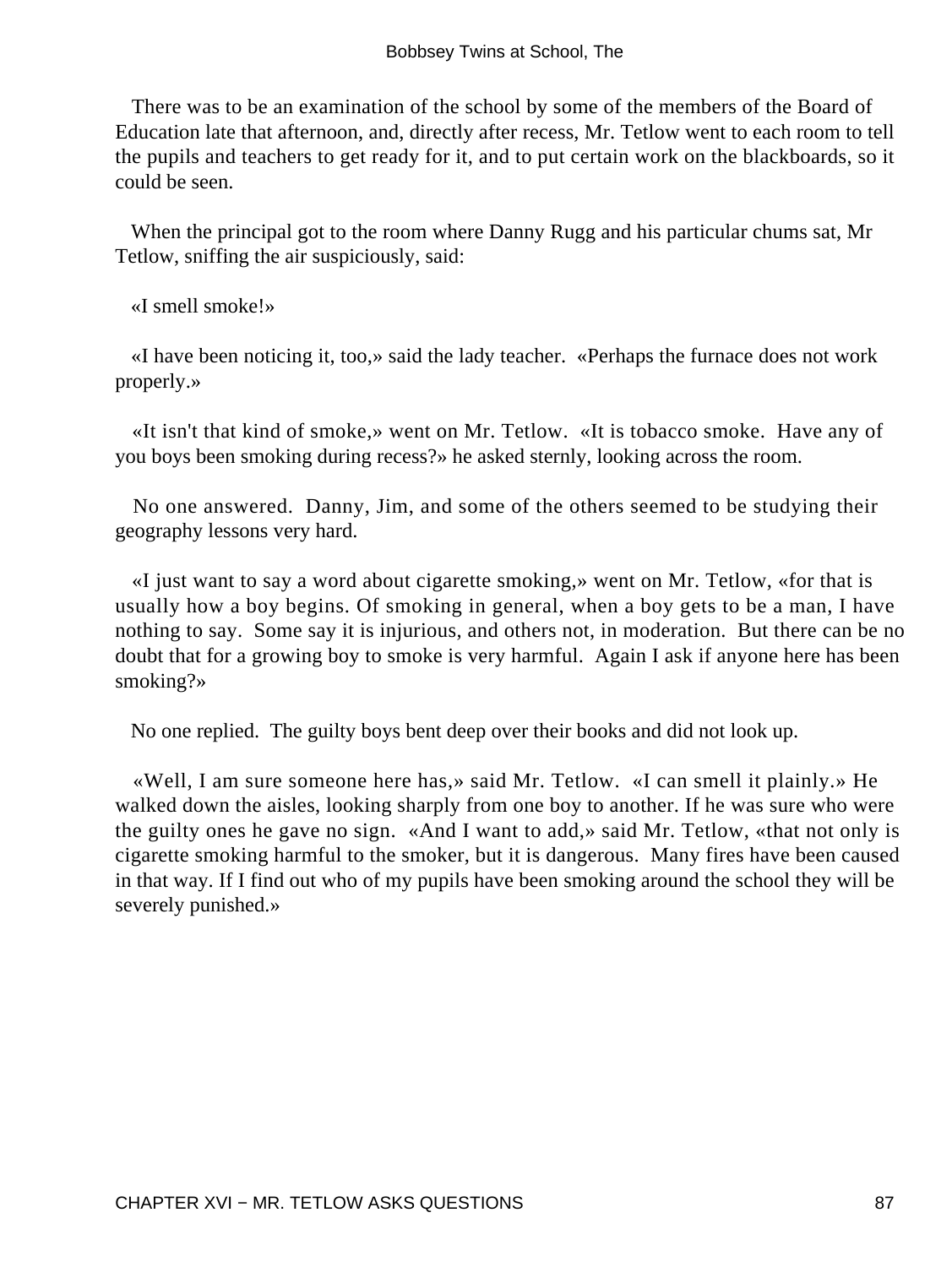### **[CHAPTER XVII − THE FIRST SNOW](#page-113-0)**

**THERE** was considerable talk among the boys in Danny's room after Mr. Tetlow departed. And it was noticed that Danny and some of his particular friends looked around with rather frightened faces, over their shoulders, as they talked among themselves. What they said could not be heard, for they spoke in whispers.

 «I hope you weren't one of those boys, Bert,» said Nan, as she passed her brother on the way home from school that afternoon. «If you were −»

«You needn't worry,» he said, with a smile. «I'm not ready to smoke yet.»

«Nor ever, I hope,» said Nan, as she turned up her little nose. «It − it smells so.»

 Nothing more was heard of the smoking matter for several days, and it was about forgotten, when something else came to claim the attention of the Bobbsey twins and their friends.

 It was toward the close of school one afternoon, when all the pupils were wishing the hands of the clock would point to letting−out time, that Nan, looking from the window, and away from her arithmetic book, saw a few white flakes of snow sifting lazily down. At once she was all attention, and her lesson was forgotten.

 «Oh!» she thought, «it's snowing! And it looks as if it would be a big storm. Oh, I'm so glad!»

 Nan did not know all the trouble and misery a big snow storm can cause, so she may be forgiven for wishing for one. She only saw the side of it that meant fun for her and her friends.

 The flakes were coming down faster now, and there was about them something which seemed to tell that this storm would be more than a mere flurry or squall, and that it would keep up for some time, making big drifts.

 But now a number of other pupils in the room had noticed the storm, and eyes were out of doors rather than on books. The teacher saw that she was not getting the attention of her class, and she understood the reason.

 «Now, boys and girls,» she said gently, «you can have a good time in the snow after you get out of here. So please give attention to your lessons for a few minutes more. Then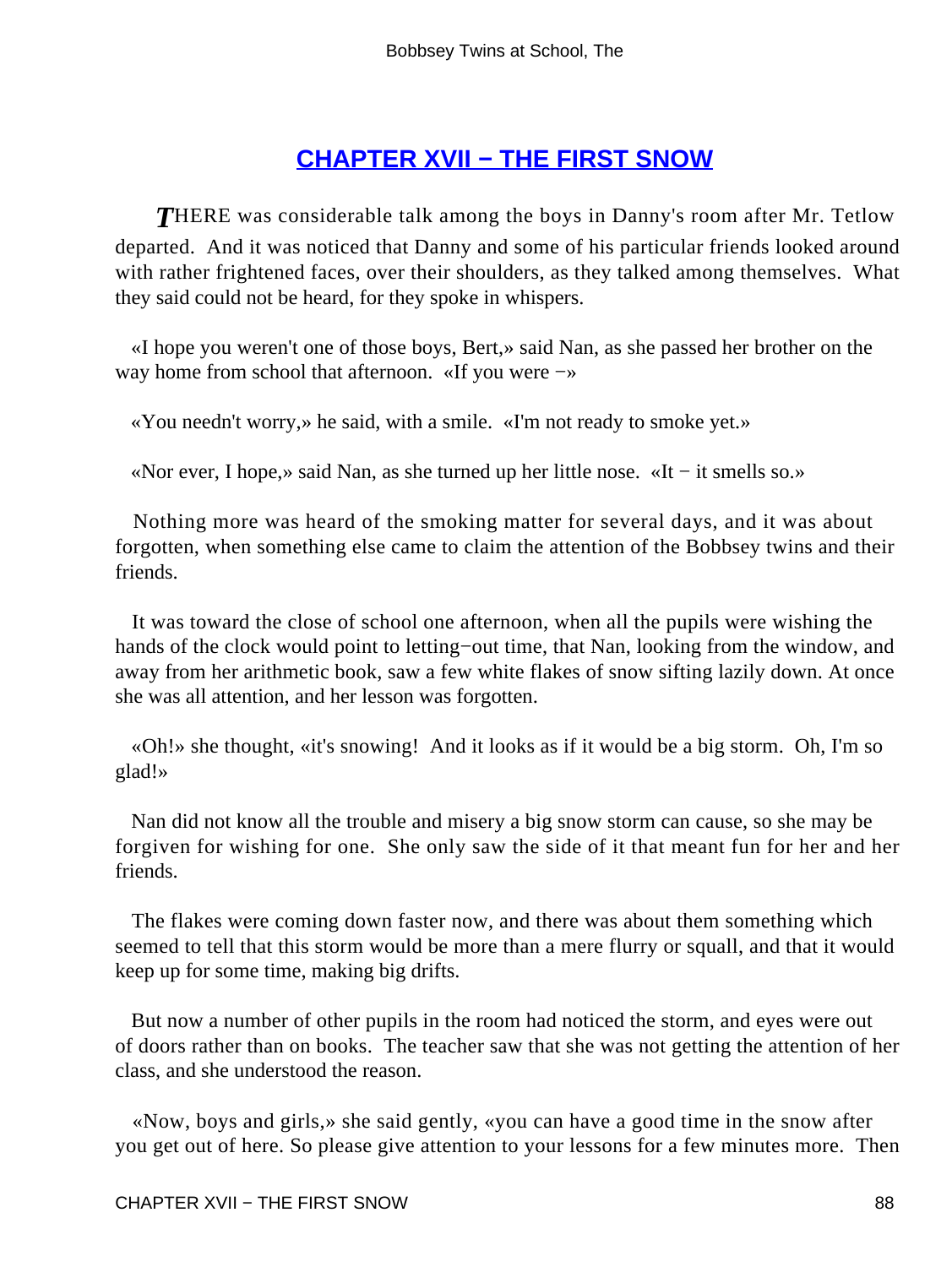you will be finished. Nan Bobbsey, you may go to the board and do the third example.»

 But Nan was thinking so much of the fun she might have riding down hill, or snowballing with her friends, that she got the example wrong, and had to go to her seat. Nor was Bert any more successful.

 Bert was busy thinking about putting a bell and a steering wheel on the new bob he and Charley had made, and when he was asked how many times two and a half went into ten he answered: «Three.» He was thinking how many times he would ring the bell on the bob when he came to a street crossing.

 When the Bobbsey twins, little and big, came out of school the snow was coming down more thickly. The flakes were not so large, but there were more of them, and they blew here and there in the wind, drifting into piles that would make the shoveling off of walks hard the next day.

 There were just about enough of the white crystals on the ground, when the school children came out to make a few snowballs, and this they at once proceeded to do.

 Danny Rugg, who had not forgiven Bert for the many times the Bobbsey lad had gotten the best of him, threw a ball at Freddie. But Bert was on the watch, and managed to jump up and catch the white missile in his hand. Then he threw it at Danny, striking him on the neck.

«Here! Where you throwin'?» demanded Danny, in angry tones.

 «The same place you are,» replied Bert, not a bit afraid. «Good weather for ice cream, Danny,» he added, and Danny went off in an angry fashion.

 Other boys and girls too, threw the snowballs, but it was in goodnatured fun, and no one was hurt. Some rough boys did use hard snowballs, but they were soon left to play among themselves, while the others amused themselves with soft and fluffy missiles, which, breaking as they hit, scattered the white stuff all over, harming no one.

 The girls, while they played at this sport, also indulged in washing the faces of each other. With handsful of snow they rubbed the ears and cheeks of their chums so that there came a healthy glow to the skin.

 One or two children, who lived near the school, ran in their yards as soon as the classes were dismissed, and brought out their sleds. But the snow was too thin to pack well and at best the coasting was not good.

 «But it soon will be,» declared Bert, as he and Charley walked along. «We must finish our bob in a hurry.»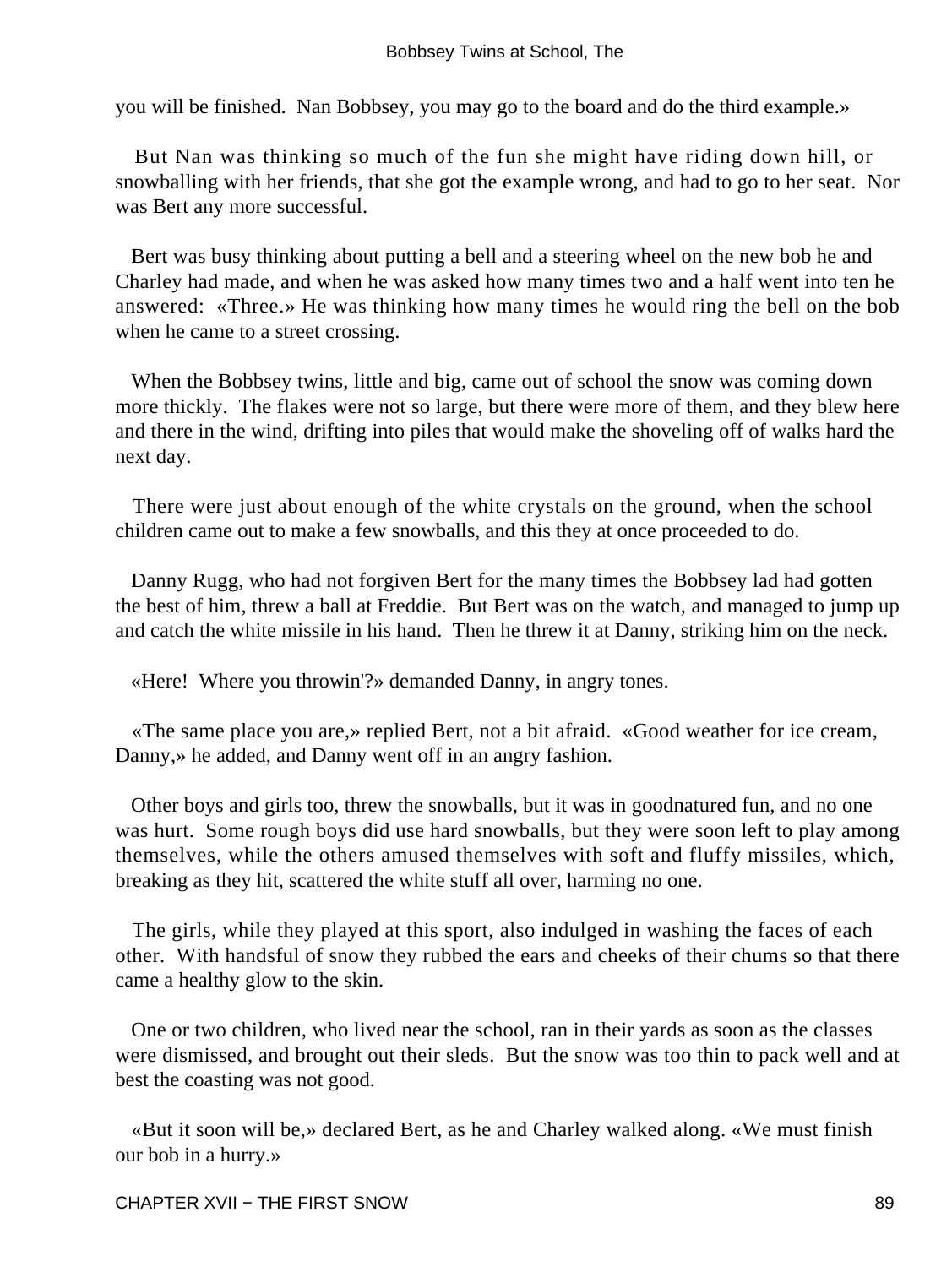«All right. We'll work on it late tonight.»

 And so the sound of hammer, plane and saw was heard in the old barn, where the sled was being built, until nearly ten o'clock.

«She ought to go very fast!» exclaimed Charley, as they paused to look at their sled.

 «I'm sure she will,» agreed Bert. «And we'll put some carpet on the top of the main board, for a cushion for some of the girls.» His chum agreed that this would be a good plan, and so the bob was made very attractive for the girls.

 Bert and Charley took the big sled out for a private trial on a little hill behind the barn without telling anyone about it. They slid down very swiftly, and as they were walking up again Bert said:

«I think we have a fast one all right, Charley.»

«I'm sure we have,» was the answer.

«It will pass anything on the main hill,» went on Bert, and his friend believed him.

 The storm kept up all night, and in the morning there was snow enough to suit anyone. Bert laughed as he looked out of the window and saw it.

 «There'll be coasting now all right!» he cried, as he saw the big stretch of white over the fields and on the hills. «We can have bob sled races, too.»

«Can't we come?» asked Flossie.

«We like sled rides,» added Freddie.

 «You may come part of the time,» answered Bert. «But big sleds aren't for little folks like you.»

 Not far from the Bobbsey home was a long hill that was most excellent for coasting. It was on this that Charley and Bert had decided to test their new sled on a long stretch.

 As they hauled it from the barn where it had been made, and started to pull it to the hill, there were many laughs at the odd homemade affair. For Bert and Charley had done most of the work themselves, and it was rather rough.

«She'll never coast!» cried one boy, with a laugh. He was quite a friend of Danny's.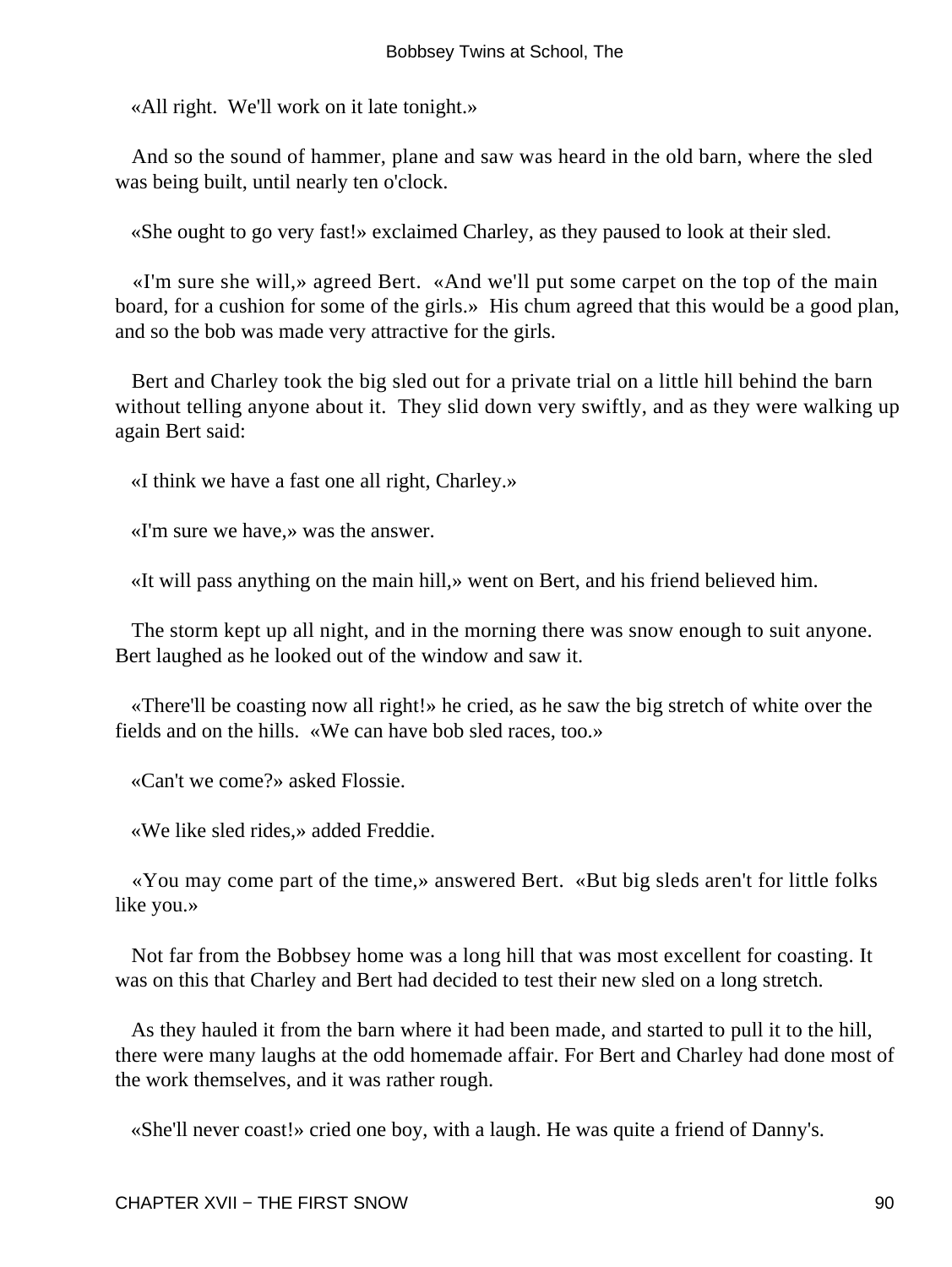«Here comes the sled that can, though!» cried another, and Danny himself came into view, pulling a fine, new, big bob after him.

 «That's the fastest one on the hill,» boasted another lad who was helping Danny pull his sled.

«Well, I think ours is fast, too,» said Bert calmly.

«Do you want to race?» asked Danny with a sharp glance at Bert.

 «I don't mind,» was the answer. It was after school, following the first snow, and the hill was just right for coasting.

 «Come on! Come on!» cried a number of boys and girls, as they heard what went on between Danny and Bert. «There's going to be a race on the big hill between the big bobs.»

 There was much excitement. The sleds were the two largest owned by anyone in the neighborhood, and both were fine ones. Danny had bought his, but Bert and Charley had made theirs, and so, though it was not so fancy, it was stronger. Most eyes were on Danny's sled, for it was painted in bright colors, and brightly varnished. It had a red cushion of carpet on the top, and places at the side to rest one's feet.

 The bob of Bert and Charley was built just the same, but it was painted in homemade fashion, and the carpet seat was an old and faded one. But it had a new gong and a fine big steering wheel.

 «All ready for the race,» cried Danny, as he got his sled in position. «Who's going down with me?»

A number of boys came forward.

«Who's going with Bert and me?» asked Charley, and several others stepped forward.

 «Go ahead, if you want to come in last!» sneered Danny, as he got his sled in place. «I'll tell 'em you're coming, Bert.»

«All right,» was the cool answer. «Get an, boys!»

Soon both sleds were filled, and all was ready for the big race − the first of the season.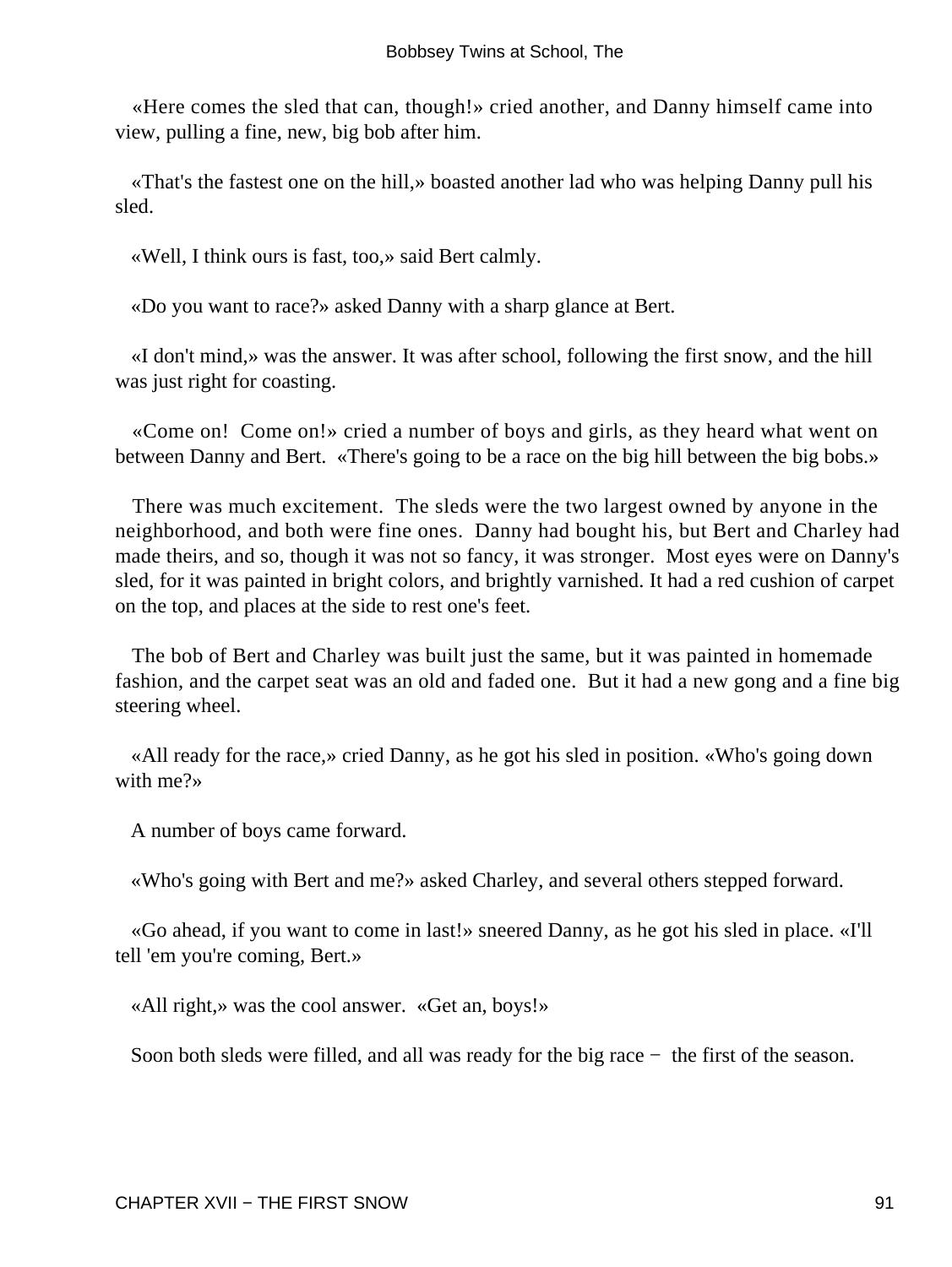# **[CHAPTER XVIII − A NIGHT ALARM](#page-113-0)**

*A*RE you all ready?" called Danny to Bert, looking over at the homemade bob, and there was something like contempt in his tone.

«All ready,» answered Bert. «I'll start as soon as you give the word.»

 «We ought to have someone to shove us off,» suggested Danny. «It won't be fair if one or the other gets a headstart.»

«Hi! He's afraid already!» cried Charley Mason. «He knows we're going to beat!»

 «I am not!» retorted Danny. «It will be a walkover for me once I start. But I don't want Bert Bobbsey saying I took advantage of him, after the race is over.»

 «You needn't be afraid − I won't say so − I won't have to,» replied Bert. «All the same I think it would be better if we each had a push. I want to be fair, too.»

 «Hey, Bert!» called a shrill voice, as the elder Bobbsey lad was looking about for some on the hill to whom he might appeal. «Can't I ride down with you, Bert?»

 It was Freddie who called, and he came runnining up, anxious to take part in the exciting race.

 «No, Freddie, not this time,» explained Bert kindly. «I want only large boys with me in the race. I'll give you a ride afterward.»

«After I beat him, he means,» sneered Danny.

«Come on, let's race if we're going to,» called some of the boys on Danny's sled.

«Yes; don't stay here all day.»

«Get a move on!»

«We'll beat, anyhow, what's the use of racing?»

 There were only a few of things that those on the big new sled of Danny's, called to those on Bert's bob. On their part Bert's friends voiced such remarks as: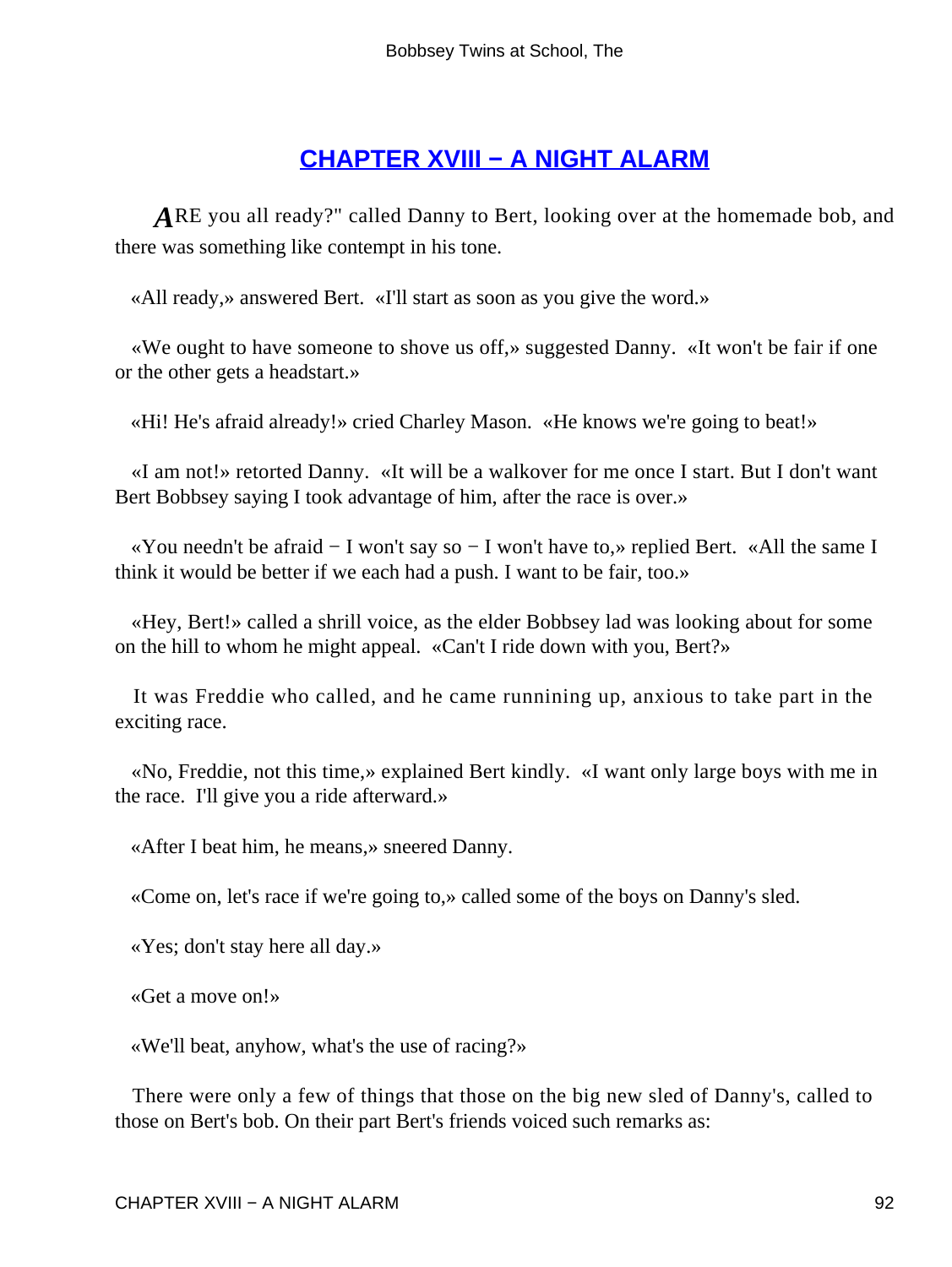«We're not so strong on looks, but we'll get there first!»

«We're going to give Danny a tow to the bottom of the hill!»

«He won't know he's moving, once Bert's sled gets started going!»

«Well, what are we going to do?» asked Danny at last. «Shall we shove off ourselves?»

 Just then there came along two large boys, Frank Cobb, and his particular chum, Irving Knight.

«What's going on here; a race? » asked Frank.

«It looks that way,» said Irving.

 «Oh, will you push us off?» begged Bert, appealing to Frank, whose father worked in Mr. Bobbsey's lumber yard.

 «Sure we will,» answered Frank goodnaturedly. «Take the other sled, Irving,» he said to his chum, «and we'll give 'em an even start. Then we'll see which beats, and may the best sled win!»

«That's what I say!» cried Irving.

 The two larger boys took their places behind the bobs. They slowly shoved them to the edge of the hill, held them there a moment, and, at a nod to each other, shoved them down evenly.

«Hurray!» cried the crowd of other coasters. «There they go!»

«And Danny's ahead!» said some of his friends.

«No, Bert's sled is!» shouted his admirers.

 As a matter of fact, though, both sleds were even at the start. On and on they went very swiftly, for the hill had been worn smooth. Then Bert saw his bob getting ahead a little, and he felt that he was going to win easily.

 But he was glad too soon, for, a little later, Danny's sled shot ahead, and for some distance was in the lead.

«Can't you beat him, Bert?» whispered Charley Mason, who sat just behind his chum.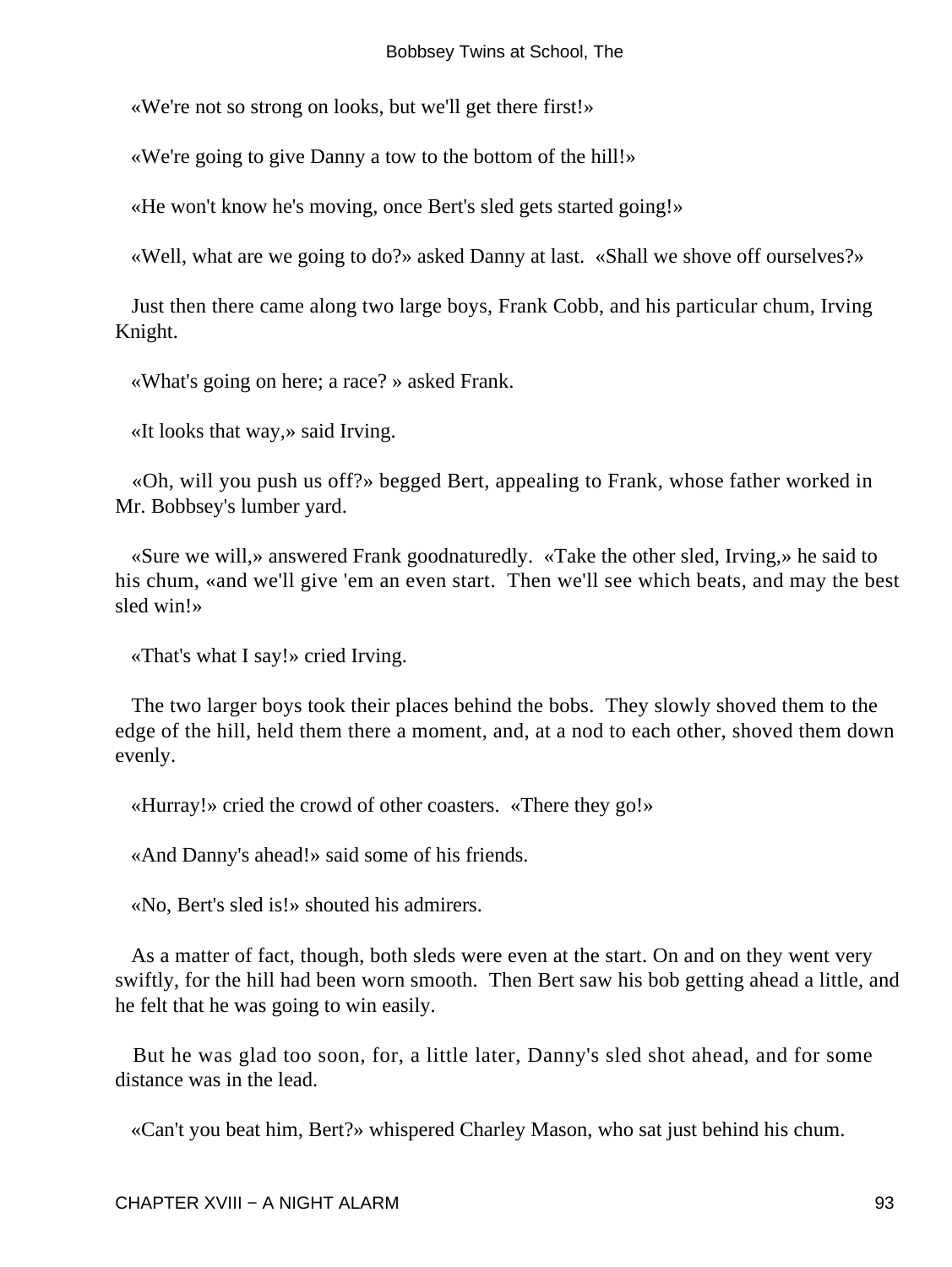«I hope so,» was the answer. «But I can't really do anything. We just have to depend on the sled, you know.»

«Steer a little more over to the left,» suggested another boy. «It looks smoother there.»

 «I will,» said Bert, and he turned the steertng wheel of his bob while Luke Morton, in the rear, pulled hard on the bell, making it clang out a loud warning.

«Look out where you're going, Bert Bobbsey!» warned Danny, looking back.

«You're coming over on my side of the hill!»

«No I'm not. I'm away from the middle even,» said Bert. «Besides, I'm behind you.»

«I know you are, and you're going to stay there; but I don't want you to run into me.»

 Bert thought of the time, the winter before, when Danny had run into him, and broken his sled, but he said nothing. He did not want that kind of an accident to be repeated if he could help it.

 On, on and on dashed the big bobs, with the crowd on the hill, and a number of coasters scattered along the way, watching anxiously. As soon as Bert had steered over to the left his sled began to go faster, as the snow was packed better there. He was fast catching up to Danny, when one of the boys on that bob, looking back, saw it, and warned the steersman.

«He's coming, Danny,» he cried.

 «Oh, he is; eh? Well, he won't pass me,» and Danny steered his sled over directly in front of Bert's, almost causing Bert to collide vith him.

«Shame!» cried some watchers. «That wasn't fair!»

«Let him keep on his own side then,» warned Danny.

 But this mean trick did Danny little good for, though Bert was forced to go to the right, to avoid crashing into Danny, he, most unexpectedly, found good coasting there, and he shot ahead until his sled was even with that of the bully's.

«Better look out, Danny,» warned the boy sitting directly back of him.

«He's crowding us fast.»

«Oh, it's only a spurt. We'll soon be at the bottom of the hill and win.»

CHAPTER XVIII − A NIGHT ALARM 94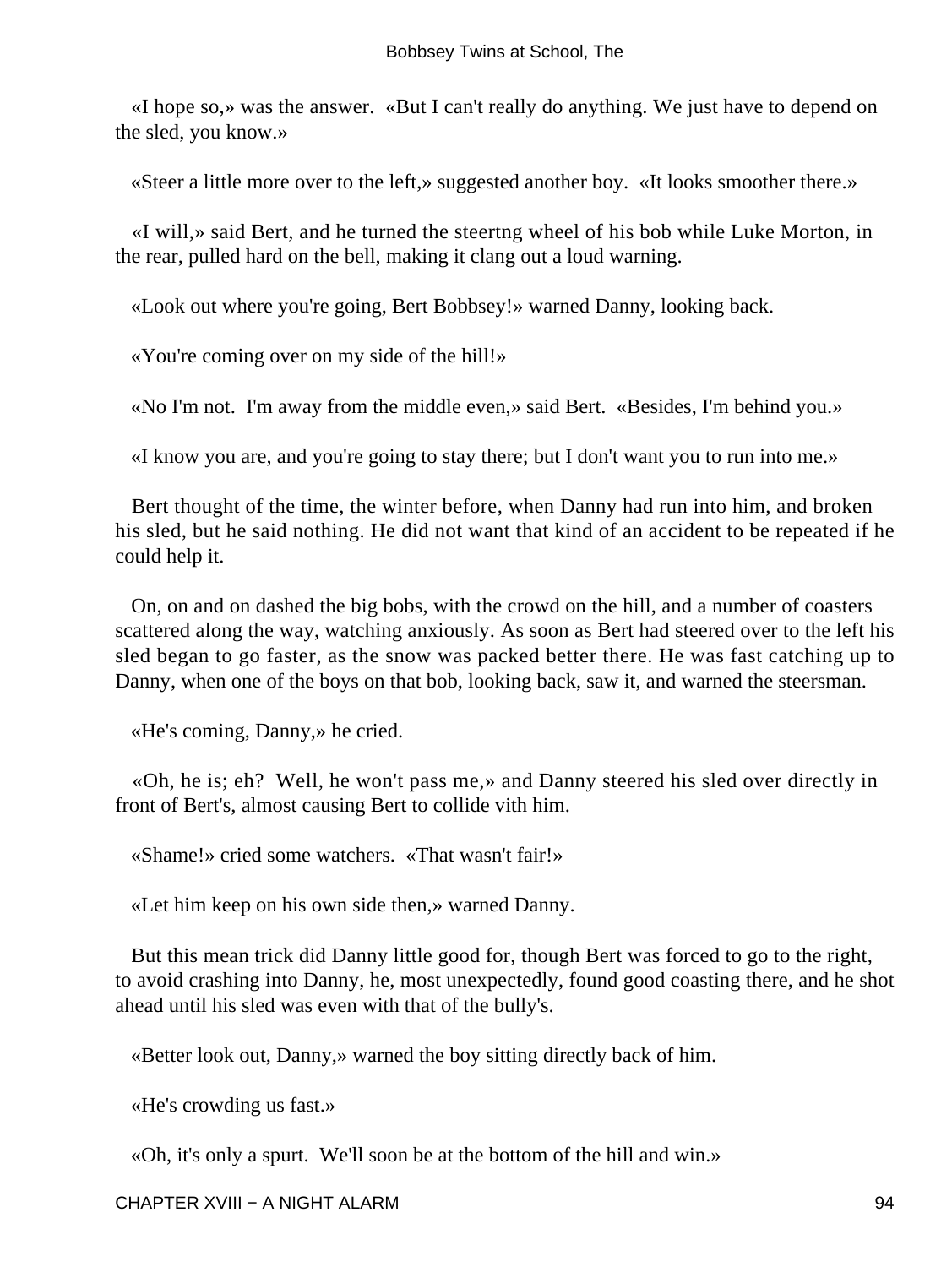On and on came Bert's bob, the Flier. It was a little ahead of Danny's now, and the latter, seeing this, steered over, thinking the going was better there.

«Look out!» warned Bert. «Who's crowding over now?»

«Well, I've got a right here!» snarled Danny.

 But Bert knew his rights also, and would not give away. He held to his place, and Danny dared not come too close. Then, as Bert found himself on smooth, hardpacked snow, he steered as straight as he could. More and more ahead of Danny he went, until he was fully in front of him.

 «We're going to win! We're going to win!» cried Bert's friends. «We're going to win the race!»

 Danny was wild with anger. He steered his sled over sharply, hoping to get on the same track as was Bert and so pass him. But it was not to be. Danny took too sudden a turn, and the next instant his bob overturned, spilling everyone off.

 There was a cry of surprise at the accident, and some of those on Bert's sled looked back. Bert himself looked straight ahead as a steersman always should.

«Danny's upset!» cried Charley.

«I'm sorry!» said Bert. «Now he'll claim the race wasn't fair.»

 And that is what Danny did when he picked himself up, and walked down to meet Bert, whose bob got safely to the foot of the hill, and so won the race.

 «Aw, I'd have beaten if you hadn't gotten in my way so I had to steer over,» cried Danny.

 «Don't talk that way now,» said Irving, who, with Frank Cobb had come to the end of the hill. «Bert beat you fair and square.»

«Aw, well» grumbled Danny.

«I'll race over again, if you like,» offered Bert.

 «Yes, and do the same thing,» grumbled Danny. «I will not. I know my sled is the best.»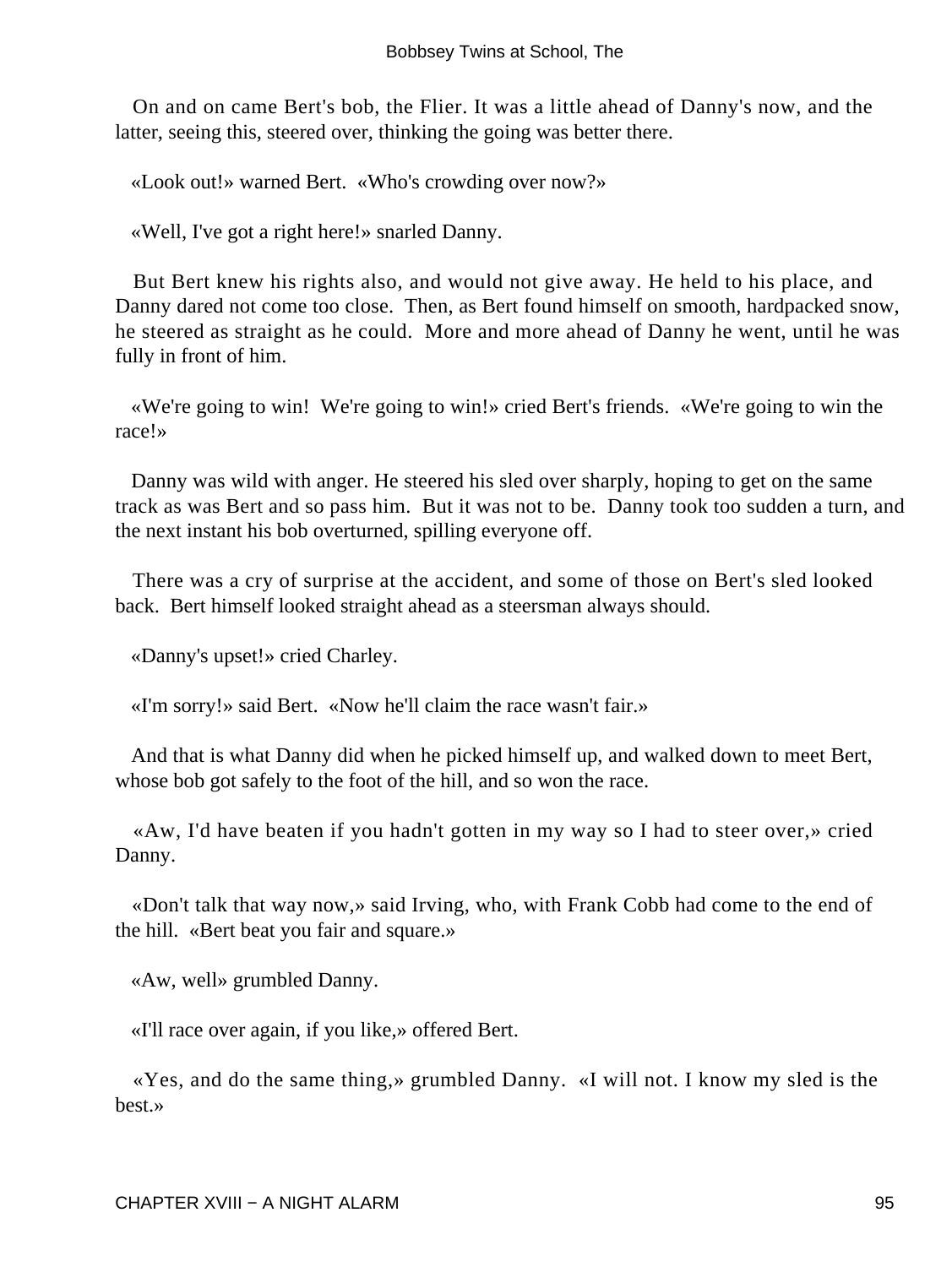But few others, save those who hoped for a ride on it, agreed with the bully, and Bert's homemade bob was held to be champion of the hill.

 Then came many more coasts, Bert giving Nan and Flossie and Freddie, and a number of their little girl and boy friends, several rides.

 Until late that evening the coasting kept up, and Bert and Charley were congratulated on all sides for the fine bob they had made. And what fun Bert had home after supper, telling of how he had won the race!

 It was in the middle of the night, when the Bobbsey household was awakened by the ringing of fire bells. They all heard the alarm, and as Papa Bobbsey counted the number, he said to his wife:

 «That must be near here. Guess I'll look. It's a windy night and a fire in my lumber yard would be very bad.»

As he went to the window he saw a glare on the sky in the direction of the lake.

«It is near here!» he said. «The engines are going past our house! I'd better take a look.»

«Can I come?» asked the little «Fat Fireman» from his cot. «Take me, papa!»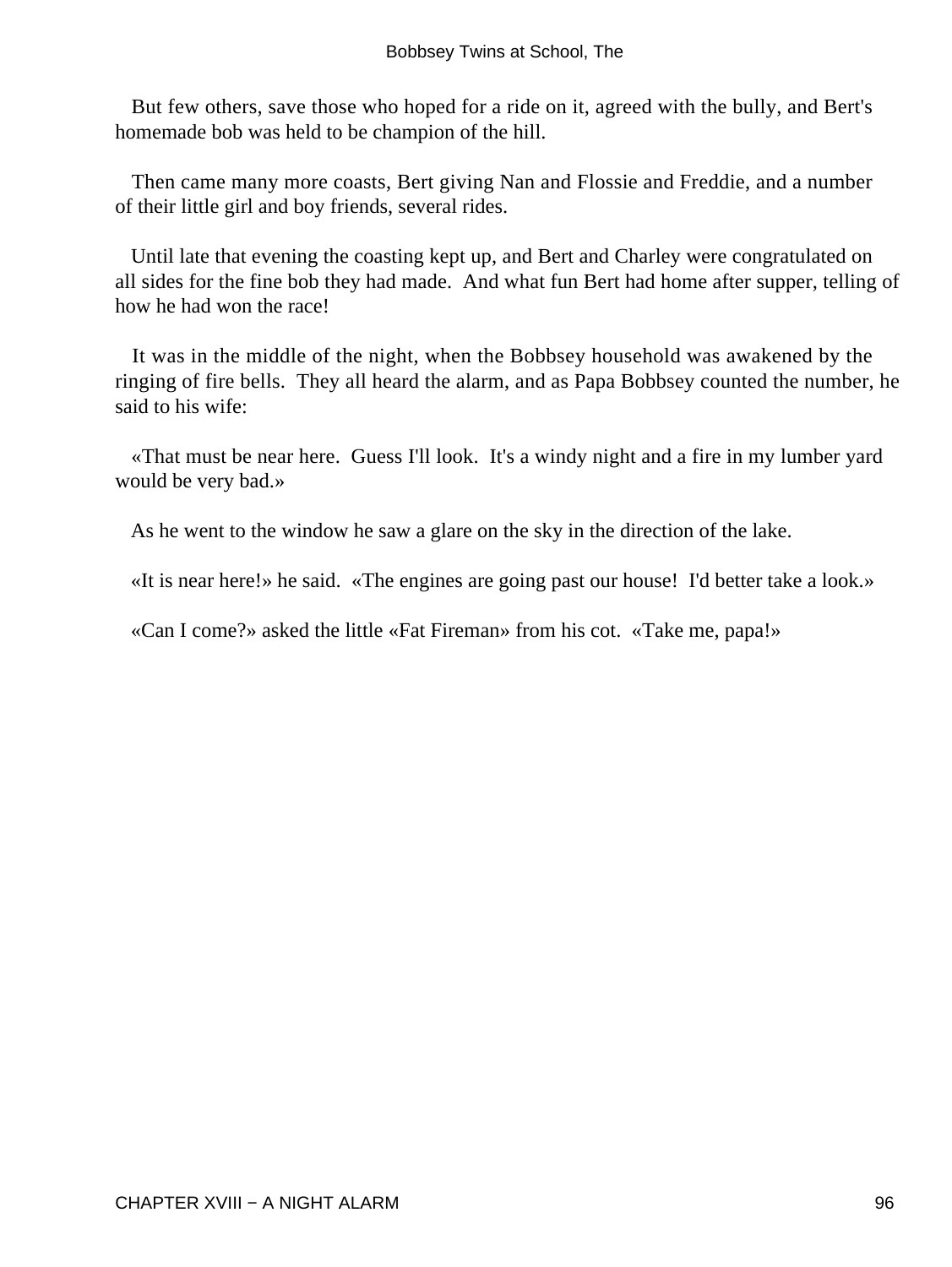### **[CHAPTER XIX − WHO WAS SMOKING?](#page-113-0)**

*M*R. **BOBBSEY** laughed, though he was worried about the fire. It seemed so odd for Freddie to want to go out in the cold, dark night.

 «Not this time, my Fat Fireman!» said Freddie's papa. «It may be only a pile of rubbish on fire. I'll tell you about it when I come back.»

«Where does it seem to be?» asked Mrs. Bobbsey.

 «Down near the lake,» answered her husband. «I'm afraid, he added in a lower voice, »that it may be our boathouse. It seems to be about there."

«Oh, I hope not!» she exclaimed. «Still, better that than our own house.»

 «If it's near the lake, papa,» said Flossie who heard part of what her father said, «it will be easy to put it out, for there is plenty of water.»

 «Pooh! engines have their own water!» exclaimed Freddie, who had rather hazy notions as to how fire engines work. He was getting over his disappointment about not being allowed to go with his father, and had again cuddled down in his warm crib.

 Another engine dashed by the Bobbsey house, and the ringing of the alarm bell increased. The voices and footsteps of many persons, as they rushed on to the blaze, could also be heard, and there resounded the cry of:

«Fire! Fire! Fire!»

 Bert, who had been aroused with the others of the household, was dressing in his room. He felt that his father would let him go to the fire. At any rate he intended to be all ready when he made his request, so as not to cause delay.

 «Are you going, Bert?» asked Nan, as from her room, next to that of her brother, she heard him moving around.

«I am, if father will take me,» he said.

 «It's too cold for me!» Nan exclaimed with a shiver, as she went back in bed again. She had gotten up to peer from the window at the red glare in the sky.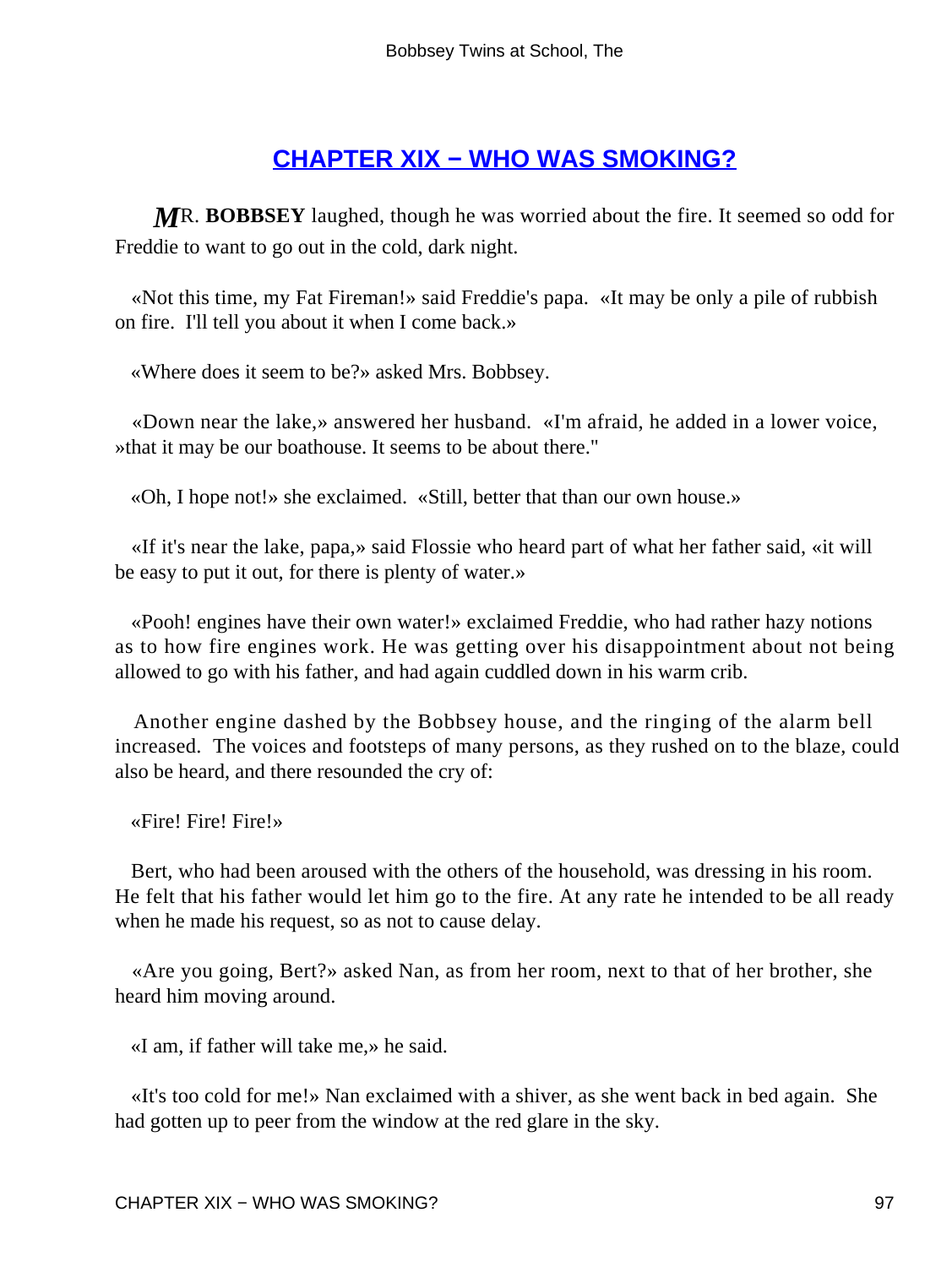From the third floor, where Dinah slept, the colored cook now called down:

«Am anybody sick, Mrs. Bobbsey? What am de mattah down dere?»

«It's a fire, Dinah!» answered her mistress.

 «Oh good land a'massy! Don't tell me dat!» she cried. «Sam ! Sam! Wake up. De house is on fire an' you'se got t' sabe me!»

 «No, no, Dinah!» cried Mrs. Bobbsey, to calm the cook. «It isn't this house. It's down by the lake. If you look out of your window you can see it.»

 Dinah hurried across to her window, and evidently saw the reflection of the blaze, for she exclaimed:

«Thank goodness it ain't yeah! Mah goodness, but I suah was skarit fo' a minute!»

 By this time Mr. Bobbsey had dressed, and had started downstairs. Bert came out of his room, also ready for the street.

«May I come, father?» he asked.

 «Well, I declare!» exclaimed Mr. Bobbsey, in surprise. «So you got dressed too, did you?»

«Yes, sir. May I come?»

Mr. Bobbsey hesitated a moment, and then, with a smile, said:

 «Well, I suppose so, since you are all ready. I'm taking Bert,» he called to his wife. «Freddie, you'll have to be the Fat Fireman while I'm gone, and look after the house.»

 «That's what I will,» said Freddie, «and if any sparks fly over here I'll throw the bath room sponge on 'em!»

«Good!» cried Mr. Bobbsey, and then, he and Bert hurried out.

 The fire was now larger, as they could see when they got out in the street. There was no wind and the flames went straight up in the air. There were not many buildings down by the lake, only some boat shelters and places like that. The Bobbsey's boathouse was a fine large one, having recently been made bigger as Mr. Bobbsey was thinking of buying a new motor boat.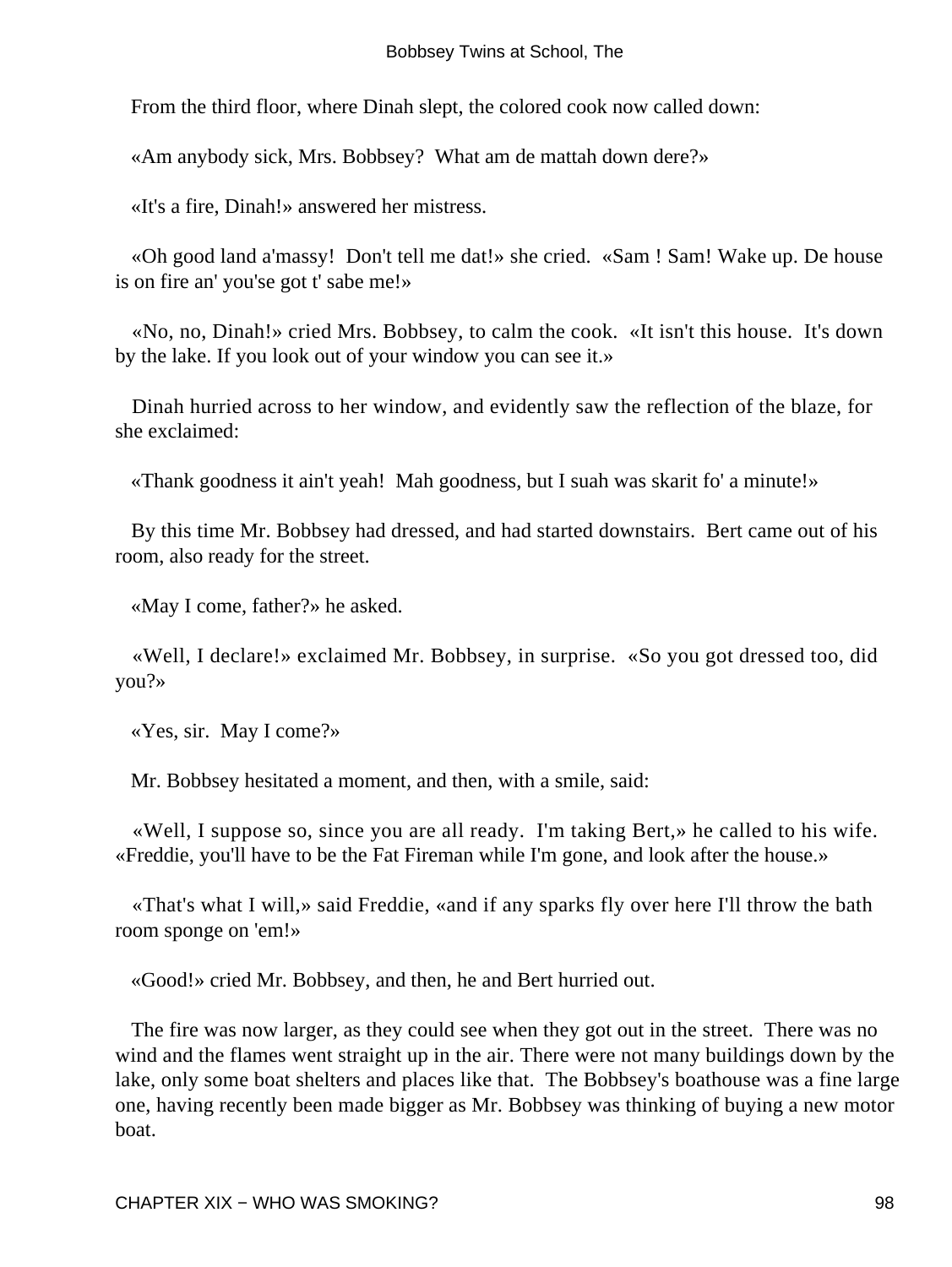Mr. Bobbsey and his son hurried on, following the crowd that filled the street leading to the lake. Several gentlemen knew the lumber merchant, and called to him.

«I guess you're glad this isn't your lumber yard,» said one.

 «Yes, indeed,» was the answer. «I had a little fire there once, and I don't want another. But I'm afraid this is some of my property just the same.»

«Is that so?»

«Yes, it looks to be my boathouse.»

«So it does!» cried another man.

«Oh, father!» cried Bert. «Our nice boathouse!»

 «Well, the firemen may save it,» said Mr. Bobbsey. «We will hope so, anyhow,» he added.

 They had not gone on much farther before Mr. Bobbsey and Bert could see that it was indeed their boathouse on fire. One side was all ablaze, and the flames were slowly, but surely, eating their way over the whole place. But two engines were now pumping streams of water on the fire, and they might put it out before too much damage was done.

 Mr. Bobbsey rushed forward, and, as the policemen and firemen knew him, they let him get close to the boathouse.

«You stay here, Bert,» said Mr. Bobbsey to his son.

«Where are you going?» Bert wanted to know.

«I'm going to see if we can save any of the boats.»

 There was a sailing craft, a number of rowboats, and a small gasoline launch in the boathouse. They had been stored away for the winter.

 «Come on, men!» cried Mr. Bobbsey, as he saw some of his workmen in the crowd. «Help me save the boats!»

 All rushed forward willingly, and, as there was part of the place where the flames had not yet reached, they could make their way into the house. They began lowering the boats into the icy water, while the firemen played the several lines of hose on the flames.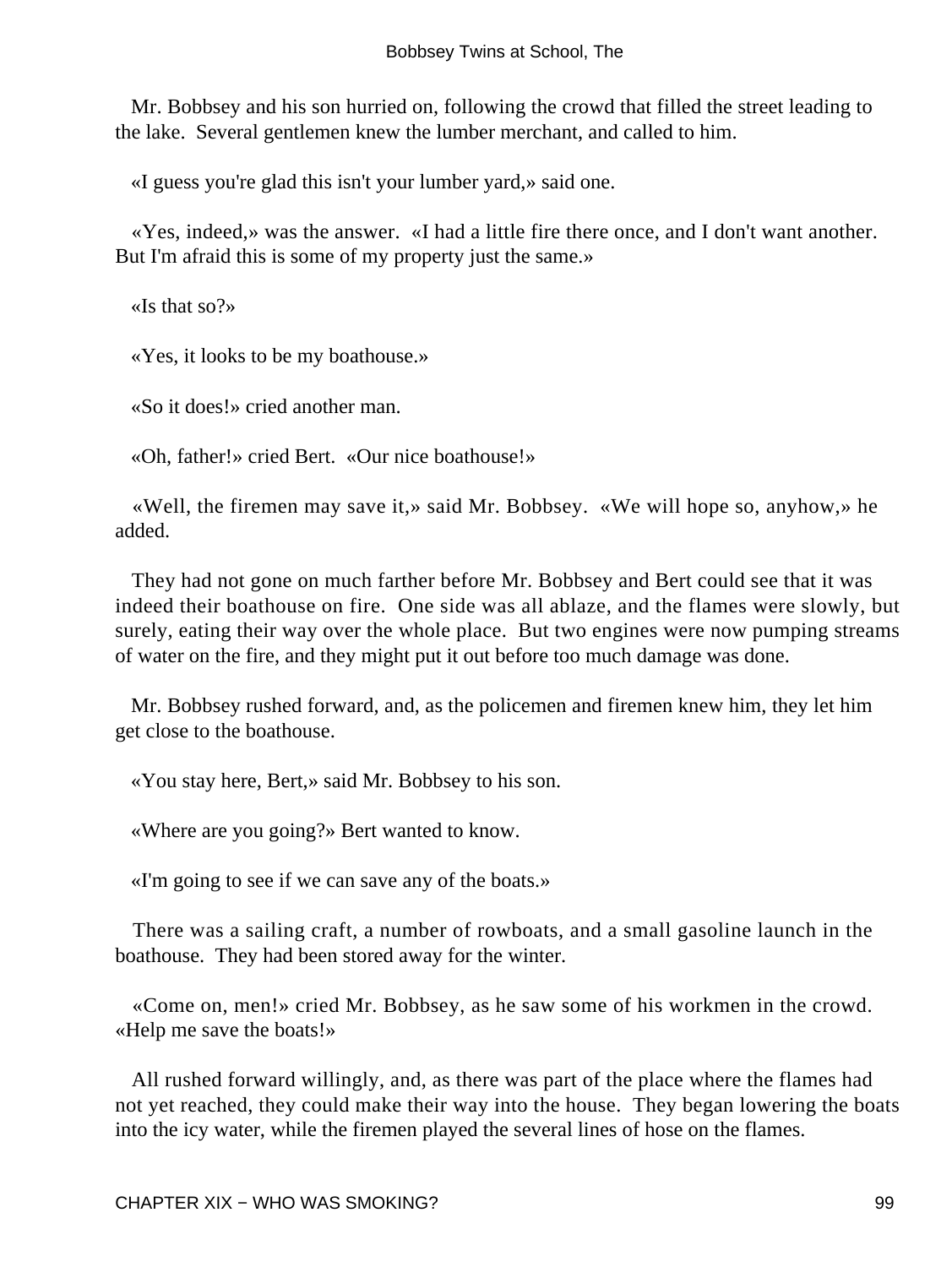The third engine was now working, and so much water was pumped that even a larger fire could not have stood it for very long. The blaze began to die down, and when Mr. Bobbsey and his men were about to lower the gasoline launch into the icy water the chief ran up, saying:

«You don't need to do that! We've got the fire under control now. It will soon be out.»

«Are you sure?» asked the lumber merchant.

«Yes. You can see for yourself. Leave the boat there. It will be all right.»

 Mr. Bobbsey looked, and was satisfied that the larger part of the boathouse would be saved. So he and his men stopped their work; and went outside to cool off.

 A little later the fire was practically out, but one engine continued to throw water on the smouldering sparks. The crowd began to leave now, for there was nothing more to see, and it was cold.

 «My!» exclaimed Bert as his father came back to where he had left his son, «it didn't take long to settle that fire.»

«No, we have a good fire department,» replied Mr. Bobbsey.

 The fire chief came up to Mr Bobbsey, who expressed his thanks for the quick work of the firemen.

 «Have you any idea what started the fire, Mr. Bobbsey?» asked the chief. «Was the boathouse in use?»

 «No,» was the answer. «It had been closed for the winter some time ago − in fact as soon as the carpenters finished making the changes. No one was in it as far as I know.»

 «Then how do you account for this?» asked the chief, as he held out a box partly filled with cigarettes. «I picked these up in the living room,» he went on, for the boathouse had one room carpeted, and fitted with chairs and tables, and electric lights where the family often spent evenings during Summer.

«You found those cigarettes in the living room of the boathouse?» asked Mr. Bobbsey.

 «I did; and the question is who was smoking?» went on the chief. «In my opinion the end of a cigarette thrown aside, or perhaps a lighted match dropped in some corner, started this fire. Who was smoking?»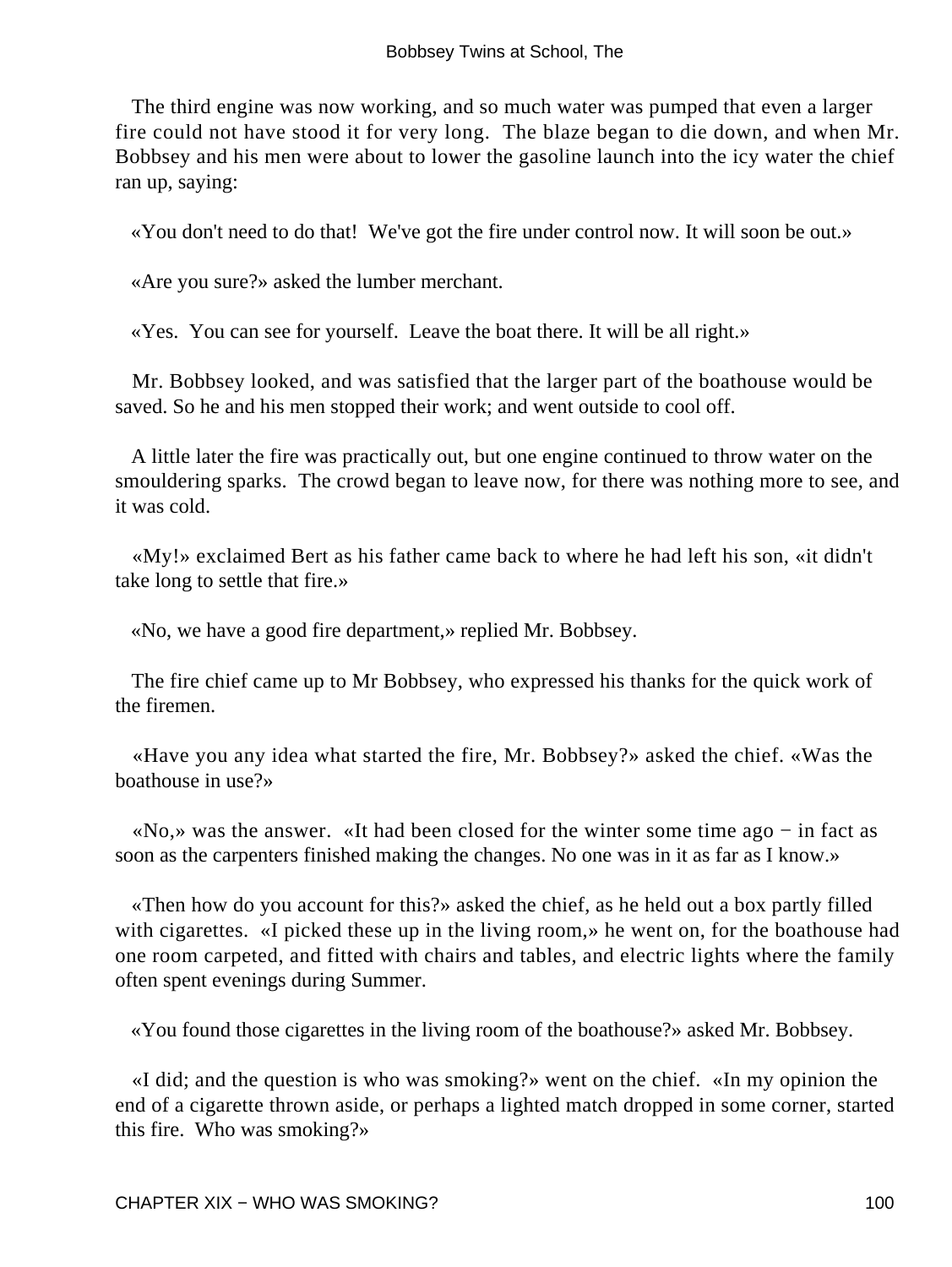### **[CHAPTER XX − A CONFESSION](#page-113-0)**

*T*HE chief handed Mr. Bobbsey the half−emptied cigarette box. Mr. Bobbsey turned it over and over in his hand, as though trying to learn to whom it belonged.

 «They are something I never use,» he said. «I don't suppose we could tell, from this, who had it?»

 «No,» and the chief shook his head. «It's a common kind, and a good many of the stores sell 'em. A good many of the boys smoke 'em, too – that's the worst of it,» and he looked at Bert a bit sharply.

 «Oh, you needn't be afraid for my boy!» exclaimed Mr. Bobbsey hastily. «I have Bert's promise that he won't smoke until he's man, and perhaps he won't want to then.»

 «Good!» exclaimed the chief heartily; «That's what I like to hear. But it's as certain as guns is, and nothing more certain than them, that some one was smoking in your boathouse, and set fire to it. And I wish we could find out who it was.»

 «So do I!» exclaimed Mr. Bobbsey. «If only to teach them a lesson on how dangerous it is to be careless. Well, I suppose we can't do anything more,» and he sighed, for half the beautiful boathouse was in ruins.

Mr. Bobbsey and Bert were soon at home, telling the news to the folks.

 Freddie's eyes opened wide in surprise as he listened to the account of how the firemen had put out the fire.

«Oh, I wish I could have been there!» he cried. «I could have helped.»

 «What caused the fire?» asked Mrs. Bobbsey of her husband, when the children had gone to bed again.

 «Some boys − or some one else smoking cigarettes, the chief thinks. We found a half−emptied box.»

 In her room Nan heard the word «cigarettes» and she wondered if her brother could be at fault, for she remembered he had told her how once some boys had asked him to go off in secret and smoke.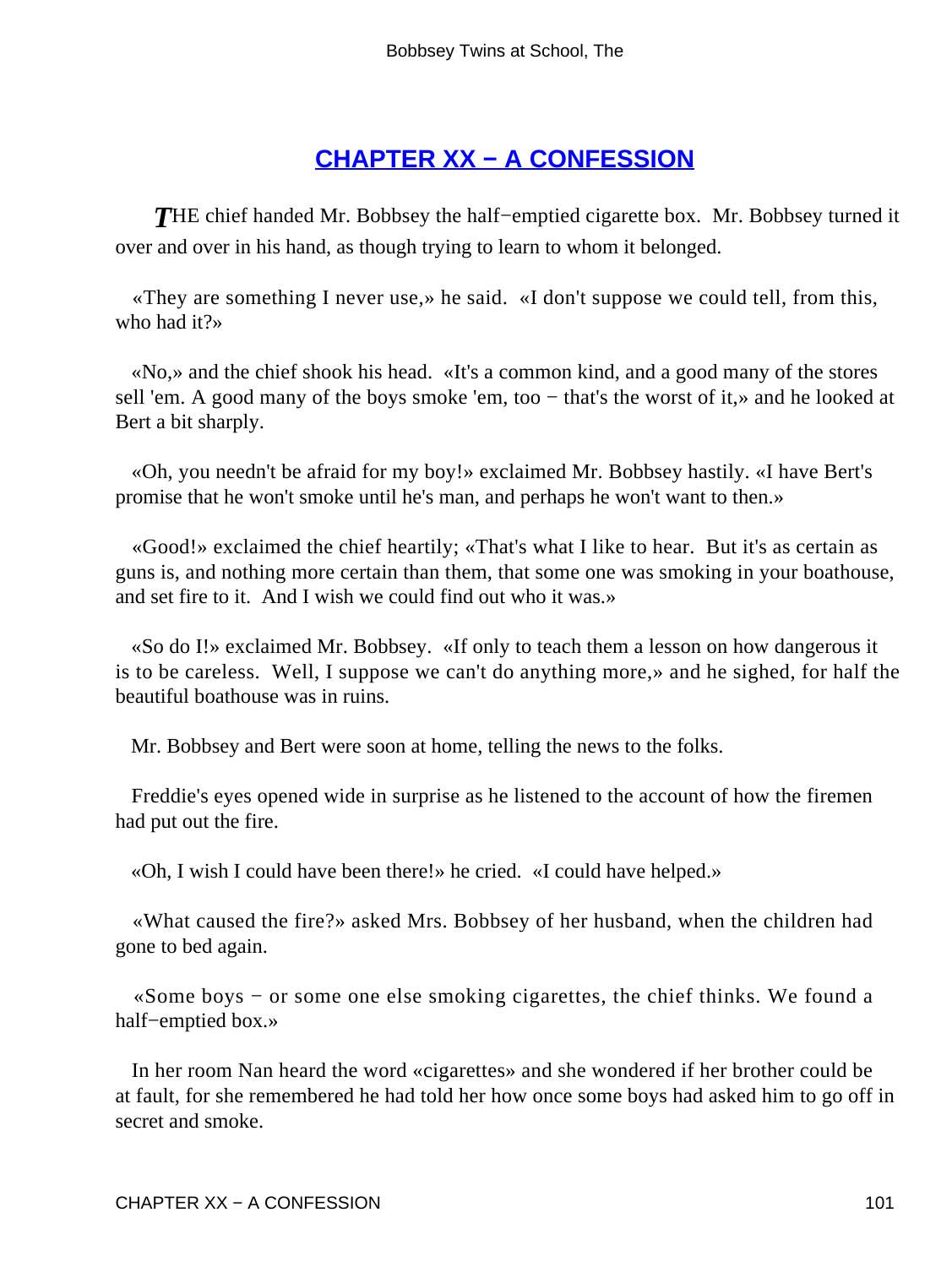Mr. Bobbsey was up early, for he wanted to see by daylight what damage the fire had done, and he also wanted to see the insurance company about the loss. The beautiful boathouse looked worse in the daylight than it had at night, and the neat living room, where some of the Bobbseys had spent many happy hours, while others of them were out in the boats, was in ruins.

 The fire chief came down while Mr. Bobbsey was there, and they talked matters over. The chief said he would send one of his men around to the different stores that sold cigarettes, to try and learn if boys had purchased any that afternoon, for it was against the law to sell cigarettes to anyone under sixteen years of age.

 One afternoon Danny's father, Mr. Rugg, came home unexpectedly, and, wanting something that was out in his barn went to get it. As he entered the place he heard a scramble of feet, some excited whispers, and then silence. He was sure that some one was in the place and had run to hide.

 «Who's there?» called Mr. Rugg sharply. There was no answer, but he listened and was sure he heard some one in the little room where the harness was kept.

 He walked over to the door, and tried to open it. Some one on the inside was holding it, but Mr. Rugg gave a strong pull, and the door flew open. To the surprise of Mr. Rugg he saw his son Danny, and a number of boys, hiding there, and the smell of cigarette smoke was very strong.

«Danny!» exclaimed his father sternly, «what does this mean?»

«We − were − playing!» stammered Danny. «Playing hide and seek.»

«And to play that is it necessary to smoke?» Mr. Rugg asked sharply.

«We − we aren't smoking,» answered Danny.

 «Not now, but you have been. I can smell it plainly. Go into the house, Danny, and these other boys must go home. If I find them smoking in my barn again I shall punish them. You might have set it on fire.»

 Danny had nothing to say, indeed, there was little he could say. He had been caught in the act.

The other boys slunk off, and Danny went into the house, his father following.

 «Danny, I am very sorry to learn this,» said Mr. Rugg. «I did not know that you smoked − a boy of your age!»

CHAPTER XX – A CONFESSION 102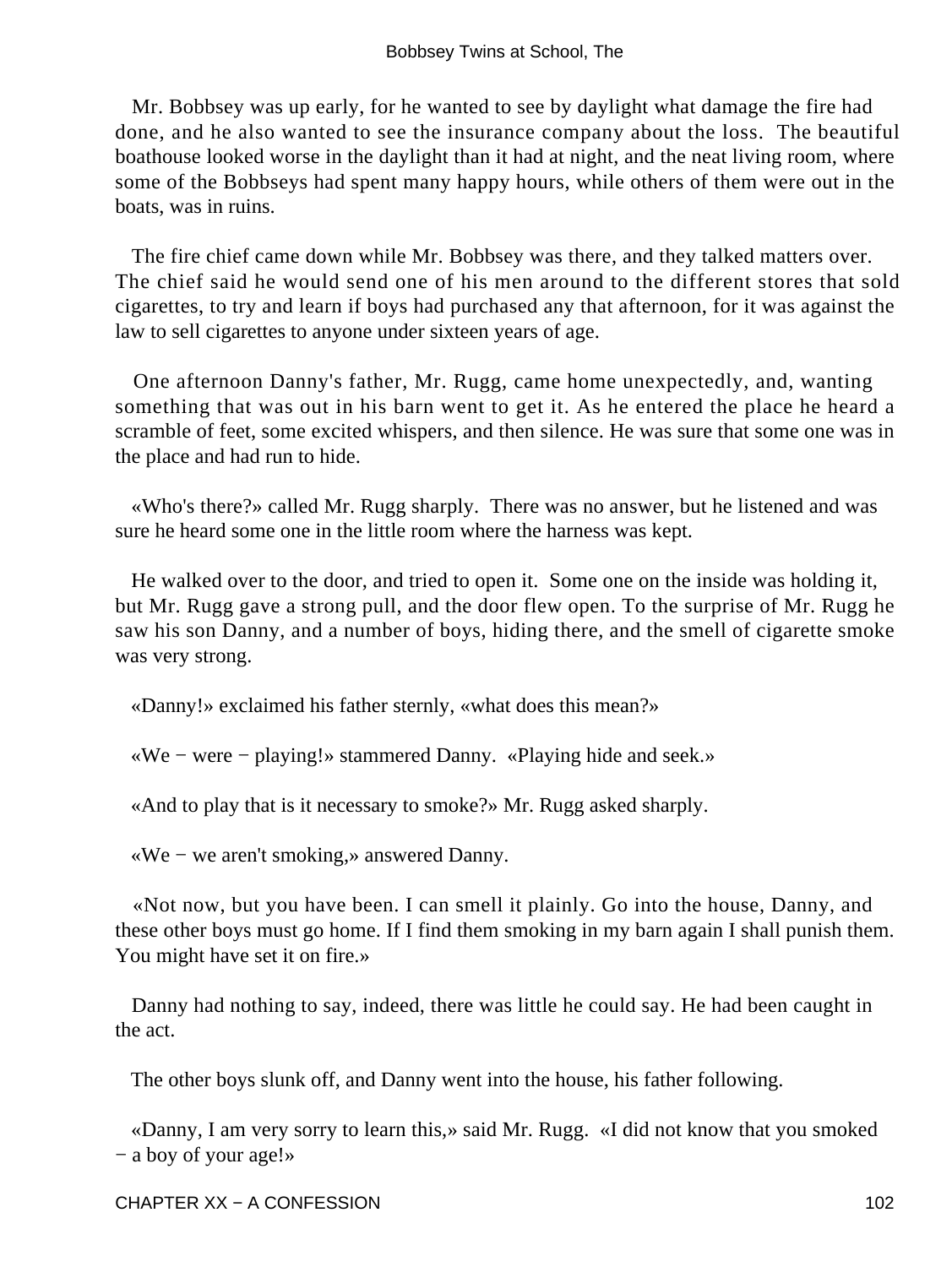«Well, I never smoked much. Lots of the fellows smoke more than I do.»

 «That is no excuse. It is a bad habit for a boy. You may go to your room. I will consider your case later.»

 From then on Mr. Rugg did some hard thinking. He began «putting two and two together» as the old saying has it. He remembered the Bobbsey boathouse fire. On that occasion Danny had come in late, and there had been the smell of smoke on his clothes.

 Mr. Rugg went to his son's room. A search showed a number of empty cigarette boxes, and cigarette pictures, and the boxes were all of the same kind − the kind that had been found in the halfburned boathouse.

 Danny was accused by his father of having been smoking in the boathouse just before the fire, and Danny was so miserable, and so surprised at being caught in the barn, that he made a full confession. Tearfully he told the story, how he and some other boys, finding the boat house unlocked, for some unknown reason, had gone in, and smoked to their heart's content.

 They did not mean to cause the fire, and had no idea that they were to blame. One of the boys was made ill by too much smoking, and they all hurried away.

 But they must have left a smouldering stump of cigarette in some corner, or a carelessly thrown match, that started the blaze. Then, when the fire bells sounded, and they learned what had happened, Danny and all the boys promised each other that they would keep the secret.

 «Well, Danny, I can't tell you how sorry I am,» said Mr. Rugg, when the confession was over. «Sorry not only that Mr. Bobbsey's boathouse was burned, but because you have deceived me, and your good mother, and smoked in secret. I feel very badly about it.»

 Danny did, too, for though he was not a very good boy, his heart was in the right place, and with a little more care he might have been a different character. There was, however, hope for him.

 «You must be punished for this,» went on Mr. Rugg, "and this punishment will be that you are not to have the motor boat I promised you for next Summer. Perhaps it will be a lesson to you.

 Danny wept bitterly, for he had counted very much on having this boat. But it was a good lesson to him. Mr. Rugg also told the fathers of the other boys whom he caught with his son, and these boys were punished in different ways.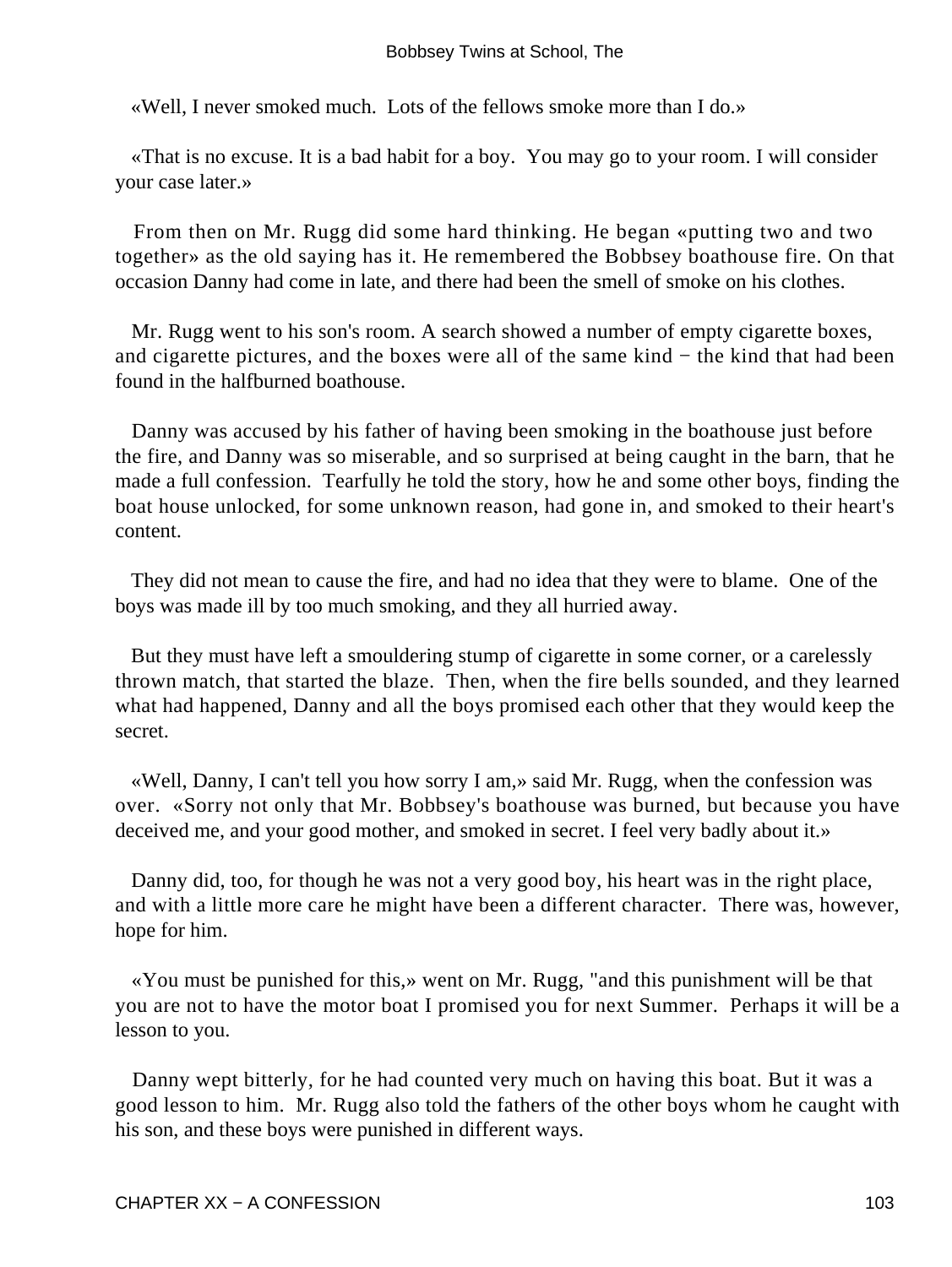Mr. Rugg also informed Mr. Bobbsey how the boathouse had been set afire, and expressed his sorrow. And so the mystery was cleared up.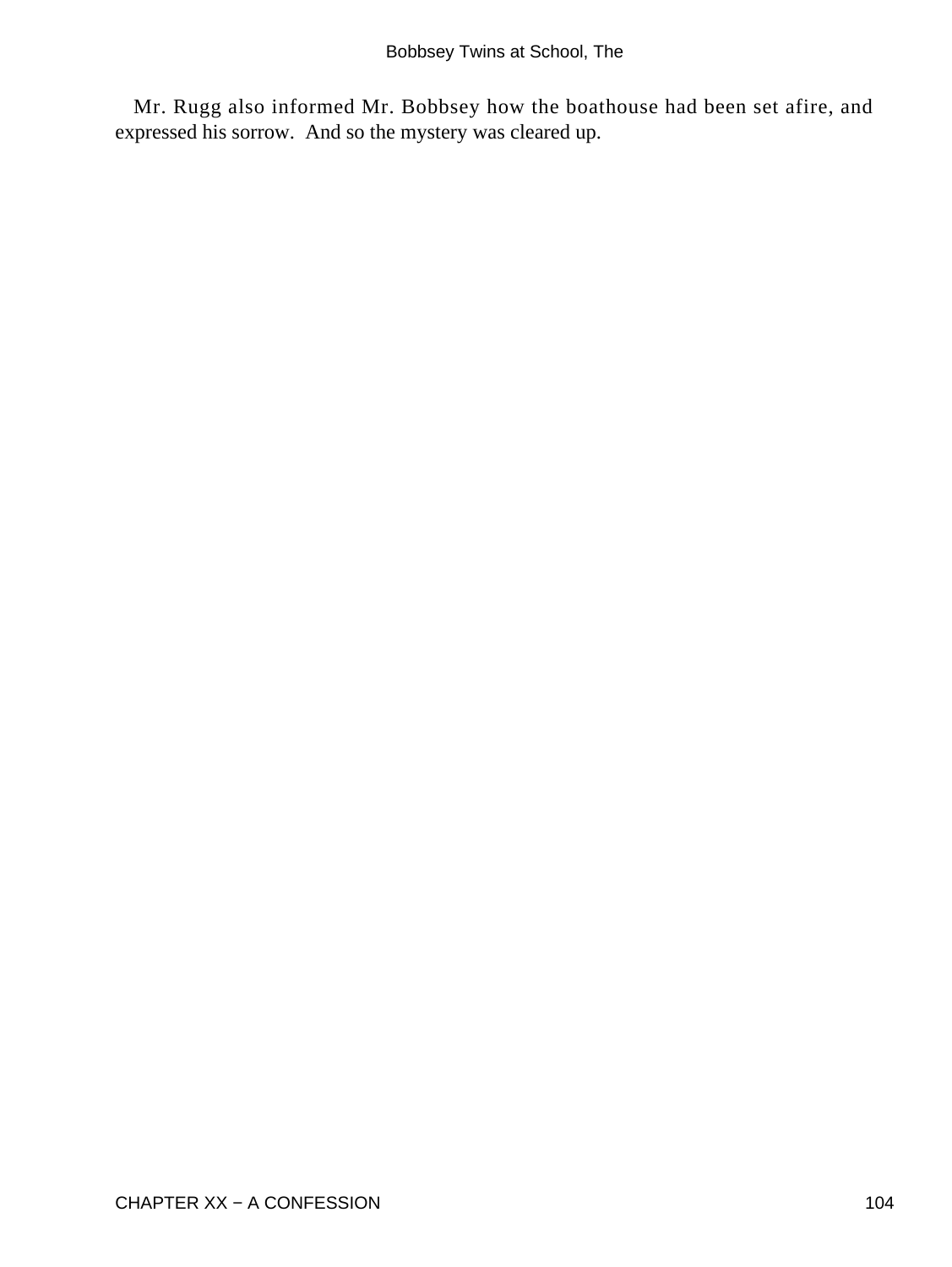### **[CHAPTER XXI − THE FAT LADY'S LETTER](#page-114-0)**

*«W*ELL,» remarked Nan Bobbsey, a few days after it had become known that Danny Rugg was to blame for the fire in the boathouse, «I wish we could find out, as easily as we found out about Danny, who has our cat Snoop.»

«So do I,» added Flossie. «Poor Snoop! I do miss him so much.»

 «So do I!» exclaimed Freddie. «But Snap is a nice dog, and I guess I like dogs better than cats, anyhow.»

«Why, Freddie Bobbsey!» cried Nan.

«Don't you love Snoop any more?»

«Oh, yes, 'course I do, but then he isn't here to be loved, and Snap is.»

 «Yes, I guess that does make a difference,» admitted Nan. «I wonder if papa wouldn't let us go down to the railroad office and inquire once more about him? Maybe, as it's getting cold weather now, Snoop will come in from the fields where he may have been staying ever since the railroad wreck.»

«Let's ask,» cried Freddie, always ready for action.

 It was Saturday, and there was no school. Bert had gone off coasting on his new bob, but Nan did not want to go, her mother having asked her to stay and help with the dusting. But now the little bit of housework was over, and Nan was free.

 «We'll go down to papa's office,» she said to Flossie and Freddie, «and ask him if we can go to the railroad. I know one of the ticket agents and he can tell us of whom to ask about our cat.»

 Mrs. Bobbsey had no objections, and soon, with F1ossie and Freddie at her side, Nan set off for her father's office in the lumber yard. The smaller twins were delighted.

 «And maybe we can find our silver cup, too,» suggested Freddie, as they trudged along in the snow, now and then stopping to make a white ball, which he threw at the fence or telegraph pole.

«The fat lady has our cup − I'm sure of that,» said Flossie.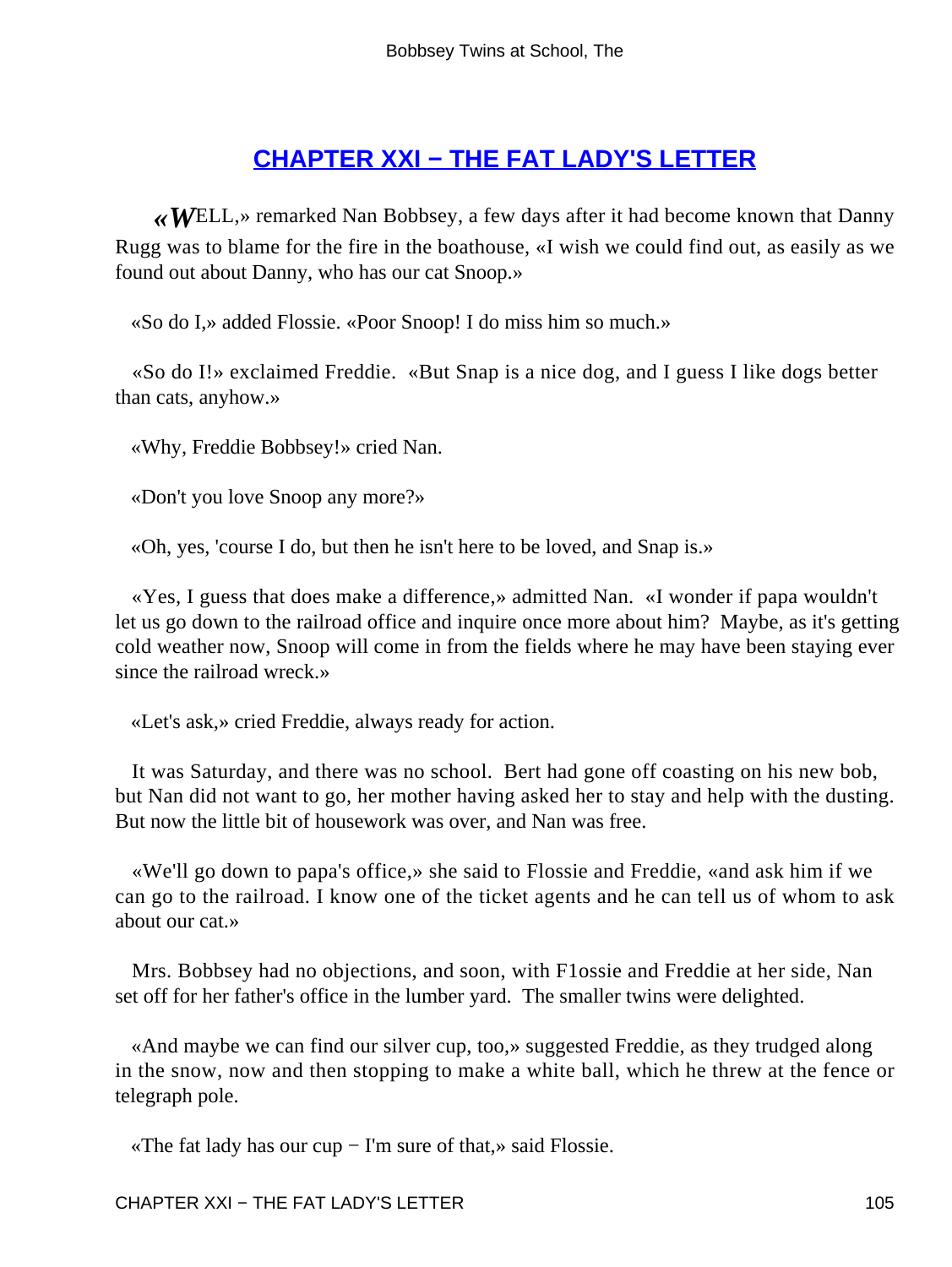«Well, we can ask papa if he has heard from the circus people,» suggested Nan.

 Mr. Bobbsey was rather surprised to see his three children come into the office, but he was glad to meet them, for it made a break in his day's work. After a little thought he said they might go to the railroad office to inquire about Snoop. Nan and her brother and sister went in a trolley car, and were soon at the depot.

 But to their disappointment there was no news of Snoop. The fat, black cat seemed to have completely disappeared.

 «I've had the switchmen and trackmen keep a lookout for some time past,» the agent told Nan, for Mr. Bobbsey did a large business in shipping lumber over the railroad, and many of the men were his friends. «One of the switchmen near where the wreck was, caught a lot of cats, that must have been living out in the fields all Summer,» went on the agent, «but they were all sorts of colors. None was pure black, so I knew they could not be yours. I'm sorry.»

 «Yes, so are we,» replied Nan. «Well, I guess Snoop is lost for good. He has been away a long time now.»

 On the way back to Mr. Bobbsey's office, the trolley car got off the track, on account of so much snow on the rails, and the children spent some time watching the men get it back, the electricity from the wire and rails making pretty flashes of blue fire.

 «What luck?» asked Mr. Bobbsey, as the three came in his private office, their faces shining and red with the glow of winter.

«None,» said Nan sadly. «Snoop is gone.»

«Have you heard from the circus fat lady yet, papa?» asked Flossie.

«Yes, we want our cup back,» added her brother.

 «No word yet,» answered Mr. Bobbsey. «That circus is traveling all over Cuba, and the letters I sent never seem to catch up to them. However, I am sending one on ahead now, to a city where they will soon give a show. The fat lady will find it there waiting for her, and she may answer then.»

 And with this the children had to be content. Getting back home, Flossie and Freddie took out their sleds and went for a coast on a small hill, not far from their home. This was where the smaller children had their fun, leaving the larger hill for the bigger girls and boys.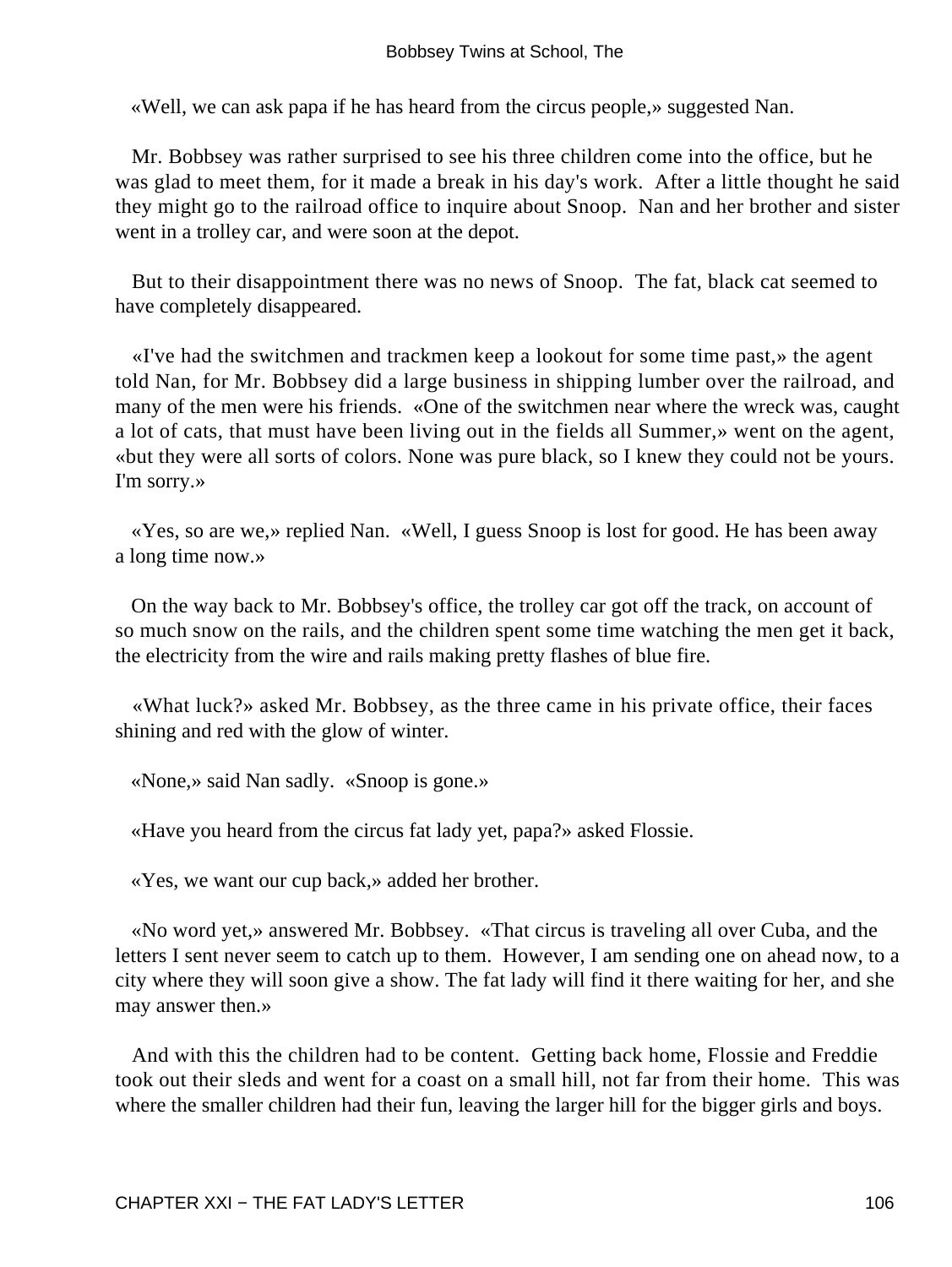«Well, after this I think we all need something to cheer us up,» said Papa Bobbsey, who came home from the office early that day.

 «Oh, have you got something good?» asked Nan, for she saw a queer little twinkle in her father's eyes, and she knew that this generally meant a treat of some kind.

 «I have some good news, if you would like to hear it,» he said, as he drew a letter from his pocket.

«Is it to tell that some of our friends are coming to see us?» asked Bert.

 «Well, yes, I think you will call it a visit from a friend − at least part of it,» said Papa Bobbsey. «Now listen. This is a letter from the fat lady in the circus.»

«What!» cried Flossie −the one who has our cup?"

 «The same,» said Mr. Bobbsey with a smile. And she has more than your cup. Listen," and he read the letter.

 It was too long to put it all in here, but it went on to say how the fat lady really had the valuable silver cup belonging to the twins.

 «They loaned it to me to drink from,» she wrote, «and when the train stopped so suddenly, there was so much confusion that I put it in my valise by mistake. I have had it ever since and have been wondering how I could send it back to you. The circus went to Cuba soon after that, and has been traveling around that island ever since. I have only just received your last letter asking me about the cup, or I would have answered before. If you will send me directions how to ship the cup to you I shall be very glad to return it.»

«Oh goodie!» cried Freddie. «We'll have our nice cup again!»

«Is that all in the letter, papa,?» asked Flossie.

«No, not quite,» he said. «I'll read a little more,» and be read:

 «When our circus was wrecked we lost a valuable trick dog. He could play soldier, say his prayers, turn somersaults, and do a number of tricks. The ringmaster feels very badly about losing him, and has tried to locate him, but without success. If you should hear of anyone near you having such a dog we would be much obliged if you would send him to us as he belongs to the circus.»

There was a moment of silence after Mr. Bobbsey read this, and then Freddie said: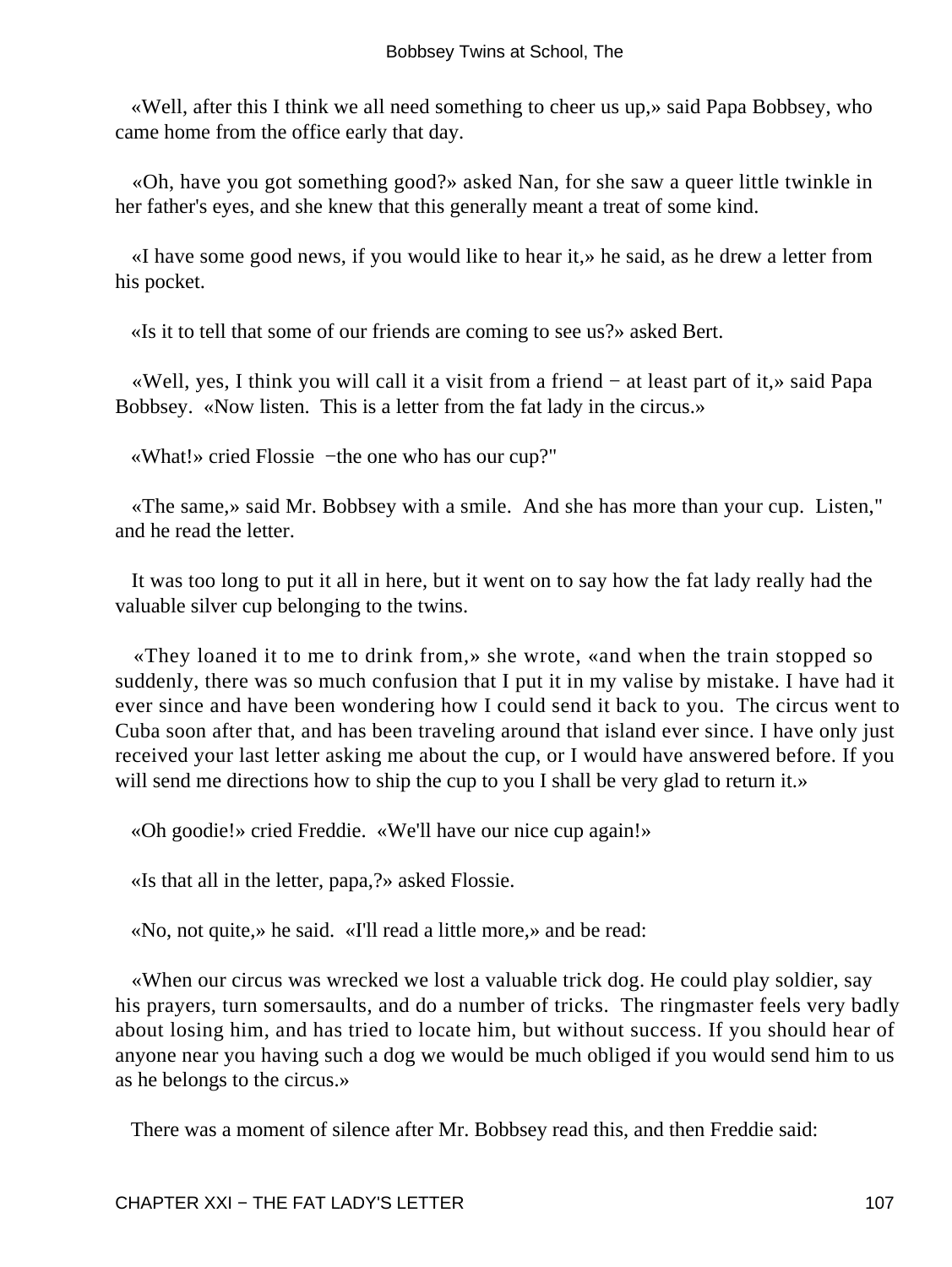«Why that must be Snap − our pet dog! Oh, papa you won't give him back to the circus; will you?»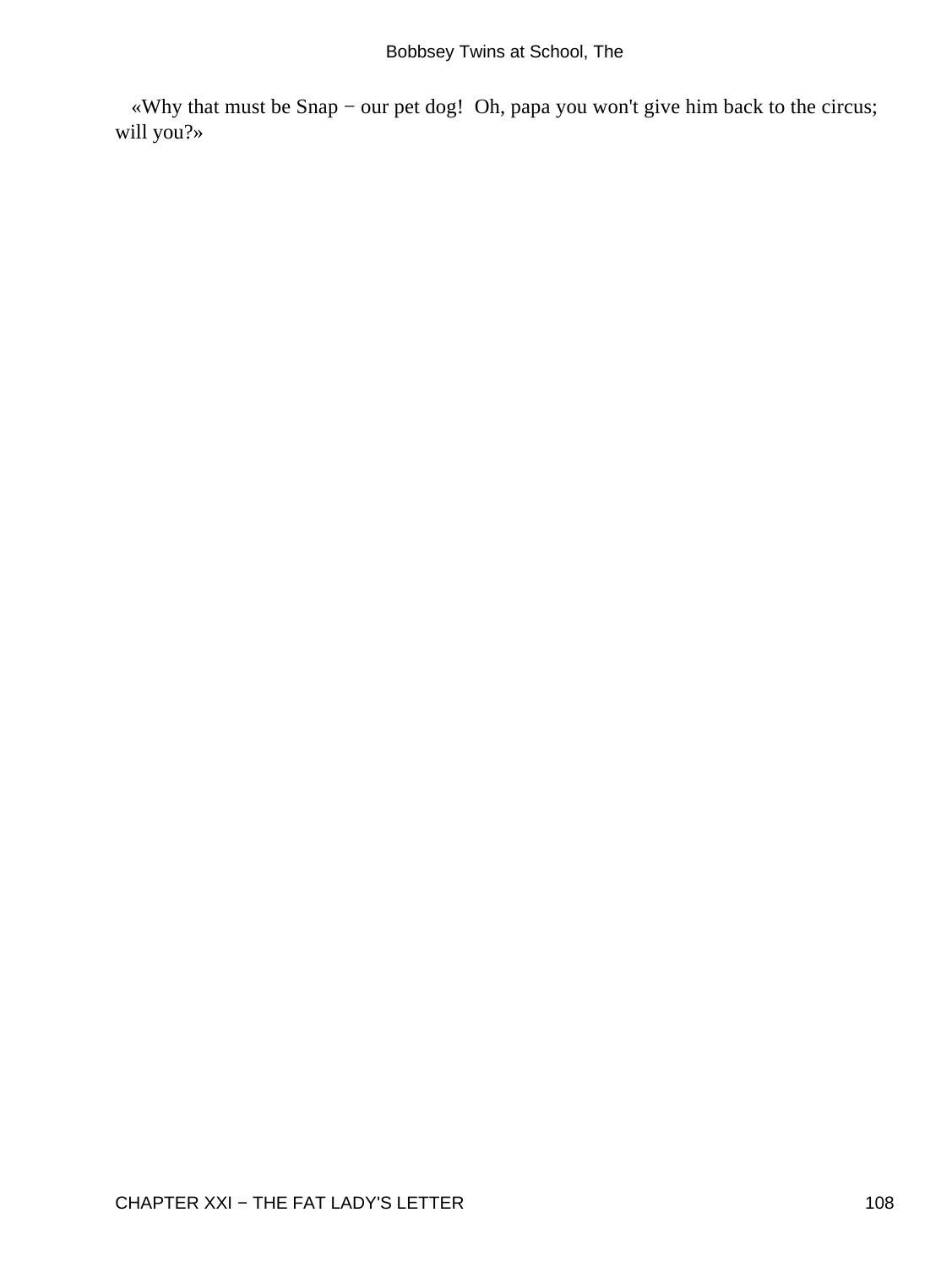#### **[CHAPTER XXII − SNAP AND SNOOP](#page-114-0)**

<span id="page-109-0"></span>*A*LL of the Bobbsey twins − Nan, Bert, Flossie and Freddie − looked so serious over the prospect of losing Snap that Mr. Bobbsey had to laugh. He just couldn't help it.

«Well, I don't see anything to make fun over,» said Nan, with a little pout.

«Why, you all act as though you had lost your best friend − or were going to.»

«Well, Snap is one of our best friends, aren't you Snap?» said Freddie.

 «Still, if he belongs to the circus I don't see but what I'll have to send him back,» went on Mr. Bobbsey, slowly.

 At this Flossie burst into tears, and Mrs. Bobbsey, putting her arms about the little girl, said to her husband:

«Are you in earnest Richard? Don't tease the child.»

 «I'm not, Mary. The fat lady wrote just that. I believe the dog we have does belong to the circus.»

 «Then we'll have to give him up I suppose,» and Mrs. Bobbsey sighed, for she had grown very much attached to the fine animal.

 «Well, we won't have to send him back right away,» said Mr. Bobbsey. «I will have to get more particulars. But I did not finish the fat lady's letter.»

«What! Is there more news in it?» asked Nan.

«Listen,» said Mr. Bobbsey, as he went on reading:

 «We are sorry about losing our trick dog,» the fat lady wrote, «but I picked up a big black cat when I walked out of the train. I brought him to Cuba with me, and I am teaching him tricks. He may be as valuable as our dog was.»

«A black cat!» cried Nan.

 «It's our Snoop!» shouted Freddie, «yes, that's it! The fat lady has our cat as well as our cup. Oh, papa, make her give back our Snoop!»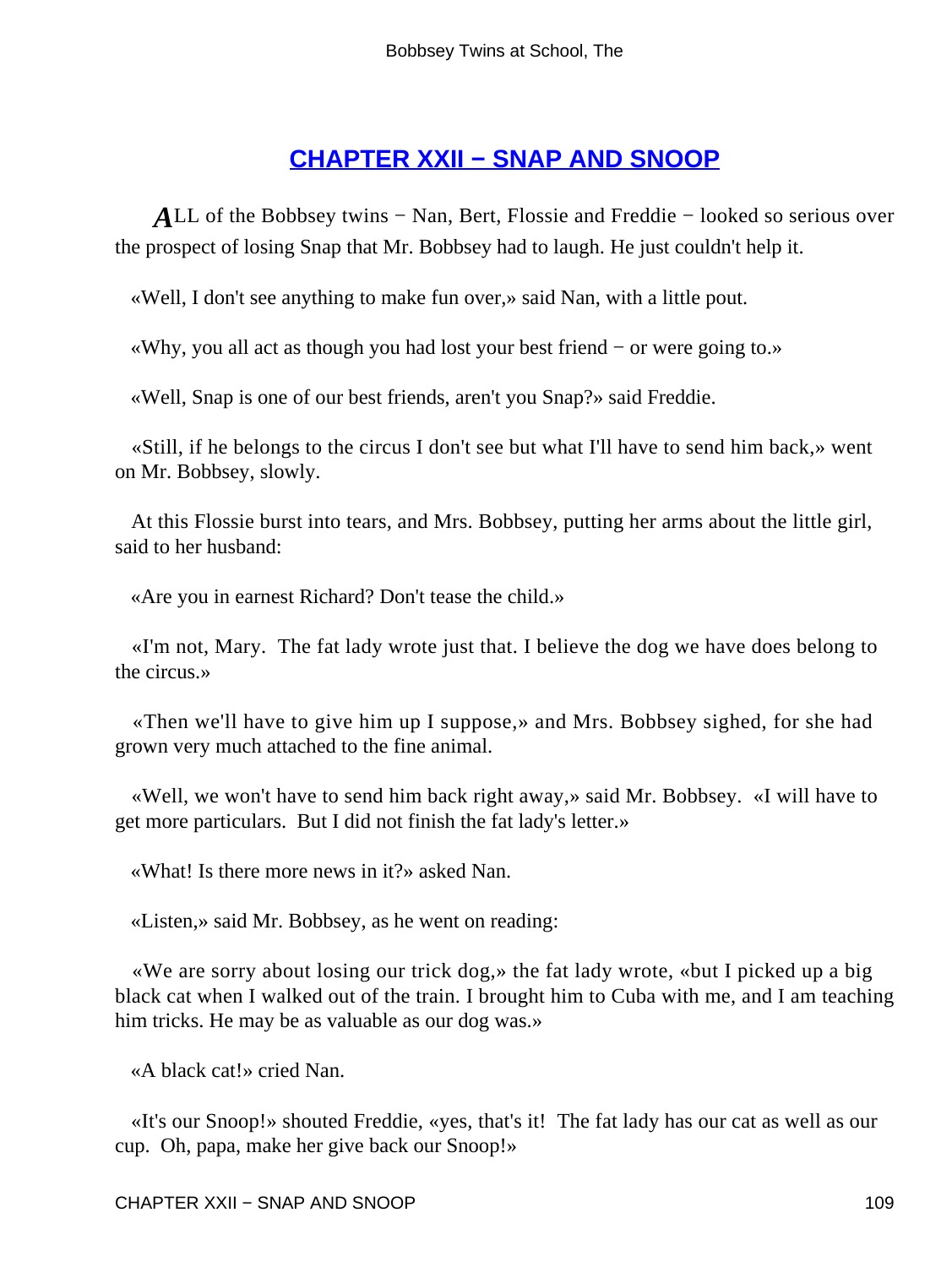Mr. Bobbsey laughed.

 «You see how it is,» he said. «She has our cat, and we have their dog. We'll have to give up our dog to get our cat.»

 The Bobbsey twins had not thought of this before. They looked strangely at one another.

 «Papa!» cried Freddie, jumping up and down in his excitement, «can't we keep both − the circus dog and our cat? Oh, do please, let us.»

«But maybe Snap would fight Snoop,» said Flossie. «We wouldn't want that.»

Freddie thought for a moment.

«I don't believe he would,» he said at last.

 «Well,» said Papa Bobbsey, after a bit, «I'11 see what I can do. I'll write to the fat lady, telling her how to ship your silver cup, and also how to send Snoop. And I'll ask if we can buy Snap. How will that do?»

 «Fine!» cried all the Bobbsey twins at once, and they made a rush for Mr. Bobbsey, hugging and kissing him.

 The letter was sent to the fat lady, and then came a time of anxious waiting. Never before had the children seemed to care so much for Snap.

One day a letter came, saying that the silver cup had been sent, and also Snoop, the cat.

«But what about Snap, papa? » asked Nan.

«Does she say the circus will sell him?»

 «No, the man who owns him is away for a few days. When he comes back he will let me know. But, anyhow, you will have your cup and cat back.»

«But we want Snap, too!» said Flossie.

 Several more days passed. They lengthened into a week, and still no news came from where the circus was: All the Bobbsey twins could hope was that their cat and cup were on the way, and that the man who owned Snap would consent to sell him.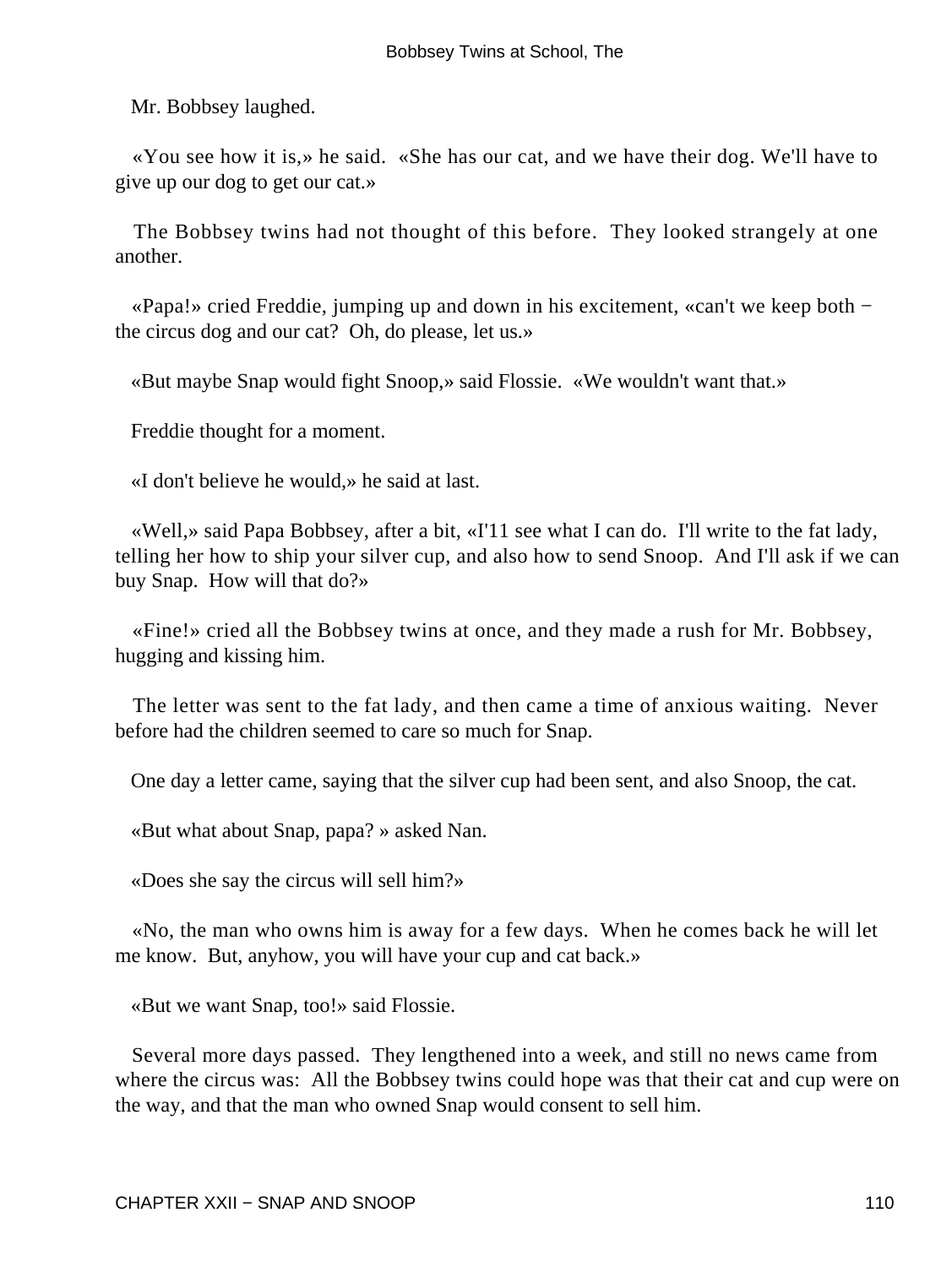The twins did not feel much like having fun. There was a warm spell, and all the snow had melted.

One day an express wagon stopped in front of the Bobbsey house.

 It was a Saturday, and there was no school, and, as it happened, all four of the twins were in.

 «Two boxes for you, Mrs. Bobbsey,» said the driver, as he opened his receipt book. «I'll bring them in while you sign.»

 The man came up the walk with two boxes. One was small, and the other larger, with slats on one end. And from this box came a peculiar noise.

«Listen!» cried Bert.

«It's a cat!» shouted Freddie.

«It's Snoop − our Snoop!» cried Flossie.

 Quickly the boxes were carried into the house. Bert got a hammer and screw driver and soon had opened the one containing the black cat. Snap, the dog, walked slowly into the room.

«Oh dear!» cried Flossie as she saw him, «now maybe they'll fight!»

«I'll hold Snap,» volunteered Freddie.

«Come on, Snoop! Come out!» cried Bert, as he pried off the last slat.

 «Meouw!» cried Snoop, as he came slowly out of the box in which he had ridden from Cuba.

 Out walked the black cat. He looked about him strangely for a moment, and then began to purr, and rubbed up against Flossie's legs.

 They all looked anxiously at Snap. The dog glanced at the cat, stretched lazily and wagged his tail. Snoop came over to him, and the two animals sniffed at each other, Mrs. Bobbsey holding Snap by the collar. Then, to the surprise of all, Snoop rubbed against the legs of the dog, and, on his part, Snap, wagging his tail in friendly, welcoming fashion, put out his red tongue and licked Snoop's fur.

«He's kissing Snoop! He's kissing Snoop!» cried Freddie.

CHAPTER XXII – SNAP AND SNOOP 111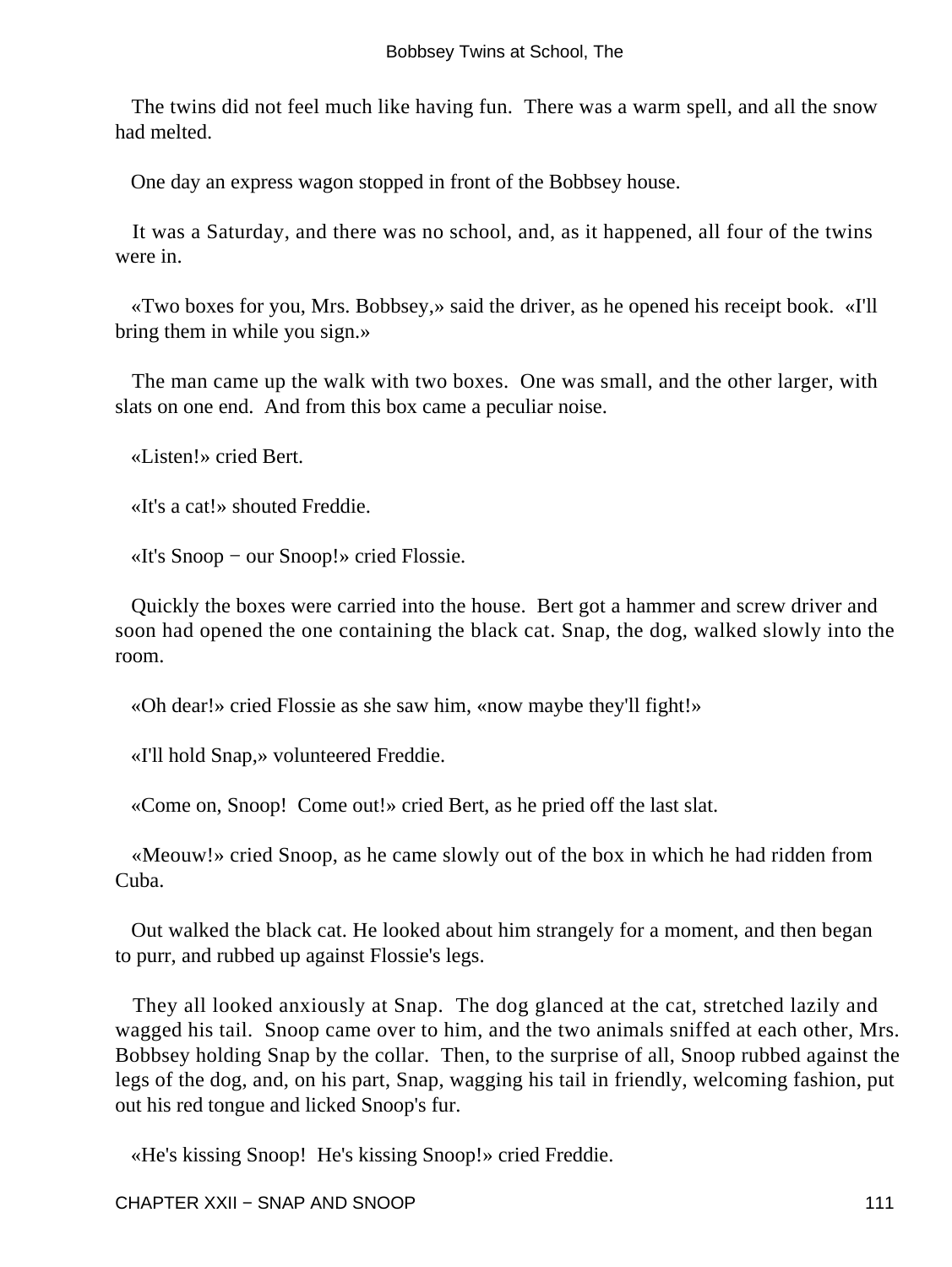«Yes, they love each other!» exclaimed Flossie. «They are not going to fight! Oh, how glad I am!» and she danced in delight.

 «Oh, if only we can keep Snap now,» said Nan, while Mrs. Bobbsey, satisfied that the two animals would be friends, had opened the other express box. It contained the twins' silver cup, so long missing.

Mr. Bobbsey came home soon after that his face was smiling.

«Oh, papa!» Flossie greeted him, «Snoop came, and Snap kissed him!»

«May we keep Snap, papa?» asked Freddie.

 «Yes,» was Mr. Bobbsey's answer. «I have a letter from the circus man, and he will sell Snap to me. I have already sent the money. And there is another letter from the fat lady, telling about some of the new tricks she taught Snoop, so you can make him do them.»

«Oh! Oh! Oh!» cried the Bobbsey twins in firelight, as they looked at their two pets.

 «What lots of things have happened since we came back from the seashore,» said Nan, little later. «I wonder if the rest of the Winter will be as lively as this first part has been?»

«Maybe,» said Bert with a smile.

 And whether it was or not you may learn by reading the next volume of this series, to be called: «The Bobbsey Twins at Snow Lodge,» in which we will once more hear of the doings of Flossie, Freddie Nan and Bert.

 After reading the fat lady's second letter the twins got Snoop to do some of the tricks the cat had learned. He was not as smart at them as Snap was at his, but then cats never do learn to do tricks as well as do dogs.

 Still everyone agreed that the fat lady had done her training well. As for Snap, he and Snoop became firmer friends every day, and often the cat went to sleep on Snap's back, or between his forepaws as he lay stretched out in front of the fire.

 And the silver cup, which, with Snoop, had gone on such a long journey, was put back in its place on the mantle, to be admired by all.

 Now my little story has come to an end, but I hope you children who have read it will care to hear more of the Bobbsey twins and the things they did. So I will say goodbye for a while, trusting to meet you all again.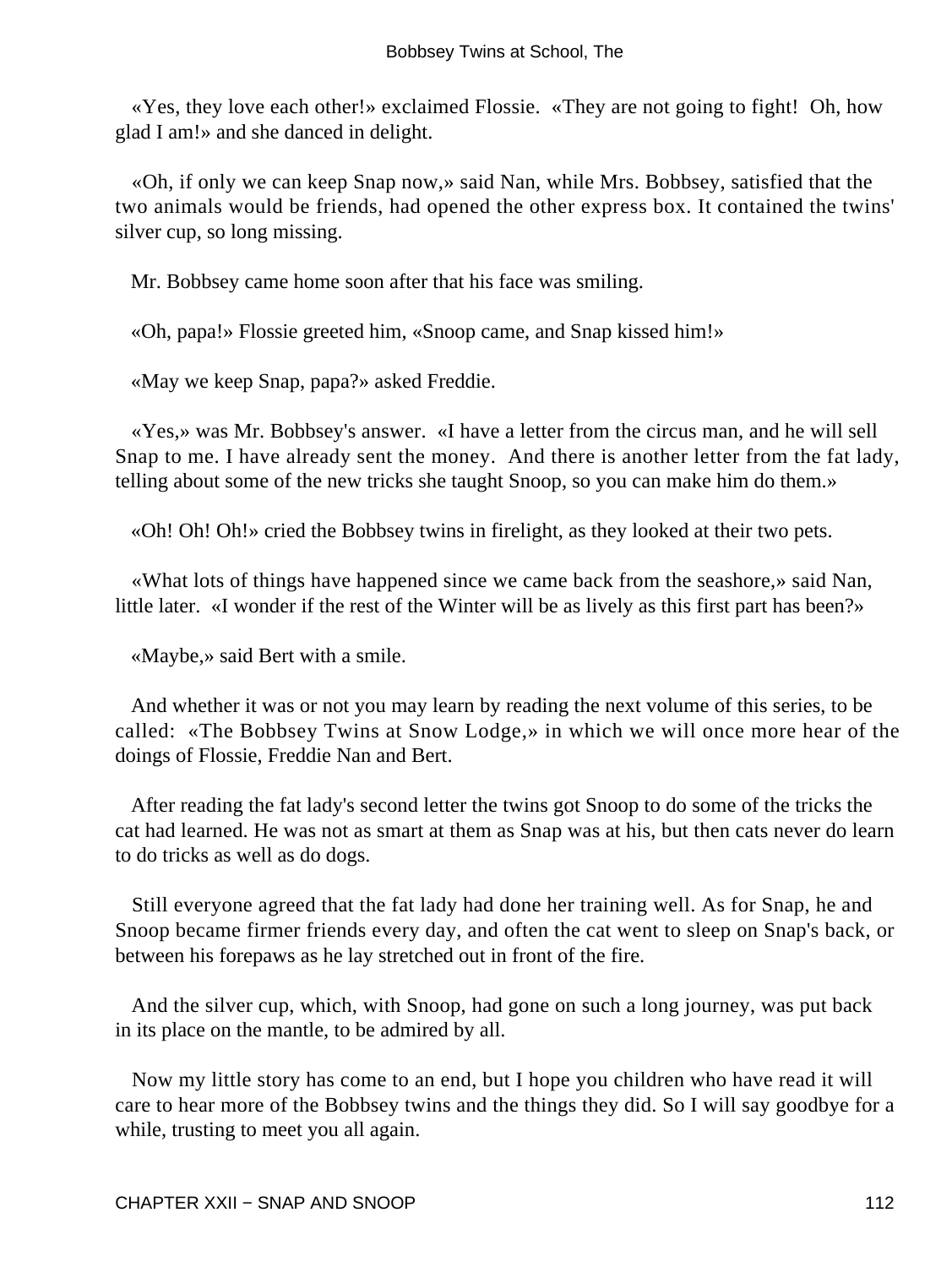Bobbsey Twins at School, The

# **Table Of Content**

**[CHAPTER I − A CIRCUS TRAIN](#page-3-0)**

**[CHAPTER II − SNOOP IS GONE](#page-10-0)**

**[CHAPTER III − A QUEER DOG](#page-16-0)**

**[CHAPTER IV − HOME IN AN AUTO](#page-20-0)**

**[CHAPTER V − SNAP DOES TRICKS](#page-26-0)**

**[CHAPTER VI − DANNY RUGG IS MEAN](#page-31-0)**

**[CHAPTER VII − AT SCHOOL](#page-36-0)**

**[CHAPTER VIII − BERT SEES SOMETHING](#page-42-0)**

**[CHAPTER IX − OFF TO THE WOODS](#page-47-0)**

**[CHAPTER X − A SCARE](#page-53-0)**

**[CHAPTER XI − DANNY'S TRICK](#page-58-0)**

**[CHAPTER XII − THE CHILDREN'S PARTY](#page-64-0)**

**[CHAPTER XIII − AN UNPLEASANT SURPRISE](#page-68-0)**

**[CHAPTER XIV − A COAT BUTTON](#page-72-0)**

**[CHAPTER XV − THANKSGIVING](#page-79-0)**

**[CHAPTER XVI − MR. TETLOW ASKS QUESTIONS](#page-84-0)**

**[CHAPTER XVII − THE FIRST SNOW](#page-88-0)**

**[CHAPTER XVIII − A NIGHT ALARM](#page-92-0)**

**[CHAPTER XIX − WHO WAS SMOKING?](#page-97-0)**

**[CHAPTER XX − A CONFESSION](#page-101-0)**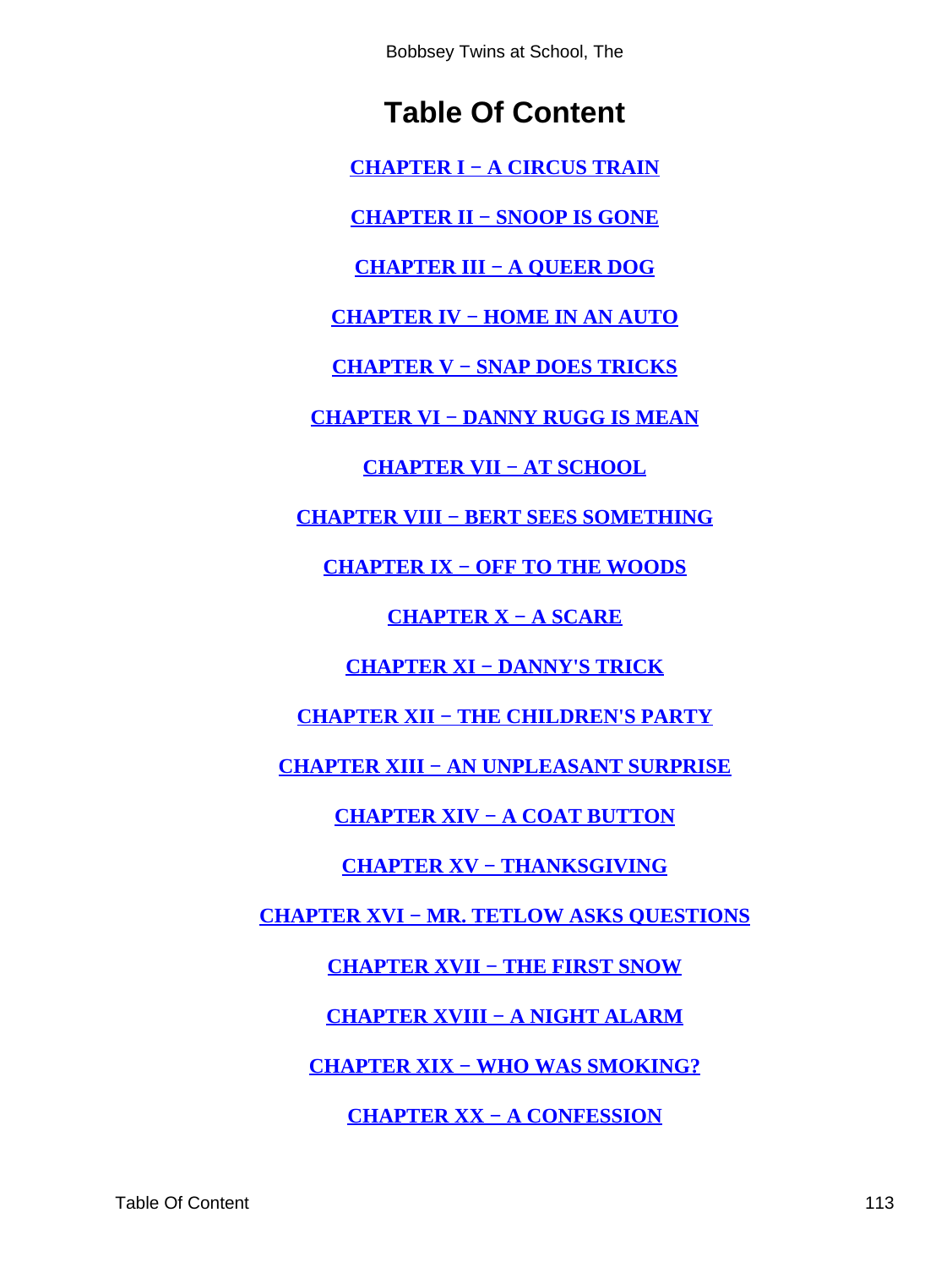Bobbsey Twins at School, The

<span id="page-114-0"></span>**[CHAPTER XXI − THE FAT LADY'S LETTER](#page-105-0)**

**[CHAPTER XXII − SNAP AND SNOOP](#page-109-0)**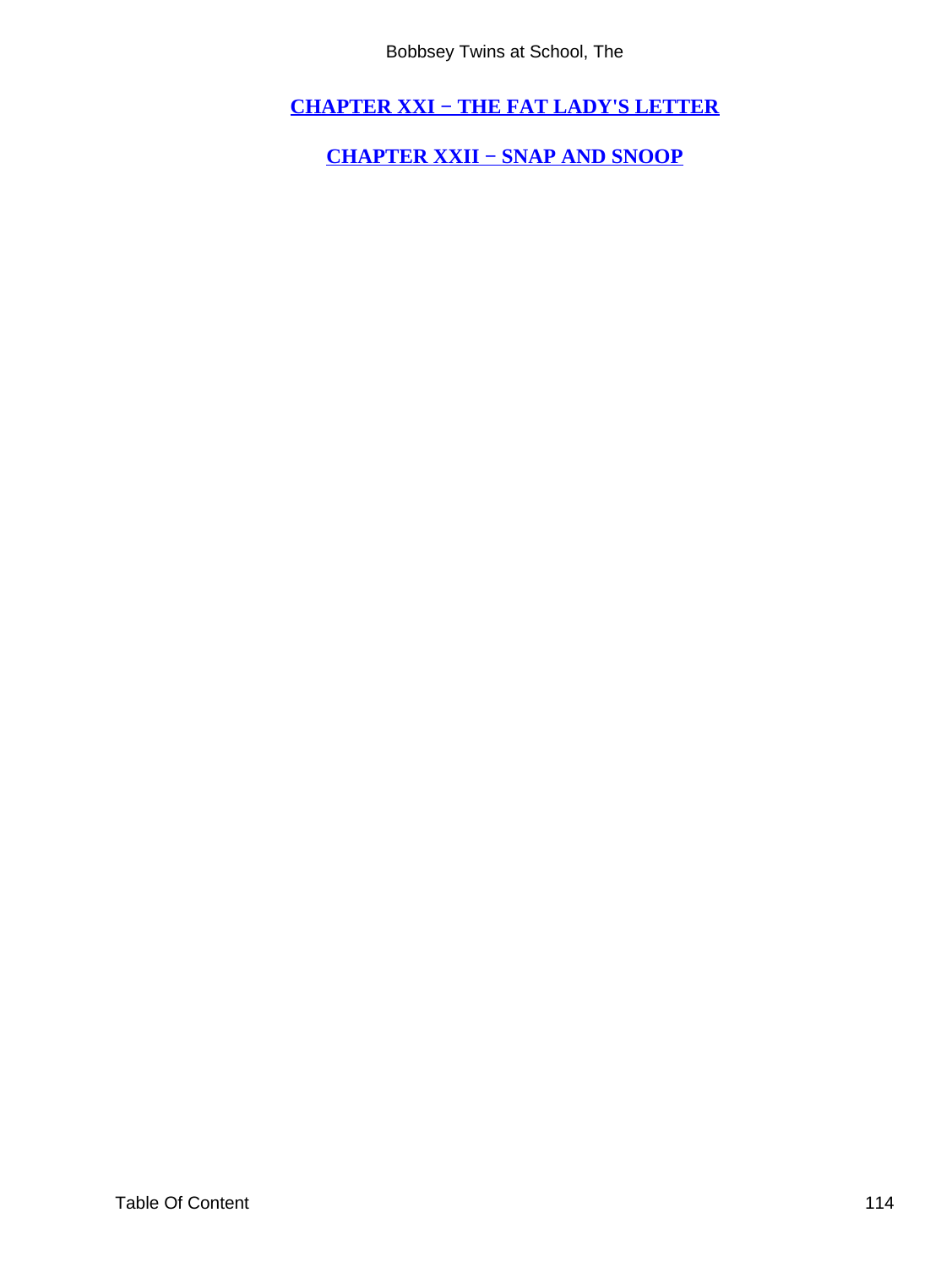## **You are reading a Phoenix Edition:**

It was converted from clean and standard xhtml/xml files. It uses metatags to identify content, and other data. The available resources specific to each ebook format were used to give the reader a pleasant reading experience.

More detais available at Phoenix−Library.org website.

Any suggestion that helps us to improve these editions are welcome.

**The Phoenix−Library Team**